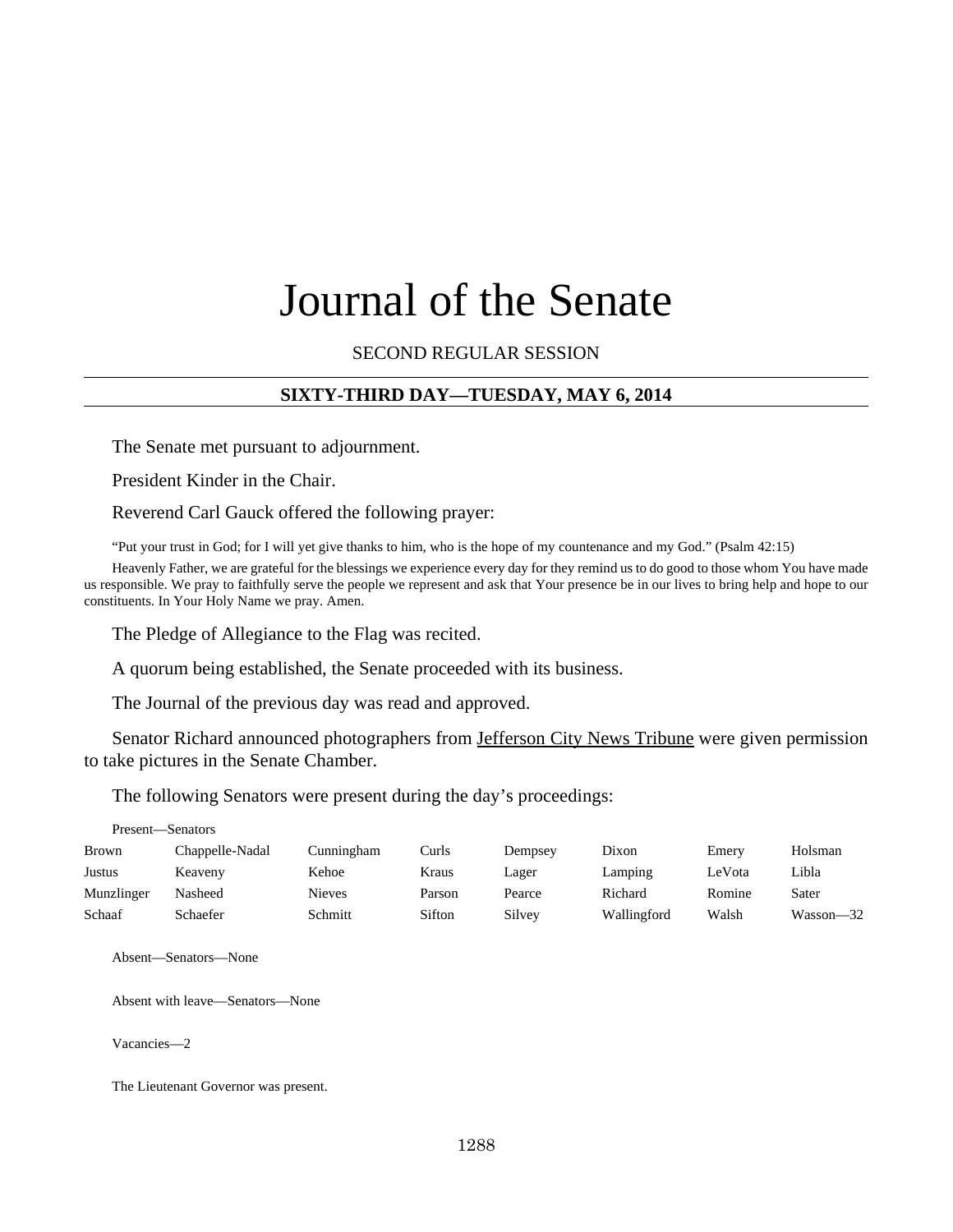Senator Kehoe requested unanimous consent of the Senate to allow Capitol Police Officer Ed Hayob to enter the Chamber with side arms, which request was granted.

#### **RESOLUTIONS**

Senator Kraus offered Senate Resolution No. 2009, regarding Daniel Duffeck, which was adopted.

Senator Dempsey offered Senate Resolution No. 2010, regarding State Employee Recognition Week, which was adopted.

Senator Dixon offered Senate Resolution No. 2011, regarding Meghan E. Curtis, which was adopted.

Senator Schaaf offered Senate Resolution No. 2012, regarding the Fiftieth Wedding Anniversary of Mr. and Mrs. Douglas Dale Moore, Sr., Platte City, which was adopted.

Senator Dempsey offered Senate Resolution No. 2013, regarding Garrett Poorman, Columbia, which was adopted.

Senator LeVota offered Senate Resolution No. 2014, regarding Zachary Webber, which was adopted.

## **REPORTS OF STANDING COMMITTEES**

Senator Cunningham, Chairman of the Committee on Governmental Accountability and Fiscal Oversight, submitted the following report:

Mr. President: Your Committee on Governmental Accountability and Fiscal Oversight, to which was referred **HCS** for **HB 1729**, as amended, begs leave to report that it has considered the same and recommends that the bill do pass.

Senator Dixon assumed the Chair.

## **HOUSE BILLS ON THIRD READING**

Senator Parson moved that **HCS** for **HB 1729**, as amended, be called from the Informal Calendar and again taken up for 3rd reading and final passage, which motion prevailed.

**HCS** for **HB 1729**, as amended, was read the 3rd time and passed by the following vote:

| YEAS—Senators |            |        |             |         |           |         |            |
|---------------|------------|--------|-------------|---------|-----------|---------|------------|
| <b>Brown</b>  | Cunningham | Curls  | Dempsey     | Dixon   | Emery     | Holsman | Justus     |
| Keaveny       | Kehoe      | Kraus  | Lager       | Lamping | LeVota    | Libla   | Munzlinger |
| Nasheed       | Parson     | Pearce | Richard     | Romine  | Sater     | Schaaf  | Schaefer   |
| Schmitt       | Sifton     | Silvey | Wallingford | Walsh   | Wasson—30 |         |            |

NAYS—Senators—None

Absent—Senator Nieves—1

Absent with leave—Senator Chappelle-Nadal—1

Vacancies—2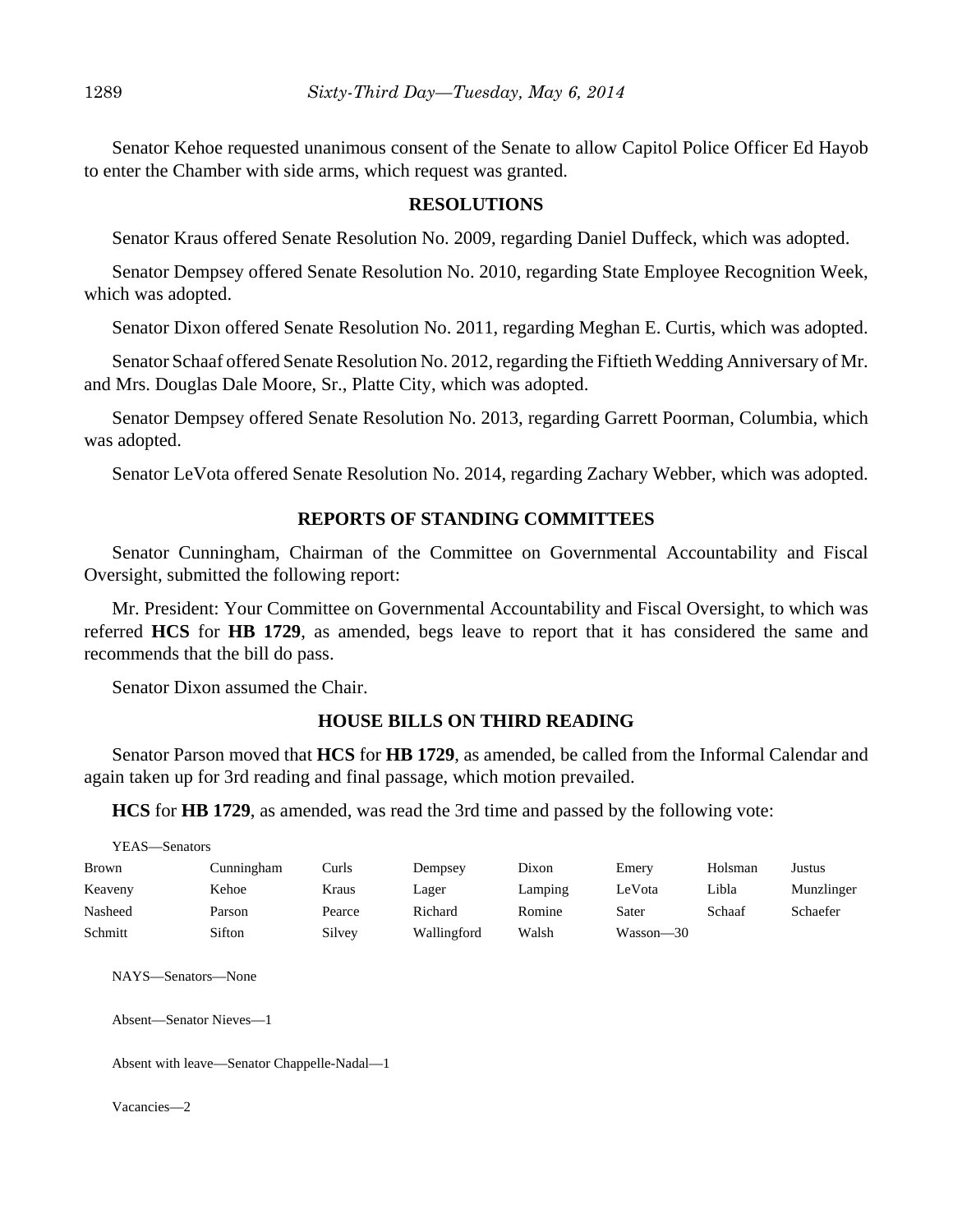The President declared the bill passed.

On motion of Senator Parson, title to the bill was agreed to.

Senator Parson moved that the vote by which the bill passed be reconsidered.

Senator Richard moved that motion lay on the table, which motion prevailed.

**HCS** for **HB 1217**, with **SCS**, entitled:

An Act to amend chapter 434, RSMo, by adding thereto five new sections relating to the unlawful transfer or assignment of pension benefits.

Was called from the Informal Calendar and taken up by Senator Cunningham.

**SCS** for **HCS** for **HB 1217**, entitled:

# SENATE COMMITTEE SUBSTITUTE FOR HOUSE COMMITTEE SUBSTITUTE FOR HOUSE BILL NO. 1217

An Act to amend chapter 434, RSMo, by adding thereto five new sections relating to the unlawful transfer or assignment of pension benefits.

Was taken up.

Senator Cunningham moved that **SCS** for **HCS** for **HB 1217** be adopted.

Senator Sater offered **SA 1**:

#### SENATE AMENDMENT NO. 1

Amend Senate Committee Substitute for House Committee Substitute for House Bill No. 1217, Page 1, In the Title, Line 2, by striking the word "the" from the end of said line; and further amend line 3, by striking all of said line and inserting in lieu thereof the following: "public employee retirement plan benefits."; and

Further amend said bill and page, section A, line 3, by inserting immediately after said line the following:

"**105.669. 1. Any participant of a plan who is found guilty of a felony offense listed in subsection 3 of this section, which is committed in direct connection with or directly related to the participant's duties as an employee on or after the effective date of this section, shall not be eligible to receive any retirement benefits from the respective plan based on service rendered on or after the effective date of this section, except a participant may still request from the respective retirement system a refund of the participant's plan contributions, including interest credited to the participant's account.**

**2. Upon a finding of guilt, the court shall forward a notice of the court's finding to the appropriate retirement system in which the offender was a participant. The court shall also make a determination on the value of the money, property, or services involved in committing the offense. The plans shall take all actions necessary to implement the provisions of this section.**

**3. The finding of guilt for any of the following offenses or a substantially similar offense provided under federal law shall result in the ineligibility of retirement benefits as provided in subsection 1 of this section:**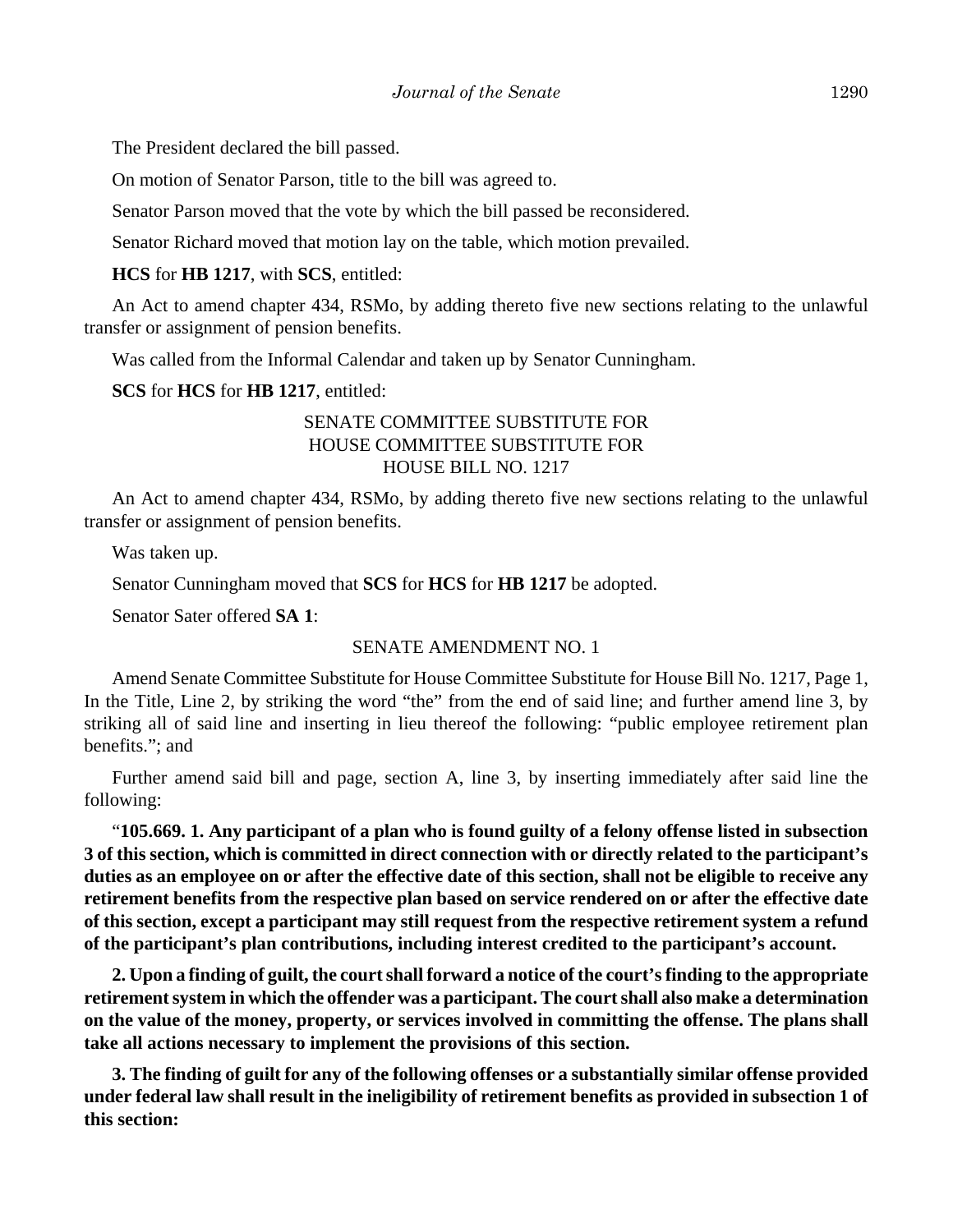**(1) The offense of felony stealing under section 570.030 when such offense involved money, property, or services valued at five thousand dollars or more as determined by the court;**

**(2) The offense of felony receiving stolen property under section 570.080 when such offense involved money, property, or services valued at five thousand dollars or more as determined by the court;**

- **(3) The offense of forgery under section 570.090;**
- **(4) The offense of felony counterfeiting under section 570.103;**
- **(5) The offense of bribery of a public servant under section 576.010; or**
- **(6) The offense of acceding to corruption under section 576.020.**"; and

Further amend said bill, page 3, section 434.304, line 2, by inserting immediately after said line the following:

"Section B. Because of the need to protect our public retirement systems, the enactment of section 105.669 of this act is deemed necessary for the immediate preservation of the public health, welfare, peace and safety, and is hereby declared to be an emergency act within the meaning of the constitution, and the enactment of section 105.669 of this act shall be in full force and effect upon its passage and approval."; and

Further amend the title and enacting clause accordingly.

Senator Sater moved that the above amendment be adopted, which motion prevailed.

Senator Cunningham moved that **SCS** for **HCS** for **HB 1217**, as amended, be adopted, which motion prevailed.

On motion of Senator Cunningham, **SCS** for **HCS** for **HB 1217**, as amended, was read the 3rd time and passed by the following vote:

| YEAS—Senators |               |        |         |             |        |           |            |  |
|---------------|---------------|--------|---------|-------------|--------|-----------|------------|--|
| <b>Brown</b>  | Cunningham    | Curls: | Dempsey | Dixon       | Emery  | Holsman   | Justus     |  |
| Keaveny       | Kehoe         | Kraus  | Lager   | Lamping     | LeVota | Libla     | Munzlinger |  |
| Nasheed       | <b>Nieves</b> | Parson | Pearce  | Richard     | Romine | Sater     | Schaaf     |  |
| Schaefer      | Schmitt       | Sifton | Silvey  | Wallingford | Walsh  | Wasson-31 |            |  |

NAYS—Senators—None

Absent—Senators—None

Absent with leave—Senator Chappelle-Nadal—1

Vacancies—2

The President declared the bill passed.

The emergency clause was adopted by the following vote:

YEAS—Senators

| <b>Brown</b> | rham | `urls | Jemnsev | лхоr | ±merv | lamar | 11 e f11 1 |
|--------------|------|-------|---------|------|-------|-------|------------|
|              |      |       |         |      | _____ | ша    | ustu.      |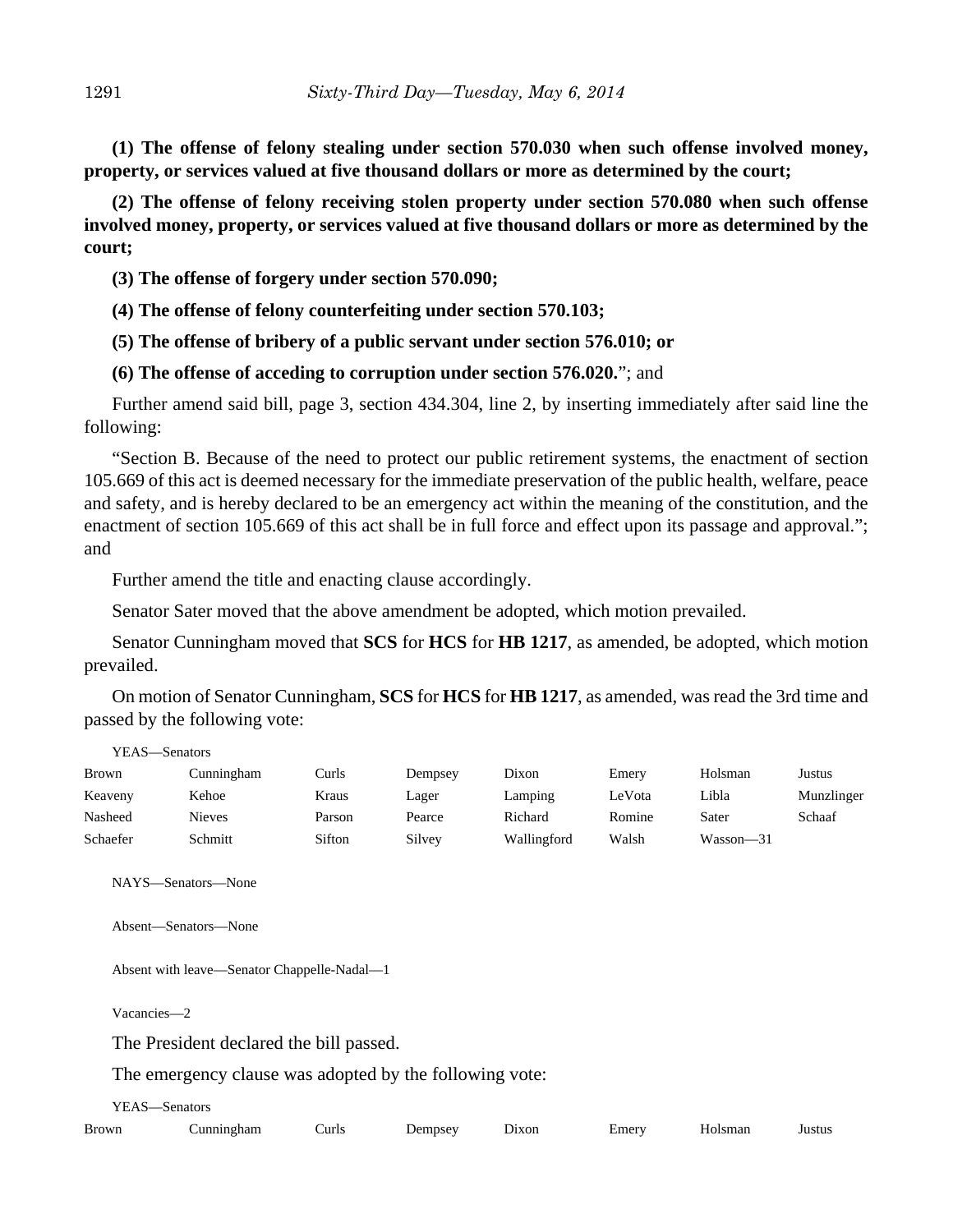| Keaveny  | Kehoe   | Kraus  | Lager  | Lamping     | LeVota | Libla         | Munzlinger |
|----------|---------|--------|--------|-------------|--------|---------------|------------|
| Nasheed  | Nieves  | Parson | Pearce | Richard     | Romine | Sater         | Schaaf     |
| Schaefer | Schmitt | Sifton | Silvev | Wallingford | Walsh  | $Wasson - 31$ |            |

NAYS—Senators—None

Absent—Senators—None

```
Absent with leave—Senator Chappelle-Nadal—1
```
Vacancies—2

On motion of Senator Cunningham, title to the bill was agreed to.

Senator Cunningham moved that the vote by which the bill passed be reconsidered.

Senator Richard moved that motion lay on the table, which motion prevailed.

Senator Nieves assumed the Chair.

**HB 1270**, introduced by Representative Lant, et al, with **SCS**, entitled:

An Act to amend chapter 407, RSMo, by adding thereto one new section relating to credit card processing services.

Was called from the Informal Calendar and taken up by Senator Cunningham.

**SCS** for **HB 1270**, entitled:

## SENATE COMMITTEE SUBSTITUTE FOR HOUSE BILL NO. 1270

An Act to amend chapter 407, RSMo, by adding thereto one new section relating to credit card processing services.

Was taken up.

Senator Cunningham moved that **SCS** for **HB 1270** be adopted.

Senator Cunningham offered **SS** for **SCS** for **HB 1270**, entitled:

# SENATE SUBSTITUTE FOR SENATE COMMITTEE SUBSTITUTE FOR HOUSE BILL NO. 1270

An Act to amend chapter 407, RSMo, by adding thereto one new section relating to credit card processing services.

Senator Cunningham moved that **SS** for **SCS** for **HB 1270** be adopted, which motion prevailed.

On motion of Senator Cunningham, **SS** for **SCS** for **HB 1270** was read the 3rd time and passed by the following vote:

YEAS—Senators

| <b>Brown</b> | Cunningham | Curls | Dempsey | Dixon      | Emery  | Holsman | Justus     |
|--------------|------------|-------|---------|------------|--------|---------|------------|
| Keaveny      | Kehoe      | Kraus | Lager   | $L$ amping | LeVota | Libla   | Munzlinger |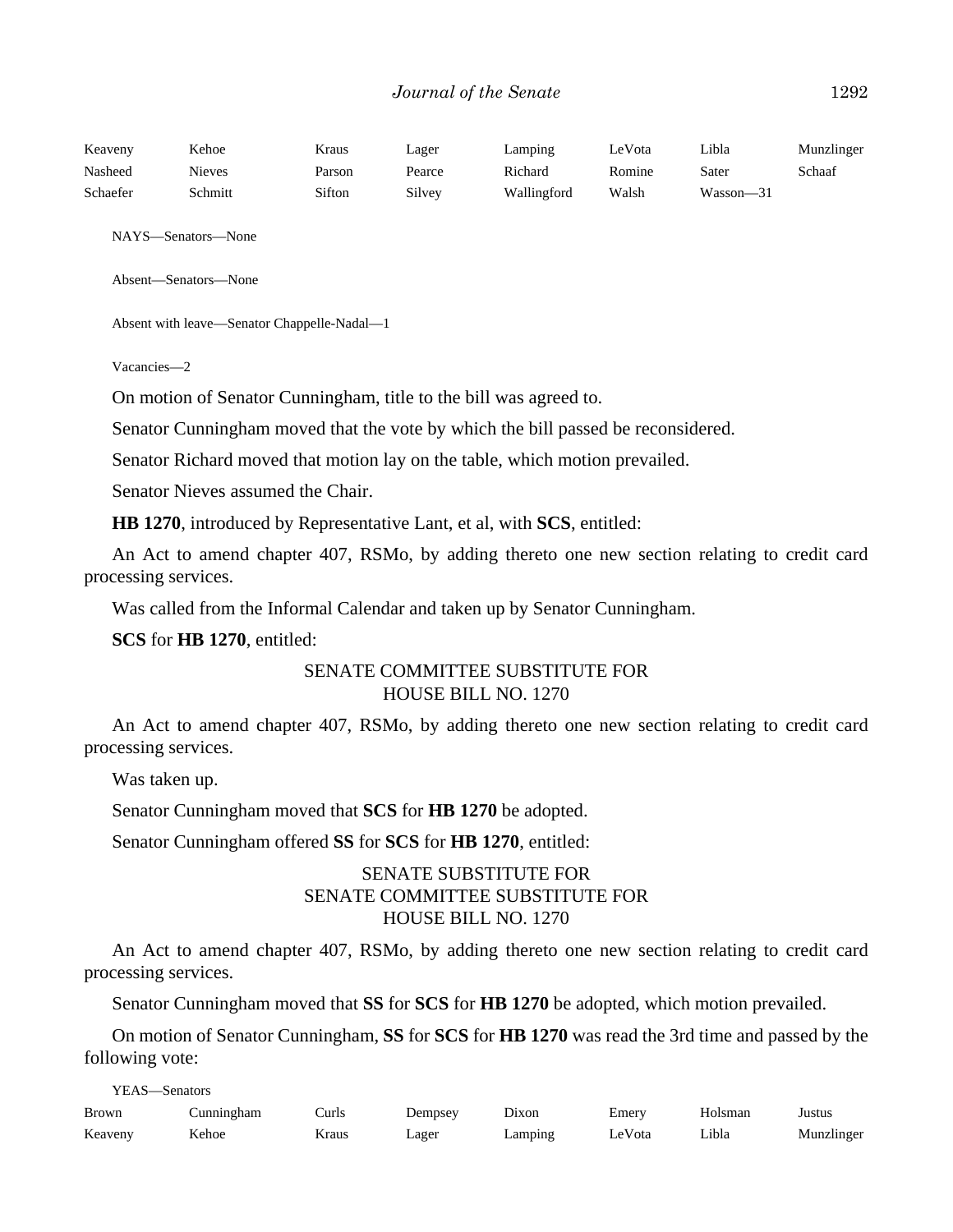| Nasheed     | <b>Nieves</b>                                                                                                                                                                       | Parson | Pearce | Richard                       | Romine | Sater     | Schaaf |
|-------------|-------------------------------------------------------------------------------------------------------------------------------------------------------------------------------------|--------|--------|-------------------------------|--------|-----------|--------|
| Schaefer    | Schmitt                                                                                                                                                                             | Sifton | Silvey | Wallingford                   | Walsh  | Wasson-31 |        |
|             | NAYS-Senators-None                                                                                                                                                                  |        |        |                               |        |           |        |
|             | Absent-Senators-None                                                                                                                                                                |        |        |                               |        |           |        |
|             | Absent with leave-Senator Chappelle-Nadal-1                                                                                                                                         |        |        |                               |        |           |        |
| Vacancies-2 |                                                                                                                                                                                     |        |        |                               |        |           |        |
|             | The President declared the bill passed.                                                                                                                                             |        |        |                               |        |           |        |
|             | On motion of Senator Cunningham, title to the bill was agreed to.                                                                                                                   |        |        |                               |        |           |        |
|             | Senator Cunningham moved that the vote by which the bill passed be reconsidered.                                                                                                    |        |        |                               |        |           |        |
|             | Senator Richard moved that motion lay on the table, which motion prevailed.                                                                                                         |        |        |                               |        |           |        |
|             | HB 1359, introduced by Representative Flanigan, entitled:                                                                                                                           |        |        |                               |        |           |        |
|             | An Act to repeal section 8.007, RSMo, and to enact in lieu thereof two new sections relating to contracts<br>for the sale of certain items at events held in state-owned buildings. |        |        |                               |        |           |        |
|             | Was called from the Informal Calendar and taken up by Senator Kehoe.                                                                                                                |        |        |                               |        |           |        |
|             | Senator Emery offered SA 1, which was read:                                                                                                                                         |        |        |                               |        |           |        |
|             |                                                                                                                                                                                     |        |        | <b>SENATE AMENDMENT NO. 1</b> |        |           |        |
|             | Amend House Bill No. 1359, Page 2, Section 8.007, Line 29, by striking the words "and alcoholic"; and                                                                               |        |        |                               |        |           |        |
|             | Further amend said bill, page 3, section 34.425, line 2, by striking the words "and alcoholic".                                                                                     |        |        |                               |        |           |        |
|             | Senator Emery moved that the above amendment be adopted, which motion failed.                                                                                                       |        |        |                               |        |           |        |
|             | Senator Dixon assumed the Chair.                                                                                                                                                    |        |        |                               |        |           |        |

President Pro Tem Dempsey assumed the Chair.

On motion of Senator Kehoe, **HB 1359** was read the 3rd time and passed by the following vote:

| YEAS—Senators   |            |        |            |            |         |               |         |
|-----------------|------------|--------|------------|------------|---------|---------------|---------|
| <b>Brown</b>    | Cunningham | Curls  | Dempsey    | Dixon      | Holsman | Justus        | Keaveny |
| Kehoe           | Lager      | LeVota | Libla      | Munzlinger | Nasheed | <b>Nieves</b> | Parson  |
| Pearce          | Richard    | Romine | Schaaf     | Schmitt    | Silvey  | Wallingford   | Walsh   |
| $Wasson - 25$   |            |        |            |            |         |               |         |
| NAYS-Senators   |            |        |            |            |         |               |         |
| Emery           | Lamping    | Sater  | $Sifton-4$ |            |         |               |         |
| Absent-Senators |            |        |            |            |         |               |         |
|                 |            |        |            |            |         |               |         |
| Kraus           | Schaefer-2 |        |            |            |         |               |         |

Absent with leave—Senator Chappelle-Nadal—1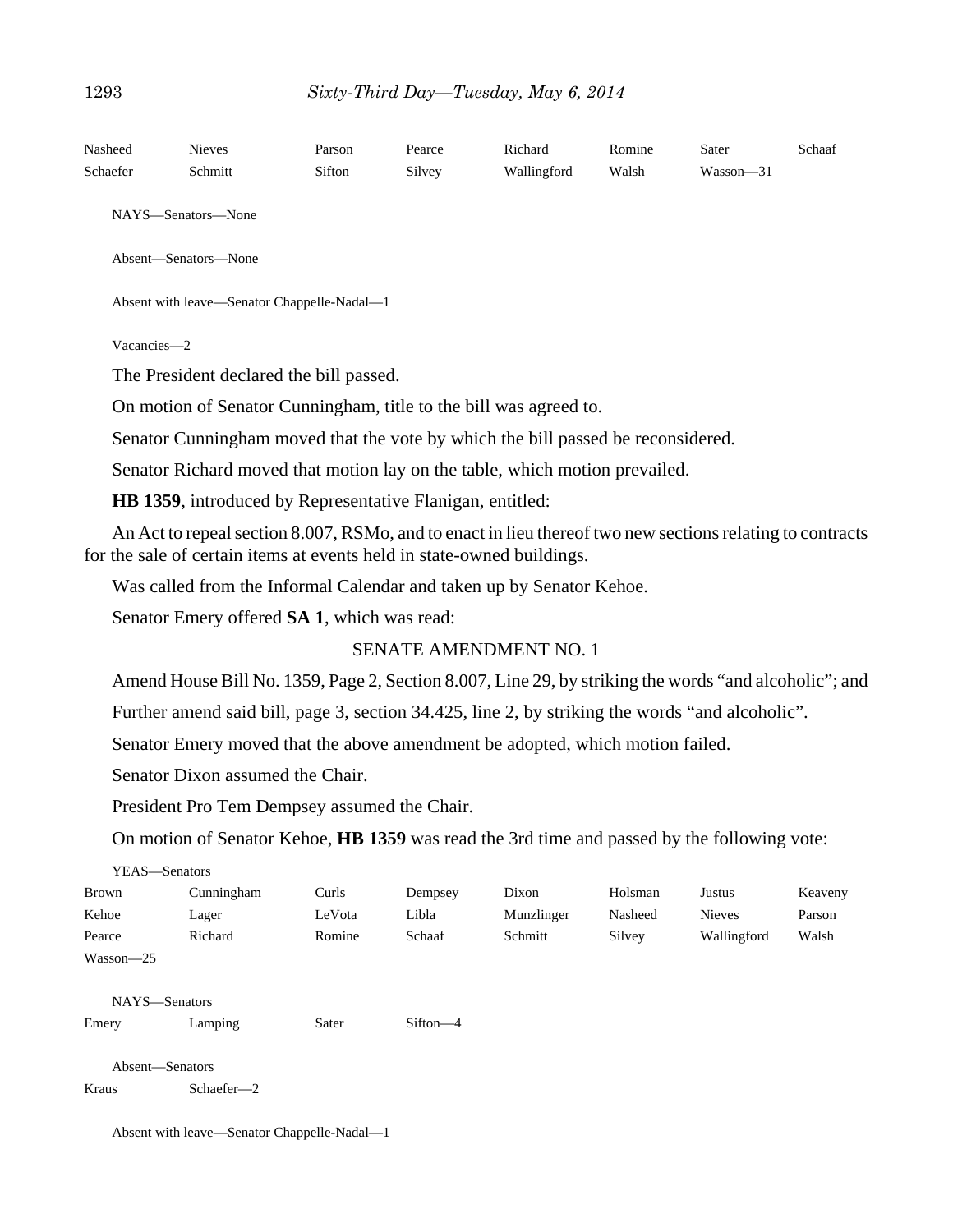Vacancies—2

The President Pro Tem declared the bill passed.

On motion of Senator Kehoe, title to the bill was agreed to.

Senator Kehoe moved that the vote by which the bill passed be reconsidered.

Senator Richard moved that motion lay on the table, which motion prevailed.

**HB 1617**, introduced by Representative Rehder, et al, with **SCS**, entitled:

An Act to amend chapter 105, RSMo, by adding thereto one new section relating to labor organizations, with an effective date and a referendum clause.

Was called from the Informal Calendar and taken up by Senator Brown.

**SCS** for **HB 1617**, entitled:

## SENATE COMMITTEE SUBSTITUTE FOR HOUSE BILL NO. 1617

An Act to amend chapter 105, RSMo, by adding thereto one new section relating to labor organizations, with an effective date and a referendum clause.

Was taken up.

Senator Brown moved that **SCS** for **HB 1617** be adopted.

Senator Brown offered **SS** for **SCS** for **HB 1617**, entitled:

## SENATE SUBSTITUTE FOR SENATE COMMITTEE SUBSTITUTE FOR HOUSE BILL NO. 1617

An Act to amend chapter 105, RSMo, by adding thereto one new section relating to labor organizations, with an effective date and a referendum clause.

Senator Brown moved that **SS** for **SCS** for **HB 1617** be adopted.

Senator Nasheed offered **SA 1**, which was read:

#### SENATE AMENDMENT NO. 1

Amend Senate Substitute for Senate Committee Substitute for House Bill No. 1617, Page 1, Section 105.504, Line 5 of said page, by striking the word "public" and inserting in lieu thereof the following: "state"; and further amend line 6 of said page, by striking the word "public" and inserting in lieu thereof the following: "**state**"; and further amend line 7 of said page, by striking the word "public" as it appears the second time on said line and inserting in lieu thereof the following: "**state**"; and further amend line 9 of said page, by striking the word "public" as it appears both times on said line and inserting in lieu thereof the following: "**state**"; and further amend line 13 of said page, by striking the word "public" at it appears both times on said line and inserting in lieu thereof the following: "**state**"; and

Further amend said bill, page 3, section C, line 22 of said page, by striking the word "public" and inserting in lieu thereof the following: "**state**".

Senator Nasheed moved that the above amendment be adopted.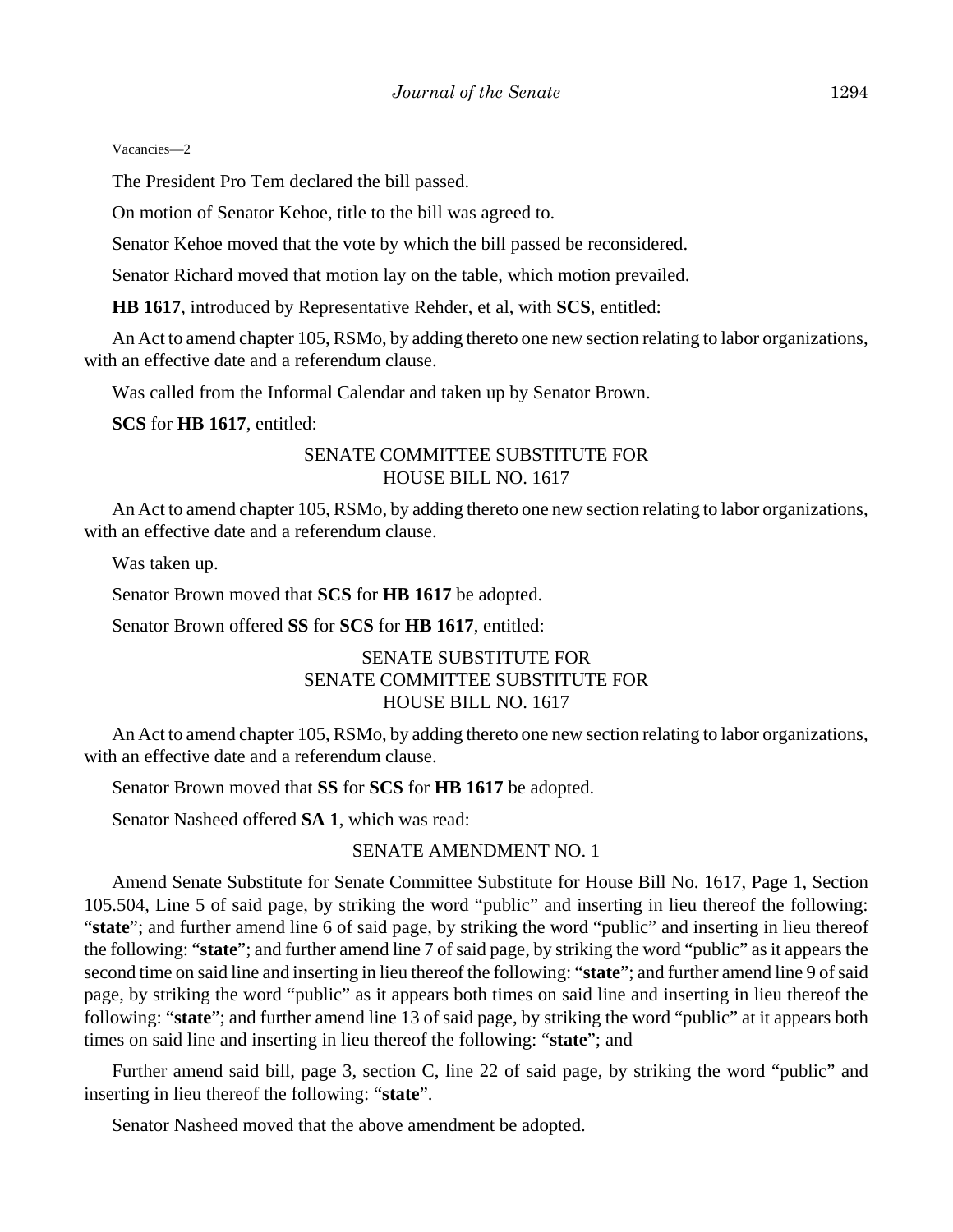Senator Kehoe assumed the Chair.

Photographers from PBS Moyers & Company were given permission to take pictures in the Senate Chamber.

Senator Nasheed offered **SA 1** to **SA 1**, which was read:

## SENATE AMENDMENT NO. 1 TO SENATE AMENDMENT NO. 1

Amend Senate Amendment No. 1 to Senate Substitute for Senate Committee Substitute for House Bill No. 1617, by adding at the end of said amendment, the following "Amend Senate Substitute for Senate Committee Substitute for House Bill 1617, Page 1, Section 105.504, Line 13 of said page, by striking the following: "public employee members of the labor organization, or"."

Senator Nasheed moved that the above amendment be adopted.

At the request of Senator Brown, **HB 1617**, with **SCS**, **SS** for **SCS**, **SA 1** and **SA 1** to **SA 1** (pending), was placed on the Informal Calendar.

#### **MESSAGES FROM THE HOUSE**

The following messages were received from the House of Representatives through its Chief Clerk:

Mr. President: I am instructed by the House of Representatives to inform the Senate that the House of Representatives has passed Senate Substitute No. 3 for Senate Committee Substitute for Senate Bill Nos. 509 and 496, the objections of the Governor thereto notwithstanding.

Also,

AYES—109

Mr. President: I am instructed by the House of Representatives to inform the Senate that the attached is a certified copy of the Roll Call on Senate Substitute No. 3 for Senate Committee Substitute for Senate Bill Nos. 509 and 496.

| Allen           | Anderson     | Austin       | Bahr          | <b>Barnes</b> | Bernskoetter | Berry     | <b>Brattin</b> | Brown       |
|-----------------|--------------|--------------|---------------|---------------|--------------|-----------|----------------|-------------|
| <b>Burlison</b> | Cierpiot     | Conway 104   | Cookson       | Cornejo       | $\cos$       | Crawford  | Cross          | Curtman     |
| Davis           | Diehl        | Dohrman      | Dugger        | Elmer         | Engler       | English   | Entlicher      | Fitzpatrick |
| Fitzwater       | Flanigan     | Fraker       | Franklin      | Frederick     | Funderburk   | Gannon    | Gatschenberger | Gosen       |
| Grisamore       | Guernsey     | Haahr        | Haefner       | Hampton       | Hansen       | Hicks     | Higdon         | Hinson      |
| Hoskins         | Hough        | Houghton     | Hurst         | Johnson       | Jones 50     | Justus    | Keeney         | Kelley 127  |
| Koenig          | Kolkmeyer    | Korman       | Lair          | Lant          | Lauer        | Leara     | Lichtenegger   | Love        |
| Lynch           | Marshall     | McCaherty    | McGaugh       | Messenger     | Miller       | Molendorp | Moon           | Morris      |
| Muntzel         | Neely        | Neth         | Parkinson     | Pfautsch      | Phillips     | Pike      | Pogue          | Redmon      |
| Rehder          | Reiboldt     | Remole       | Rhoads        | Richardson    | Riddle       | Ross      | Rowden         | Rowland     |
| Scharnhorst     | Schatz       | Schieber     | Shull         | Shumake       | Solon        | Sommer    | Spencer        | Stream      |
| Swan            | Thomson      | Torpey       | Walker        | White         | Wieland      | Wilson    | Wood           | Zerr        |
| Mr. Speaker     |              |              |               |               |              |           |                |             |
| $NOES-46$       |              |              |               |               |              |           |                |             |
| Anders          | <b>Black</b> | <b>Burns</b> | <b>Butler</b> | Carpenter     | Colona       | Conway 10 | Curtis         | Dunn        |
| Ellington       | Englund      | Frame        | Gardner       | Harris        | Hubbard      | Hummel    | Kelly 45       | Kirkton     |
| Kratky          | LaFaver      | Mayfield     | McCann Beatty | McDonald      | McKenna      | McManus   | McNeil         | Meredith    |
|                 |              |              |               |               |              |           |                |             |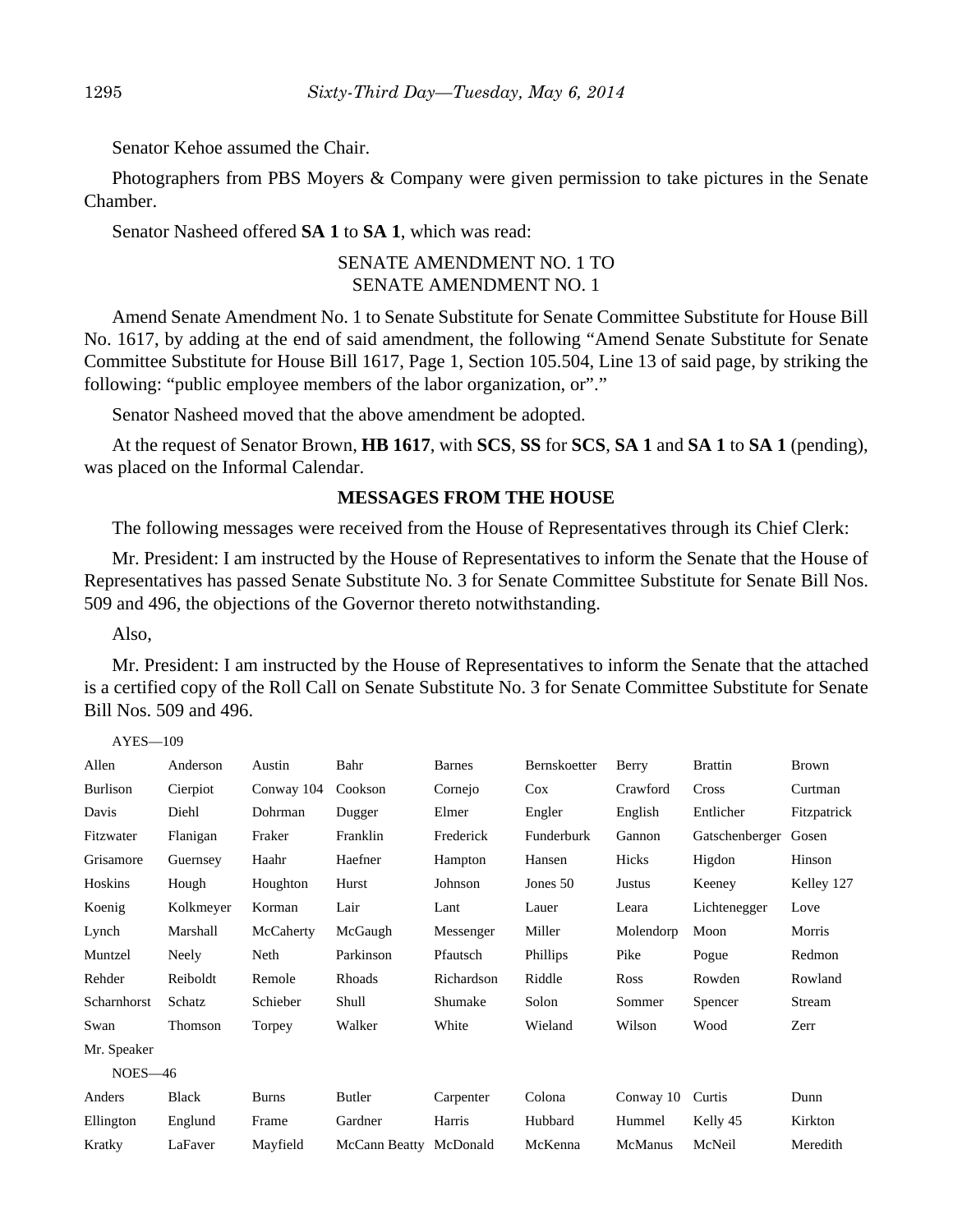| Mims     | Mitten | Montecillo | Newman  | <b>Nichols</b> | Norr   | Otto  | Pace       | Peters      |
|----------|--------|------------|---------|----------------|--------|-------|------------|-------------|
| Pierson  | Rizzo  | Roorda     | Runions | Schieffer      | Schupp | Smith | Swearingen | Walton Gray |
| Webber   |        |            |         |                |        |       |            |             |
| ABSENT-4 |        |            |         |                |        |       |            |             |
| Hodges   | May    | Morgan     | Wright  |                |        |       |            |             |

VACANCIES—4

Also,

Mr. President: I am instructed by the House of Representatives to inform the Senate that the House Conferees on **SS** for **SCS** for **HCS** for **HB 2011** be allowed to exceed the differences on Section 11.440.

Also,

Mr. President: I am instructed by the House of Representatives to inform the Senate that the House has taken up and passed **HB 2077**, entitled:

An Act to amend chapter 21, RSMo, by adding thereto one new section relating to the surplus revenue fund.

In which the concurrence of the Senate is respectfully requested.

Read 1st time.

Also,

Mr. President: I am instructed by the House of Representatives to inform the Senate that the House has taken up and passed **HB 2063**, entitled:

An Act to amend chapter 68, RSMo, by adding thereto one new section relating to port authorities.

In which the concurrence of the Senate is respectfully requested.

Read 1st time.

Also,

Mr. President: I am instructed by the House of Representatives to inform the Senate that the House refuses to adopt **SS** for **SCS** for **HCS** for **HB 1439** as amended and requests the Senate to recede from its position and failing to do so grant the House a conference thereon.

Also,

Mr. President: I am instructed by the House of Representatives to inform the Senate that the House refuses to recede from its position on **HA 1**, **HA 2**, **HA 3**, **HA 4**, and **HA 5** to **SCS** for **SB 612** and grants the Senate a conference thereon.

Also,

Mr. President: I am instructed by the House of Representatives to inform the Senate that the House refuses to recede from its position on **HCS** for **SCS** for **SB 716** as amended, and grants the Senate a conference thereon.

Also,

Mr. President: I am instructed by the House of Representatives to inform the Senate that the House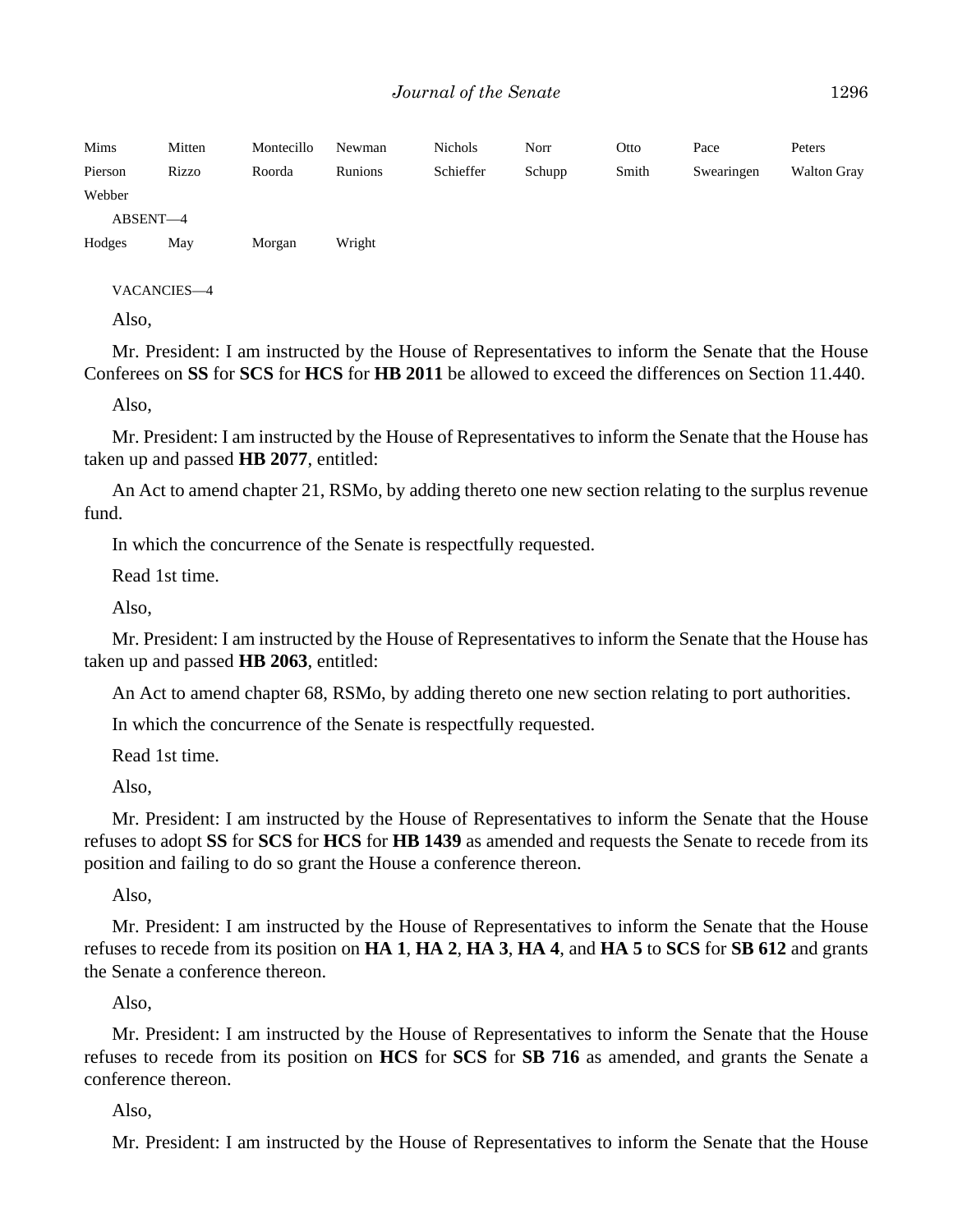refuses to recede from its position on **HCS** for **SCS** for **SB 672** as amended, and grants the Senate a conference thereon.

Also,

Mr. President: I am instructed by the House of Representatives to inform the Senate that the House refuses to recede from its position on **HCS** for **SCS** for **SBs 493**, **485**, **495**, **516**, **534**, **545**, **595**, **616** and **624**, as amended, and grants the Senate a conference thereon.

Senator Kraus assumed the Chair.

#### **CONFERENCE COMMITTEE APPOINTMENTS**

President Pro Tem Dempsey appointed the following conference committee to act with a like committee from the House on **HCS** for **SCS** for **SBs 493**, **485**, **495**, **516**, **534**, **545**, **595**, **616** and **624**, as amended: Senators Pearce, Schmitt, Emery, Chappelle-Nadal and Curls.

President Pro Tem Dempsey appointed the following conference committee to act with a like committee from the House on **SCS** for **SB 612**, as amended: Senators Schaaf, Kraus, Lamping, Sifton and LeVota.

President Pro Tem Dempsey appointed the following conference committee to act with a like committee from the House on **HCS** for **SCS** for **SB 716**, as amended: Senators Brown, Schmitt, Sater, Sifton and Walsh.

President Pro Tem Dempsey appointed the following conference committee to act with a like committee from the House on **HCS** for **SCS** for **SB 672**, as amended: Senators Parson, Dixon, Romine, Justus and Keaveny.

## **HOUSE BILLS ON SECOND READING**

The following Bill was read the 2nd time and referred to the Committee indicated:

**HCS** for **HB 2021**––Appropriations.

#### **RESOLUTIONS**

Senator Kehoe offered Senate Resolution No. 2015, regarding Bob Watson, Jefferson City, which was adopted.

Senator Dempsey offered Senate Resolution No. 2016, regarding Trevor Tune, which was adopted.

Senator Cunningham offered Senate Resolution No. 2017, regarding Hannah VerDuin, which was adopted.

On motion of Senator Richard, the Senate recessed until 2:30 p.m.

#### **RECESS**

The time of recess having expired, the Senate was called to order by Senator Schaaf.

#### **RESOLUTIONS**

Senator Pearce offered Senate Resolution No. 2018, regarding Laura Hough, which was adopted.

Senators Dempsey and Lamping offered Senate Resolution No. 2019, regarding LaVonda L. Reed, St. Peters, which was adopted.

Senators Dempsey and Lamping offered Senate Resolution No. 2020, regarding Kathryn T. Roberts,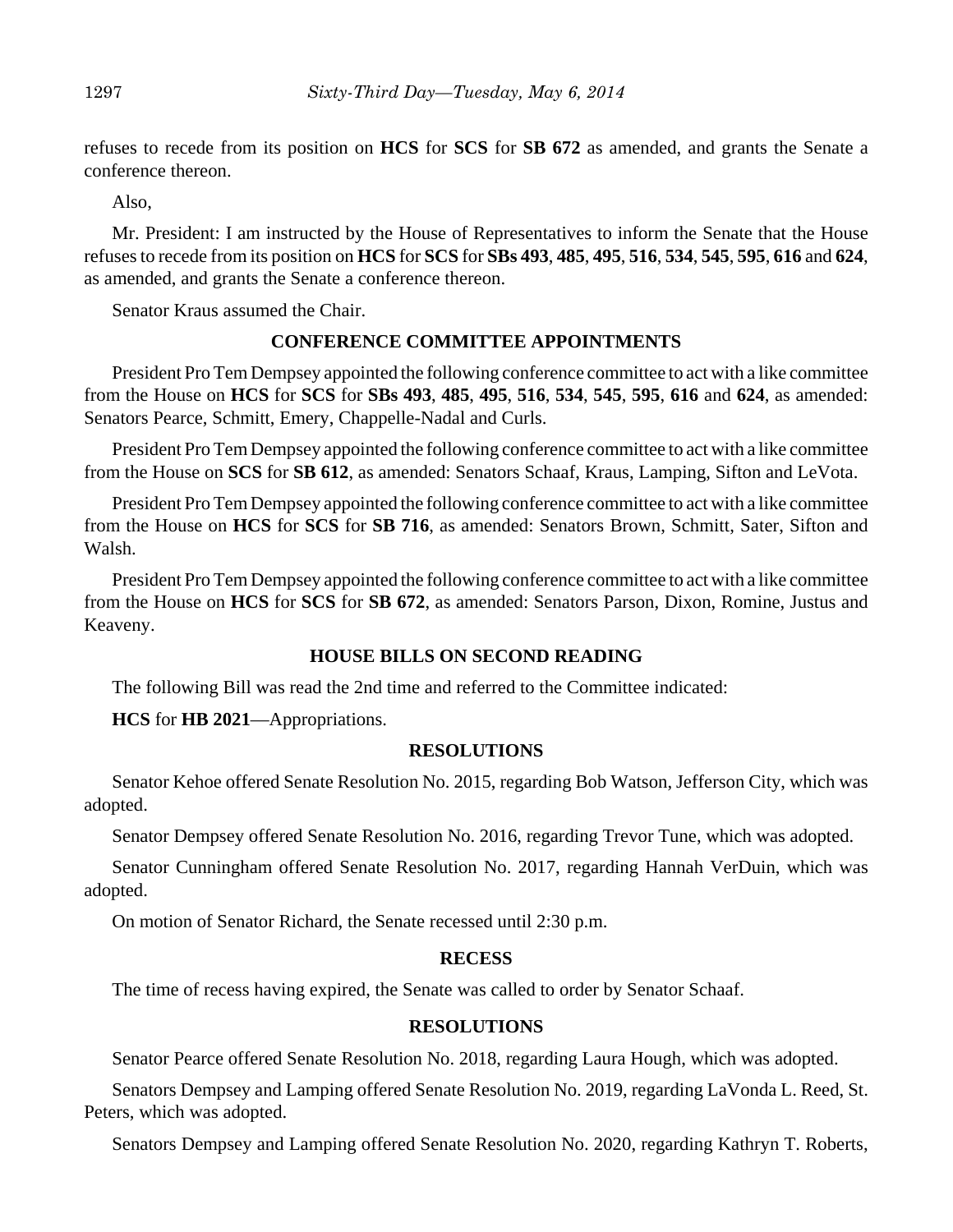Weldon Spring, which was adopted.

Senators Dempsey and Lamping offered Senate Resolution No. 2021, regarding Katrina Anne Wolter, St. Peters, which was adopted.

Senators Justus and Lamping offered Senate Resolution No. 2022, regarding Paige M. Parker, Foley, which was adopted.

Senators Schmitt and Lamping offered Senate Resolution No. 2023, regarding Natalie Renee Ried, St. Louis, which was adopted.

Senators Schmitt and Lamping offered Senate Resolution No. 2024, regarding Emily Elizabeth Morrison, St. Louis, which was adopted.

Senators Schmitt and Lamping offered Senate Resolution No. 2025, regarding Nicole Kaylee Sparks, Fenton, which was adopted.

Senator Lamping offered Senate Resolution No. 2026, regarding Lauren Kathleen McCarthy, O'Fallon, which was adopted.

Senator Sater offered Senate Resolution No. 2027, regarding Ron Phillips, which was adopted.

Senator Sater offered Senate Resolution No. 2028, regarding the One Hundredth Birthday of Freddie Hemphill, Purdy, which was adopted.

Senator Sater offered Senate Resolution No. 2029, regarding the Ninetieth Birthday of Mary Vanzandt, Cassville, which was adopted.

## **HOUSE BILLS ON THIRD READING**

**HCS** for **HBs 1307** and **1313**, with **SCS**, entitled:

An Act to repeal sections 188.027 and 188.039, RSMo, and to enact in lieu thereof two new sections relating to the required waiting period before having an abortion.

Was called from the Informal Calendar and taken up by Senator Sater.

#### **SCS** for **HCS** for **HBs 1307** and **1313**, entitled:

# SENATE COMMITTEE SUBSTITUTE FOR HOUSE COMMITTEE SUBSTITUTE FOR HOUSE BILLS NOS. 1307 and 1313

An Act to repeal sections 188.027 and 188.039, RSMo, and to enact in lieu thereof two new sections relating to the required waiting period before having an abortion.

Was taken up.

Senator Nieves assumed the Chair.

Senator Sater moved that **SCS** for **HCS** for **HBs 1307** and **1313** be adopted.

Senator Nasheed offered **SA 1**:

#### SENATE AMENDMENT NO. 1

Amend Senate Committee Substitute for House Committee Substitute for House Bills Nos. 1307 and 1313, Page 8, Section 188.027, Line 243, by inserting after all of said line the following: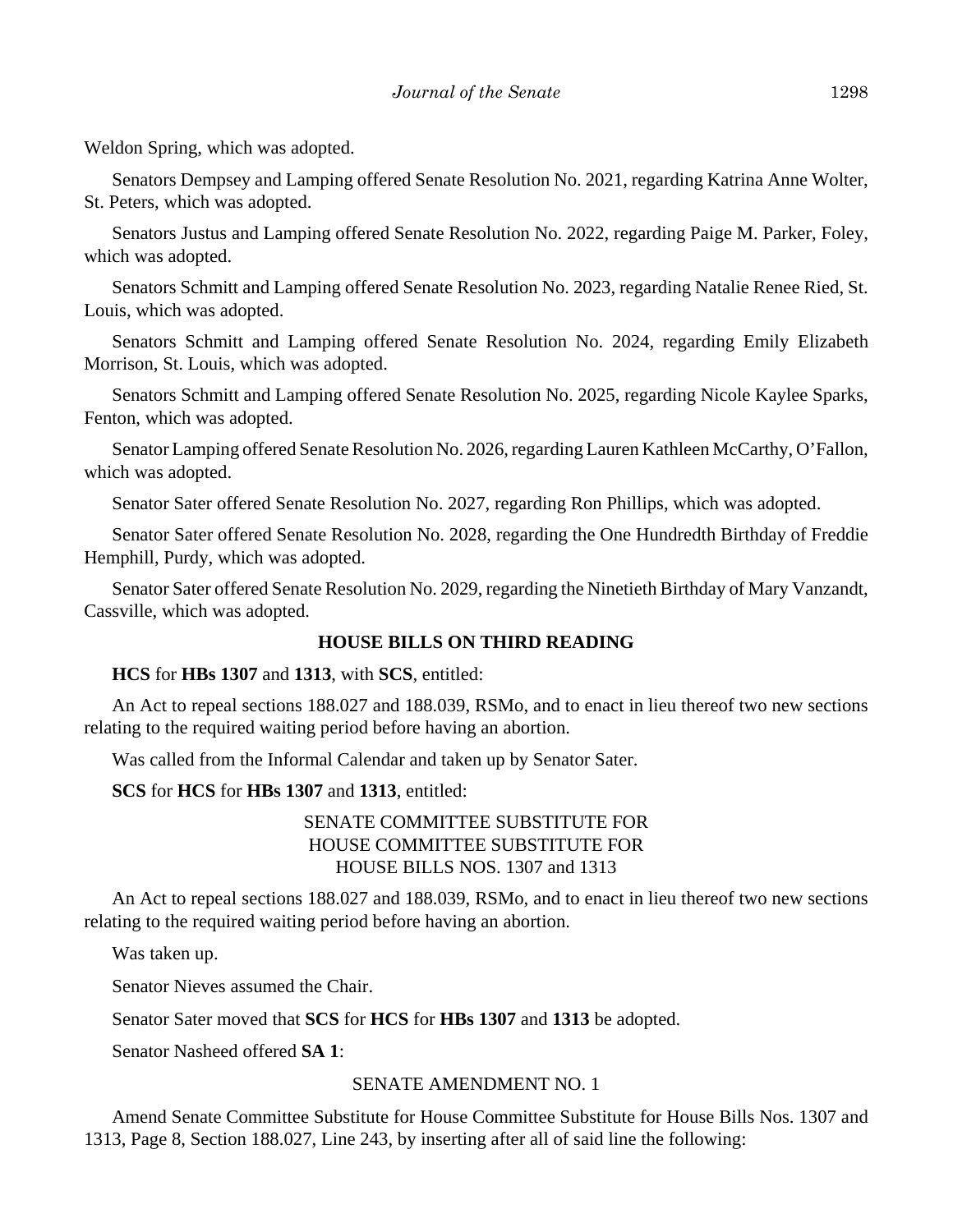"**13. The required waiting period for an abortion under subsections 1 and 8 of this section shall not apply if the pregnancy was a result of a rape.**"; and

Further amend said bill, page 9, Section 188.039, line 55, by inserting after all of said line the following:

## "**8. The required waiting period for an abortion under subsection 2 of this section shall not apply if the pregnancy was a result of a rape.**".

Senator Nasheed moved that the above amendment be adopted and requested a roll call vote be taken. She was joined in her request by Senators Chappelle-Nadal, Curls, LeVota and Sifton.

Senator Sifton offered **SA 1** to **SA 1**:

## SENATE AMENDMENT NO. 1 TO SENATE AMENDMENT NO. 1

Amend Senate Amendment No. 1 to Senate Committee Substitute for House Committee Substitute for House Bills Nos. 1307 and 1313, Page 1, Line 5, by inserting after the word "rape" the following: "**or incest**"; and further amend line 10 by inserting after the word "rape" the following: "**or incest**".

Senator Sifton moved that the above amendment be adopted and requested a roll call vote be taken. He was joined in his request by Senators Keaveny, LeVota, Nasheed and Walsh.

Senator Romine assumed the Chair.

Senator Sifton moved that **SA 1** to **SA 1** be adopted, which motion failed by the following vote:

| YEAS—Senators   |            |            |               |             |               |         |        |
|-----------------|------------|------------|---------------|-------------|---------------|---------|--------|
| Chappelle-Nadal | Curls      | Holsman    | Justus        | Keaveny     | LeVota        | Nasheed | Sifton |
| Walsh-9         |            |            |               |             |               |         |        |
|                 |            |            |               |             |               |         |        |
| NAYS-Senators   |            |            |               |             |               |         |        |
| <b>Brown</b>    | Cunningham | Dempsey    | Dixon         | Emery       | Kehoe         | Kraus   | Lager  |
| Lamping         | Libla      | Munzlinger | <b>Nieves</b> | Parson      | Pearce        | Richard | Romine |
| Sater           | Schaaf     | Schaefer   | Silvey        | Wallingford | $Wasson - 22$ |         |        |
|                 |            |            |               |             |               |         |        |

Absent—Senator Schmitt—1

Absent with leave—Senators—None

Vacancies—2

**SA 1** was again taken up.

Senator Nasheed moved that the above amendment be adopted, which motion failed by the following vote:

YEAS—Senators Chappelle-Nadal Curls Holsman Justus Keaveny LeVota Nasheed Sifton Walsh—9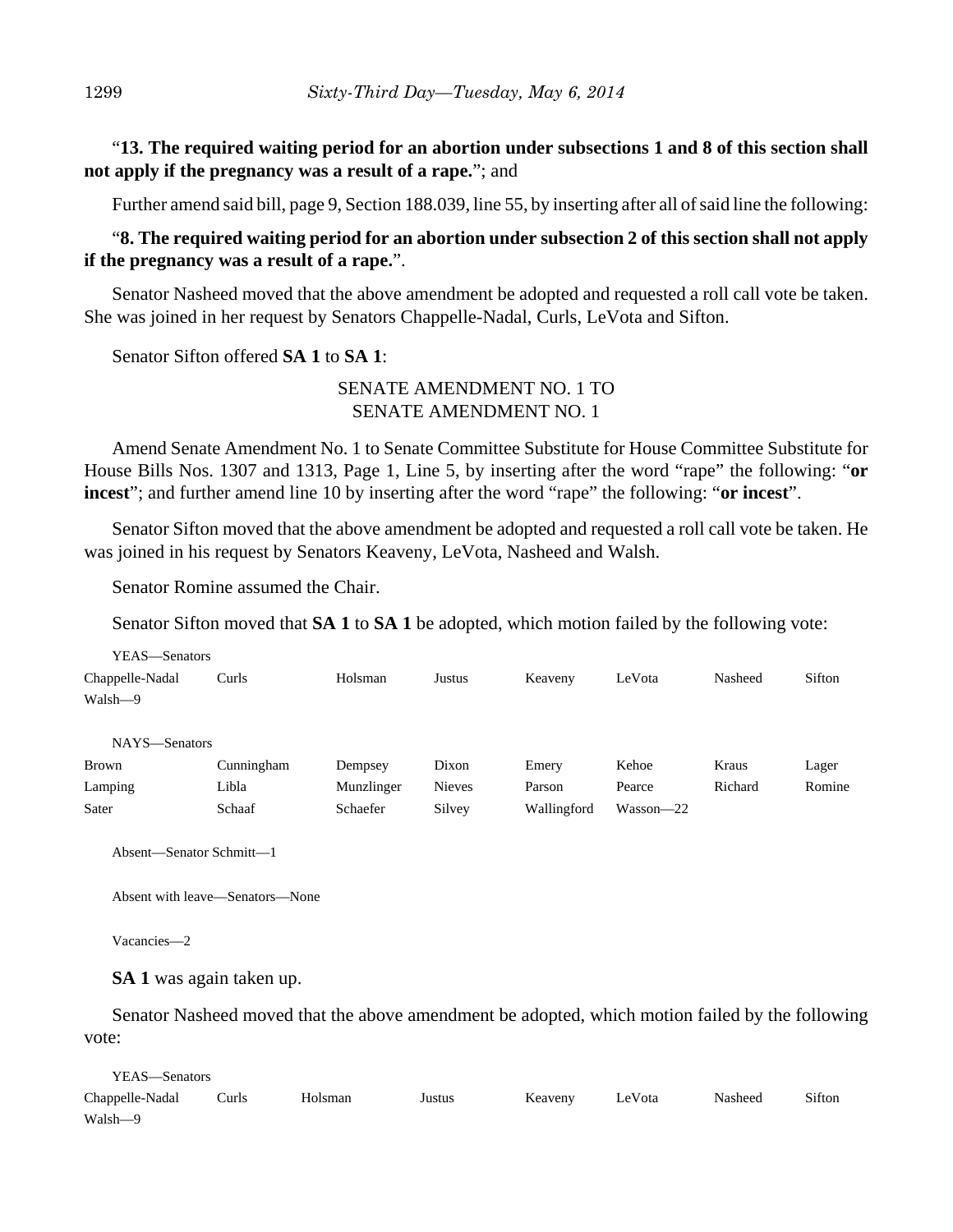| NAYS-Senators |            |            |               |             |           |         |        |  |  |
|---------------|------------|------------|---------------|-------------|-----------|---------|--------|--|--|
| <b>Brown</b>  | Cunningham | Dempsey    | Dixon         | Emery       | Kehoe     | Kraus   | Lager  |  |  |
| Lamping       | Libla      | Munzlinger | <b>Nieves</b> | Parson      | Pearce    | Richard | Romine |  |  |
| Sater         | Schaaf     | Schaefer   | Silvey        | Wallingford | Wasson-22 |         |        |  |  |

Absent—Senator Schmitt—1

Absent with leave—Senators—None

Vacancies—2

Senator Sifton offered **SA 2**:

#### SENATE AMENDMENT NO. 2

Amend Senate Committee Substitute for House Committee Substitute for House Bills Nos. 1307 and 1313, Page 1, Section A, Line 3 of said page, by inserting after all of said line the following:

"170.015. 1. Any course materials and instruction relating to human sexuality and sexually transmitted diseases shall be medically and factually accurate**, be based on peer reviewed projects that have been demonstrated to influence healthy behavior, be age appropriate,** and shall:

(1) Present abstinence from sexual activity as the preferred choice of behavior in relation to all sexual activity **[**for unmarried pupils because it is the only method that is one hundred percent effective in preventing pregnancy, sexually transmitted diseases and the emotional trauma associated with adolescent sexual activity, and advise students that teenage sexual activity places them at a higher risk of dropping out of school because of the consequences of sexually transmitted diseases and unplanned pregnancy**] as the only sure way to avoid pregnancy or sexually transmitted infection**;

(2) Stress that sexually transmitted **[**diseases**] infections** are serious, possible, health hazards of sexual activity. Pupils shall be provided with the latest medical information regarding exposure to human immunodeficiency virus **(HIV)**, acquired immune deficiency syndrome (AIDS), human papilloma virus, hepatitis and other sexually transmitted **[**diseases**] infections**;

(3) Present students with the latest medically factual information **[**regarding both the possible side effects and health benefits of all forms of contraception, including the success and failure rates for the prevention of pregnancy and sexually transmitted diseases; or shall present students with information on contraceptives and pregnancy in a manner consistent with the provisions of the federal abstinence education law, 42 U.S.C. Section 710**] about the health benefits and side effects of all contraceptives and barrier methods as a means to prevent pregnancy and to reduce the risk of contracting sexually transmitted infections, HIV/AIDS and other diseases**;

(4) **[**Include a discussion of the possible emotional and psychological consequences of preadolescent and adolescent sexual activity and the consequences of adolescent pregnancy, as well as the advantages of adoption, including the adoption of special needs children, and the processes involved in making an adoption plan**] Provide information about the vaccine for human papilloma virus, which may prevent cervical cancer, genital warts, infertility, and other reproductive health problems, when administered prior to becoming sexually active;**

**(5) Encourage family communication between parents and children about sexuality;**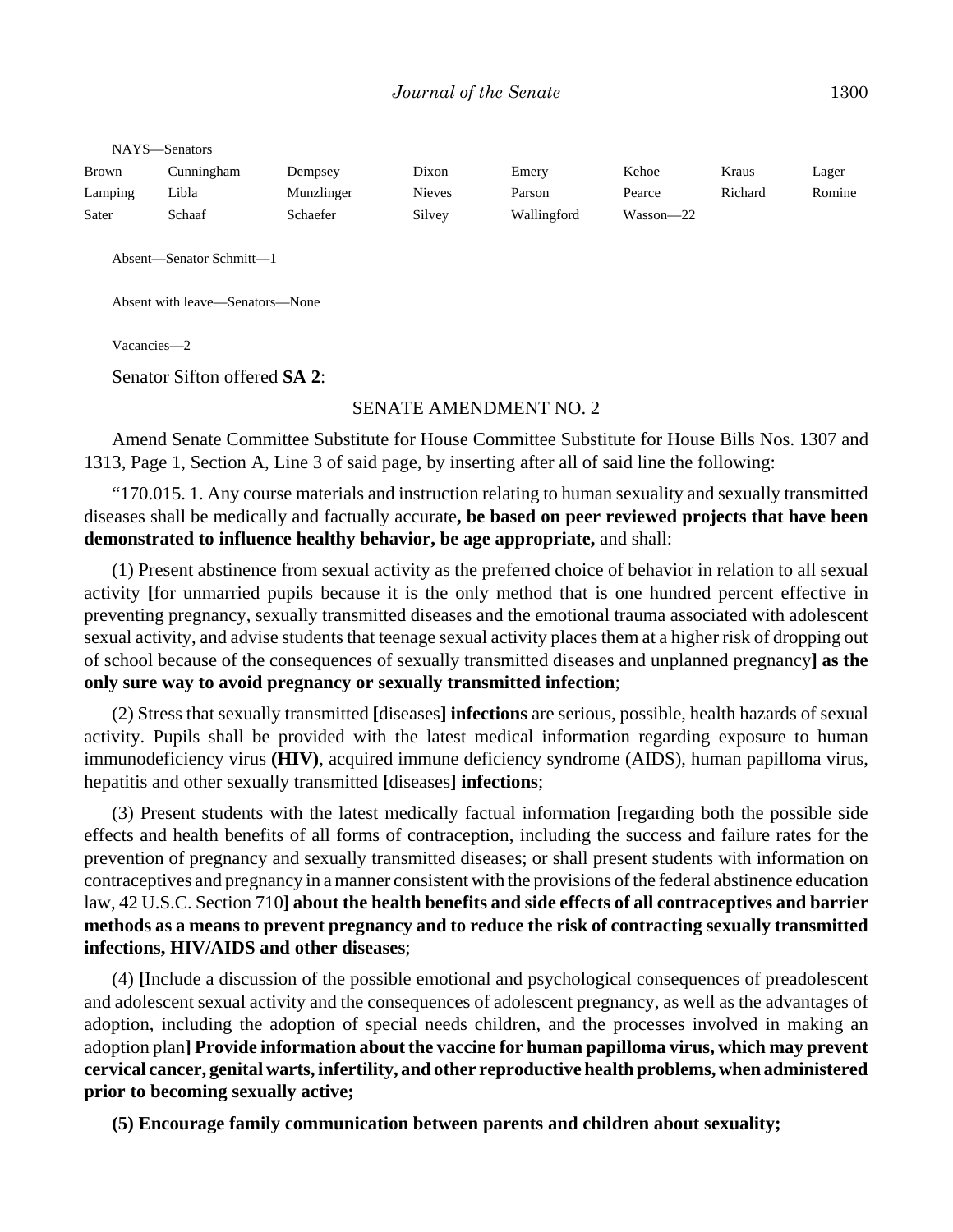# **(6) Help young people gain knowledge about the physical, biological, and hormonal changes of adolescence and subsequent states of human maturation and the skills to make responsible decisions about sexuality, including how alcohol and drug use can affect that decision making**;

**[**(5)**] (7)** Teach skills of conflict management, personal responsibility and positive self-esteem through discussion and role-playing at appropriate grade levels to emphasize that the pupil has the power to control personal behavior. Pupils shall be encouraged to base their actions on reasoning, self- discipline, sense of responsibility, self-control, and ethical considerations, such as respect for one's self and others. Pupils shall be taught not to make unwanted physical and verbal sexual advances or otherwise exploit another person. Pupils shall be taught to resist unwanted sexual advances and other negative peer pressure;

**[**(6)**] (8)** Advise pupils of the laws pertaining to their financial responsibility to children born in and out of wedlock and advise pupils of the provisions of chapter 566 pertaining to statutory rape**;**

**(9) Help pupils develop skills in critical thinking, problem solving, decision making, and stress management in order to make healthy decisions about sexuality and relationships;**

**(10) Teach pupils about the dangers of sexual predators, including online predators when using electronic communication methods such as the internet, cell phones, text messages, chat rooms, email, and instant messaging programs. Pupils shall be taught how to behave responsibly and remain safe on the internet and the importance of having open communication with responsible adults and reporting any inappropriate situation, activity, or abuse to a responsible adult, and depending on intent and content, to local law enforcement, the FBI, or the CyberTipLine;**

**(11) Teach pupils about the consequences, both personal and legal, of inappropriate text messaging even among friends**.

2. Policies concerning referrals and parental notification regarding contraception shall be determined by local school boards or charter schools, consistent with the provisions of section 167.611.

3. A school district or charter school which provides human sexuality instruction may separate students according to gender for instructional purposes.

4. The board of a school district or charter school shall determine the specific content of the district's or school's instruction in human sexuality, in accordance with subsections 1 to 3 of this section, and shall ensure that all instruction in human sexuality is appropriate to the age of the students receiving such instruction.

5. A school district or charter school shall notify the parent or legal guardian of each student enrolled in the district or school of:

(1) The basic content of the district's or school's human sexuality instruction to be provided to the student; and

(2) The parent's right to remove the student from any part of the district's or school's human sexuality instruction.

6. A school district or charter school shall make all curriculum materials **and names and affiliations of presenters** used in the district's or school's human sexuality instruction available for public inspection pursuant to chapter 610 prior to the use of such materials in actual instruction.

**[**7. No school district or charter school, or its personnel or agents, shall provide abortion services, or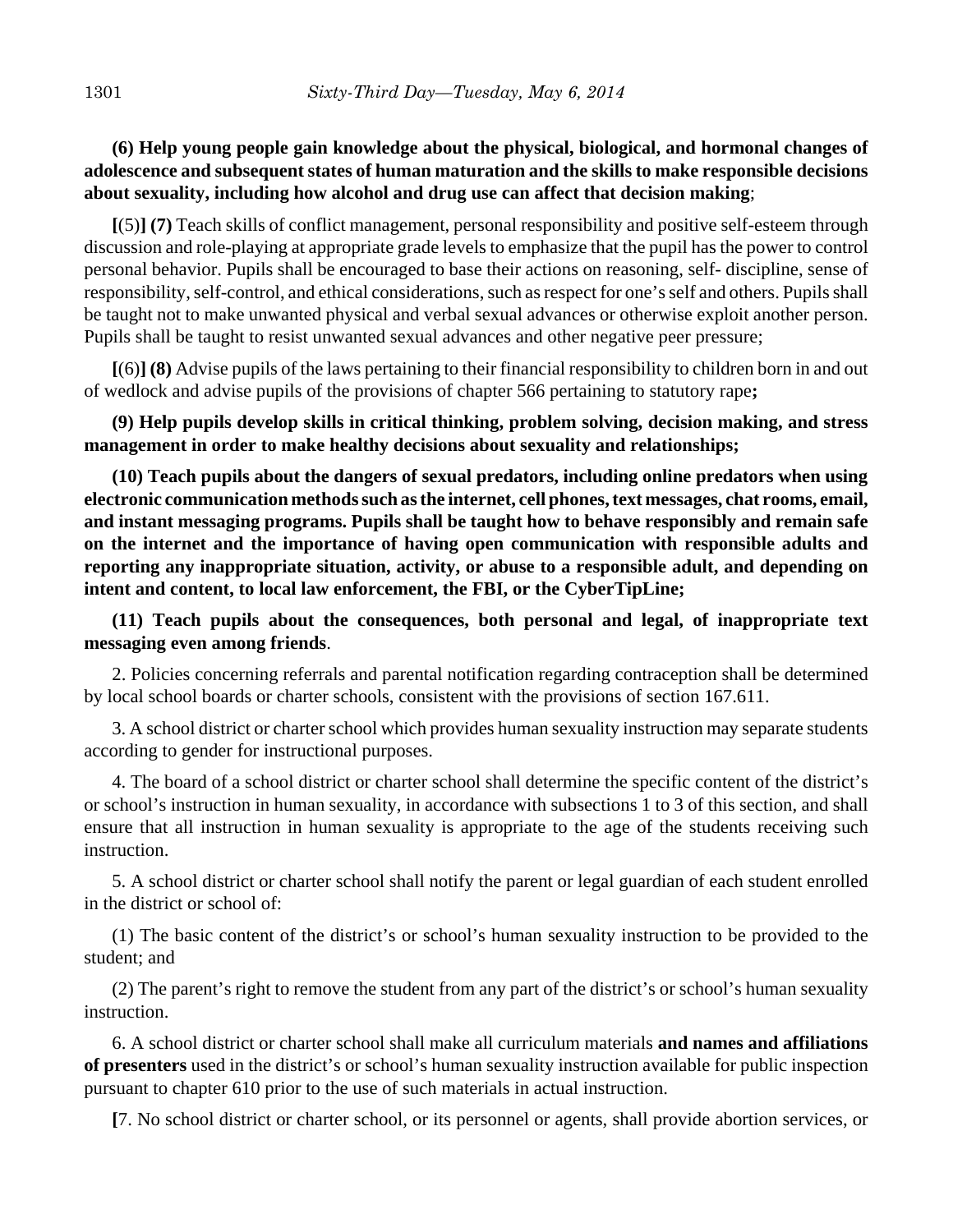permit a person or entity to offer, sponsor, or furnish in any manner any course materials or instruction relating to human sexuality or sexually transmitted diseases to its students if such person or entity is a provider of abortion services.

8. As used in this section, the following terms mean:

(1) "Abortion", the same meaning as such term is defined in section 188.015;

(2) "Abortion services":

(a) Performing, inducing, or assisting in the performance or inducing of an abortion which is not necessary to save the life of the mother;

(b) Encouraging a patient to have an abortion or referring a patient for an abortion, which is not necessary to save the life of the mother; or

(c) Developing or dispensing drugs, chemicals, or devices intended to be used to induce an abortion which is not necessary to save the life of the mother.**]**"; and

Further amend the title and enacting clause accordingly.

Senator Sifton moved that the above amendment be adopted and requested a roll call vote be taken. He was joined in his request by Senators Chappelle-Nadal, LeVota, Nasheed and Walsh.

Senator Sater raised the point of order that **SA 2** is out of order in that it is not germane to the subject matter of the bill; and further that the amendment goes beyond the scope of the underlying legislation.

The point of order was referred to the President Pro Tem who took it under advisement, which placed **HCS** for **HBs 1307** and **1313**, with **SCS**, **SA 2** and the point of order (pending), back on the Informal Calendar.

## **MESSAGES FROM THE HOUSE**

The following messages were received from the House of Representatives through its Chief Clerk:

Mr. President: I am instructed by the House of Representatives to inform the Senate that the House has taken up and passed **SCS** for **HB 1968**.

Also,

Mr. President: I am instructed by the House of Representatives to inform the Senate that the House has taken up and passed **SCS** for **HCS** for **HB 1201**.

Also,

Mr. President: The Speaker of the House has appointed the following committee to act with a like committee from the Senate on **HCS** for **SCS** for **SB 716**, as amended. Representatives: Scharnhorst, Frederick and Kelly (45).

Also,

Mr. President: The Speaker of the House has appointed the following committee to act with a like committee from the Senate on **SCS** for **SB 612**, as amended. Representatives: Hoskins, Mitten and Dunn.

Also,

Mr. President: The Speaker of the House has appointed the following committee to act with a like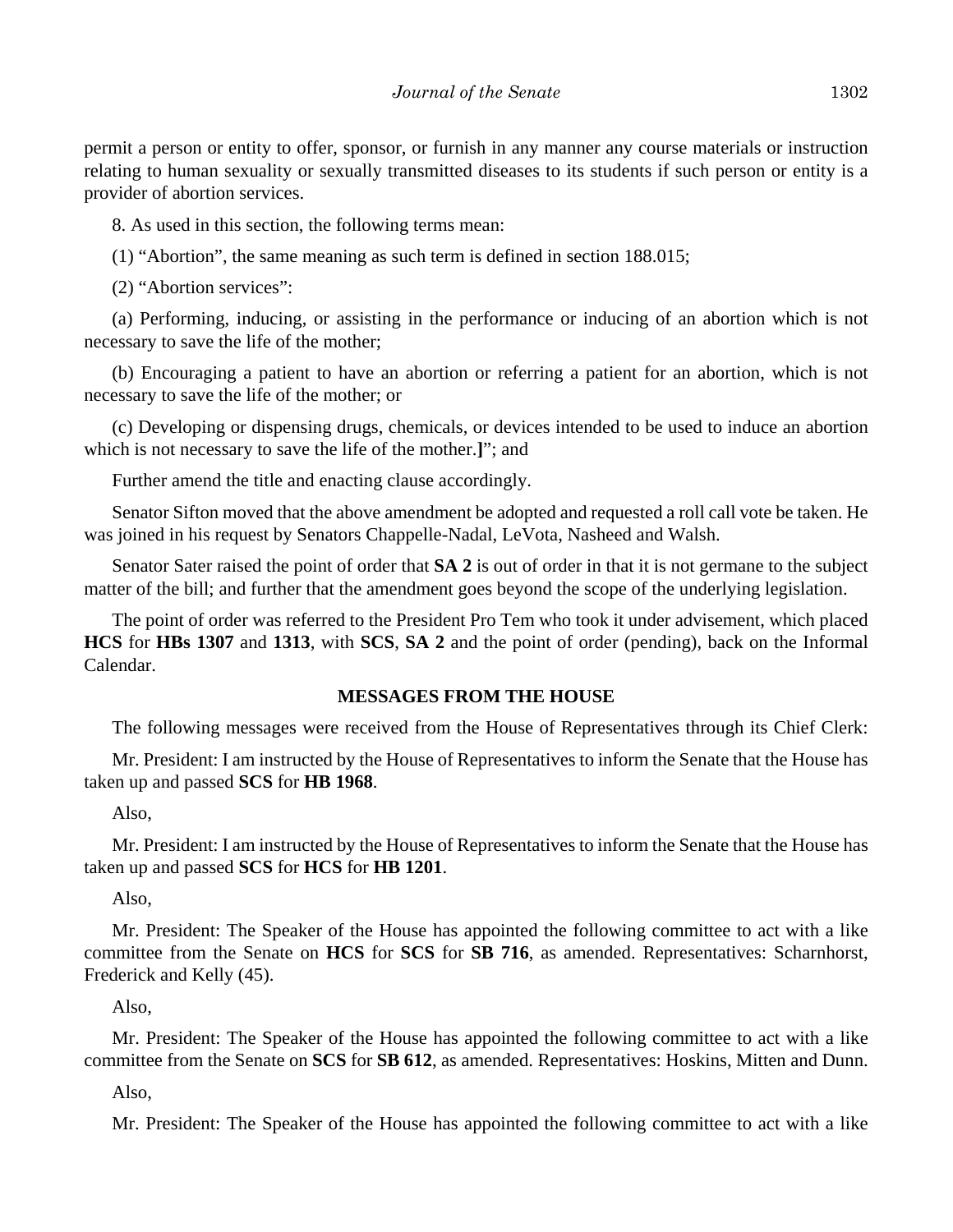committee from the Senate on **HCS** for **SCS** for **SB 672**, as amended. Representatives: Jones (50), Elmer and LaFaver.

Also,

Mr. President: I am instructed by the House of Representatives to inform the Senate that the House has taken up and passed **SCS** for **HB 1238**, as amended.

Also,

Mr. President: I am instructed by the House of Representatives to inform the Senate that the House refuses to adopt **SS** for **SCS** for **HB 1490** as amended and requests the Senate to recede from its position and failing to do so grant the House a conference thereon.

Also,

Mr. President: I am instructed by the House of Representatives to inform the Senate that the House has taken up and adopted **SS** for **SCR 36**.

Also,

Mr. President: I am instructed by the House of Representatives to inform the Senate that the House has taken up and adopted **SCR 29**.

## Also,

Mr. President: I am instructed by the House of Representatives to inform the Senate that the House has taken up and passed **HCS** for **SB 662**, entitled:

An Act to repeal section 144.021, RSMo, and to enact in lieu thereof one new section relating to notice of sales tax modifications.

With House Amendment Nos. 1, 3, 4, and 5, House Amendment No. 1 to House Amendment No. 6, House Amendment No. 2 to House Amendment No. 6, House Amendment No. 6, as amended, House Substitute Amendment No. 1 for House Amendment No. 7 and House Amendment No. 8.

## HOUSE AMENDMENT NO. 1

Amend House Committee Substitute for Senate Bill No. 662, Page 1, In the Title, Lines 2 and 3, by deleting the words, "notice of sales tax modifications" and inserting in lieu thereof the word, "taxation"; and

Further amend said bill, Page 2, Section 144.021, Line 29, by inserting after all of said section the following:

"144.080. 1. Every person receiving any payment or consideration upon the sale of property or rendering of service, subject to the tax imposed by the provisions of sections 144.010 to 144.525, is exercising the taxable privilege of selling the property or rendering the service at retail and is subject to the tax levied in section 144.020. The person shall be responsible not only for the collection of the amount of the tax imposed on the sale or service to the extent possible under the provisions of section 144.285, but shall, on or before the last day of the month following each calendar quarterly period of three months, file a return with the director of revenue showing the person's gross receipts and the amount of tax levied in section 144.020 for the preceding quarter, and shall remit to the director of revenue, with the return, the taxes levied in section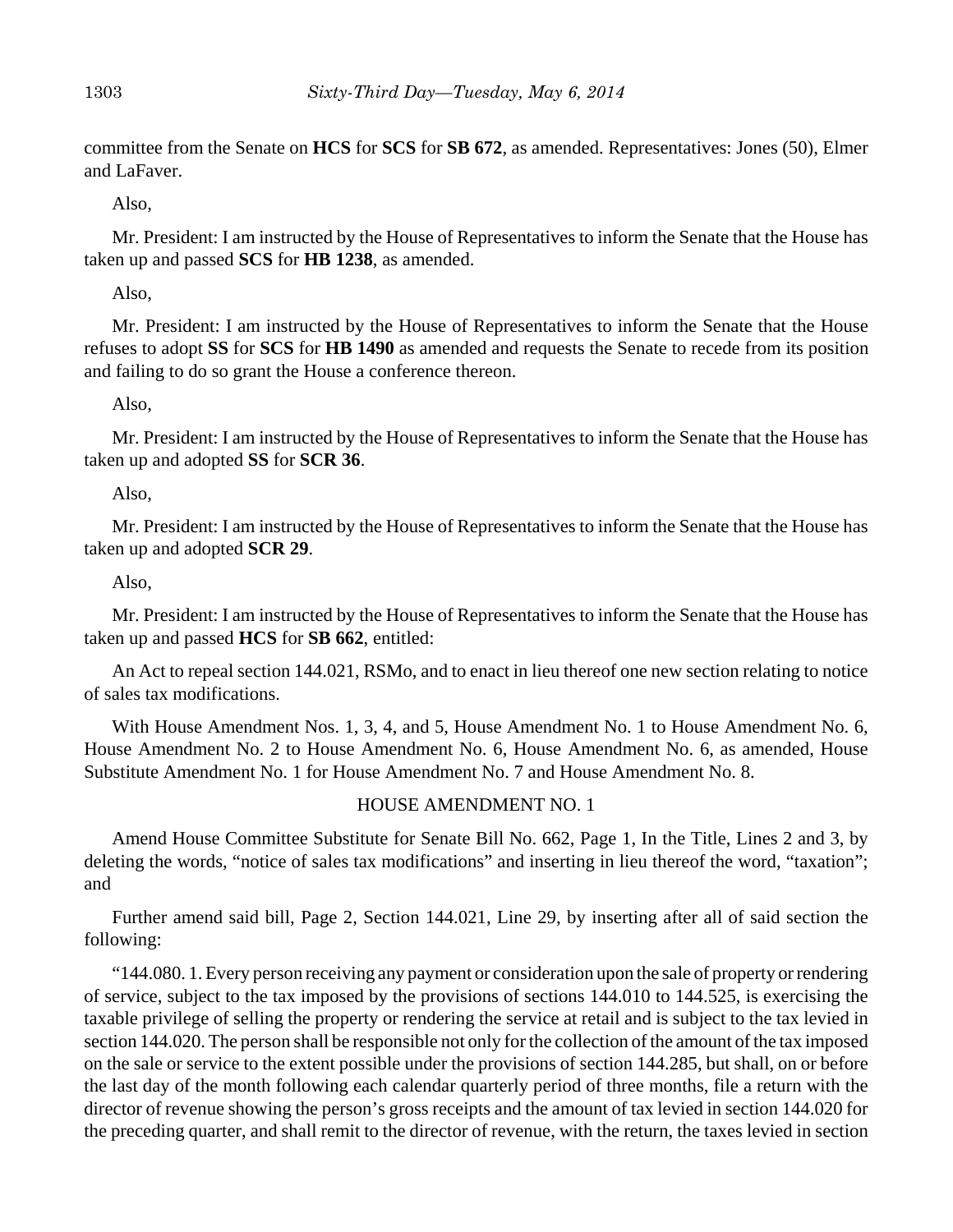144.020, except as provided in subsections 2 and 3 of this section. The director of revenue may promulgate rules or regulations changing the filing and payment requirements of sellers, but shall not require any seller to file and pay more frequently than required in this section.

2. Where the aggregate amount levied and imposed upon a seller by section 144.020 is in excess of two hundred and fifty dollars for either the first or second month of a calendar quarter, the seller shall file a return and pay such aggregate amount for such months to the director of revenue by the twentieth day of the succeeding month.

3. Where the aggregate amount levied and imposed upon a seller by section 144.020 is less than fortyfive dollars in a calendar quarter, the director of revenue shall by regulation permit the seller to file a return for a calendar year. The return shall be filed and the taxes paid on or before January thirty-first of the succeeding year.

4. The seller of any property or person rendering any service, subject to the tax imposed by sections 144.010 to 144.525, shall collect the tax from the purchaser of such property or the recipient of the service to the extent possible under the provisions of section 144.285, but the seller's inability to collect any part or all of the tax does not relieve the seller of the obligation to pay to the state the tax imposed by section 144.020; except that the collection of the tax imposed by sections 144.010 to 144.525 on motor vehicles and trailers shall be made as provided in sections 144.070 and 144.440.

5. **[**It shall be unlawful for**]** Any person **[**to**] may** advertise or hold out or state to the public or to any customer directly **[**or indirectly**]** that the tax or any part thereof imposed by sections 144.010 to 144.525, and required to be collected by the person, will be assumed or absorbed by the person, **[**or that it will not be separately stated and added to the selling price of the**] provided that the amount of tax assumed or absorbed shall be stated on any invoice or receipt for the** property sold or service rendered**[**, or if added, that it or any part thereof will be refunded**]**. Any person violating any of the provisions of this section shall be guilty of a misdemeanor. **This subsection shall not apply to any retailer prohibited from collecting and remitting sales tax under section 66.630.**"; and

Further amend said bill by amending the title, enacting clause, and intersectional references accordingly.

## HOUSE AMENDMENT NO. 3

Amend House Committee Substitute for Senate Bill No. 662, Page 1, In the Title, Lines 2 and 3, by deleting the words, "notice of sales tax modifications" and inserting in lieu thereof the word, "taxation"; and

Further amend said bill, Page 1, Section A, Line 2, by inserting immediately after said line the following:

"143.451. 1. Missouri taxable income of a corporation shall include all income derived from sources within this state.

2. A corporation described in subdivision (1) of subsection 1 of section 143.441 shall include in its Missouri taxable income all income from sources within this state, including that from the transaction of business in this state and that from the transaction of business partly done in this state and partly done in another state or states. However:

(1) Where income results from a transaction partially in this state and partially in another state or states,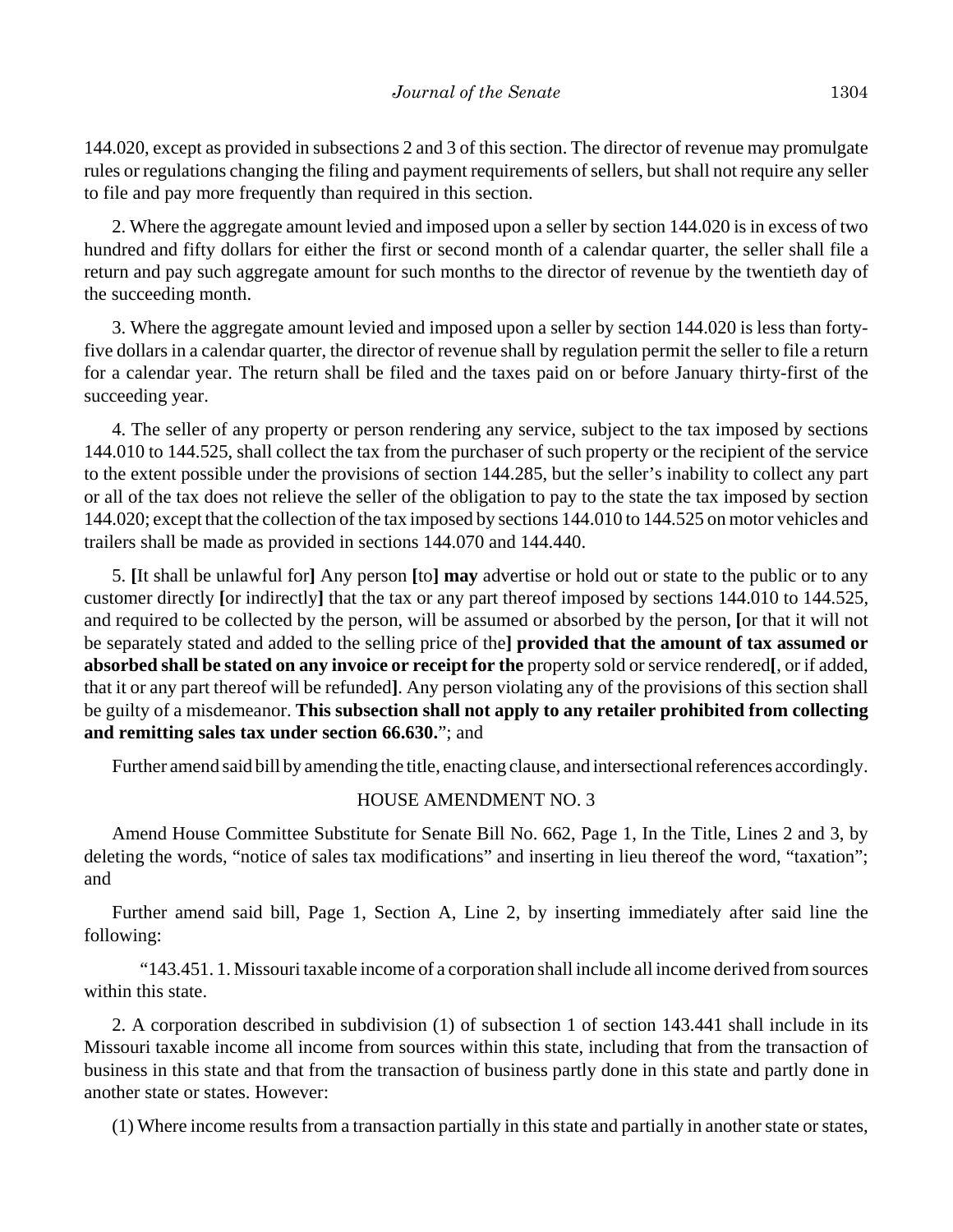and income and deductions of the portion in the state cannot be segregated, then such portions of income and deductions shall be allocated in this state and the other state or states as will distribute to this state a portion based upon the portion of the transaction in this state and the portion in such other state or states.

(2) The taxpayer may elect to compute the portion of income from all sources in this state in the following manner, or the manner set forth in subdivision (3) of this subsection:

(a) The income from all sources shall be determined as provided, excluding therefrom the figures for the operation of any bridge connecting this state with another state.

(b) The amount of sales which are transactions wholly in this state shall be added to one-half of the amount of sales which are transactions partly within this state and partly without this state, and the amount thus obtained shall be divided by the total sales or in cases where sales do not express the volume of business, the amount of business transacted wholly in this state shall be added to one-half of the amount of business transacted partly in this state and partly outside this state and the amount thus obtained shall be divided by the total amount of business transacted, and the net income shall be multiplied by the fraction thus obtained, to determine the proportion of income to be used to arrive at the amount of Missouri taxable income. The investment or reinvestment of its own funds, or sale of any such investment or reinvestment, shall not be considered as sales or other business transacted for the determination of said fraction.

(c) For the purposes of this subdivision, a transaction involving the sale of tangible property is:

a. "Wholly in this state" if both the seller's shipping point and the purchaser's destination point are in this state;

b. "Partly within this state and partly without this state" if the seller's shipping point is in this state and the purchaser's destination point is outside this state, or the seller's shipping point is outside this state and the purchaser's destination point is in this state;

c. Not "wholly in this state" or not "partly within this state and partly without this state" only if both the seller's shipping point and the purchaser's destination point are outside this state.

(d) For purposes of this subdivision:

a. The purchaser's destination point shall be determined without regard to the FOB point or other conditions of the sale; and

b. The seller's shipping point is determined without regard to the location of the seller's principle office or place of business.

(3) The taxpayer may elect to compute the portion of income from all sources in this state in the following manner:

(a) The income from all sources shall be determined as provided, excluding therefrom the figures for the operation of any bridge connecting this state with another state;

(b) The amount of sales which are transactions in this state shall be divided by the total sales, and the net income shall be multiplied by the fraction thus obtained, to determine the proportion of income to be used to arrive at the amount of Missouri taxable income. The investment or reinvestment of its own funds, or sale of any such investment or reinvestment, shall not be considered as sales or other business transacted for the determination of said fraction;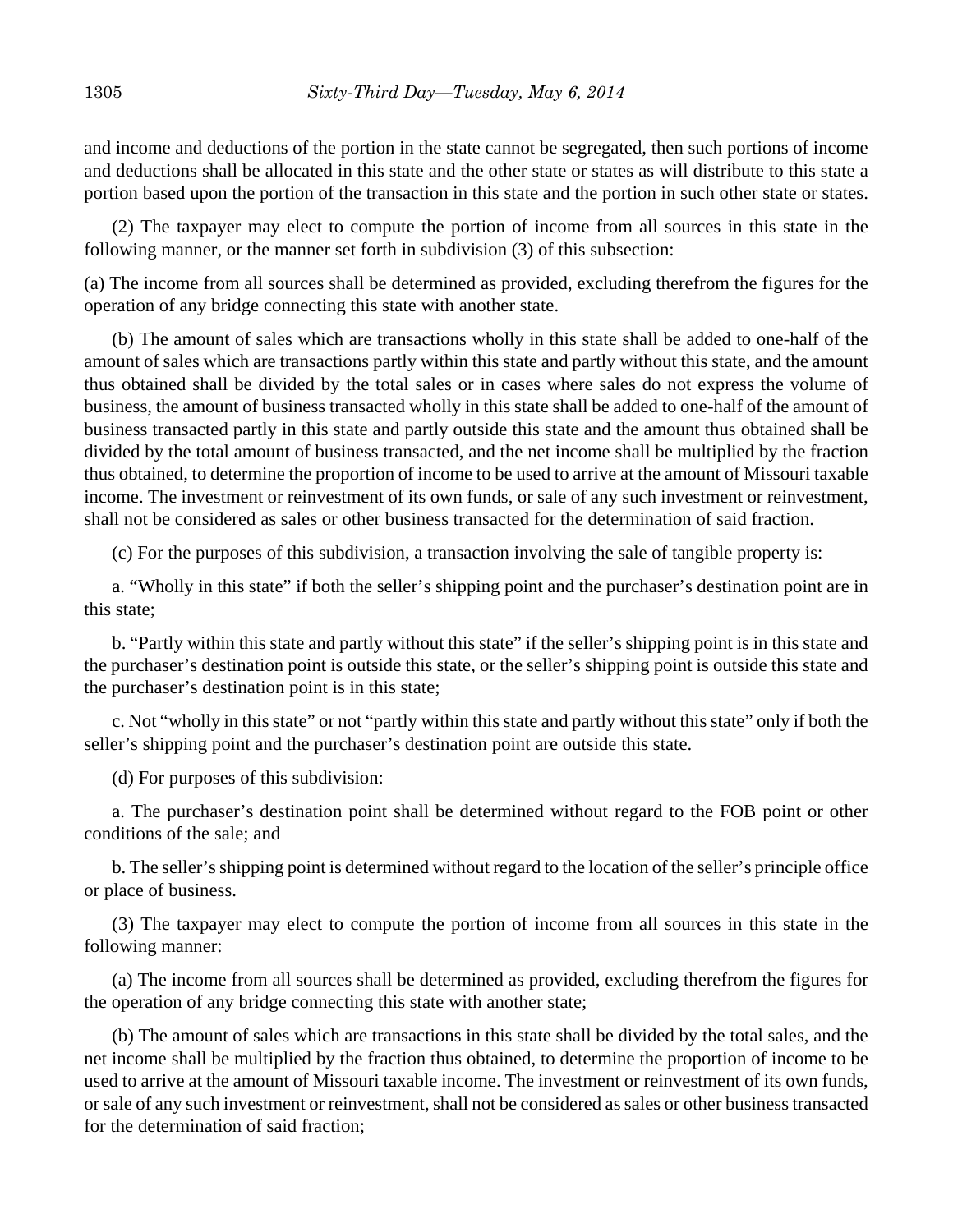(c) For the purposes of this subdivision, a transaction involving the sale of tangible property is:

a. "In this state" if the purchaser's destination point is in this state;

b. Not "in this state" if the purchaser's destination point is outside this state;

(d) For purposes of this subdivision, the purchaser's destination point shall be determined without regard to the FOB point or other conditions of the sale and shall not be in this state if the purchaser received the tangible personal property from the seller in this state for delivery to the purchaser's location outside this state**;**

**(e) For the purposes of this subdivision, a transaction involving the sale other than the sale of tangible property is "in this state" if the taxpayer's market for the sales is in this state. The taxpayer's market for sales is in this state:**

**a. In the case of sale, rental, lease, or license of real property, if and to the extent the property is located in this state;**

**b. In the case of rental, lease, or license of tangible personal property, if and to the extent the property is located in this state;**

**c. In the case of sale of a service, if and to the extent the benefit of the service is delivered to a purchaser location in this state; and**

**d. In the case of intangible property:**

**(i) That is rented, leased, or licensed, if and to the extent the property is used in this state by the rentee, lessee, or licensee, provided that intangible property utilized in marketing a good or service to a consumer is "used in this state" if that good or service is purchased by a consumer who is in this state. Franchise fees or royalties received for the rent, lease, license, or use of a trade name, trademark, service mark, or franchise system or provides a right to conduct business activity in a specific geographic area are "used in this state" to the extent the franchise location is in this state; and**

**(ii) That is sold, if and to the extent the property is used in this state, provided that:**

**i. A contract right, government license, or similar intangible property that authorizes the holder to conduct a business activity in a specific geographic area is "used in this state" if the geographic area includes all or part of this state;**

**ii. Receipts from intangible property sales that are contingent on the productivity, use, or disposition of the intangible property shall be treated as receipts from the rental, lease, or licensing of such intangible property under item (i) of this subparagraph; and** 

**iii. All other receipts from a sales of intangible property shall be excluded from the numerator and denominator of the sales factor;**

**(f) If the state or states of assignment under paragraph (e) of this subdivision cannot be determined, the state or states of assignment shall be reasonably approximated;**

**(g) If the state of assignment cannot be determined under paragraph (e) of this subdivision or reasonably approximated under paragraph (f) of this subdivision, such sales shall be excluded from the denominator of the sales factor;**

**(h) The director may prescribe such rules and regulations as necessary or appropriate to carry**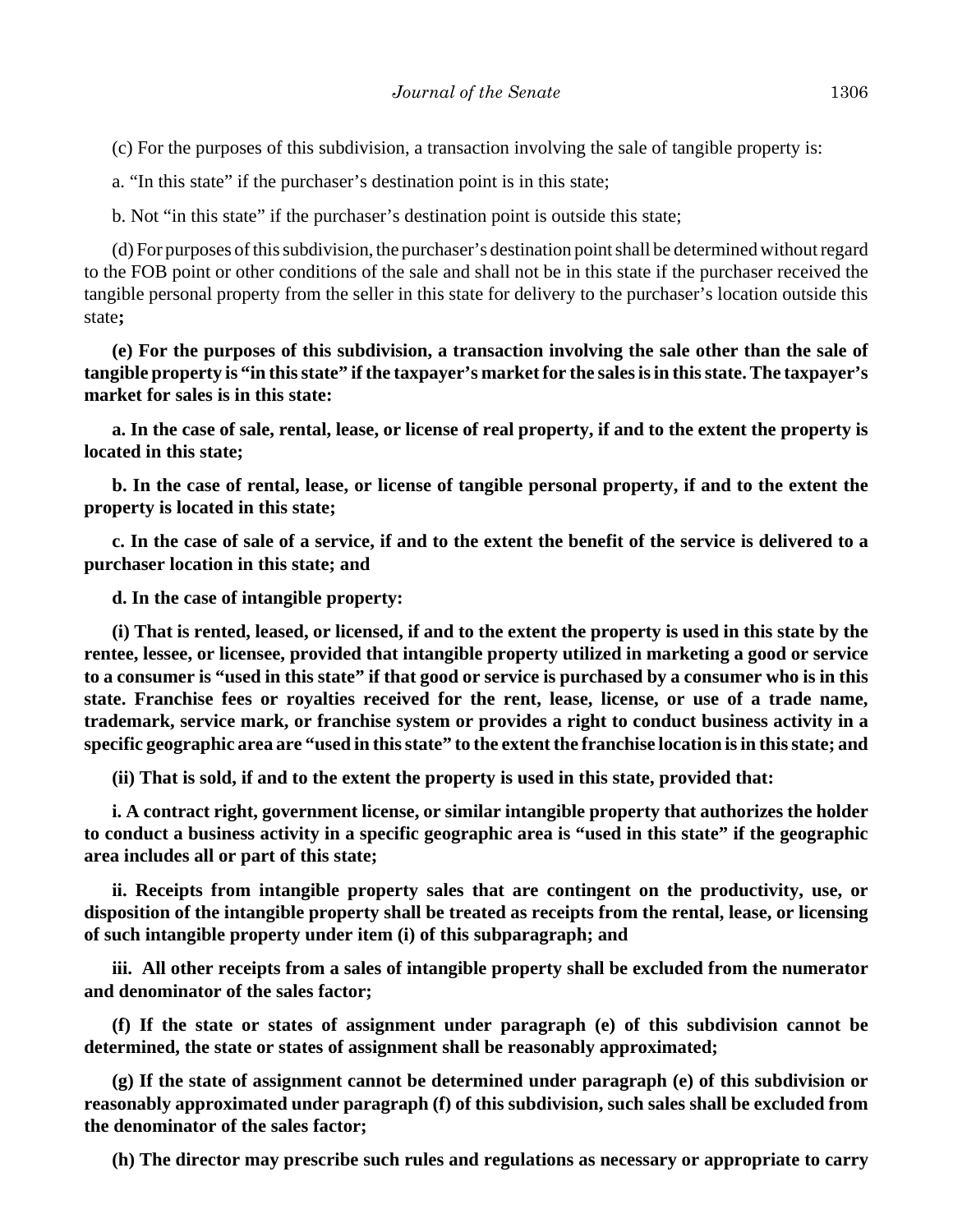#### **out the purposes of this section**.

(4) For purposes of this subsection, the following words shall, unless the context otherwise requires, have the following meaning:

(a) "Administration services" include, but are not limited to, clerical, fund or shareholder accounting, participant record keeping, transfer agency, bookkeeping, data processing, custodial, internal auditing, legal and tax services performed for an investment company;

(b) "Affiliate", the meaning as set forth in 15 U.S.C. Section 80a-2(a)(3)(C), as may be amended from time to time;

(c) "Distribution services" include, but are not limited to, the services of advertising, servicing, marketing, underwriting or selling shares of an investment company, but, in the case of advertising, servicing or marketing shares, only where such service is performed by a person who is, or in the case of a closed end company, was, either engaged in the services of underwriting or selling investment company shares or affiliated with a person that is engaged in the service of underwriting or selling investment company shares. In the case of an open end company, such service of underwriting or selling shares must be performed pursuant to a contract entered into pursuant to 15 U.S.C. Section 80a-15(b), as from time to time amended;

(d) "Investment company", any person registered under the federal Investment Company Act of 1940, as amended from time to time, (the act) or a company which would be required to register as an investment company under the act except that such person is exempt to such registration pursuant to Section 80a-3(c)(1) of the act;

(e) "Investment funds service corporation" includes any corporation or S corporation doing business in the state which derives more than fifty percent of its gross income in the ordinary course of business from the provision directly or indirectly of management, distribution or administration services to or on behalf of an investment company or from trustees, sponsors and participants of employee benefit plans which have accounts in an investment company. An investment funds service corporation shall include any corporation or S corporation providing management services as an investment advisory firm registered under Section 203 of the Investment Advisors Act of 1940, as amended from time to time, regardless of the percentage of gross revenues consisting of fees from management services provided to or on behalf of an investment company;

(f) "Management services" include but are not limited to, the rendering of investment advice directly or indirectly to an investment company making determinations as to when sales and purchases of securities are to be made on behalf of the investment company, or the selling or purchasing of securities constituting assets of an investment company, and related activities, but only where such activity or activities are performed:

a. Pursuant to a contract with the investment company entered into pursuant to 15 U.S.C. Section 80a-15(a), as from time to time amended;

b. For a person that has entered into such contract with the investment company; or

c. For a person that is affiliated with a person that has entered into such contract with an investment company;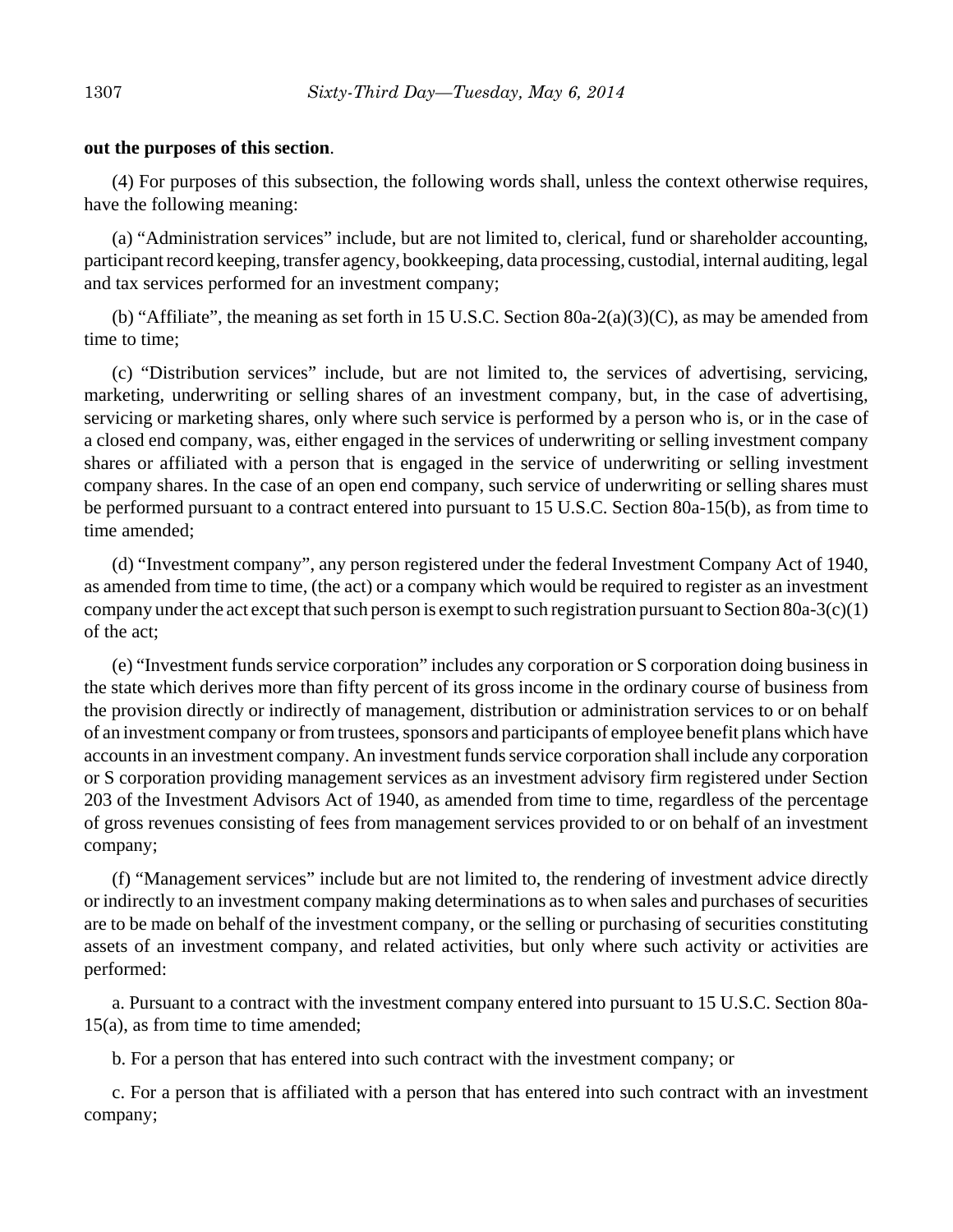(g) "Qualifying sales", gross income derived from the provision directly or indirectly of management, distribution or administration services to or on behalf of an investment company or from trustees, sponsors and participants of employee benefit plans which have accounts in an investment company. For purposes of this section, "gross income" is defined as that amount of income earned from qualifying sources without deduction of expenses related to the generation of such income;

(h) "Residence", presumptively the fund shareholder's mailing address on the records of the investment company. If, however, the investment company or the investment funds service corporation has actual knowledge that the fund shareholder's primary residence or principal place of business is different than the fund shareholder's mailing address such presumption shall not control. To the extent an investment funds service corporation does not have access to the records of the investment company, the investment funds service corporation may employ reasonable methods to determine the investment company fund shareholder's residence.

(5) Notwithstanding other provisions of law to the contrary, qualifying sales of an investment funds service corporation, or S corporation, shall be considered wholly in this state only to the extent that the fund shareholders of the investment companies, to which the investment funds service corporation, or S corporation, provide services, are residenced in this state. Wholly in this state qualifying sales of an investment funds service corporation, or S corporation, shall be determined as follows:

(a) By multiplying the investment funds service corporation's total dollar amount of qualifying sales from services provided to each investment company by a fraction, the numerator of which shall be the average of the number of shares owned by the investment company's fund shareholders residenced in this state at the beginning of and at the end of the investment company's taxable year that ends with or within the investment funds service corporation's taxable year, and the denominator of which shall be the average of the number of shares owned by the investment company's fund shareholders everywhere at the beginning of and at the end of the investment company's taxable year that ends with or within the investment funds service corporation's taxable year;

(b) A separate computation shall be made to determine the wholly in this state qualifying sales from each investment company. The qualifying sales for each investment company shall be multiplied by the respective percentage of each fund, as calculated pursuant to paragraph (a) of this subdivision. The product of this equation shall result in the wholly in this state qualifying sales. The qualifying sales for each investment company which are not wholly in this state will be considered wholly without this state;

(c) To the extent an investment funds service corporation has sales which are not qualifying sales, those nonqualified sales shall be apportioned to this state based on the methodology utilized by the investment funds service corporation without regard to this subdivision.

3. Any corporation described in subdivision (1) of subsection 1 of section 143.441 organized in this state or granted a permit to operate in this state for the transportation or care of passengers shall report its gross earnings within the state on intrastate business and shall also report its gross earnings on all interstate business done in this state which report shall be subject to inquiry for the purpose of determining the amount of income to be included in Missouri taxable income. The previous sentence shall not apply to a railroad.

4. A corporation described in subdivision (2) of subsection 1 of section 143.441 shall include in its Missouri taxable income all income arising from all sources in this state and all income from each transportation service wholly within this state, from each service where the only lines of such corporation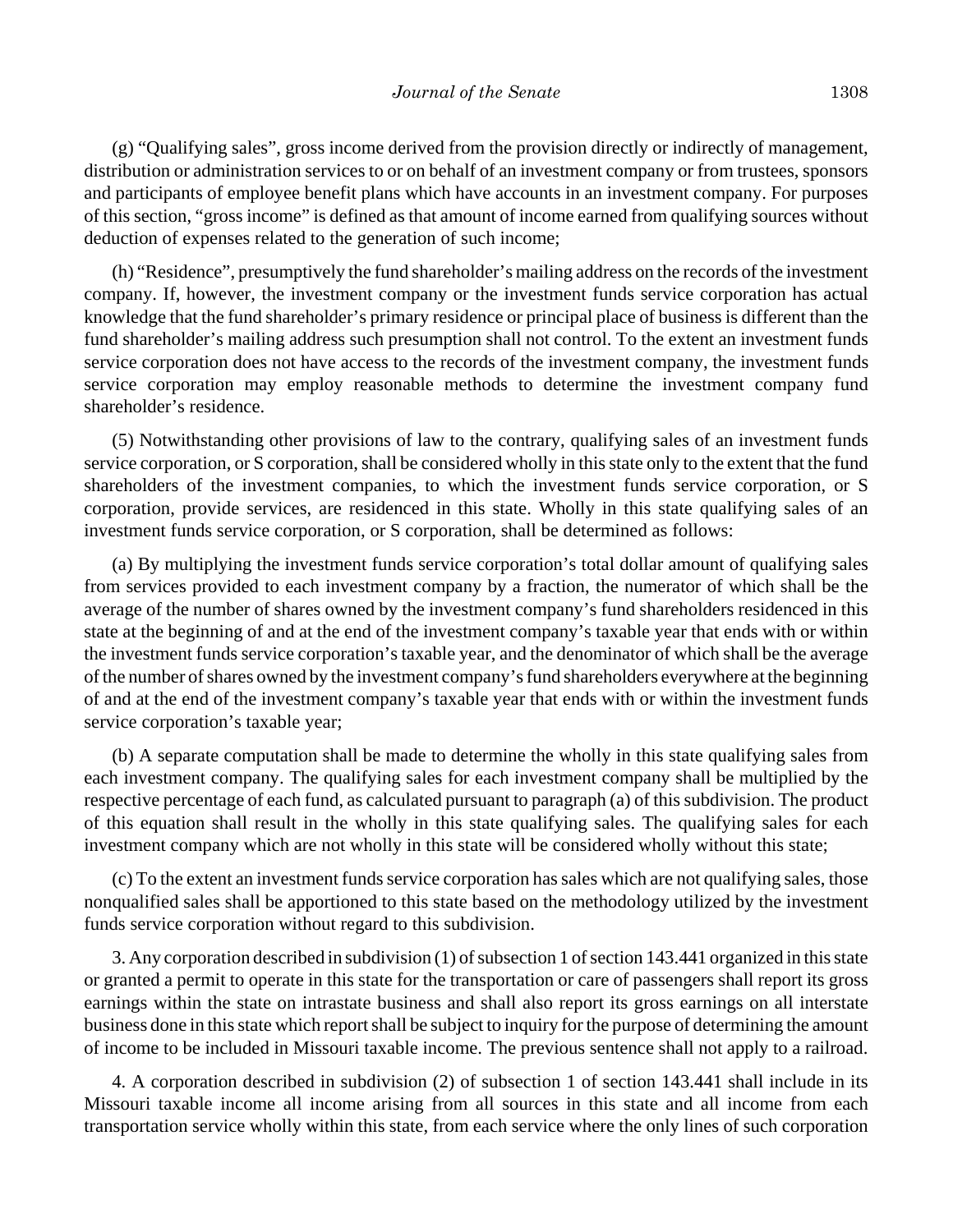used are those in this state, and such proportion of revenue from each service where the facilities of such corporation in this state and in another state or states are used, as the mileage used over the lines of such corporation in the state shall bear to the total mileage used over the lines of such corporation. The taxpayer may elect to compute the portion of income from all sources within this state in the following manner:

(1) The income from all sources shall be determined as provided;

(2) The amount of investment of such corporation on December thirty-first of each year in this state in fixed transportation facilities, real estate and improvements, plus the value on December thirty-first of each year of any fixed transportation facilities, real estate and improvements in this state leased from any other railroad shall be divided by the sum of the total amount of investment of such corporation on December thirty-first of each year in fixed transportation facilities, real estate and improvements, plus the value on December thirty-first of each year, of any fixed transportation facilities, real estate and improvements leased from any other railroad. Where any fixed transportation facilities, real estate or improvements are leased by more than one railroad, such portion of the value shall be used by each railroad as the rental paid by each shall bear to the rental paid by all lessees. The income shall be multiplied by the fraction thus obtained to determine the proportion to be used to arrive at the amount of Missouri taxable income.

5. A corporation described in subdivision (3) of subsection 1 of section 143.441 shall include in its Missouri taxable income one-half of the net income from the operation of a bridge between this and another state. If any such bridge is owned or operated by a railroad corporation or corporations, or by a corporation owning a railroad corporation using such bridge, then the figures for operation of such bridge may be included in the return of such railroad or railroads; or if such bridge is owned or operated by any other corporation which may now or hereafter be required to file an income tax return, one-half of the income or loss to such corporation from such bridge may be included in such return by adding or subtracting same to or from another net income or loss shown by the return.

6. A corporation described in subdivision (4) of subsection 1 of section 143.441 shall include in its Missouri taxable income all income arising from all sources within this state. Income shall include revenue from each telephonic or telegraphic service rendered wholly within this state; from each service rendered for which the only facilities of such corporation used are those in this state; and from each service rendered over the facilities of such corporation in this state and in other state or states, such proportion of such revenue as the mileage involved in this state shall bear to the total mileage involved over the lines of said company in all states. The taxpayer may elect to compute the portion of income from all sources within this state in the following manner:

(1) The income from all sources shall be determined as provided;

(2) The amount of investment of such corporation on December thirty-first of each year in this state in telephonic or telegraphic facilities, real estate and improvements thereon, shall be divided by the amount of the total investment of such corporation on December thirty-first of each year in telephonic or telegraphic facilities, real estate and improvements. The income of the taxpayer shall be multiplied by fraction thus obtained to determine the proportion to be used to arrive at the amount of Missouri taxable income.

7. From the income determined in subsections 2, 3, 4, 5 and 6 of this section to be from all sources within this state shall be deducted such of the deductions for expenses in determining Missouri taxable income as were incurred in this state to produce such income and all losses actually sustained in this state in the business of the corporation.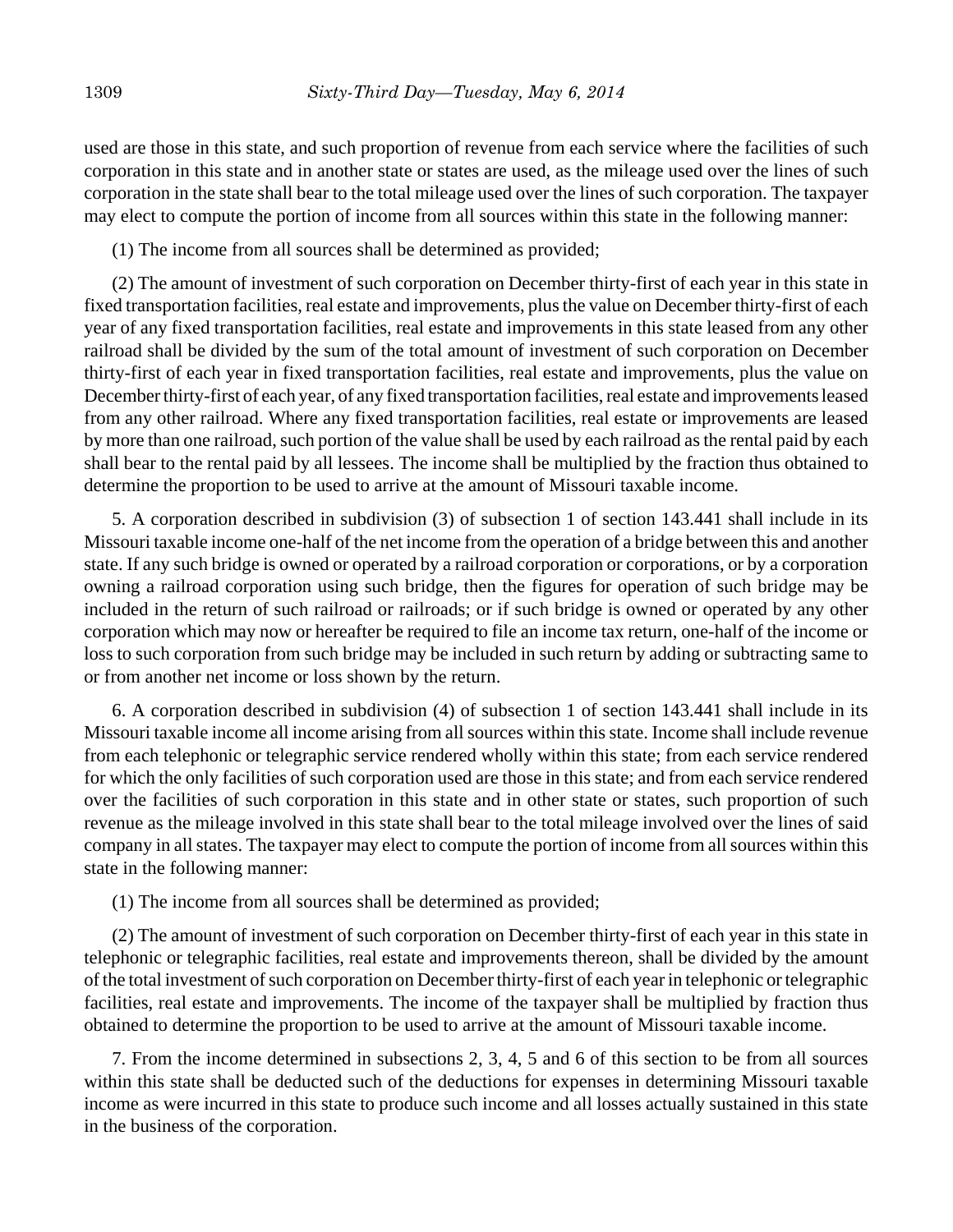8. If a corporation derives only part of its income from sources within Missouri, its Missouri taxable income shall only reflect the effect of the following listed deductions to the extent applicable to Missouri. The deductions are: (a) its deduction for federal income taxes pursuant to section 143.171, and (b) the effect on Missouri taxable income of the deduction for net operating loss allowed by Section 172 of the Internal Revenue Code. The extent applicable to Missouri shall be determined by multiplying the amount that would otherwise affect Missouri taxable income by the ratio for the year of the Missouri taxable income of the corporation for the year divided by the Missouri taxable income for the year as though the corporation had derived all of its income from sources within Missouri. For the purpose of the preceding sentence, Missouri taxable income shall not reflect the listed deductions.

9. Any investment funds service corporation organized as a corporation or S corporation which has any shareholders residenced in this state shall be subject to Missouri income tax as provided in this chapter."; and

Further amend said bill, Page 2, Section 144.021, Line 29, by inserting after all of said line the following:

"144.030. 1. There is hereby specifically exempted from the provisions of sections 144.010 to 144.525 and from the computation of the tax levied, assessed or payable pursuant to sections 144.010 to 144.525 such retail sales as may be made in commerce between this state and any other state of the United States, or between this state and any foreign country, and any retail sale which the state of Missouri is prohibited from taxing pursuant to the Constitution or laws of the United States of America, and such retail sales of tangible personal property which the general assembly of the state of Missouri is prohibited from taxing or further taxing by the constitution of this state.

2. There are also specifically exempted from the provisions of the local sales tax law as defined in section 32.085, section 238.235, and sections 144.010 to 144.525 and 144.600 to 144.761 and from the computation of the tax levied, assessed or payable pursuant to the local sales tax law as defined in section 32.085, section 238.235, and sections 144.010 to 144.525 and 144.600 to 144.745:

(1) Motor fuel or special fuel subject to an excise tax of this state, unless all or part of such excise tax is refunded pursuant to section 142.824; or upon the sale at retail of fuel to be consumed in manufacturing or creating gas, power, steam, electrical current or in furnishing water to be sold ultimately at retail; or feed for livestock or poultry; or grain to be converted into foodstuffs which are to be sold ultimately in processed form at retail; or seed, limestone or fertilizer which is to be used for seeding, liming or fertilizing crops which when harvested will be sold at retail or will be fed to livestock or poultry to be sold ultimately in processed form at retail; economic poisons registered pursuant to the provisions of the Missouri pesticide registration law (sections 281.220 to 281.310) which are to be used in connection with the growth or production of crops, fruit trees or orchards applied before, during, or after planting, the crop of which when harvested will be sold at retail or will be converted into foodstuffs which are to be sold ultimately in processed form at retail;

(2) Materials, manufactured goods, machinery and parts which when used in manufacturing, processing, compounding, mining, producing or fabricating become a component part or ingredient of the new personal property resulting from such manufacturing, processing, compounding, mining, producing or fabricating and which new personal property is intended to be sold ultimately for final use or consumption; and materials, including without limitation, gases and manufactured goods, including without limitation slagging materials and firebrick, which are ultimately consumed in the manufacturing process by blending, reacting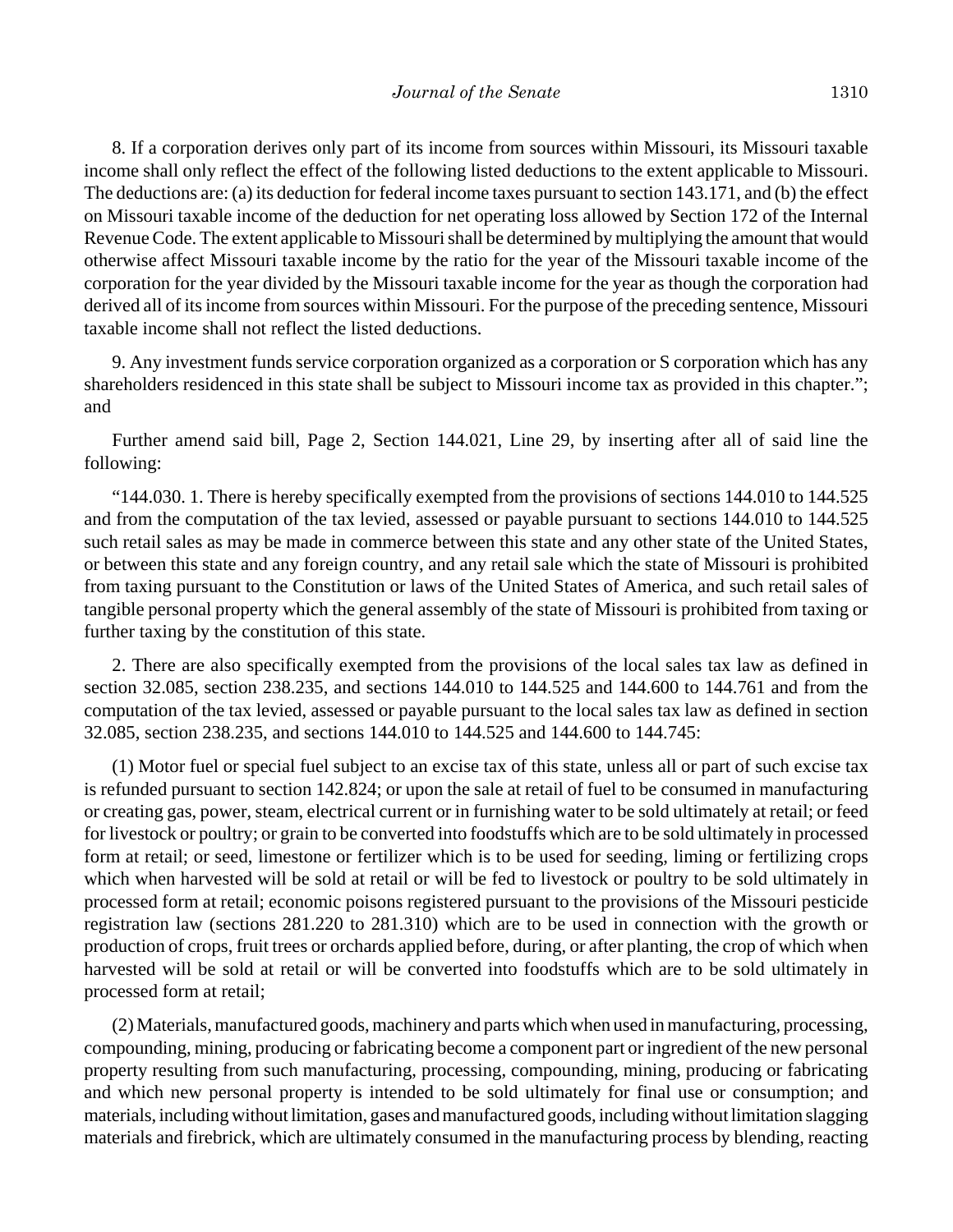or interacting with or by becoming, in whole or in part, component parts or ingredients of steel products intended to be sold ultimately for final use or consumption;

(3) Materials, replacement parts and equipment purchased for use directly upon, and for the repair and maintenance or manufacture of, motor vehicles, watercraft, railroad rolling stock or aircraft engaged as common carriers of persons or property;

(4) Motor vehicles registered in excess of fifty-four thousand pounds, and the trailers pulled by such motor vehicles, that are actually used in the normal course of business to haul property on the public highways of the state, and that are capable of hauling loads commensurate with the motor vehicle's registered weight; and the materials, replacement parts, and equipment purchased for use directly upon, and for the repair and maintenance or manufacture of such vehicles. For purposes of this subdivision "motor vehicle" and "public highway" shall have the meaning as ascribed in section 390.020;

(5) Replacement machinery, equipment, and parts and the materials and supplies solely required for the installation or construction of such replacement machinery, equipment, and parts, used directly in manufacturing, mining, fabricating or producing a product which is intended to be sold ultimately for final use or consumption; and machinery and equipment, and the materials and supplies required solely for the operation, installation or construction of such machinery and equipment, purchased and used to establish new, or to replace or expand existing, material recovery processing plants in this state. For the purposes of this subdivision, a "material recovery processing plant" means a facility that has as its primary purpose the recovery of materials into a useable product or a different form which is used in producing a new product and shall include a facility or equipment which are used exclusively for the collection of recovered materials for delivery to a material recovery processing plant but shall not include motor vehicles used on highways. For purposes of this section, the terms motor vehicle and highway shall have the same meaning pursuant to section 301.010. Material recovery is not the reuse of materials within a manufacturing process or the use of a product previously recovered. The material recovery processing plant shall qualify under the provisions of this section regardless of ownership of the material being recovered;

(6) Machinery and equipment, and parts and the materials and supplies solely required for the installation or construction of such machinery and equipment, purchased and used to establish new or to expand existing manufacturing, mining or fabricating plants in the state if such machinery and equipment is used directly in manufacturing, mining or fabricating a product which is intended to be sold ultimately for final use or consumption;

(7) Tangible personal property which is used exclusively in the manufacturing, processing, modification or assembling of products sold to the United States government or to any agency of the United States government;

(8) Animals or poultry used for breeding or feeding purposes, or captive wildlife;

(9) Newsprint, ink, computers, photosensitive paper and film, toner, printing plates and other machinery, equipment, replacement parts and supplies used in producing newspapers published for dissemination of news to the general public;

(10) The rentals of films, records or any type of sound or picture transcriptions for public commercial display;

(11) Pumping machinery and equipment used to propel products delivered by pipelines engaged as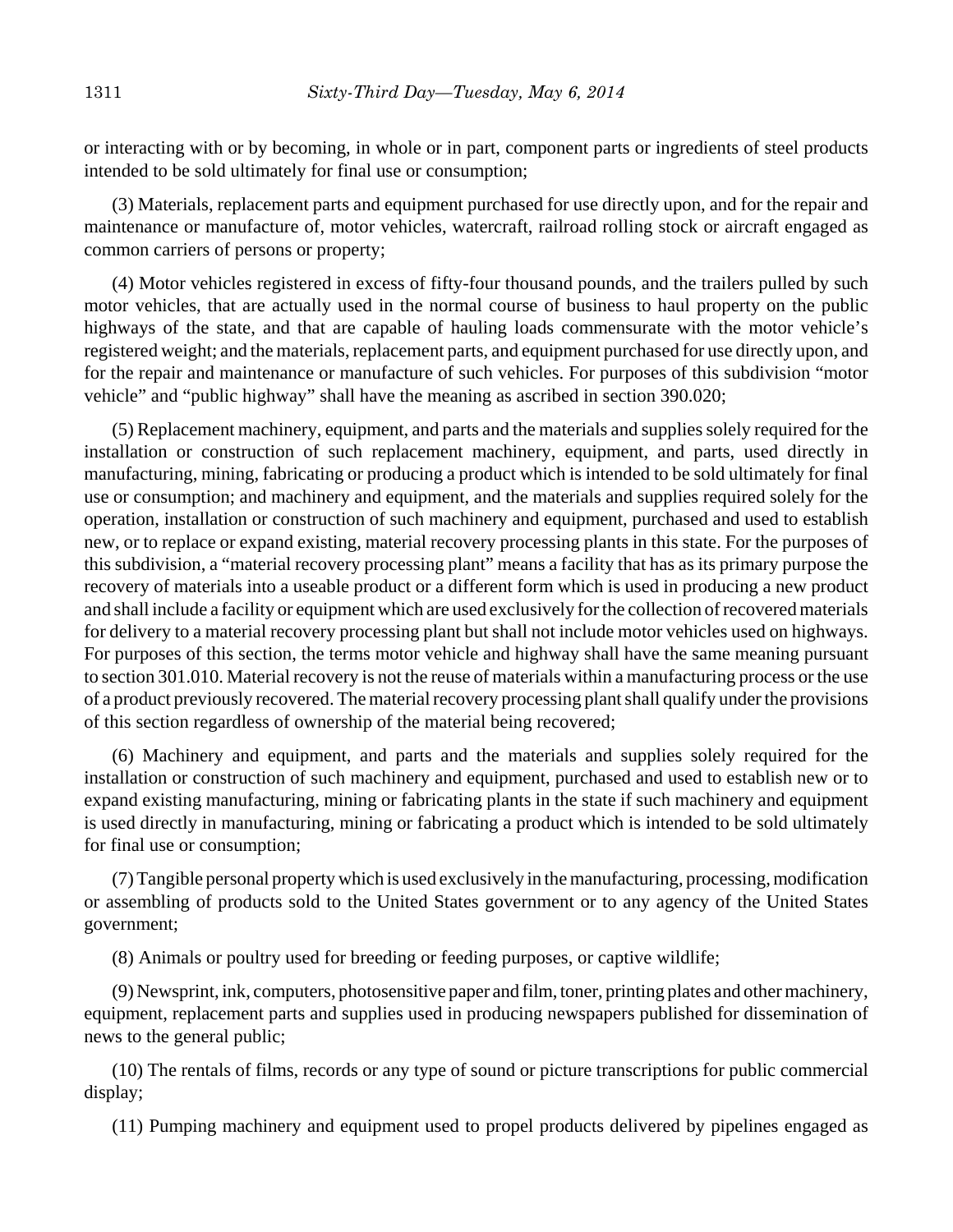common carriers;

(12) Railroad rolling stock for use in transporting persons or property in interstate commerce and motor vehicles licensed for a gross weight of twenty-four thousand pounds or more or trailers used by common carriers, as defined in section 390.020, in the transportation of persons or property;

(13) Electrical energy used in the actual primary manufacture, processing, compounding, mining or producing of a product, or electrical energy used in the actual secondary processing or fabricating of the product, or a material recovery processing plant as defined in subdivision (5) of this subsection, in facilities owned or leased by the taxpayer, if the total cost of electrical energy so used exceeds ten percent of the total cost of production, either primary or secondary, exclusive of the cost of electrical energy so used or if the raw materials used in such processing contain at least twenty-five percent recovered materials as defined in section 260.200. There shall be a rebuttable presumption that the raw materials used in the primary manufacture of automobiles contain at least twenty-five percent recovered materials. For purposes of this subdivision, "processing" means any mode of treatment, act or series of acts performed upon materials to transform and reduce them to a different state or thing, including treatment necessary to maintain or preserve such processing by the producer at the production facility;

(14) Anodes which are used or consumed in manufacturing, processing, compounding, mining, producing or fabricating and which have a useful life of less than one year;

(15) Machinery, equipment, appliances and devices purchased or leased and used solely for the purpose of preventing, abating or monitoring air pollution, and materials and supplies solely required for the installation, construction or reconstruction of such machinery, equipment, appliances and devices;

(16) Machinery, equipment, appliances and devices purchased or leased and used solely for the purpose of preventing, abating or monitoring water pollution, and materials and supplies solely required for the installation, construction or reconstruction of such machinery, equipment, appliances and devices;

(17) Tangible personal property purchased by a rural water district;

(18) All amounts paid or charged for admission or participation or other fees paid by or other charges to individuals in or for any place of amusement, entertainment or recreation, games or athletic events, including museums, fairs, zoos and planetariums, owned or operated by a municipality or other political subdivision where all the proceeds derived therefrom benefit the municipality or other political subdivision and do not inure to any private person, firm, or corporation, provided, however, that a municipality or other political subdivision may enter into revenue-sharing agreements with private persons, firms, or corporations providing goods or services, including management services, in or for the place of amusement, entertainment or recreation, games or athletic events, and provided further that nothing in this subdivision shall exempt from tax any amounts retained by any private person, firm, or corporation under such revenuesharing agreement;

(19) All sales of insulin and prosthetic or orthopedic devices as defined on January 1, 1980, by the federal Medicare program pursuant to Title XVIII of the Social Security Act of 1965, including the items specified in Section 1862(a)(12) of that act, and also specifically including hearing aids and hearing aid supplies and all sales of drugs which may be legally dispensed by a licensed pharmacist only upon a lawful prescription of a practitioner licensed to administer those items, including samples and materials used to manufacture samples which may be dispensed by a practitioner authorized to dispense such samples and all sales or rental of medical oxygen, home respiratory equipment and accessories, hospital beds and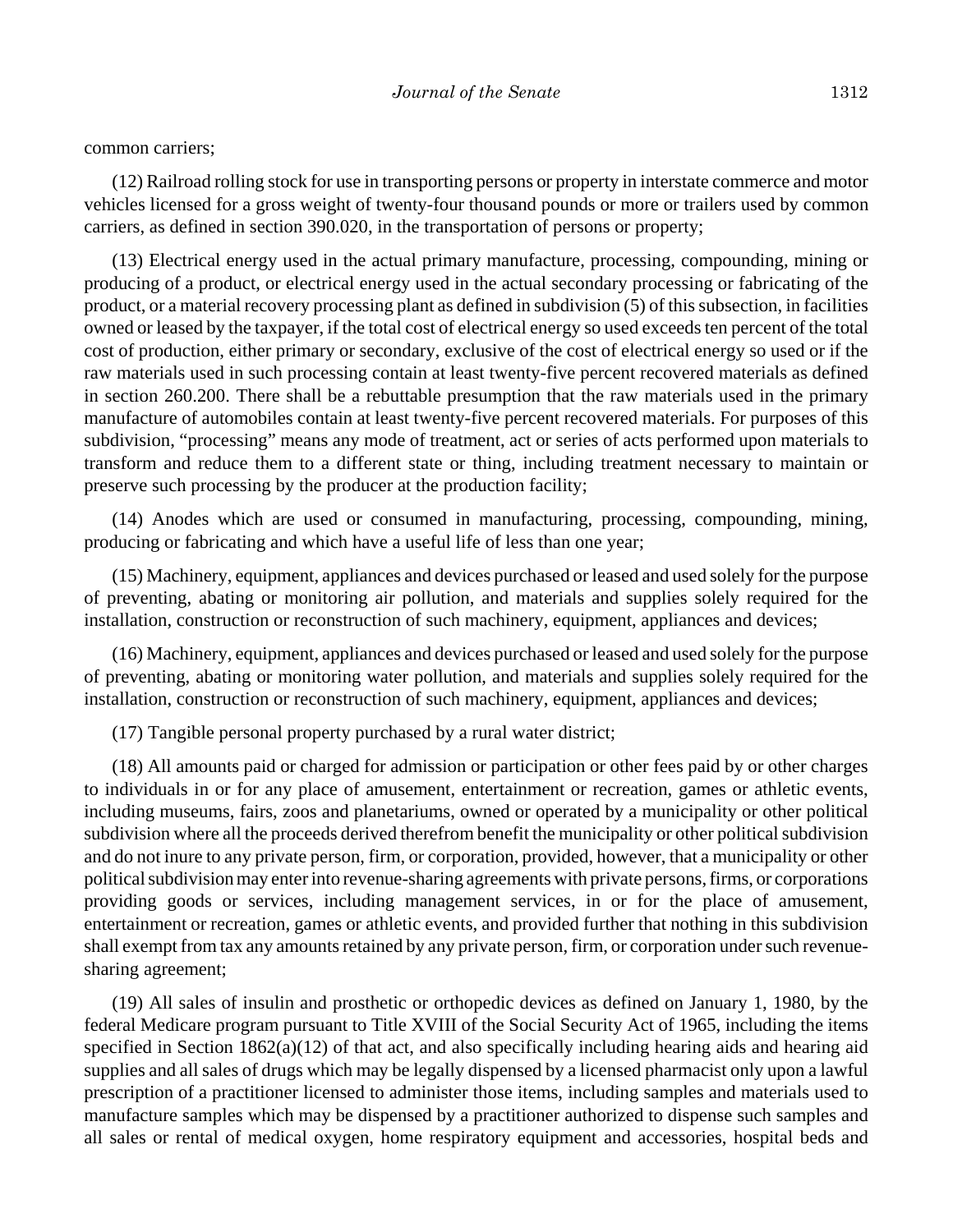accessories and ambulatory aids, all sales or rental of manual and powered wheelchairs, stairway lifts, Braille writers, electronic Braille equipment and, if purchased or rented by or on behalf of a person with one or more physical or mental disabilities to enable them to function more independently, all sales or rental of scooters, reading machines, electronic print enlargers and magnifiers, electronic alternative and augmentative communication devices, and items used solely to modify motor vehicles to permit the use of such motor vehicles by individuals with disabilities or sales of over-the-counter or nonprescription drugs to individuals with disabilities, and drugs required by the Food and Drug Administration to meet the overthe-counter drug product labeling requirements in 21 CFR 201.66, or its successor, as prescribed by a health care practitioner licensed to prescribe;

(20) All sales made by or to religious and charitable organizations and institutions in their religious, charitable or educational functions and activities and all sales made by or to all elementary and secondary schools operated at public expense in their educational functions and activities;

(21) All sales of aircraft to common carriers for storage or for use in interstate commerce and all sales made by or to not-for-profit civic, social, service or fraternal organizations, including fraternal organizations which have been declared tax-exempt organizations pursuant to Section 501(c)(8) or (10) of the 1986 Internal Revenue Code, as amended, in their civic or charitable functions and activities and all sales made to eleemosynary and penal institutions and industries of the state, and all sales made to any private not-forprofit institution of higher education not otherwise excluded pursuant to subdivision (20) of this subsection or any institution of higher education supported by public funds, and all sales made to a state relief agency in the exercise of relief functions and activities;

(22) All ticket sales made by benevolent, scientific and educational associations which are formed to foster, encourage, and promote progress and improvement in the science of agriculture and in the raising and breeding of animals, and by nonprofit summer theater organizations if such organizations are exempt from federal tax pursuant to the provisions of the Internal Revenue Code and all admission charges and entry fees to the Missouri state fair or any fair conducted by a county agricultural and mechanical society organized and operated pursuant to sections 262.290 to 262.530;

(23) All sales made to any private not-for-profit elementary or secondary school, all sales of feed additives, medications or vaccines administered to livestock or poultry in the production of food or fiber, all sales of pesticides used in the production of crops, livestock or poultry for food or fiber, all sales of bedding used in the production of livestock or poultry for food or fiber, all sales of propane or natural gas, electricity or diesel fuel used exclusively for drying agricultural crops, natural gas used in the primary manufacture or processing of fuel ethanol as defined in section 142.028, natural gas, propane, and electricity used by an eligible new generation cooperative or an eligible new generation processing entity as defined in section 348.432, and all sales of farm machinery and equipment, other than airplanes, motor vehicles and trailers, and any freight charges on any exempt item. As used in this subdivision, the term "feed additives" means tangible personal property which, when mixed with feed for livestock or poultry, is to be used in the feeding of livestock or poultry. As used in this subdivision, the term "pesticides" includes adjuvants such as crop oils, surfactants, wetting agents and other assorted pesticide carriers used to improve or enhance the effect of a pesticide and the foam used to mark the application of pesticides and herbicides for the production of crops, livestock or poultry. As used in this subdivision, the term "farm machinery and equipment" means new or used farm tractors and such other new or used farm machinery and equipment and repair or replacement parts thereon and any accessories for and upgrades to such farm machinery and equipment, rotary mowers used exclusively for agricultural purposes, and supplies and lubricants used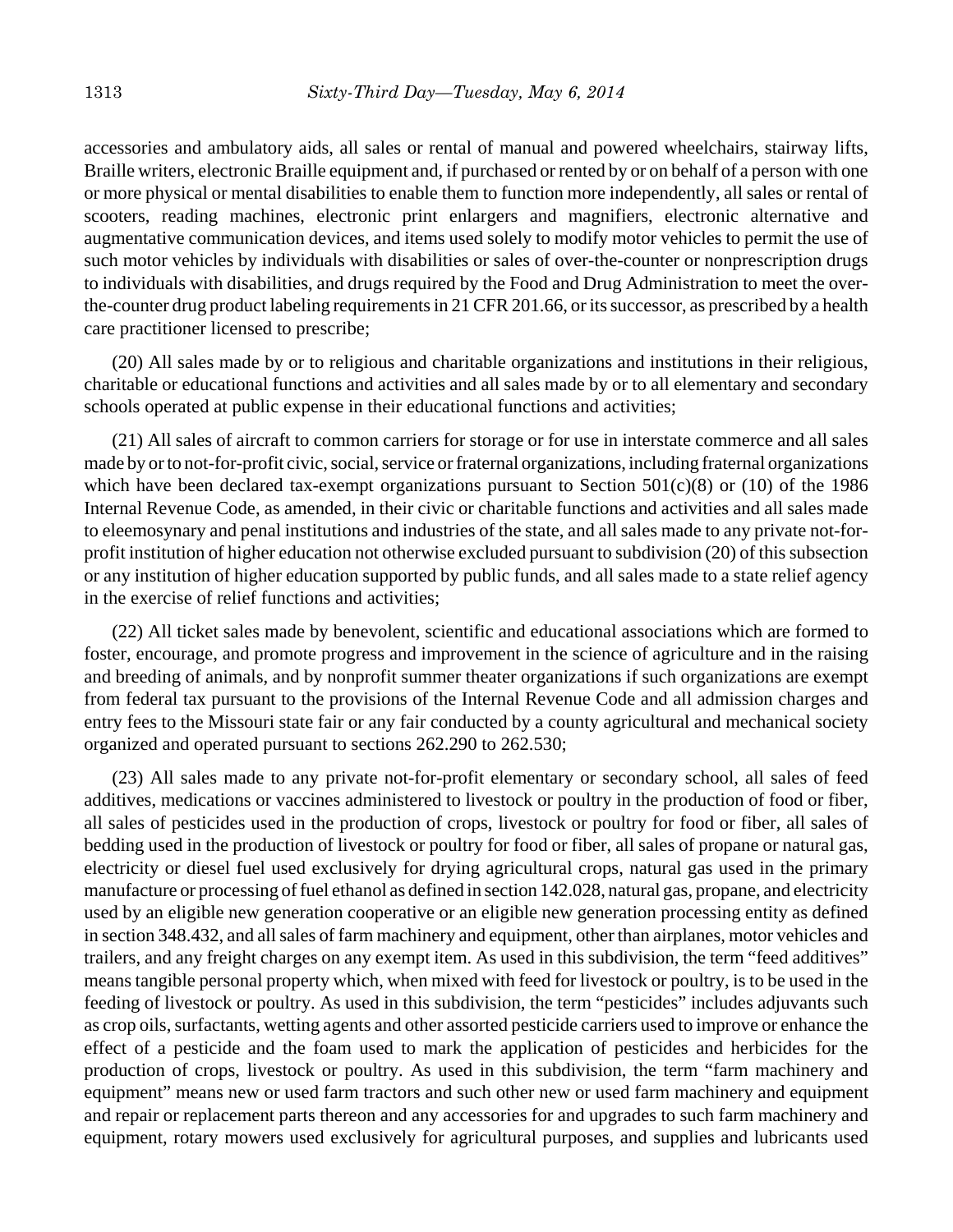exclusively, solely, and directly for producing crops, raising and feeding livestock, fish, poultry, pheasants, chukar, quail, or for producing milk for ultimate sale at retail, including field drain tile, and one-half of each purchaser's purchase of diesel fuel therefor which is:

(a) Used exclusively for agricultural purposes;

(b) Used on land owned or leased for the purpose of producing farm products; and

(c) Used directly in producing farm products to be sold ultimately in processed form or otherwise at retail or in producing farm products to be fed to livestock or poultry to be sold ultimately in processed form at retail;

(24) Except as otherwise provided in section 144.032, all sales of metered water service, electricity, electrical current, natural, artificial or propane gas, wood, coal or home heating oil for domestic use and in any city not within a county, all sales of metered or unmetered water service for domestic use:

(a) "Domestic use" means that portion of metered water service, electricity, electrical current, natural, artificial or propane gas, wood, coal or home heating oil, and in any city not within a county, metered or unmetered water service, which an individual occupant of a residential premises uses for nonbusiness, noncommercial or nonindustrial purposes. Utility service through a single or master meter for residential apartments or condominiums, including service for common areas and facilities and vacant units, shall be deemed to be for domestic use. Each seller shall establish and maintain a system whereby individual purchases are determined as exempt or nonexempt;

(b) Regulated utility sellers shall determine whether individual purchases are exempt or nonexempt based upon the seller's utility service rate classifications as contained in tariffs on file with and approved by the Missouri public service commission. Sales and purchases made pursuant to the rate classification "residential" and sales to and purchases made by or on behalf of the occupants of residential apartments or condominiums through a single or master meter, including service for common areas and facilities and vacant units, shall be considered as sales made for domestic use and such sales shall be exempt from sales tax. Sellers shall charge sales tax upon the entire amount of purchases classified as nondomestic use. The seller's utility service rate classification and the provision of service thereunder shall be conclusive as to whether or not the utility must charge sales tax;

(c) Each person making domestic use purchases of services or property and who uses any portion of the services or property so purchased for a nondomestic use shall, by the fifteenth day of the fourth month following the year of purchase, and without assessment, notice or demand, file a return and pay sales tax on that portion of nondomestic purchases. Each person making nondomestic purchases of services or property and who uses any portion of the services or property so purchased for domestic use, and each person making domestic purchases on behalf of occupants of residential apartments or condominiums through a single or master meter, including service for common areas and facilities and vacant units, under a nonresidential utility service rate classification may, between the first day of the first month and the fifteenth day of the fourth month following the year of purchase, apply for credit or refund to the director of revenue and the director shall give credit or make refund for taxes paid on the domestic use portion of the purchase. The person making such purchases on behalf of occupants of residential apartments or condominiums shall have standing to apply to the director of revenue for such credit or refund;

(25) All sales of handicraft items made by the seller or the seller's spouse if the seller or the seller's spouse is at least sixty-five years of age, and if the total gross proceeds from such sales do not constitute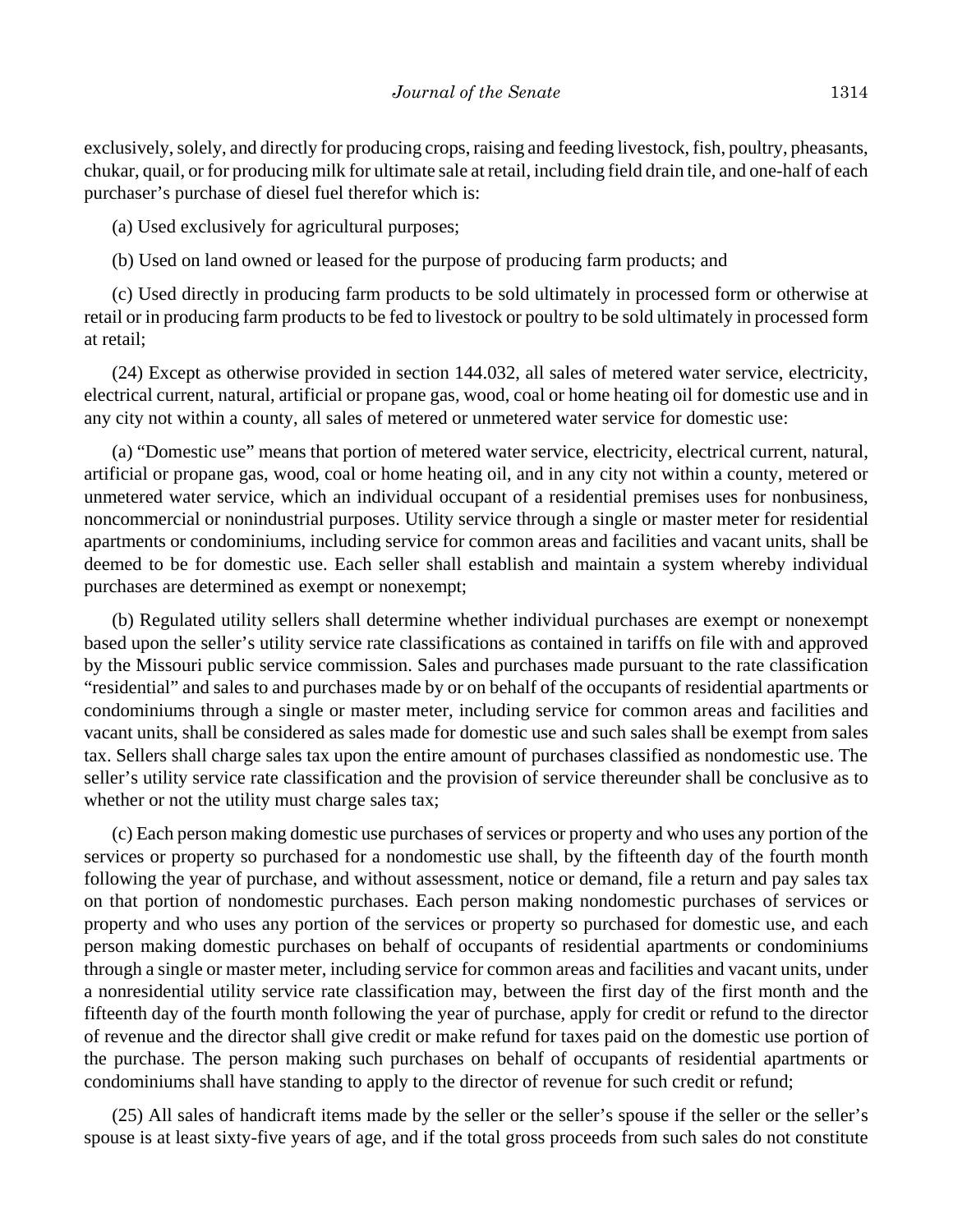a majority of the annual gross income of the seller;

(26) Excise taxes, collected on sales at retail, imposed by Sections 4041, 4061, 4071, 4081, 4091, 4161, 4181, 4251, 4261 and 4271 of Title 26, United States Code. The director of revenue shall promulgate rules pursuant to chapter 536 to eliminate all state and local sales taxes on such excise taxes;

(27) Sales of fuel consumed or used in the operation of ships, barges, or waterborne vessels which are used primarily in or for the transportation of property or cargo, or the conveyance of persons for hire, on navigable rivers bordering on or located in part in this state, if such fuel is delivered by the seller to the purchaser's barge, ship, or waterborne vessel while it is afloat upon such river;

(28) All sales made to an interstate compact agency created pursuant to sections 70.370 to 70.441 or sections 238.010 to 238.100 in the exercise of the functions and activities of such agency as provided pursuant to the compact;

(29) Computers, computer software and computer security systems purchased for use by architectural or engineering firms headquartered in this state. For the purposes of this subdivision, "headquartered in this state" means the office for the administrative management of at least four integrated facilities operated by the taxpayer is located in the state of Missouri;

(30) All livestock sales when either the seller is engaged in the growing, producing or feeding of such livestock, or the seller is engaged in the business of buying and selling, bartering or leasing of such livestock;

(31) All sales of barges which are to be used primarily in the transportation of property or cargo on interstate waterways;

(32) Electrical energy or gas, whether natural, artificial or propane, water, or other utilities which are ultimately consumed in connection with the manufacturing of cellular glass products or in any material recovery processing plant as defined in subdivision (5) of this subsection;

(33) Notwithstanding other provisions of law to the contrary, all sales of pesticides or herbicides used in the production of crops, aquaculture, livestock or poultry;

(34) Tangible personal property and utilities purchased for use or consumption directly or exclusively in the research and development of agricultural/biotechnology and plant genomics products and prescription pharmaceuticals consumed by humans or animals;

(35) All sales of grain bins for storage of grain for resale;

(36) All sales of feed which are developed for and used in the feeding of pets owned by a commercial breeder when such sales are made to a commercial breeder, as defined in section 273.325, and licensed pursuant to sections 273.325 to 273.357;

(37) All purchases by a contractor on behalf of an entity located in another state, provided that the entity is authorized to issue a certificate of exemption for purchases to a contractor under the provisions of that state's laws. For purposes of this subdivision, the term "certificate of exemption" shall mean any document evidencing that the entity is exempt from sales and use taxes on purchases pursuant to the laws of the state in which the entity is located. Any contractor making purchases on behalf of such entity shall maintain a copy of the entity's exemption certificate as evidence of the exemption. If the exemption certificate issued by the exempt entity to the contractor is later determined by the director of revenue to be invalid for any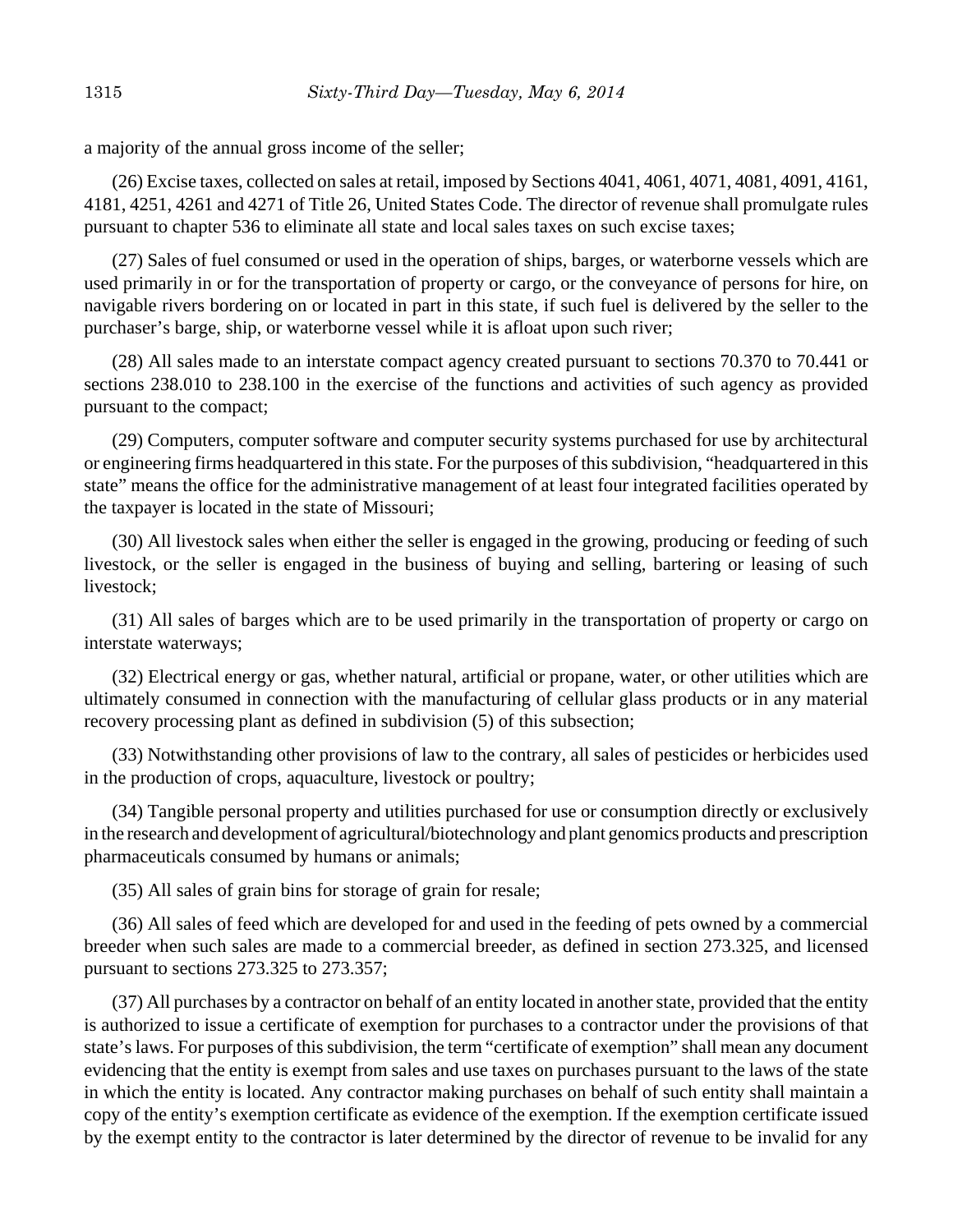reason and the contractor has accepted the certificate in good faith, neither the contractor or the exempt entity shall be liable for the payment of any taxes, interest and penalty due as the result of use of the invalid exemption certificate. Materials shall be exempt from all state and local sales and use taxes when purchased by a contractor for the purpose of fabricating tangible personal property which is used in fulfilling a contract for the purpose of constructing, repairing or remodeling facilities for the following:

(a) An exempt entity located in this state, if the entity is one of those entities able to issue project exemption certificates in accordance with the provisions of section 144.062; or

(b) An exempt entity located outside the state if the exempt entity is authorized to issue an exemption certificate to contractors in accordance with the provisions of that state's law and the applicable provisions of this section;

(38) All sales or other transfers of tangible personal property to a lessor who leases the property under a lease of one year or longer executed or in effect at the time of the sale or other transfer to an interstate compact agency created pursuant to sections 70.370 to 70.441 or sections 238.010 to 238.100;

(39) Sales of tickets to any collegiate athletic championship event that is held in a facility owned or operated by a governmental authority or commission, a quasi-governmental agency, a state university or college or by the state or any political subdivision thereof, including a municipality, and that is played on a neutral site and may reasonably be played at a site located outside the state of Missouri. For purposes of this subdivision, "neutral site" means any site that is not located on the campus of a conference member institution participating in the event;

(40) All purchases by a sports complex authority created under section 64.920, and all sales of utilities by such authority at the authority's cost that are consumed in connection with the operation of a sports complex leased to a professional sports team;

(41) Beginning January 1, 2009, but not after January 1, 2015, materials, replacement parts, and equipment purchased for use directly upon, and for the modification, replacement, repair, and maintenance of aircraft, aircraft power plants, and aircraft accessories;

(42) Sales of sporting clays, wobble, skeet, and trap targets to any shooting range or similar places of business for use in the normal course of business and money received by a shooting range or similar places of business from patrons and held by a shooting range or similar place of business for redistribution to patrons at the conclusion of a shooting event**;**

# **(43) All materials, manufactured goods, machinery and parts, electrical energy and gas, whether natural, artificial or propane, water, coal, and energy sources, chemicals, soaps, detergents, cleaning and sanitizing agents, and other ingredients and materials used or consumed by commercial or industrial laundries to treat, clean, and sanitize textiles and other materials**.

3. Any ruling, agreement, or contract, whether written or oral, express or implied, between a person and this state's executive branch, or any other state agency or department, stating, agreeing, or ruling that such person is not required to collect sales and use tax in this state despite the presence of a warehouse, distribution center, or fulfillment center in this state that is owned or operated by the person or an affiliated person shall be null and void unless it is specifically approved by a majority vote of each of the houses of the general assembly. For purposes of this subsection, an "affiliated person" means any person that is a member of the same controlled group of corporations as defined in Section 1563(a) of the Internal Revenue Code of 1986, as amended, as the vendor or any other entity that, notwithstanding its form of organization,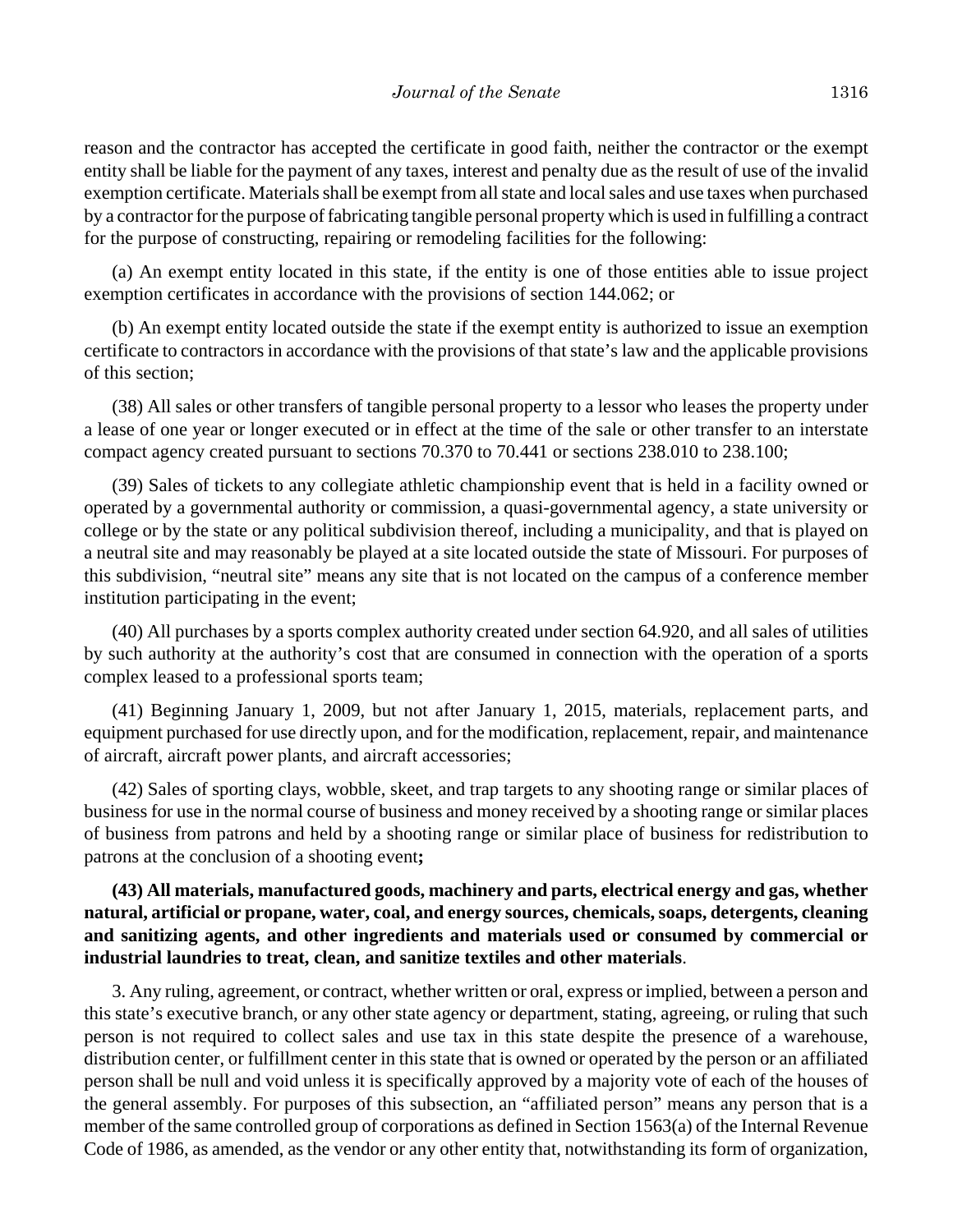bears the same ownership relationship to the vendor as a corporation that is a member of the same controlled group of corporations as defined in Section 1563(a) of the Internal Revenue Code, as amended.

144.054. 1. As used in this section, the following terms mean:

(1) "Processing", any mode of treatment, act, or series of acts performed upon materials to transform or reduce them to a different state or thing, including treatment necessary to maintain or preserve such processing by the producer at the production facility;

(2) "Recovered materials", those materials which have been diverted or removed from the solid waste stream for sale, use, reuse, or recycling, whether or not they require subsequent separation and processing.

2. In addition to all other exemptions granted under this chapter, there is hereby specifically exempted from the provisions of sections 144.010 to 144.525 and 144.600 to 144.761, and from the computation of the tax levied, assessed, or payable under sections 144.010 to 144.525 and 144.600 to 144.761, electrical energy and gas, whether natural, artificial, or propane, water, coal, and energy sources, chemicals, machinery, equipment, and materials used or consumed in the manufacturing, processing, compounding, mining, or producing of any product, or used or consumed in the processing of recovered materials, or used in research and development related to manufacturing, processing, compounding, mining, or producing any product. The exemptions granted in this subsection shall not apply to local sales taxes as defined in section 32.085 and the provisions of this subsection shall be in addition to any state and local sales tax exemption provided in section 144.030.

3. In addition to all other exemptions granted under this chapter, there is hereby specifically exempted from the provisions of sections 144.010 to 144.525 and 144.600 to 144.761, and section 238.235, and the local sales tax law as defined in section 32.085, and from the computation of the tax levied, assessed, or payable under sections 144.010 to 144.525 and 144.600 to 144.761, and section 238.235, and the local sales tax law as defined in section 32.085, all utilities, machinery, and equipment used or consumed directly in television or radio broadcasting and all sales and purchases of tangible personal property, utilities, services, or any other transaction that would otherwise be subject to the state or local sales or use tax when such sales are made to or purchases are made by a contractor for use in fulfillment of any obligation under a defense contract with the United States government, and all sales and leases of tangible personal property by any county, city, incorporated town, or village, provided such sale or lease is authorized under chapter 100, and such transaction is certified for sales tax exemption by the department of economic development, and tangible personal property used for railroad infrastructure brought into this state for processing, fabrication, or other modification for use outside the state in the regular course of business.

4. In addition to all other exemptions granted under this chapter, there is hereby specifically exempted from the provisions of sections 144.010 to 144.525 and 144.600 to 144.761, and section 238.235, and the local sales tax law as defined in section 32.085, and from the computation of the tax levied, assessed, or payable under sections 144.010 to 144.525 and 144.600 to 144.761, and section 238.235, and the local sales tax law as defined in section 32.085, all sales and purchases of tangible personal property, utilities, services, or any other transaction that would otherwise be subject to the state or local sales or use tax when such sales are made to or purchases are made by a private partner for use in completing a project under sections 227.600 to 227.669.

**5. In addition to all other exemptions granted under this chapter, there is hereby specifically exempted from the provisions of sections 144.010 to 144.525 and 144.600 to 144.761, and section 238.235, and the local sales tax law as defined in section 32.085, and from the computation of**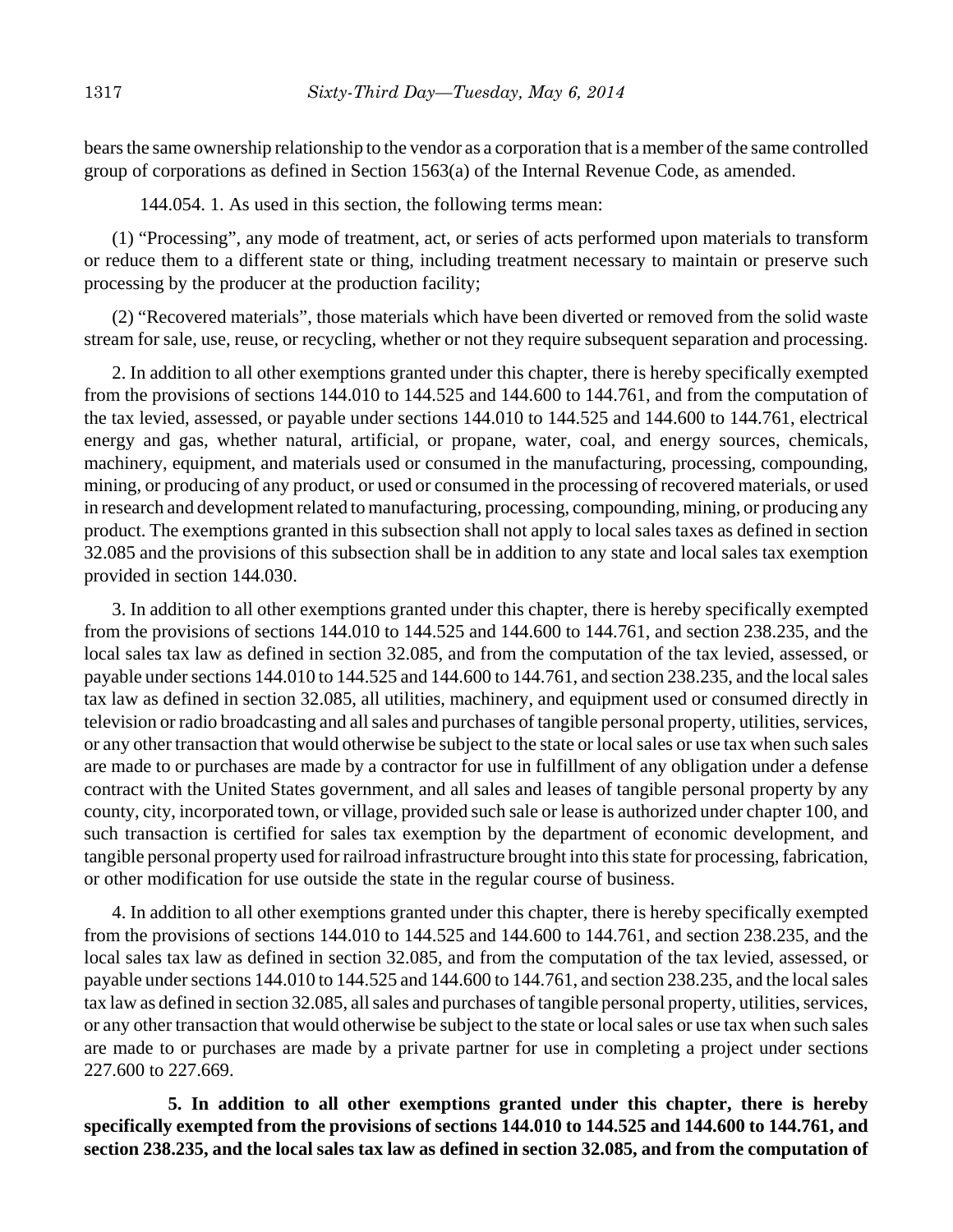**the tax levied, assessed, or payable under sections 144.010 to 144.525 and 144.600 to 144.761, and section 238.235, and the local sales tax law as defined in section 32.085, all materials, manufactured goods, machinery and parts, electrical energy and gas, whether natural, artificial or propane, water, coal and other energy sources, chemicals, soaps, detergents, cleaning and sanitizing agents, and other ingredients and materials inserted by commercial or industrial laundries to treat, clean, and sanitize textiles in facilities which process at least five hundred pounds of textiles per hour and at least sixty thousand pounds per week.**"; and

Further amend said bill by amending the title, enacting clause, and intersectional references accordingly.

## HOUSE AMENDMENT NO. 4

Amend House Committee Substitute for Senate Bill No. 662, Page 1, In the Title, Lines 2-3, by deleting the words, "notice of sales tax modifications" and inserting in lieu thereof the words, "taxation"; and

Further amend said bill, Page 1, Section A, Line 2, by inserting after all of said line and section the following:

"142.815. 1. Motor fuel used for the following nonhighway purposes is exempt from the fuel tax imposed by this chapter, and a refund may be claimed by the consumer, except as provided for in subdivision (1) of this subsection, if the tax has been paid and no refund has been previously issued:

(1) Motor fuel used for nonhighway purposes including fuel for farm tractors or stationary engines owned or leased and operated by any person and used exclusively for agricultural purposes and including, beginning January 1, 2006, bulk sales of one hundred gallons or more of gasoline made to farmers and delivered by the ultimate **[**vender**] vendor** to a farm location for agricultural purposes only. As used in this section, the term "farmer" shall mean any person engaged in farming in an authorized farm corporation, family farm, or family farm corporation as defined in section 350.010. At the discretion of the ultimate **[**vender**] vendor**, the refund may be claimed by the ultimate **[**vender**] vendor** on behalf of the consumer for sales made to farmers and to persons engaged in construction for agricultural purposes as defined in section 142.800. After December 31, 2000, the refund may be claimed only by the consumer and may not be claimed by the ultimate **[**vender**] vendor** unless bulk sales of gasoline are made to a farmer after January 1, 2006, as provided in this subdivision and the farmer provides an exemption certificate to the ultimate **[**vender**] vendor**, in which case the ultimate **[**vender**] vendor** may make a claim for refund under section 142.824 but shall be liable for any erroneous refund;

(2) Kerosene sold for use as fuel to generate power in aircraft engines, whether in aircraft or for training, testing or research purposes of aircraft engines;

(3) Diesel fuel used as heating oil, or in railroad locomotives or any other motorized flanged-wheel rail equipment, or used for other nonhighway purposes other than as expressly exempted pursuant to another provision.

2. Subject to the procedural requirements and conditions set out in this chapter, the following uses are exempt from the tax imposed by section 142.803 on motor fuel, and a deduction or a refund may be claimed:

(1) Motor fuel for which proof of export is available in the form of a terminal-issued destination state shipping paper and which is either:

(a) Exported by a supplier who is licensed in the destination state or through the bulk transfer system;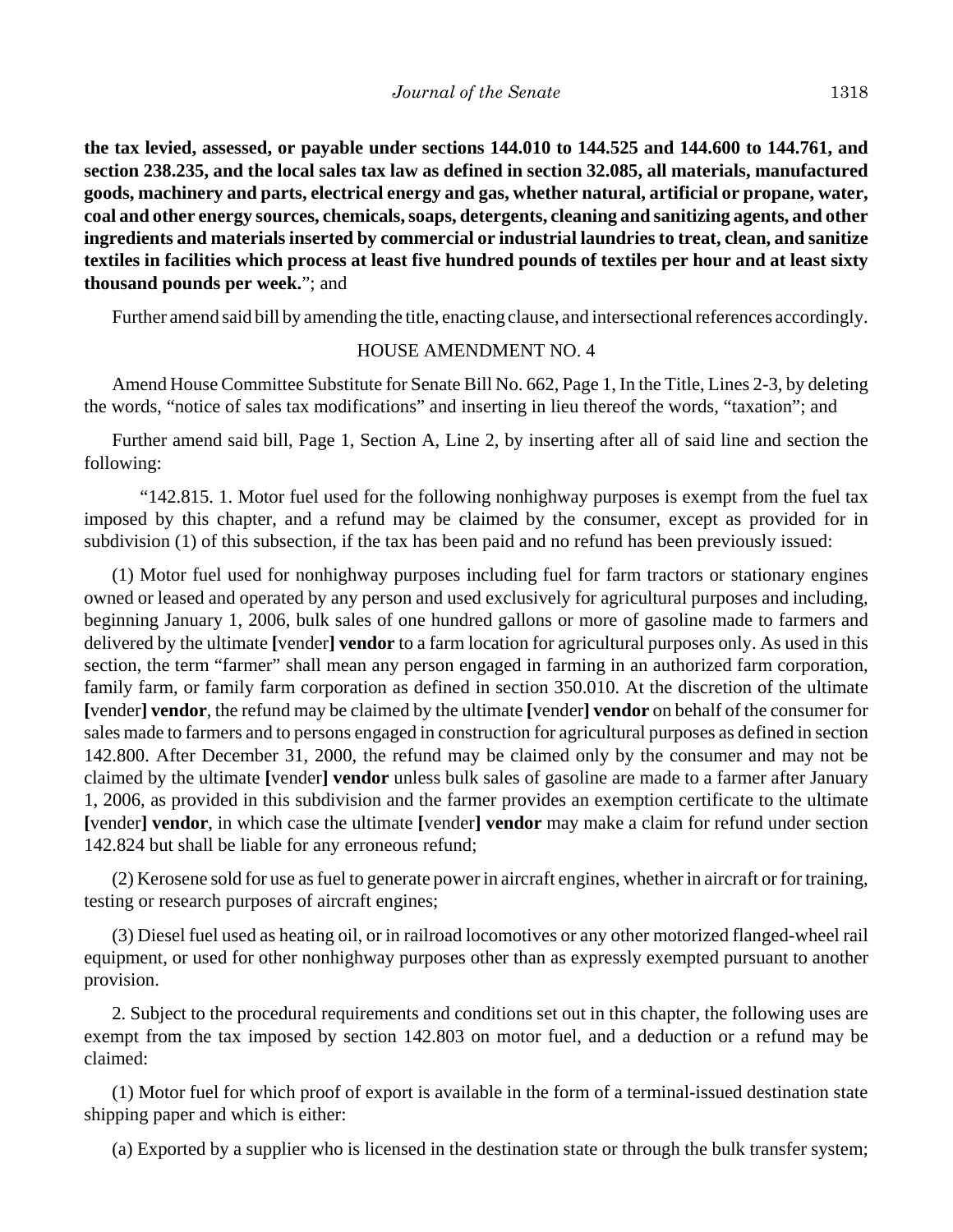(b) Removed by a licensed distributor for immediate export to a state for which all the applicable taxes and fees (however nominated in that state) of the destination state have been paid to the supplier, as a trustee, who is licensed to remit tax to the destination state; or which is destined for use within the destination state by the federal government for which an exemption has been made available by the destination state subject to procedural rules and regulations promulgated by the director; or

(c) Acquired by a licensed distributor and which the tax imposed by this chapter has previously been paid or accrued either as a result of being stored outside of the bulk transfer system immediately prior to loading or as a diversion across state boundaries properly reported in conformity with this chapter and was subsequently exported from this state on behalf of the distributor; The exemption pursuant to paragraph (a) of this subdivision shall be claimed by a deduction on the report of the supplier which is otherwise responsible for remitting the tax upon removal of the product from a terminal or refinery in this state. The exemption pursuant to paragraphs (b) and (c) of this subdivision shall be claimed by the distributor, upon a refund application made to the director within three years. A refund claim may be made monthly or whenever the claim exceeds one thousand dollars;

(2) Undyed K-1 kerosene sold at retail through dispensers which have been designed and constructed to prevent delivery directly from the dispenser into a vehicle fuel supply tank, and undyed K-1 kerosene sold at retail through nonbarricaded dispensers in quantities of not more than twenty-one gallons for use other than for highway purposes. Exempt use of undyed kerosene shall be governed by rules and regulations of the director. If no rules or regulations are promulgated by the director, then the exempt use of undyed kerosene shall be governed by rules and regulations of the Internal Revenue Service. A distributor or supplier delivering to a retail facility shall obtain an exemption certificate from the owner or operator of such facility stating that its sales conform to the dispenser requirements of this subdivision. A licensed distributor, having obtained such certificate, may provide a copy to his or her supplier and obtain undyed kerosene without the tax levied by section 142.803. Having obtained such certificate in good faith, such supplier shall be relieved of any responsibility if the fuel is later used in a taxable manner. An ultimate vendor who obtained undyed kerosene upon which the tax levied by section 142.803 had been paid and makes sales qualifying pursuant to this subsection may apply for a refund of the tax pursuant to application, as provided in section 142.818, to the director provided the ultimate vendor did not charge such tax to the consumer;

(3) Motor fuel sold to the United States or any agency or instrumentality thereof. This exemption shall be claimed as provided in section 142.818;

(4) Motor fuel used solely and exclusively as fuel to propel motor vehicles on the public roads and highways of this state when leased or owned and when being operated by a federally recognized Indian tribe in the performance of essential governmental functions, such as providing police, fire, health or water services. The exemption for use pursuant to this subdivision shall be made available to the tribal government upon a refund application stating that the motor fuel was purchased for the exclusive use of the tribe in performing named essential governmental services;

(5) That portion of motor fuel used to operate equipment attached to a motor vehicle, if the motor fuel was placed into the fuel supply tank of a motor vehicle that has a common fuel reservoir for travel on a highway and for the operation of equipment, or if the motor fuel was placed in a separate fuel tank and used only for the operation of auxiliary equipment. The exemption for use pursuant to this subdivision shall be claimed by a refund claim filed by the consumer who shall provide evidence of an allocation of use satisfactory to the director;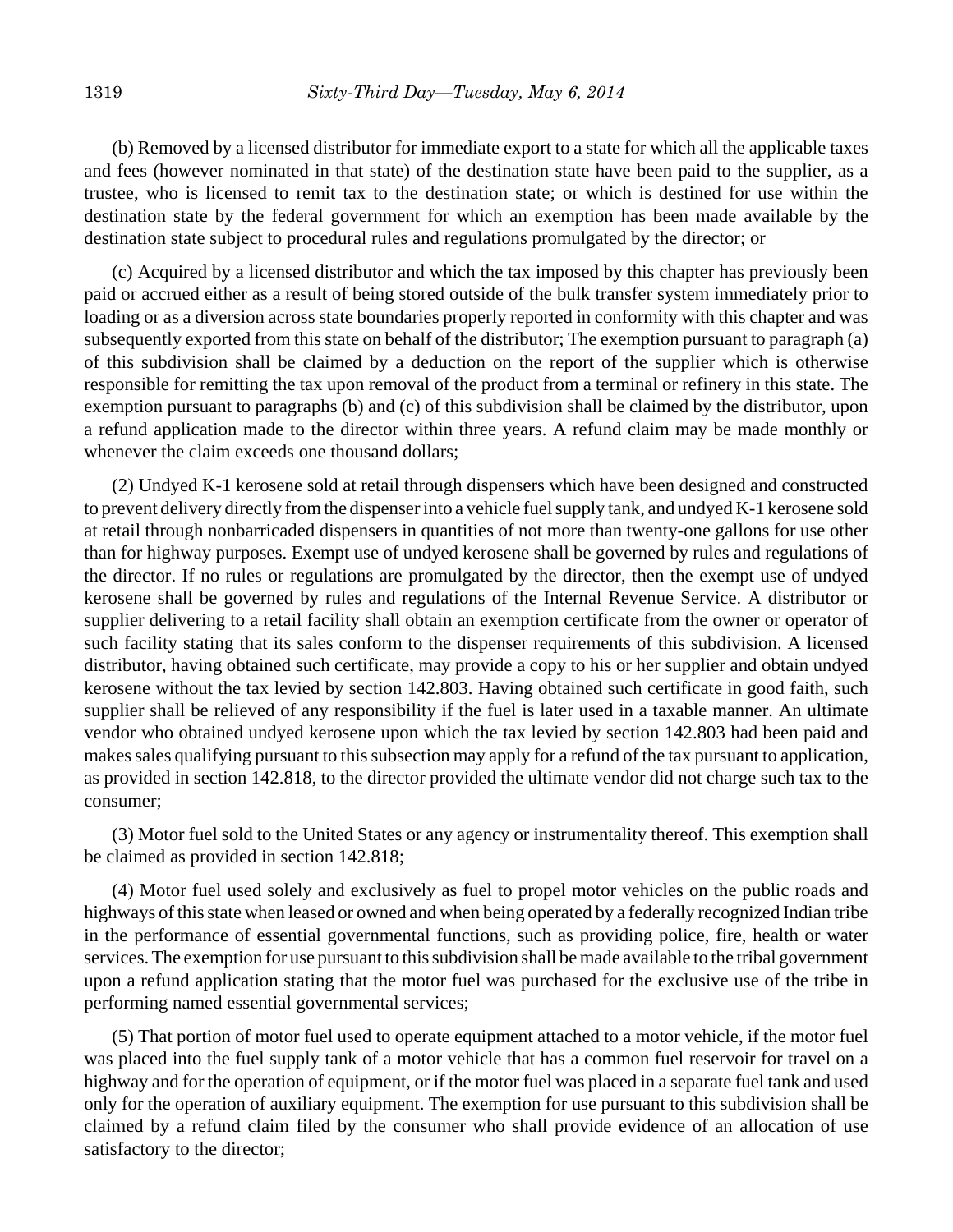(6) Motor fuel acquired by a consumer out-of-state and carried into this state, retained within and consumed from the same vehicle fuel supply tank within which it was imported, except interstate motor fuel users;

(7) Motor fuel which was purchased tax-paid and which was lost or destroyed as a direct result of a sudden and unexpected casualty or which had been accidentally contaminated so as to be unsalable as highway fuel as shown by proper documentation as required by the director. The exemption pursuant to this subdivision shall be refunded to the person or entity owning the motor fuel at the time of the contamination or loss. Such person shall notify the director in writing of such event and the amount of motor fuel lost or contaminated within ten days from the date of discovery of such loss or contamination, and within thirty days after such notice, shall file an affidavit sworn to by the person having immediate custody of such motor fuel at the time of the loss or contamination, setting forth in full the circumstances and the amount of the loss or contamination and such other information with respect thereto as the director may require;

(8) Dyed diesel fuel or dyed kerosene used for an exempt purpose. This exemption shall be claimed as follows:

(a) A supplier or importer shall take a deduction against motor fuel tax owed on their monthly report for those gallons of dyed diesel fuel or dyed kerosene imported or removed from a terminal or refinery destined for delivery to a point in this state as shown on the shipping papers;

(b) This exemption shall be claimed by a deduction on the report of the supplier which is otherwise responsible for remitting the tax on removal of the product from a terminal or refinery in this state;

(c) This exemption shall be claimed by the distributor, upon a refund application made to the director within three years. A refund claim may be made monthly or whenever the claim exceeds one thousand dollars.

**(9) Motor fuel delivered to any marina within this state that sells such fuel solely for use in any watercraft, as such term is defined in section 306.010, and not accessible to other motor vehicles, is exempt from the fuel tax imposed by this chapter. Any motor fuel distributor that delivers motor fuel to any marina in this state for use solely in any watercraft, as such term is defined in section 306.010, may claim the exemption provided in this subsection. Any motor fuel customer who purchases motor fuel for use in any watercraft, as such term is defined in section 306.010, at a location other than a marina within this state may claim the exemption provided in this subsection by filing a claim for refund of the fuel tax.**"; and

Further amend said bill, Page 2, Section 144.021, Line 29, by inserting after all of said line and section the following:

"144.030. 1. There is hereby specifically exempted from the provisions of sections 144.010 to 144.525 and from the computation of the tax levied, assessed or payable pursuant to sections 144.010 to 144.525 such retail sales as may be made in commerce between this state and any other state of the United States, or between this state and any foreign country, and any retail sale which the state of Missouri is prohibited from taxing pursuant to the Constitution or laws of the United States of America, and such retail sales of tangible personal property which the general assembly of the state of Missouri is prohibited from taxing or further taxing by the constitution of this state.

2. There are also specifically exempted from the provisions of the local sales tax law as defined in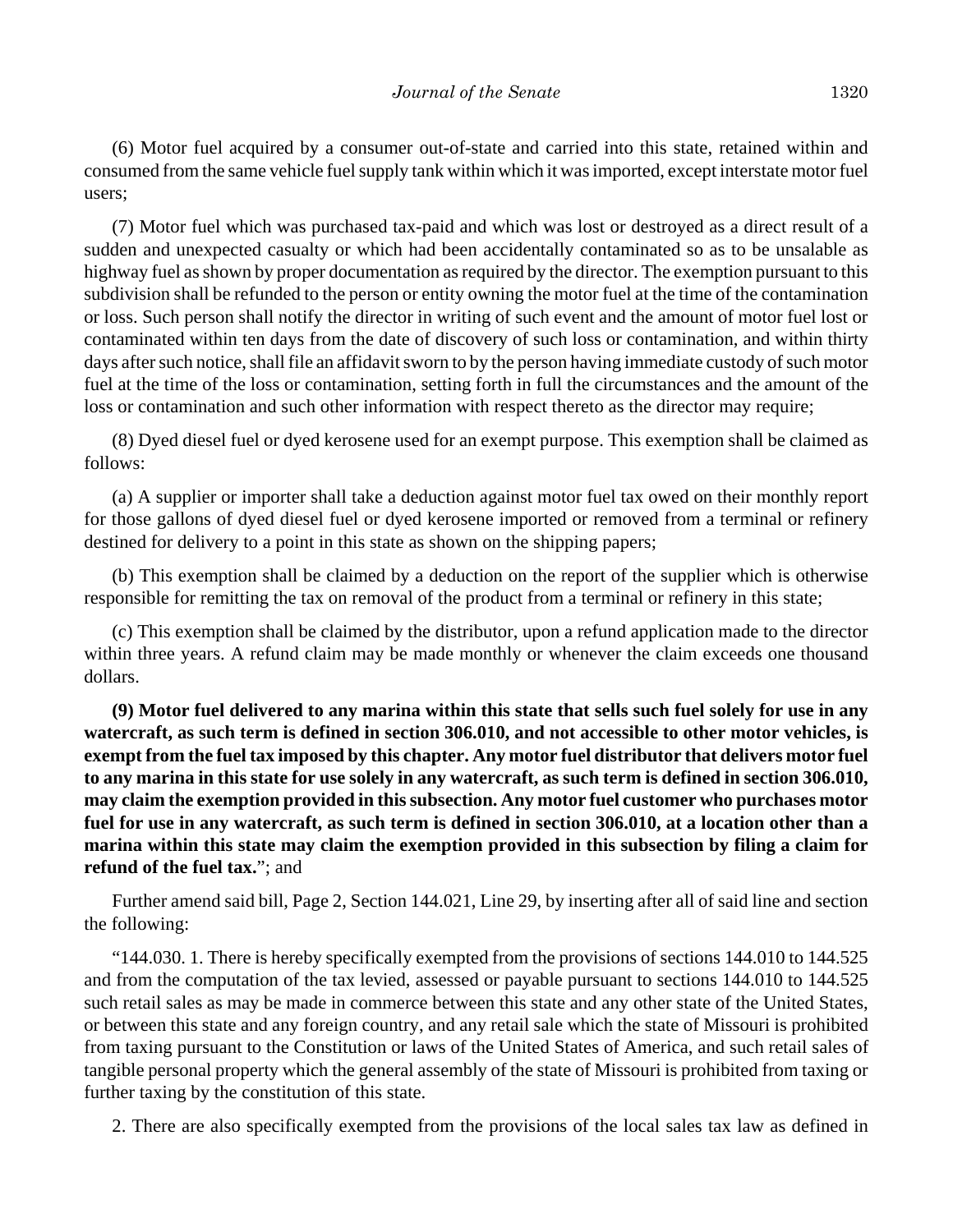section 32.085, section 238.235, and sections 144.010 to 144.525 and 144.600 to 144.761 and from the computation of the tax levied, assessed or payable pursuant to the local sales tax law as defined in section 32.085, section 238.235, and sections 144.010 to 144.525 and 144.600 to 144.745:

(1) Motor fuel or special fuel subject to an excise tax of this state, unless all or part of such excise tax is refunded pursuant to section 142.824; or upon the sale at retail of fuel to be consumed in manufacturing or creating gas, power, steam, electrical current or in furnishing water to be sold ultimately at retail; or feed for livestock or poultry; or grain to be converted into foodstuffs which are to be sold ultimately in processed form at retail; or seed, limestone or fertilizer which is to be used for seeding, liming or fertilizing crops which when harvested will be sold at retail or will be fed to livestock or poultry to be sold ultimately in processed form at retail; economic poisons registered pursuant to the provisions of the Missouri pesticide registration law (sections 281.220 to 281.310) which are to be used in connection with the growth or production of crops, fruit trees or orchards applied before, during, or after planting, the crop of which when harvested will be sold at retail or will be converted into foodstuffs which are to be sold ultimately in processed form at retail;

(2) Materials, manufactured goods, machinery and parts which when used in manufacturing, processing, compounding, mining, producing or fabricating become a component part or ingredient of the new personal property resulting from such manufacturing, processing, compounding, mining, producing or fabricating and which new personal property is intended to be sold ultimately for final use or consumption; and materials, including without limitation, gases and manufactured goods, including without limitation slagging materials and firebrick, which are ultimately consumed in the manufacturing process by blending, reacting or interacting with or by becoming, in whole or in part, component parts or ingredients of steel products intended to be sold ultimately for final use or consumption;

(3) Materials, replacement parts and equipment purchased for use directly upon, and for the repair and maintenance or manufacture of, motor vehicles, watercraft, railroad rolling stock or aircraft engaged as common carriers of persons or property;

(4) Motor vehicles registered in excess of fifty-four thousand pounds, and the trailers pulled by such motor vehicles, that are actually used in the normal course of business to haul property on the public highways of the state, and that are capable of hauling loads commensurate with the motor vehicle's registered weight; and the materials, replacement parts, and equipment purchased for use directly upon, and for the repair and maintenance or manufacture of such vehicles. For purposes of this subdivision "motor vehicle" and "public highway" shall have the meaning as ascribed in section 390.020;

(5) Replacement machinery, equipment, and parts and the materials and supplies solely required for the installation or construction of such replacement machinery, equipment, and parts, used directly in manufacturing, mining, fabricating or producing a product which is intended to be sold ultimately for final use or consumption; and machinery and equipment, and the materials and supplies required solely for the operation, installation or construction of such machinery and equipment, purchased and used to establish new, or to replace or expand existing, material recovery processing plants in this state. For the purposes of this subdivision, a "material recovery processing plant" means a facility that has as its primary purpose the recovery of materials into a useable product or a different form which is used in producing a new product and shall include a facility or equipment which are used exclusively for the collection of recovered materials for delivery to a material recovery processing plant but shall not include motor vehicles used on highways. For purposes of this section, the terms motor vehicle and highway shall have the same meaning pursuant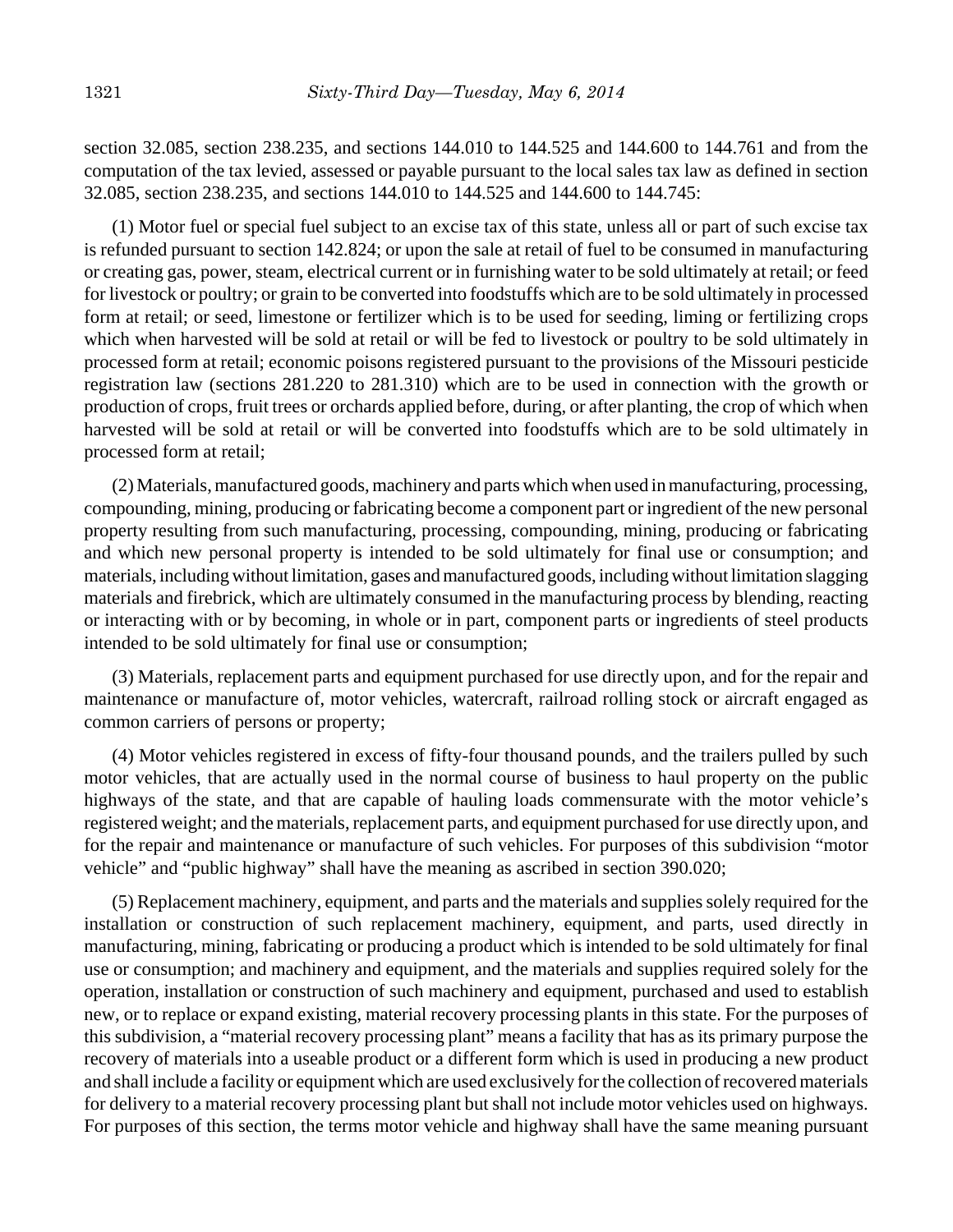to section 301.010. Material recovery is not the reuse of materials within a manufacturing process or the use of a product previously recovered. The material recovery processing plant shall qualify under the provisions of this section regardless of ownership of the material being recovered;

(6) Machinery and equipment, and parts and the materials and supplies solely required for the installation or construction of such machinery and equipment, purchased and used to establish new or to expand existing manufacturing, mining or fabricating plants in the state if such machinery and equipment is used directly in manufacturing, mining or fabricating a product which is intended to be sold ultimately for final use or consumption;

(7) Tangible personal property which is used exclusively in the manufacturing, processing, modification or assembling of products sold to the United States government or to any agency of the United States government;

(8) Animals or poultry used for breeding or feeding purposes, or captive wildlife;

(9) Newsprint, ink, computers, photosensitive paper and film, toner, printing plates and other machinery, equipment, replacement parts and supplies used in producing newspapers published for dissemination of news to the general public;

(10) The rentals of films, records or any type of sound or picture transcriptions for public commercial display;

(11) Pumping machinery and equipment used to propel products delivered by pipelines engaged as common carriers;

(12) Railroad rolling stock for use in transporting persons or property in interstate commerce and motor vehicles licensed for a gross weight of twenty-four thousand pounds or more or trailers used by common carriers, as defined in section 390.020, in the transportation of persons or property;

(13) Electrical energy used in the actual primary manufacture, processing, compounding, mining or producing of a product, or electrical energy used in the actual secondary processing or fabricating of the product, or a material recovery processing plant as defined in subdivision (5) of this subsection, in facilities owned or leased by the taxpayer, if the total cost of electrical energy so used exceeds ten percent of the total cost of production, either primary or secondary, exclusive of the cost of electrical energy so used or if the raw materials used in such processing contain at least twenty-five percent recovered materials as defined in section 260.200. There shall be a rebuttable presumption that the raw materials used in the primary manufacture of automobiles contain at least twenty-five percent recovered materials. For purposes of this subdivision, "processing" means any mode of treatment, act or series of acts performed upon materials to transform and reduce them to a different state or thing, including treatment necessary to maintain or preserve such processing by the producer at the production facility;

(14) Anodes which are used or consumed in manufacturing, processing, compounding, mining, producing or fabricating and which have a useful life of less than one year;

(15) Machinery, equipment, appliances and devices purchased or leased and used solely for the purpose of preventing, abating or monitoring air pollution, and materials and supplies solely required for the installation, construction or reconstruction of such machinery, equipment, appliances and devices;

(16) Machinery, equipment, appliances and devices purchased or leased and used solely for the purpose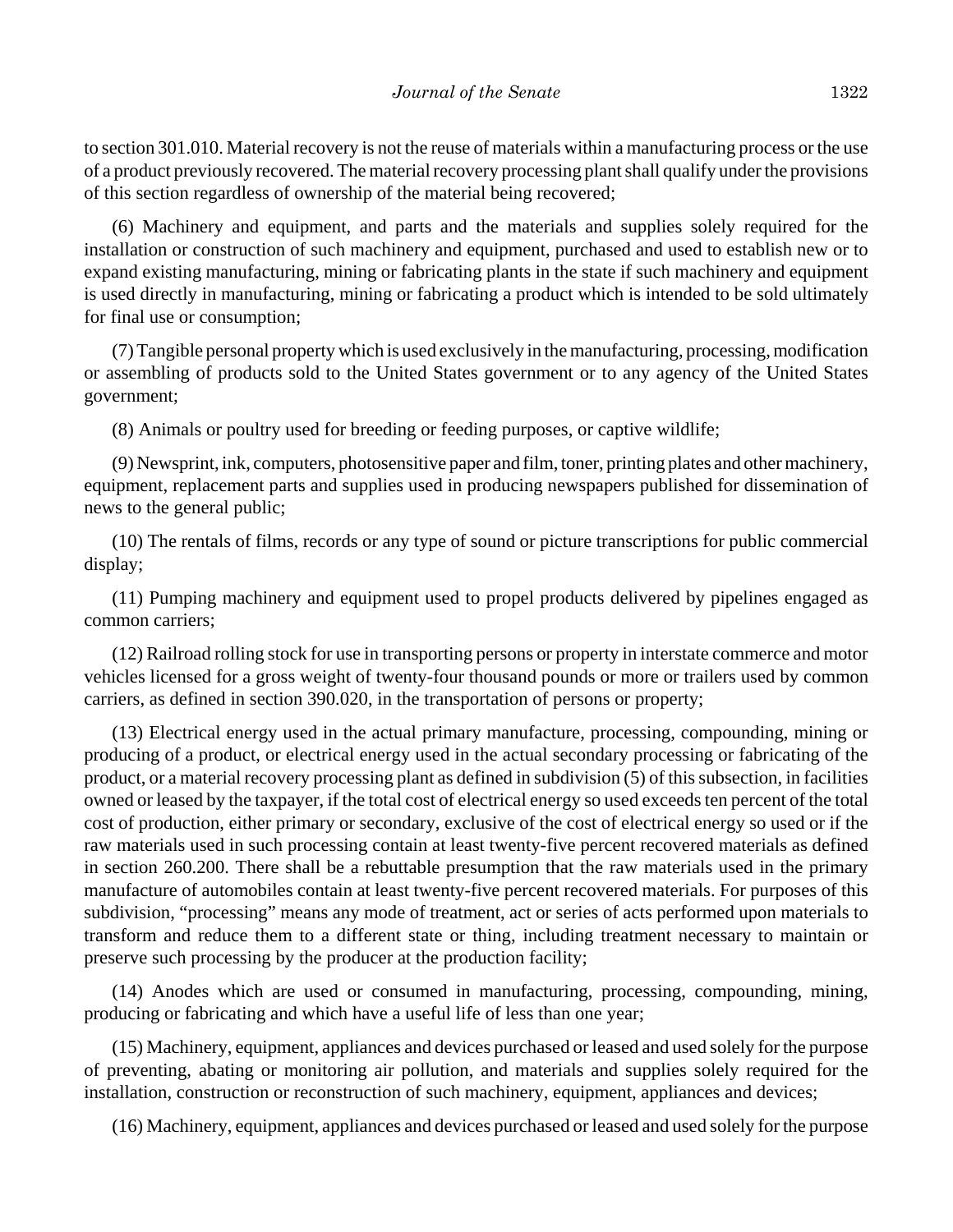of preventing, abating or monitoring water pollution, and materials and supplies solely required for the installation, construction or reconstruction of such machinery, equipment, appliances and devices;

(17) Tangible personal property purchased by a rural water district;

(18) All amounts paid or charged for admission or participation or other fees paid by or other charges to individuals in or for any place of amusement, entertainment or recreation, games or athletic events, including museums, fairs, zoos and planetariums, owned or operated by a municipality or other political subdivision where all the proceeds derived therefrom benefit the municipality or other political subdivision and do not inure to any private person, firm, or corporation, provided, however, that a municipality or other political subdivision may enter into revenue-sharing agreements with private persons, firms, or corporations providing goods or services, including management services, in or for the place of amusement, entertainment or recreation, games or athletic events, and provided further that nothing in this subdivision shall exempt from tax any amounts retained by any private person, firm, or corporation under such revenuesharing agreement;

(19) All sales of insulin and prosthetic or orthopedic devices as defined on January 1, 1980, by the federal Medicare program pursuant to Title XVIII of the Social Security Act of 1965, including the items specified in Section 1862(a)(12) of that act, and also specifically including hearing aids and hearing aid supplies and all sales of drugs which may be legally dispensed by a licensed pharmacist only upon a lawful prescription of a practitioner licensed to administer those items, including samples and materials used to manufacture samples which may be dispensed by a practitioner authorized to dispense such samples and all sales or rental of medical oxygen, home respiratory equipment and accessories, hospital beds and accessories and ambulatory aids, all sales or rental of manual and powered wheelchairs, stairway lifts, Braille writers, electronic Braille equipment and, if purchased or rented by or on behalf of a person with one or more physical or mental disabilities to enable them to function more independently, all sales or rental of scooters, reading machines, electronic print enlargers and magnifiers, electronic alternative and augmentative communication devices, and items used solely to modify motor vehicles to permit the use of such motor vehicles by individuals with disabilities or sales of over-the-counter or nonprescription drugs to individuals with disabilities, and drugs required by the Food and Drug Administration to meet the overthe-counter drug product labeling requirements in 21 CFR 201.66, or its successor, as prescribed by a health care practitioner licensed to prescribe;

(20) All sales made by or to religious and charitable organizations and institutions in their religious, charitable or educational functions and activities and all sales made by or to all elementary and secondary schools operated at public expense in their educational functions and activities;

(21) All sales of aircraft to common carriers for storage or for use in interstate commerce and all sales made by or to not-for-profit civic, social, service or fraternal organizations, including fraternal organizations which have been declared tax-exempt organizations pursuant to Section 501(c)(8) or (10) of the 1986 Internal Revenue Code, as amended, in their civic or charitable functions and activities and all sales made to eleemosynary and penal institutions and industries of the state, and all sales made to any private not-forprofit institution of higher education not otherwise excluded pursuant to subdivision (20) of this subsection or any institution of higher education supported by public funds, and all sales made to a state relief agency in the exercise of relief functions and activities;

(22) All ticket sales made by benevolent, scientific and educational associations which are formed to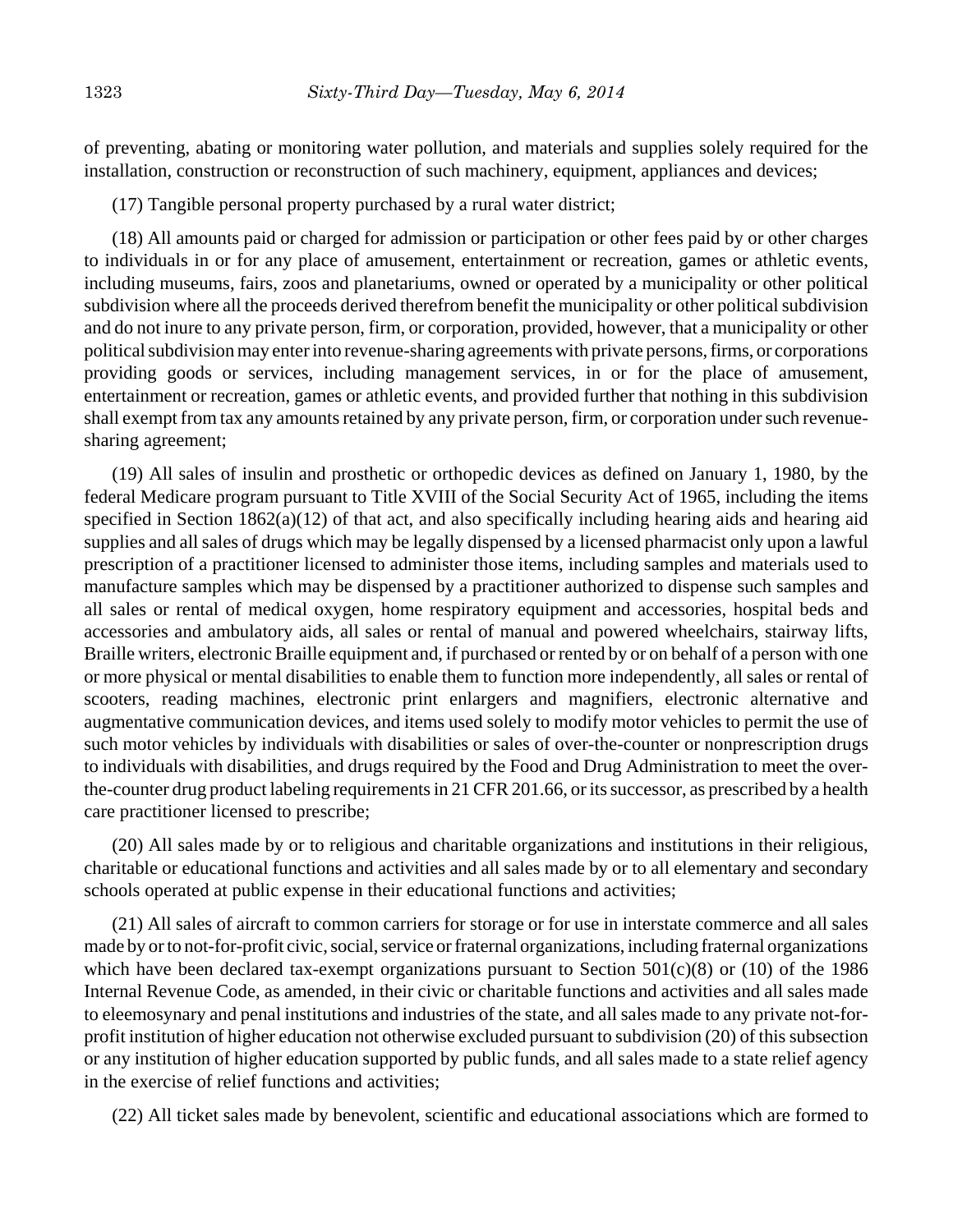foster, encourage, and promote progress and improvement in the science of agriculture and in the raising and breeding of animals, and by nonprofit summer theater organizations if such organizations are exempt from federal tax pursuant to the provisions of the Internal Revenue Code and all admission charges and entry fees to the Missouri state fair or any fair conducted by a county agricultural and mechanical society organized and operated pursuant to sections 262.290 to 262.530;

(23) All sales made to any private not-for-profit elementary or secondary school, all sales of feed additives, medications or vaccines administered to livestock or poultry in the production of food or fiber, all sales of pesticides used in the production of crops, livestock or poultry for food or fiber, all sales of bedding used in the production of livestock or poultry for food or fiber, all sales of propane or natural gas, electricity or diesel fuel used exclusively for drying agricultural crops, natural gas used in the primary manufacture or processing of fuel ethanol as defined in section 142.028, natural gas, propane, and electricity used by an eligible new generation cooperative or an eligible new generation processing entity as defined in section 348.432, and all sales of farm machinery and equipment, other than airplanes, motor vehicles and trailers, and any freight charges on any exempt item. As used in this subdivision, the term "feed additives" means tangible personal property which, when mixed with feed for livestock or poultry, is to be used in the feeding of livestock or poultry. As used in this subdivision, the term "pesticides" includes adjuvants such as crop oils, surfactants, wetting agents and other assorted pesticide carriers used to improve or enhance the effect of a pesticide and the foam used to mark the application of pesticides and herbicides for the production of crops, livestock or poultry. As used in this subdivision, the term "farm machinery and equipment" means new or used farm tractors and such other new or used farm machinery and equipment and repair or replacement parts thereon and any accessories for and upgrades to such farm machinery and equipment, rotary mowers used exclusively for agricultural purposes, and supplies and lubricants used exclusively, solely, and directly for producing crops, raising and feeding livestock, fish, poultry, pheasants, chukar, quail, or for producing milk for ultimate sale at retail, including field drain tile, and one-half of each purchaser's purchase of diesel fuel therefor which is:

(a) Used exclusively for agricultural purposes;

(b) Used on land owned or leased for the purpose of producing farm products; and

(c) Used directly in producing farm products to be sold ultimately in processed form or otherwise at retail or in producing farm products to be fed to livestock or poultry to be sold ultimately in processed form at retail;

(24) Except as otherwise provided in section 144.032, all sales of metered water service, electricity, electrical current, natural, artificial or propane gas, wood, coal or home heating oil for domestic use and in any city not within a county, all sales of metered or unmetered water service for domestic use:

(a) "Domestic use" means that portion of metered water service, electricity, electrical current, natural, artificial or propane gas, wood, coal or home heating oil, and in any city not within a county, metered or unmetered water service, which an individual occupant of a residential premises uses for nonbusiness, noncommercial or nonindustrial purposes. Utility service through a single or master meter for residential apartments or condominiums, including service for common areas and facilities and vacant units, shall be deemed to be for domestic use. Each seller shall establish and maintain a system whereby individual purchases are determined as exempt or nonexempt;

(b) Regulated utility sellers shall determine whether individual purchases are exempt or nonexempt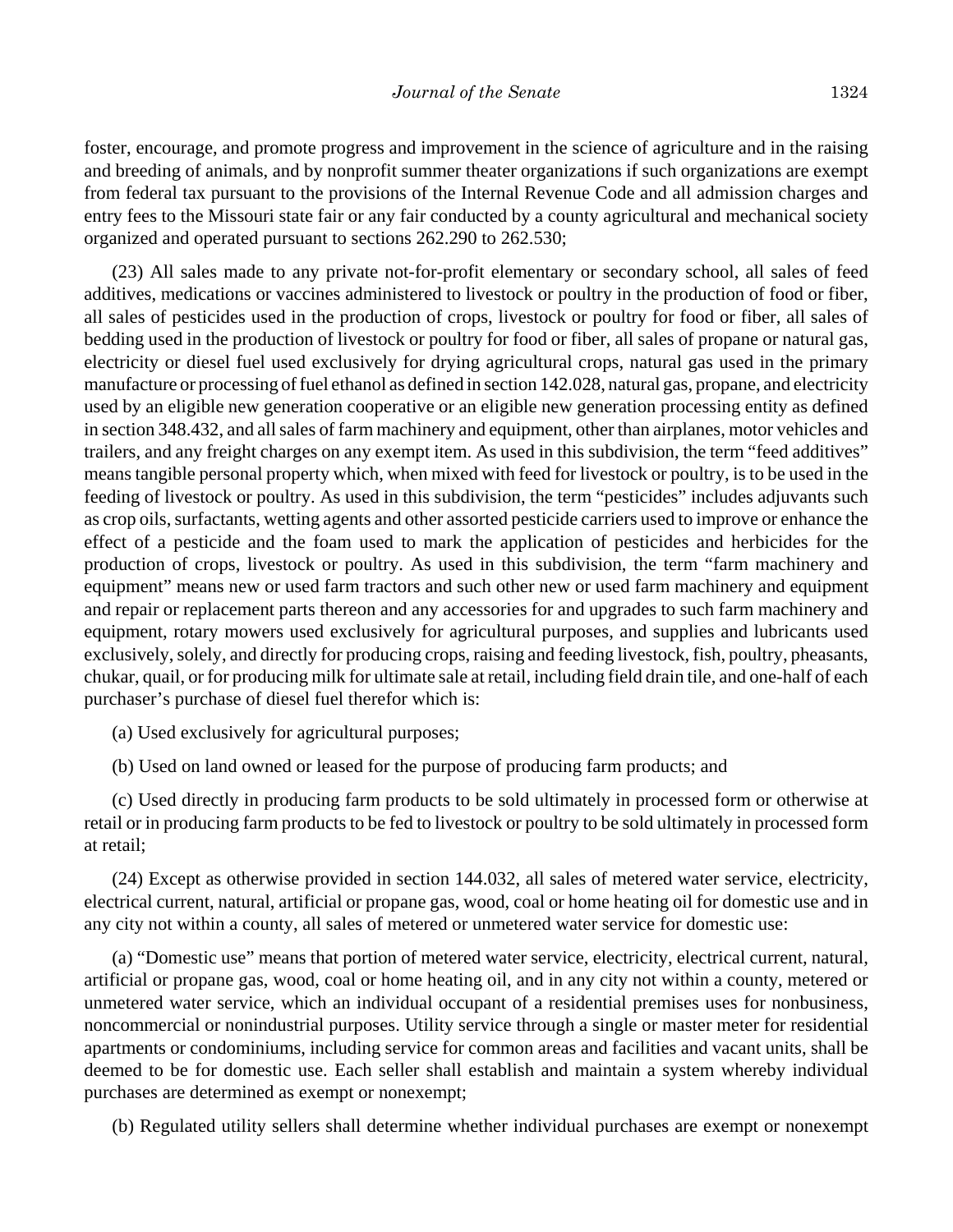based upon the seller's utility service rate classifications as contained in tariffs on file with and approved by the Missouri public service commission. Sales and purchases made pursuant to the rate classification "residential" and sales to and purchases made by or on behalf of the occupants of residential apartments or condominiums through a single or master meter, including service for common areas and facilities and vacant units, shall be considered as sales made for domestic use and such sales shall be exempt from sales tax. Sellers shall charge sales tax upon the entire amount of purchases classified as nondomestic use. The seller's utility service rate classification and the provision of service thereunder shall be conclusive as to whether or not the utility must charge sales tax;

(c) Each person making domestic use purchases of services or property and who uses any portion of the services or property so purchased for a nondomestic use shall, by the fifteenth day of the fourth month following the year of purchase, and without assessment, notice or demand, file a return and pay sales tax on that portion of nondomestic purchases. Each person making nondomestic purchases of services or property and who uses any portion of the services or property so purchased for domestic use, and each person making domestic purchases on behalf of occupants of residential apartments or condominiums through a single or master meter, including service for common areas and facilities and vacant units, under a nonresidential utility service rate classification may, between the first day of the first month and the fifteenth day of the fourth month following the year of purchase, apply for credit or refund to the director of revenue and the director shall give credit or make refund for taxes paid on the domestic use portion of the purchase. The person making such purchases on behalf of occupants of residential apartments or condominiums shall have standing to apply to the director of revenue for such credit or refund;

(25) All sales of handicraft items made by the seller or the seller's spouse if the seller or the seller's spouse is at least sixty-five years of age, and if the total gross proceeds from such sales do not constitute a majority of the annual gross income of the seller;

(26) Excise taxes, collected on sales at retail, imposed by Sections 4041, 4061, 4071, 4081, 4091, 4161, 4181, 4251, 4261 and 4271 of Title 26, United States Code. The director of revenue shall promulgate rules pursuant to chapter 536 to eliminate all state and local sales taxes on such excise taxes;

(27) Sales of fuel consumed or used in the operation of ships, barges, or waterborne vessels which are used primarily in or for the transportation of property or cargo, or the conveyance of persons for hire, on navigable rivers bordering on or located in part in this state, if such fuel is delivered by the seller to the purchaser's barge, ship, or waterborne vessel while it is afloat upon such river;

(28) All sales made to an interstate compact agency created pursuant to sections 70.370 to 70.441 or sections 238.010 to 238.100 in the exercise of the functions and activities of such agency as provided pursuant to the compact;

(29) Computers, computer software and computer security systems purchased for use by architectural or engineering firms headquartered in this state. For the purposes of this subdivision, "headquartered in this state" means the office for the administrative management of at least four integrated facilities operated by the taxpayer is located in the state of Missouri;

(30) All livestock sales when either the seller is engaged in the growing, producing or feeding of such livestock, or the seller is engaged in the business of buying and selling, bartering or leasing of such livestock;

(31) All sales of barges which are to be used primarily in the transportation of property or cargo on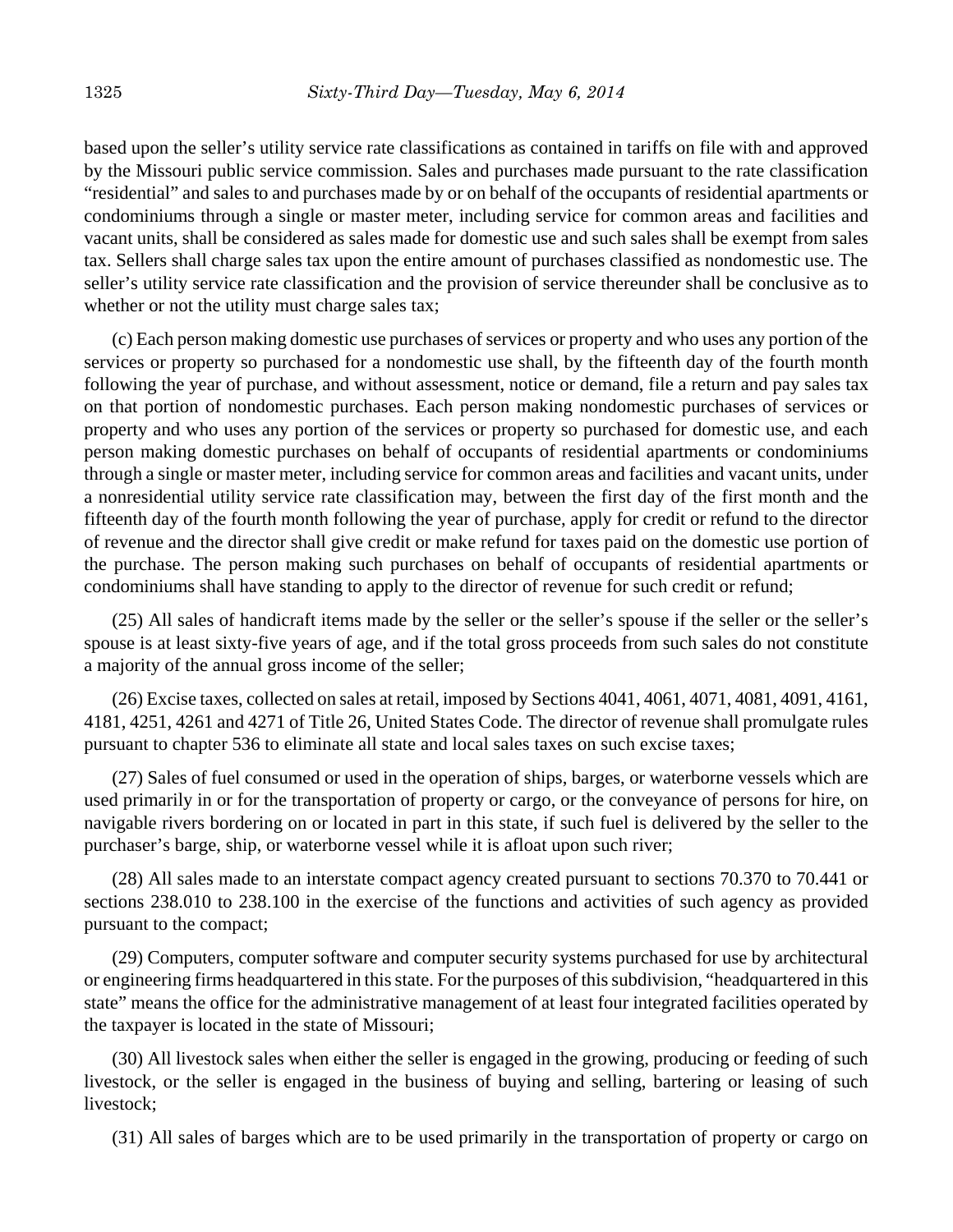interstate waterways;

(32) Electrical energy or gas, whether natural, artificial or propane, water, or other utilities which are ultimately consumed in connection with the manufacturing of cellular glass products or in any material recovery processing plant as defined in subdivision (5) of this subsection;

(33) Notwithstanding other provisions of law to the contrary, all sales of pesticides or herbicides used in the production of crops, aquaculture, livestock or poultry;

(34) Tangible personal property and utilities purchased for use or consumption directly or exclusively in the research and development of agricultural/biotechnology and plant genomics products and prescription pharmaceuticals consumed by humans or animals;

(35) All sales of grain bins for storage of grain for resale;

(36) All sales of feed which are developed for and used in the feeding of pets owned by a commercial breeder when such sales are made to a commercial breeder, as defined in section 273.325, and licensed pursuant to sections 273.325 to 273.357;

(37) All purchases by a contractor on behalf of an entity located in another state, provided that the entity is authorized to issue a certificate of exemption for purchases to a contractor under the provisions of that state's laws. For purposes of this subdivision, the term "certificate of exemption" shall mean any document evidencing that the entity is exempt from sales and use taxes on purchases pursuant to the laws of the state in which the entity is located. Any contractor making purchases on behalf of such entity shall maintain a copy of the entity's exemption certificate as evidence of the exemption. If the exemption certificate issued by the exempt entity to the contractor is later determined by the director of revenue to be invalid for any reason and the contractor has accepted the certificate in good faith, neither the contractor or the exempt entity shall be liable for the payment of any taxes, interest and penalty due as the result of use of the invalid exemption certificate. Materials shall be exempt from all state and local sales and use taxes when purchased by a contractor for the purpose of fabricating tangible personal property which is used in fulfilling a contract for the purpose of constructing, repairing or remodeling facilities for the following:

(a) An exempt entity located in this state, if the entity is one of those entities able to issue project exemption certificates in accordance with the provisions of section 144.062; or

(b) An exempt entity located outside the state if the exempt entity is authorized to issue an exemption certificate to contractors in accordance with the provisions of that state's law and the applicable provisions of this section;

(38) All sales or other transfers of tangible personal property to a lessor who leases the property under a lease of one year or longer executed or in effect at the time of the sale or other transfer to an interstate compact agency created pursuant to sections 70.370 to 70.441 or sections 238.010 to 238.100;

(39) Sales of tickets to any collegiate athletic championship event that is held in a facility owned or operated by a governmental authority or commission, a quasi-governmental agency, a state university or college or by the state or any political subdivision thereof, including a municipality, and that is played on a neutral site and may reasonably be played at a site located outside the state of Missouri. For purposes of this subdivision, "neutral site" means any site that is not located on the campus of a conference member institution participating in the event;

(40) All purchases by a sports complex authority created under section 64.920, and all sales of utilities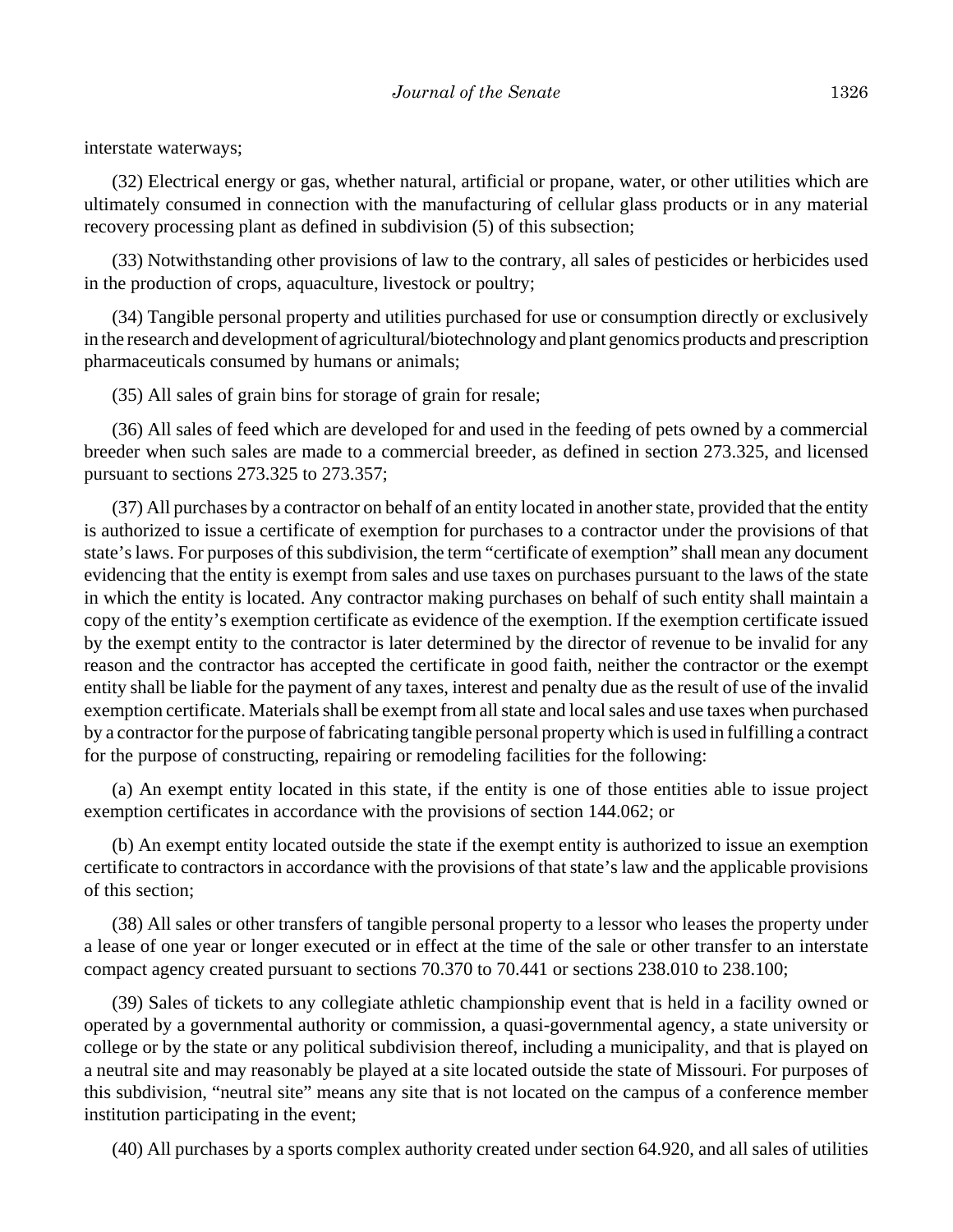by such authority at the authority's cost that are consumed in connection with the operation of a sports complex leased to a professional sports team;

(41) Beginning January 1, 2009, but not after January 1, 2015, materials, replacement parts, and equipment purchased for use directly upon, and for the modification, replacement, repair, and maintenance of aircraft, aircraft power plants, and aircraft accessories;

(42) Sales of sporting clays, wobble, skeet, and trap targets to any shooting range or similar places of business for use in the normal course of business and money received by a shooting range or similar places of business from patrons and held by a shooting range or similar place of business for redistribution to patrons at the conclusion of a shooting event**;**

## **(43) All sales of motor fuel, as defined in section 142.800, used in any watercraft, as defined in section 306.010**.

3. Any ruling, agreement, or contract, whether written or oral, express or implied, between a person and this state's executive branch, or any other state agency or department, stating, agreeing, or ruling that such person is not required to collect sales and use tax in this state despite the presence of a warehouse, distribution center, or fulfillment center in this state that is owned or operated by the person or an affiliated person shall be null and void unless it is specifically approved by a majority vote of each of the houses of the general assembly. For purposes of this subsection, an "affiliated person" means any person that is a member of the same controlled group of corporations as defined in Section 1563(a) of the Internal Revenue Code of 1986, as amended, as the vendor or any other entity that, notwithstanding its form of organization, bears the same ownership relationship to the vendor as a corporation that is a member of the same controlled group of corporations as defined in Section 1563(a) of the Internal Revenue Code, as amended."; and

Further amend said bill by amending the title, enacting clause, and intersectional references accordingly.

#### HOUSE AMENDMENT NO. 5

Amend House Committee Substitute for Senate Bill No. 662, Page 1, Section A, Line 2, by inserting after all of said section and line the following:

"94.270. 1. The mayor and board of aldermen shall have power and authority to regulate and to license and to levy and collect a license tax on auctioneers, druggists, hawkers, peddlers, banks, brokers, pawnbrokers, merchants of all kinds, grocers, confectioners, restaurants, butchers, taverns, hotels, public boardinghouses, billiard and pool tables and other tables, bowling alleys, lumber dealers, real estate agents, loan companies, loan agents, public buildings, public halls, opera houses, concerts, photographers, bill posters, artists, agents, porters, public lecturers, public meetings, circuses and shows, for parades and exhibitions, moving picture shows, horse or cattle dealers, patent right dealers, stockyards, inspectors, gaugers, mercantile agents, gas companies, insurance companies, insurance agents, express companies, and express agents, telegraph companies, light, power and water companies, telephone companies, manufacturing and other corporations or institutions, automobile agencies, and dealers, public garages, automobile repair shops or both combined, dealers in automobile accessories, gasoline filling stations, soft drink stands, ice cream stands, ice cream and soft drink stands combined, soda fountains, street railroad cars, omnibuses, drays, transfer and all other vehicles, traveling and auction stores, plumbers, and all other business, trades and avocations whatsoever, and fix the rate of carriage of persons, drayage and cartage of property; and to license, tax, regulate and suppress ordinaries, money brokers, money changers, intelligence and employment offices and agencies, public masquerades, balls, street exhibitions, dance houses, fortune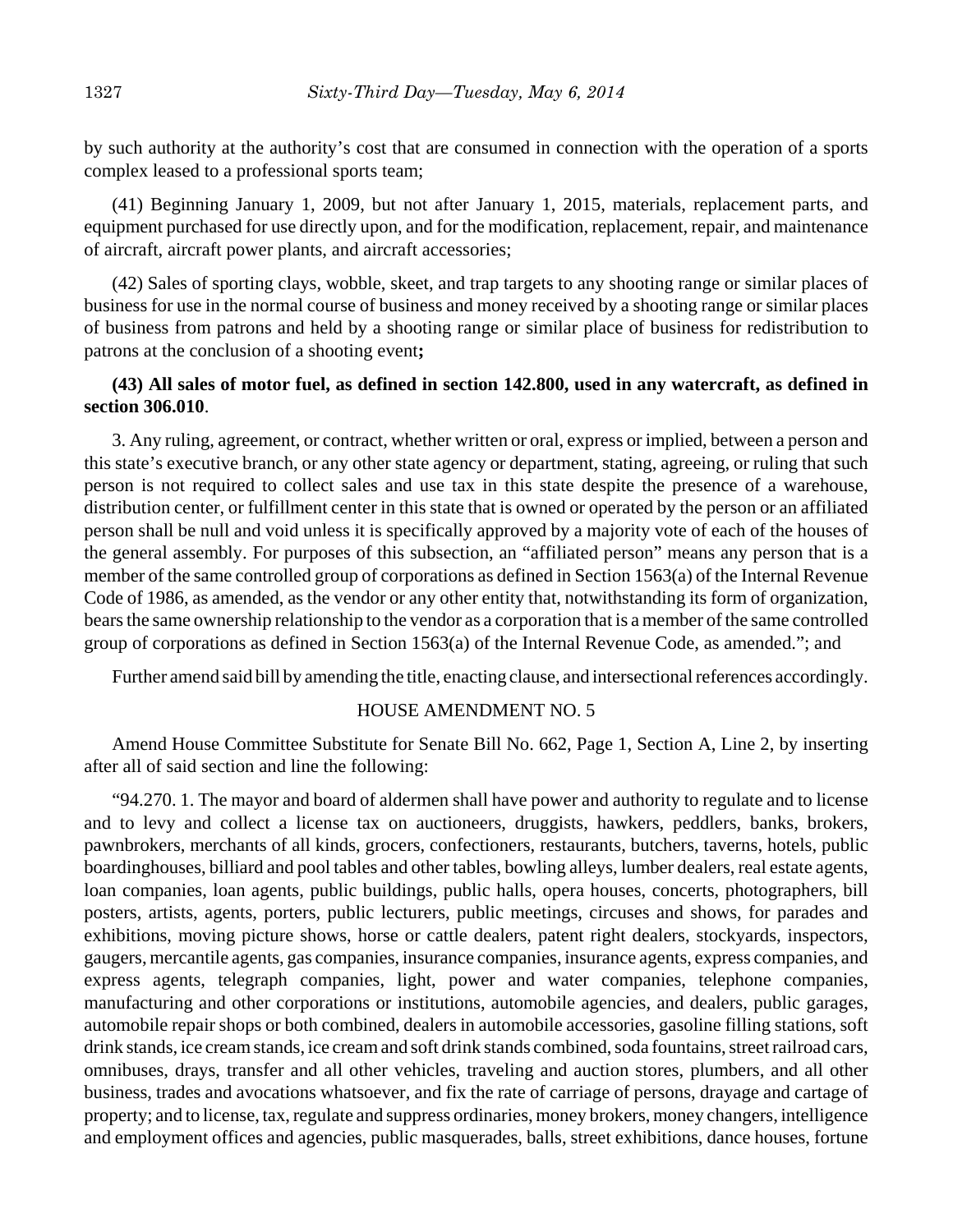tellers, pistol galleries, corn doctors, private venereal hospitals, museums, menageries, equestrian performances, horoscopic views, telescopic views, lung testers, muscle developers, magnifying glasses, ten pin alleys, ball alleys, billiard tables, pool tables and other tables, theatrical or other exhibitions, boxing and sparring exhibitions, shows and amusements, tippling houses, and sales of unclaimed goods by express companies or common carriers, auto wrecking shops and junk dealers; to license, tax and regulate hackmen, draymen, omnibus drivers, porters and all others pursuing like occupations, with or without vehicles, and to prescribe their compensation; and to regulate, license and restrain runners for steamboats, cars, and public houses; and to license ferries, and to regulate the same and the landing thereof within the limits of the city, and to license and tax auto liveries, auto drays and jitneys.

2. Notwithstanding any other law to the contrary, no city of the fourth classification with more than eight hundred but less than nine hundred inhabitants and located in any county with a charter form of government and with more than one million inhabitants shall levy or collect a license fee on hotels or motels in an amount in excess of **[**twenty-seven**] thirteen** dollars **fifty cents** per room per year. No hotel or motel in such city shall be required to pay a license fee in excess of such amount, and any license fee in such city that exceeds the limitations of this subsection shall be automatically reduced to comply with this subsection.

3. Notwithstanding any other law to the contrary, no city of the fourth classification with more than four thousand one hundred but less than four thousand two hundred inhabitants and located in any county with a charter form of government and with more than one million inhabitants shall levy or collect a license fee on hotels or motels in an amount in excess of thirteen dollars and fifty cents per room per year. No hotel or motel in such city shall be required to pay a license fee in excess of such amount, and any license fee in such city that exceeds the limitations of this subsection shall be automatically reduced to comply with this subsection.

4. Notwithstanding any other law to the contrary, on or after January 1, 2006, no city of the fourth classification with more than fifty-one thousand three hundred and eighty but less than fifty-one thousand four hundred inhabitants and located in any county with a charter form of government and with more than two hundred eighty thousand but less than two hundred eighty-five thousand or no city of the fourth classification with more than fifty-one thousand but fewer than fifty-two thousand inhabitants and located in any county with a charter form of government and with more than two hundred eighty thousand but less than two hundred eighty-five thousand shall levy or collect a license fee on hotels or motels in an amount in excess of one thousand dollars per year. No hotel or motel in such city shall be required to pay a license fee in excess of such amount, and any license fee in such city that exceeds the limitation of this subsection shall be automatically reduced to comply with this subsection.

5. Any city under subsection 4 of this section may increase a hotel and motel license tax by five percent per year but the total tax levied under this section shall not exceed one-eighth of one percent of such hotels' or motels' gross revenue.

6. Any city under subsection 1 of this section may increase a hotel and motel license tax by five percent per year but the total tax levied under this section shall not exceed the greater of:

(1) One-eighth of one percent of such hotels' or motels' gross revenue; or

(2) The business license tax rate for such hotel or motel on May 1, 2005.

7. The provisions of subsection 6 of this section shall not apply to any tax levied by a city when the revenue from such tax is restricted for use to a project from which bonds are outstanding as of May 1,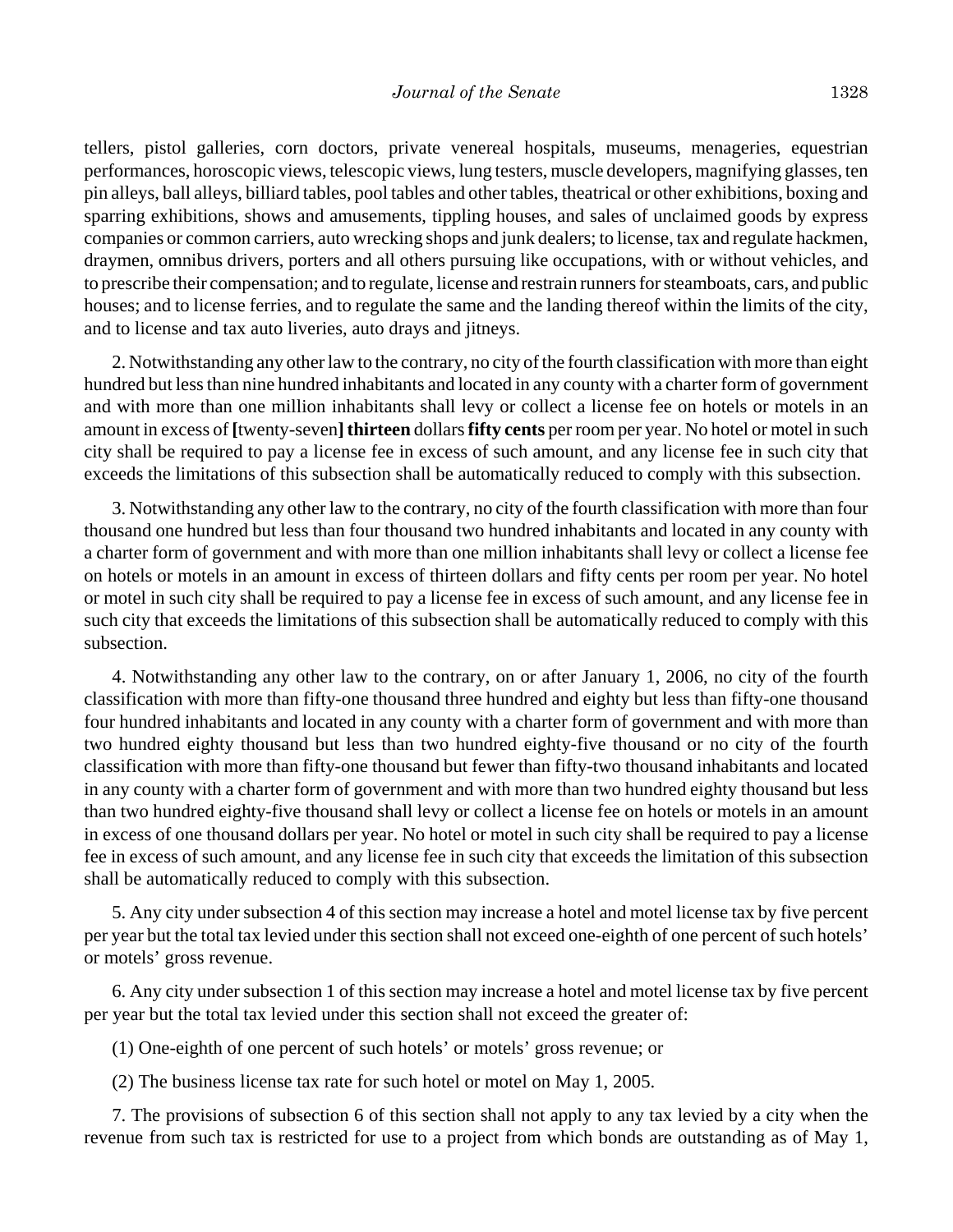2005."; and

Further amend said bill by amending the title, enacting clause, and intersectional references accordingly.

# HOUSE AMENDMENT NO. 1 TO HOUSE AMENDMENT NO. 6

Amend House Amendment No. 6 to House Committee Substitute for Senate Bill No. 662, Page 3, Line 24, by inserting after all of said line the following:

"Further amend said bill, Page 2, Section 144.021, Line 29, by inserting after all of said section and line the following:

"**144.1030. Notwithstanding the provisions of sections 144.010, 144.018, and 144.020 to the contrary, in the case of a multi-use arena that:**

**(1) Is publicly owned, but operated under a contract with a private company;**

**(2) Was originally funded in a public-private partnership that included private investment of at least forty million dollars; and**

**(3) Is located in a home rule city with more than four hundred thousand inhabitants and located in more than one county;**

**"sales at retail" shall not include the amount paid that results in the first opportunity to purchase or decline tickets for admission to events at such arena, but does not itself result in admission.**"; and": and

Further amend said bill by amending the title, enacting clause, and intersectional references accordingly.

# HOUSE AMENDMENT NO. 2 TO HOUSE AMENDMENT NO. 6

Amend House Amendment No. 6 to House Committee Substitute for Senate Bill No. 662, Page 3, Line 25, by inserting after all of said line the following:

"Further amend said bill, Page 2, Section 144.021, Line 29, by inserting after all of said line the following:

"144.030. 1. There is hereby specifically exempted from the provisions of sections 144.010 to 144.525 and from the computation of the tax levied, assessed or payable pursuant to sections 144.010 to 144.525 such retail sales as may be made in commerce between this state and any other state of the United States, or between this state and any foreign country, and any retail sale which the state of Missouri is prohibited from taxing pursuant to the Constitution or laws of the United States of America, and such retail sales of tangible personal property which the general assembly of the state of Missouri is prohibited from taxing or further taxing by the constitution of this state.

2. There are also specifically exempted from the provisions of the local sales tax law as defined in section 32.085, section 238.235, and sections 144.010 to 144.525 and 144.600 to 144.761 and from the computation of the tax levied, assessed or payable pursuant to the local sales tax law as defined in section 32.085, section 238.235, and sections 144.010 to 144.525 and 144.600 to 144.745:

(1) Motor fuel or special fuel subject to an excise tax of this state, unless all or part of such excise tax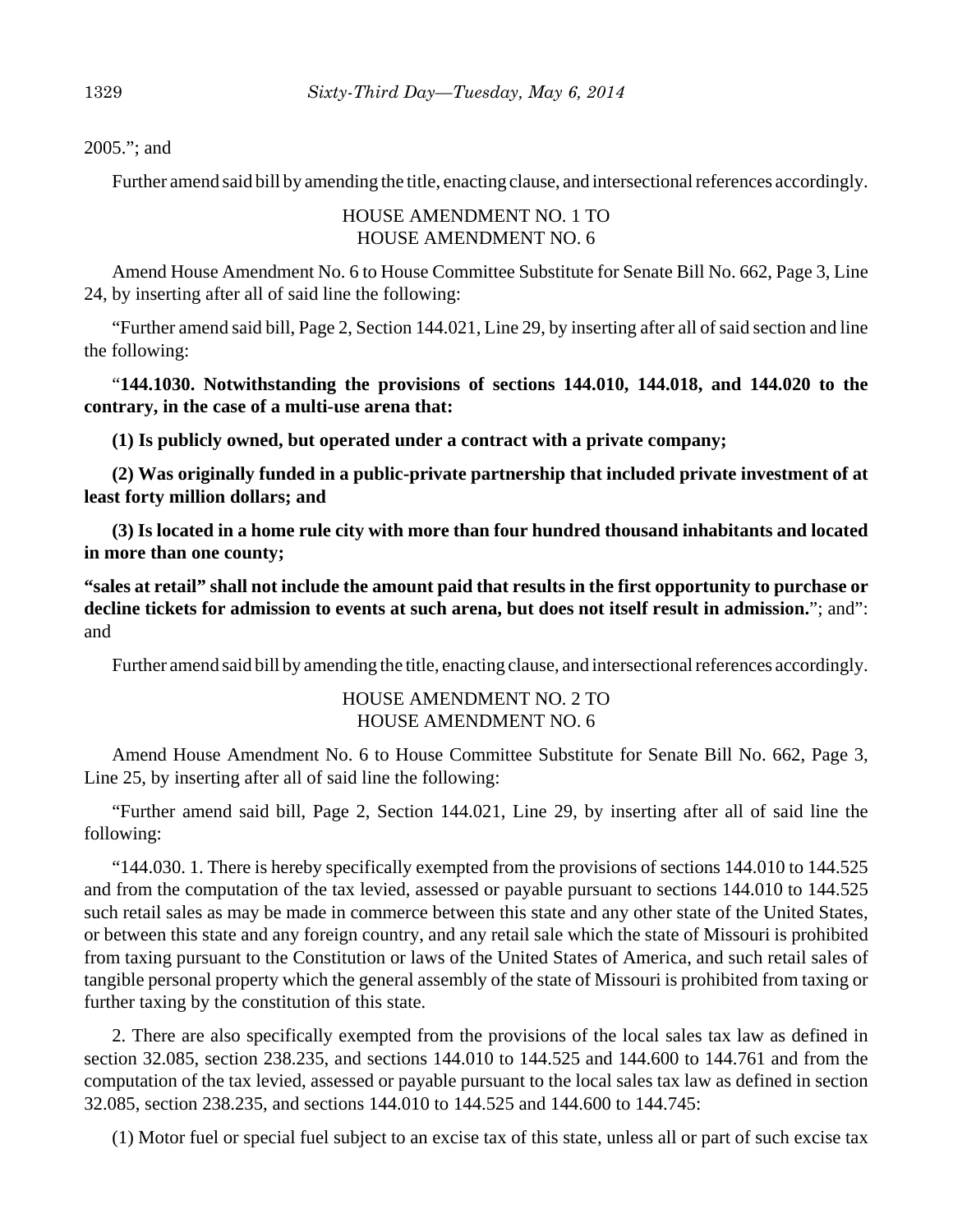is refunded pursuant to section 142.824; or upon the sale at retail of fuel to be consumed in manufacturing or creating gas, power, steam, electrical current or in furnishing water to be sold ultimately at retail; or feed for livestock or poultry; or grain to be converted into foodstuffs which are to be sold ultimately in processed form at retail; or seed, limestone or fertilizer which is to be used for seeding, liming or fertilizing crops which when harvested will be sold at retail or will be fed to livestock or poultry to be sold ultimately in processed form at retail; economic poisons registered pursuant to the provisions of the Missouri pesticide registration law (sections 281.220 to 281.310) which are to be used in connection with the growth or production of crops, fruit trees or orchards applied before, during, or after planting, the crop of which when harvested will be sold at retail or will be converted into foodstuffs which are to be sold ultimately in processed form at retail;

(2) Materials, manufactured goods, machinery and parts which when used in manufacturing, processing, compounding, mining, producing or fabricating become a component part or ingredient of the new personal property resulting from such manufacturing, processing, compounding, mining, producing or fabricating and which new personal property is intended to be sold ultimately for final use or consumption; and materials, including without limitation, gases and manufactured goods, including without limitation slagging materials and firebrick, which are ultimately consumed in the manufacturing process by blending, reacting or interacting with or by becoming, in whole or in part, component parts or ingredients of steel products intended to be sold ultimately for final use or consumption;

(3) Materials, replacement parts and equipment purchased for use directly upon, and for the repair and maintenance or manufacture of, motor vehicles, watercraft, railroad rolling stock or aircraft engaged as common carriers of persons or property;

(4) Motor vehicles registered in excess of fifty-four thousand pounds, and the trailers pulled by such motor vehicles, that are actually used in the normal course of business to haul property on the public highways of the state, and that are capable of hauling loads commensurate with the motor vehicle's registered weight; and the materials, replacement parts, and equipment purchased for use directly upon, and for the repair and maintenance or manufacture of such vehicles. For purposes of this subdivision "motor vehicle" and "public highway" shall have the meaning as ascribed in section 390.020;

(5) Replacement machinery, equipment, and parts and the materials and supplies solely required for the installation or construction of such replacement machinery, equipment, and parts, used directly in manufacturing, mining, fabricating or producing a product which is intended to be sold ultimately for final use or consumption; and machinery and equipment, and the materials and supplies required solely for the operation, installation or construction of such machinery and equipment, purchased and used to establish new, or to replace or expand existing, material recovery processing plants in this state. For the purposes of this subdivision, a "material recovery processing plant" means a facility that has as its primary purpose the recovery of materials into a useable product or a different form which is used in producing a new product and shall include a facility or equipment which are used exclusively for the collection of recovered materials for delivery to a material recovery processing plant but shall not include motor vehicles used on highways. For purposes of this section, the terms motor vehicle and highway shall have the same meaning pursuant to section 301.010. Material recovery is not the reuse of materials within a manufacturing process or the use of a product previously recovered. The material recovery processing plant shall qualify under the provisions of this section regardless of ownership of the material being recovered;

(6) Machinery and equipment, and parts and the materials and supplies solely required for the installation or construction of such machinery and equipment, purchased and used to establish new or to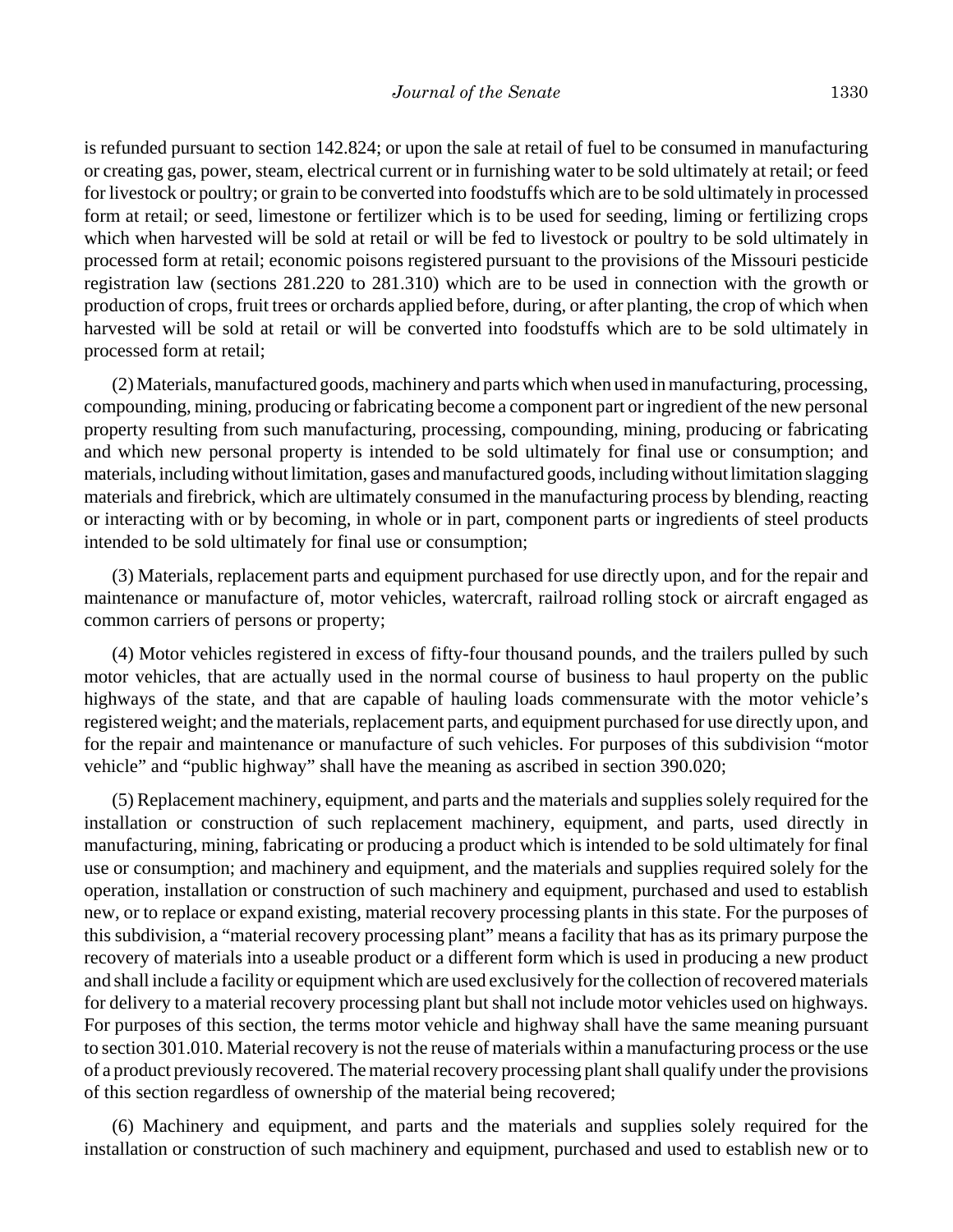expand existing manufacturing, mining or fabricating plants in the state if such machinery and equipment is used directly in manufacturing, mining or fabricating a product which is intended to be sold ultimately for final use or consumption;

(7) Tangible personal property which is used exclusively in the manufacturing, processing, modification or assembling of products sold to the United States government or to any agency of the United States government;

(8) Animals or poultry used for breeding or feeding purposes, or captive wildlife;

(9) Newsprint, ink, computers, photosensitive paper and film, toner, printing plates and other machinery, equipment, replacement parts and supplies used in producing newspapers published for dissemination of news to the general public;

(10) The rentals of films, records or any type of sound or picture transcriptions for public commercial display;

(11) Pumping machinery and equipment used to propel products delivered by pipelines engaged as common carriers;

(12) Railroad rolling stock for use in transporting persons or property in interstate commerce and motor vehicles licensed for a gross weight of twenty-four thousand pounds or more or trailers used by common carriers, as defined in section 390.020, in the transportation of persons or property;

(13) Electrical energy used in the actual primary manufacture, processing, compounding, mining or producing of a product, or electrical energy used in the actual secondary processing or fabricating of the product, or a material recovery processing plant as defined in subdivision (5) of this subsection, in facilities owned or leased by the taxpayer, if the total cost of electrical energy so used exceeds ten percent of the total cost of production, either primary or secondary, exclusive of the cost of electrical energy so used or if the raw materials used in such processing contain at least twenty-five percent recovered materials as defined in section 260.200. There shall be a rebuttable presumption that the raw materials used in the primary manufacture of automobiles contain at least twenty-five percent recovered materials. For purposes of this subdivision, "processing" means any mode of treatment, act or series of acts performed upon materials to transform and reduce them to a different state or thing, including treatment necessary to maintain or preserve such processing by the producer at the production facility;

(14) Anodes which are used or consumed in manufacturing, processing, compounding, mining, producing or fabricating and which have a useful life of less than one year;

(15) Machinery, equipment, appliances and devices purchased or leased and used solely for the purpose of preventing, abating or monitoring air pollution, and materials and supplies solely required for the installation, construction or reconstruction of such machinery, equipment, appliances and devices;

(16) Machinery, equipment, appliances and devices purchased or leased and used solely for the purpose of preventing, abating or monitoring water pollution, and materials and supplies solely required for the installation, construction or reconstruction of such machinery, equipment, appliances and devices;

(17) Tangible personal property purchased by a rural water district;

(18) All amounts paid or charged for admission or participation or other fees paid by or other charges to individuals in or for any place of amusement, entertainment or recreation, games or athletic events,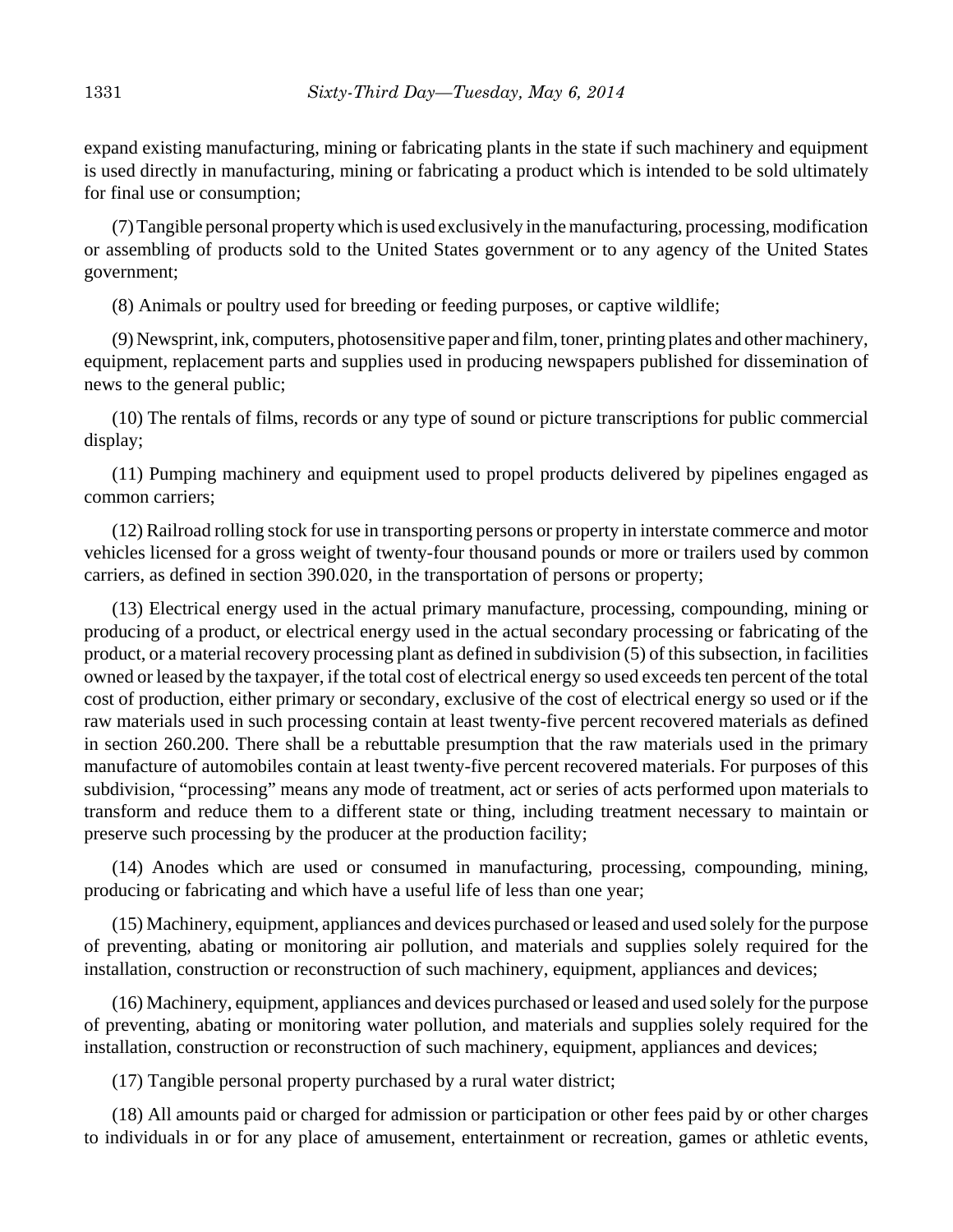including museums, fairs, zoos and planetariums, owned or operated by a municipality or other political subdivision where all the proceeds derived therefrom benefit the municipality or other political subdivision and do not inure to any private person, firm, or corporation, provided, however, that a municipality or other political subdivision may enter into revenue-sharing agreements with private persons, firms, or corporations providing goods or services, including management services, in or for the place of amusement, entertainment or recreation, games or athletic events, and provided further that nothing in this subdivision shall exempt from tax any amounts retained by any private person, firm, or corporation under such revenuesharing agreement;

(19) All sales of insulin and prosthetic or orthopedic devices as defined on January 1, 1980, by the federal Medicare program pursuant to Title XVIII of the Social Security Act of 1965, including the items specified in Section 1862(a)(12) of that act, and also specifically including hearing aids and hearing aid supplies and all sales of drugs which may be legally dispensed by a licensed pharmacist only upon a lawful prescription of a practitioner licensed to administer those items, including samples and materials used to manufacture samples which may be dispensed by a practitioner authorized to dispense such samples and all sales or rental of medical oxygen, home respiratory equipment and accessories, hospital beds and accessories and ambulatory aids, all sales or rental of manual and powered wheelchairs, stairway lifts, Braille writers, electronic Braille equipment and, if purchased or rented by or on behalf of a person with one or more physical or mental disabilities to enable them to function more independently, all sales or rental of scooters, reading machines, electronic print enlargers and magnifiers, electronic alternative and augmentative communication devices, and items used solely to modify motor vehicles to permit the use of such motor vehicles by individuals with disabilities or sales of over-the-counter or nonprescription drugs to individuals with disabilities, and drugs required by the Food and Drug Administration to meet the overthe-counter drug product labeling requirements in 21 CFR 201.66, or its successor, as prescribed by a health care practitioner licensed to prescribe;

(20) All sales made by or to religious and charitable organizations and institutions in their religious, charitable or educational functions and activities and all sales made by or to all elementary and secondary schools operated at public expense in their educational functions and activities;

(21) All sales of aircraft to common carriers for storage or for use in interstate commerce and all sales made by or to not-for-profit civic, social, service or fraternal organizations, including fraternal organizations which have been declared tax-exempt organizations pursuant to Section  $501(c)(8)$  or (10) of the 1986 Internal Revenue Code, as amended, in their civic or charitable functions and activities and all sales made to eleemosynary and penal institutions and industries of the state, **all sales made at a canteen or commissary established under sections 217.195 and 221.102,** and all sales made to any private not-forprofit institution of higher education not otherwise excluded pursuant to subdivision (20) of this subsection or any institution of higher education supported by public funds, and all sales made to a state relief agency in the exercise of relief functions and activities;

(22) All ticket sales made by benevolent, scientific and educational associations which are formed to foster, encourage, and promote progress and improvement in the science of agriculture and in the raising and breeding of animals, and by nonprofit summer theater organizations if such organizations are exempt from federal tax pursuant to the provisions of the Internal Revenue Code and all admission charges and entry fees to the Missouri state fair or any fair conducted by a county agricultural and mechanical society organized and operated pursuant to sections 262.290 to 262.530;

(23) All sales made to any private not-for-profit elementary or secondary school, all sales of feed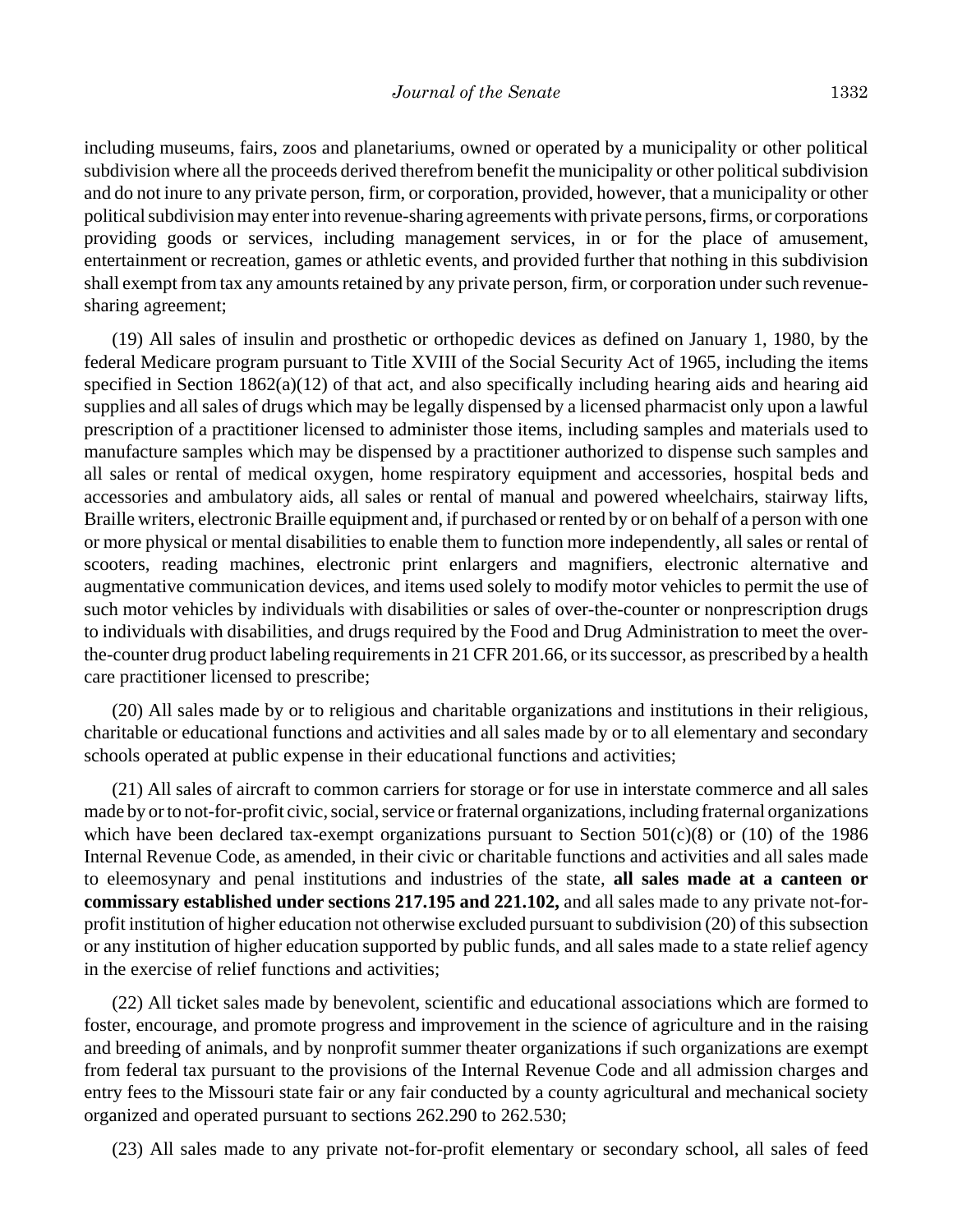additives, medications or vaccines administered to livestock or poultry in the production of food or fiber, all sales of pesticides used in the production of crops, livestock or poultry for food or fiber, all sales of bedding used in the production of livestock or poultry for food or fiber, all sales of propane or natural gas, electricity or diesel fuel used exclusively for drying agricultural crops, natural gas used in the primary manufacture or processing of fuel ethanol as defined in section 142.028, natural gas, propane, and electricity used by an eligible new generation cooperative or an eligible new generation processing entity as defined in section 348.432, and all sales of farm machinery and equipment, other than airplanes, motor vehicles and trailers, and any freight charges on any exempt item. As used in this subdivision, the term "feed additives" means tangible personal property which, when mixed with feed for livestock or poultry, is to be used in the feeding of livestock or poultry. As used in this subdivision, the term "pesticides" includes adjuvants such as crop oils, surfactants, wetting agents and other assorted pesticide carriers used to improve or enhance the effect of a pesticide and the foam used to mark the application of pesticides and herbicides for the production of crops, livestock or poultry. As used in this subdivision, the term "farm machinery and equipment" means new or used farm tractors and such other new or used farm machinery and equipment and repair or replacement parts thereon and any accessories for and upgrades to such farm machinery and equipment, rotary mowers used exclusively for agricultural purposes, and supplies and lubricants used exclusively, solely, and directly for producing crops, raising and feeding livestock, fish, poultry, pheasants, chukar, quail, or for producing milk for ultimate sale at retail, including field drain tile, and one-half of each purchaser's purchase of diesel fuel therefor which is:

(a) Used exclusively for agricultural purposes;

(b) Used on land owned or leased for the purpose of producing farm products; and

(c) Used directly in producing farm products to be sold ultimately in processed form or otherwise at retail or in producing farm products to be fed to livestock or poultry to be sold ultimately in processed form at retail;

(24) Except as otherwise provided in section 144.032, all sales of metered water service, electricity, electrical current, natural, artificial or propane gas, wood, coal or home heating oil for domestic use and in any city not within a county, all sales of metered or unmetered water service for domestic use:

(a) "Domestic use" means that portion of metered water service, electricity, electrical current, natural, artificial or propane gas, wood, coal or home heating oil, and in any city not within a county, metered or unmetered water service, which an individual occupant of a residential premises uses for nonbusiness, noncommercial or nonindustrial purposes. Utility service through a single or master meter for residential apartments or condominiums, including service for common areas and facilities and vacant units, shall be deemed to be for domestic use. Each seller shall establish and maintain a system whereby individual purchases are determined as exempt or nonexempt;

(b) Regulated utility sellers shall determine whether individual purchases are exempt or nonexempt based upon the seller's utility service rate classifications as contained in tariffs on file with and approved by the Missouri public service commission. Sales and purchases made pursuant to the rate classification "residential" and sales to and purchases made by or on behalf of the occupants of residential apartments or condominiums through a single or master meter, including service for common areas and facilities and vacant units, shall be considered as sales made for domestic use and such sales shall be exempt from sales tax. Sellers shall charge sales tax upon the entire amount of purchases classified as nondomestic use. The seller's utility service rate classification and the provision of service thereunder shall be conclusive as to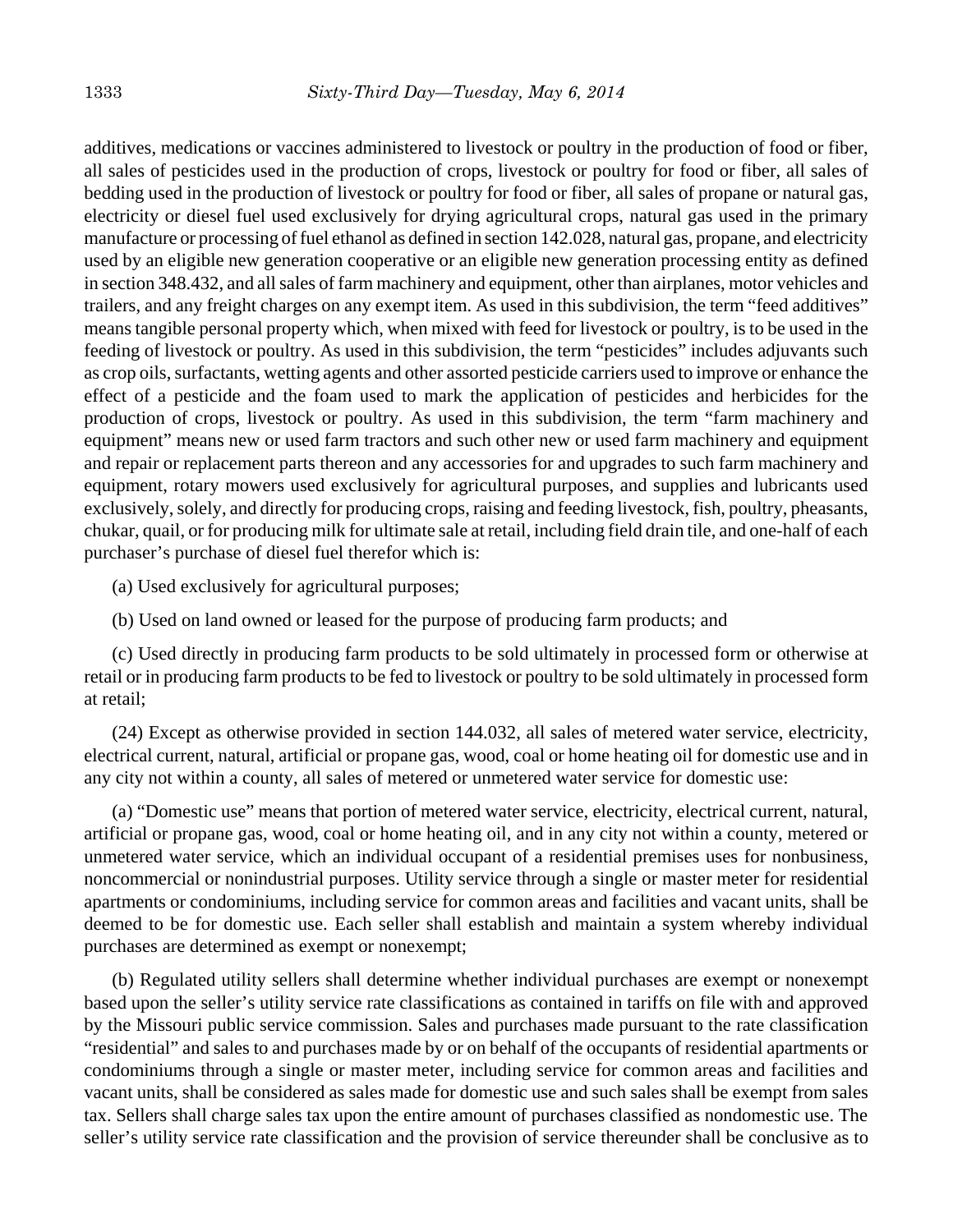whether or not the utility must charge sales tax;

(c) Each person making domestic use purchases of services or property and who uses any portion of the services or property so purchased for a nondomestic use shall, by the fifteenth day of the fourth month following the year of purchase, and without assessment, notice or demand, file a return and pay sales tax on that portion of nondomestic purchases. Each person making nondomestic purchases of services or property and who uses any portion of the services or property so purchased for domestic use, and each person making domestic purchases on behalf of occupants of residential apartments or condominiums through a single or master meter, including service for common areas and facilities and vacant units, under a nonresidential utility service rate classification may, between the first day of the first month and the fifteenth day of the fourth month following the year of purchase, apply for credit or refund to the director of revenue and the director shall give credit or make refund for taxes paid on the domestic use portion of the purchase. The person making such purchases on behalf of occupants of residential apartments or condominiums shall have standing to apply to the director of revenue for such credit or refund;

(25) All sales of handicraft items made by the seller or the seller's spouse if the seller or the seller's spouse is at least sixty-five years of age, and if the total gross proceeds from such sales do not constitute a majority of the annual gross income of the seller;

(26) Excise taxes, collected on sales at retail, imposed by Sections 4041, 4061, 4071, 4081, 4091, 4161, 4181, 4251, 4261 and 4271 of Title 26, United States Code. The director of revenue shall promulgate rules pursuant to chapter 536 to eliminate all state and local sales taxes on such excise taxes;

(27) Sales of fuel consumed or used in the operation of ships, barges, or waterborne vessels which are used primarily in or for the transportation of property or cargo, or the conveyance of persons for hire, on navigable rivers bordering on or located in part in this state, if such fuel is delivered by the seller to the purchaser's barge, ship, or waterborne vessel while it is afloat upon such river;

(28) All sales made to an interstate compact agency created pursuant to sections 70.370 to 70.441 or sections 238.010 to 238.100 in the exercise of the functions and activities of such agency as provided pursuant to the compact;

(29) Computers, computer software and computer security systems purchased for use by architectural or engineering firms headquartered in this state. For the purposes of this subdivision, "headquartered in this state" means the office for the administrative management of at least four integrated facilities operated by the taxpayer is located in the state of Missouri;

(30) All livestock sales when either the seller is engaged in the growing, producing or feeding of such livestock, or the seller is engaged in the business of buying and selling, bartering or leasing of such livestock;

(31) All sales of barges which are to be used primarily in the transportation of property or cargo on interstate waterways;

(32) Electrical energy or gas, whether natural, artificial or propane, water, or other utilities which are ultimately consumed in connection with the manufacturing of cellular glass products or in any material recovery processing plant as defined in subdivision (5) of this subsection;

(33) Notwithstanding other provisions of law to the contrary, all sales of pesticides or herbicides used in the production of crops, aquaculture, livestock or poultry;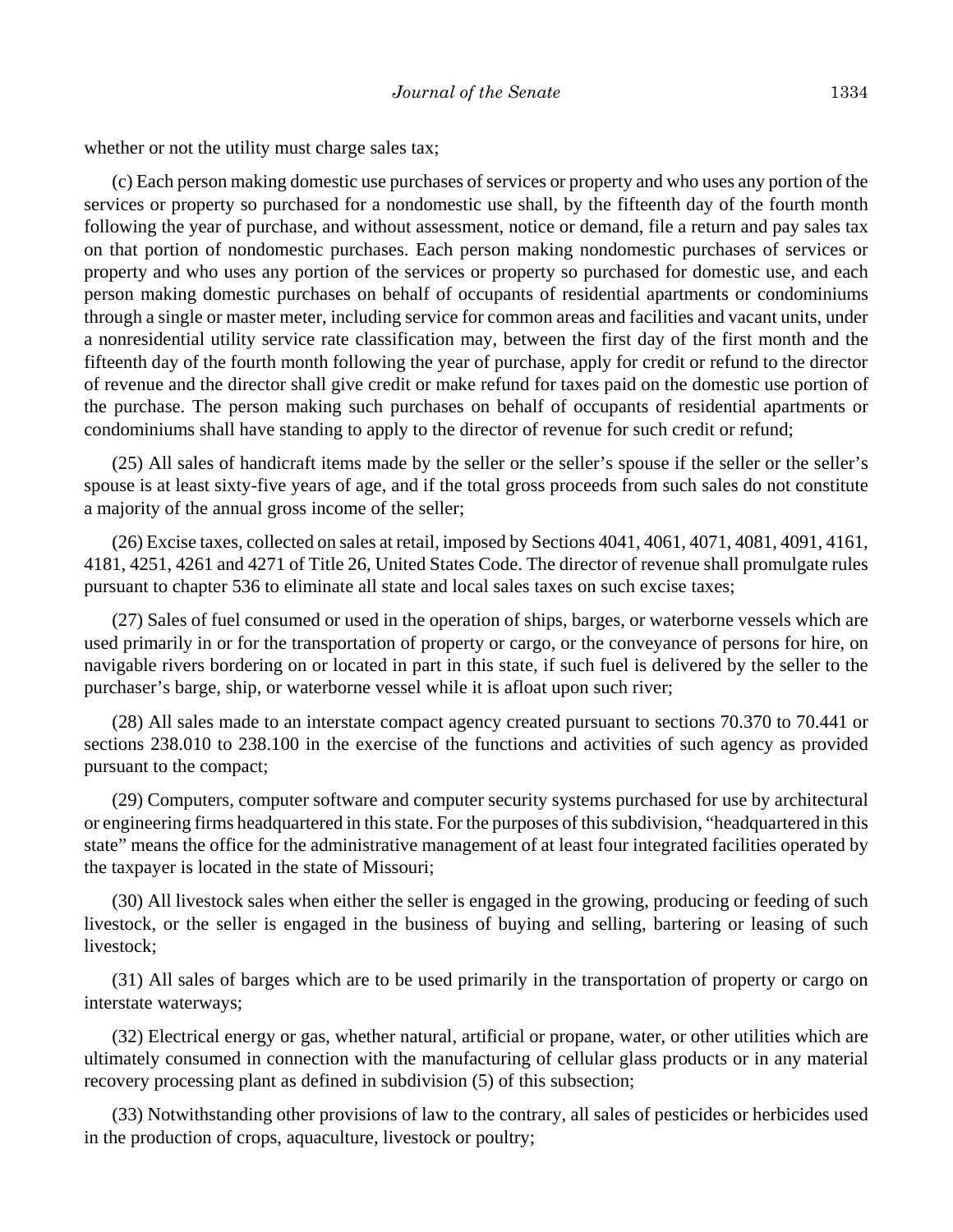(34) Tangible personal property and utilities purchased for use or consumption directly or exclusively in the research and development of agricultural/biotechnology and plant genomics products and prescription pharmaceuticals consumed by humans or animals;

(35) All sales of grain bins for storage of grain for resale;

(36) All sales of feed which are developed for and used in the feeding of pets owned by a commercial breeder when such sales are made to a commercial breeder, as defined in section 273.325, and licensed pursuant to sections 273.325 to 273.357;

(37) All purchases by a contractor on behalf of an entity located in another state, provided that the entity is authorized to issue a certificate of exemption for purchases to a contractor under the provisions of that state's laws. For purposes of this subdivision, the term "certificate of exemption" shall mean any document evidencing that the entity is exempt from sales and use taxes on purchases pursuant to the laws of the state in which the entity is located. Any contractor making purchases on behalf of such entity shall maintain a copy of the entity's exemption certificate as evidence of the exemption. If the exemption certificate issued by the exempt entity to the contractor is later determined by the director of revenue to be invalid for any reason and the contractor has accepted the certificate in good faith, neither the contractor or the exempt entity shall be liable for the payment of any taxes, interest and penalty due as the result of use of the invalid exemption certificate. Materials shall be exempt from all state and local sales and use taxes when purchased by a contractor for the purpose of fabricating tangible personal property which is used in fulfilling a contract for the purpose of constructing, repairing or remodeling facilities for the following:

(a) An exempt entity located in this state, if the entity is one of those entities able to issue project exemption certificates in accordance with the provisions of section 144.062; or

(b) An exempt entity located outside the state if the exempt entity is authorized to issue an exemption certificate to contractors in accordance with the provisions of that state's law and the applicable provisions of this section;

(38) All sales or other transfers of tangible personal property to a lessor who leases the property under a lease of one year or longer executed or in effect at the time of the sale or other transfer to an interstate compact agency created pursuant to sections 70.370 to 70.441 or sections 238.010 to 238.100;

(39) Sales of tickets to any collegiate athletic championship event that is held in a facility owned or operated by a governmental authority or commission, a quasi-governmental agency, a state university or college or by the state or any political subdivision thereof, including a municipality, and that is played on a neutral site and may reasonably be played at a site located outside the state of Missouri. For purposes of this subdivision, "neutral site" means any site that is not located on the campus of a conference member institution participating in the event;

(40) All purchases by a sports complex authority created under section 64.920, and all sales of utilities by such authority at the authority's cost that are consumed in connection with the operation of a sports complex leased to a professional sports team;

(41) Beginning January 1, 2009, but not after January 1, 2015, materials, replacement parts, and equipment purchased for use directly upon, and for the modification, replacement, repair, and maintenance of aircraft, aircraft power plants, and aircraft accessories;

(42) Sales of sporting clays, wobble, skeet, and trap targets to any shooting range or similar places of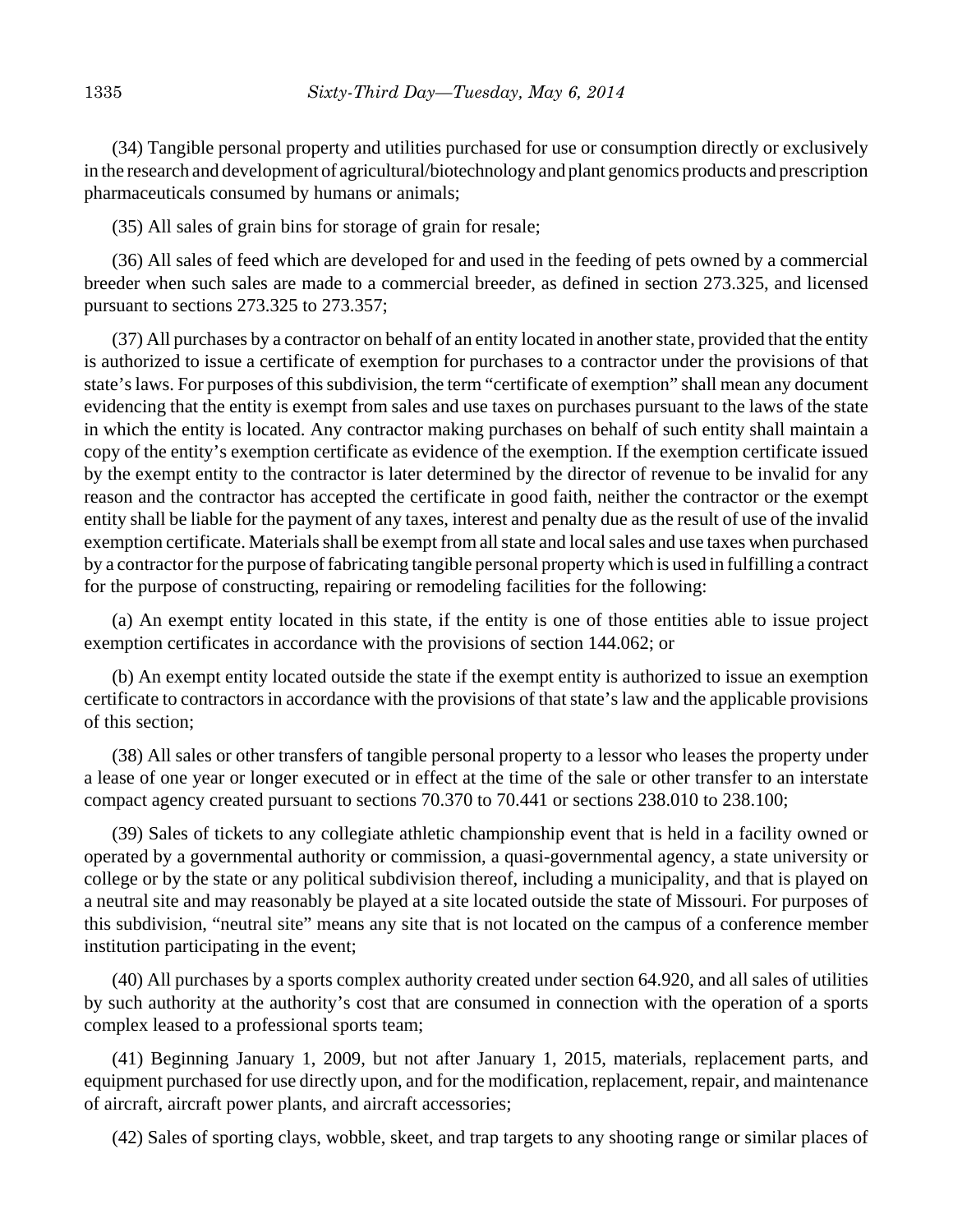business for use in the normal course of business and money received by a shooting range or similar places of business from patrons and held by a shooting range or similar place of business for redistribution to patrons at the conclusion of a shooting event.

3. Any ruling, agreement, or contract, whether written or oral, express or implied, between a person and this state's executive branch, or any other state agency or department, stating, agreeing, or ruling that such person is not required to collect sales and use tax in this state despite the presence of a warehouse, distribution center, or fulfillment center in this state that is owned or operated by the person or an affiliated person shall be null and void unless it is specifically approved by a majority vote of each of the houses of the general assembly. For purposes of this subsection, an "affiliated person" means any person that is a member of the same controlled group of corporations as defined in Section 1563(a) of the Internal Revenue Code of 1986, as amended, as the vendor or any other entity that, notwithstanding its form of organization, bears the same ownership relationship to the vendor as a corporation that is a member of the same controlled group of corporations as defined in Section 1563(a) of the Internal Revenue Code, as amended."; and"; and

Further amend said bill by amending the title, enacting clause, and intersectional references accordingly.

#### HOUSE AMENDMENT NO. 6

Amend House Committee Substitute for Senate Bill No. 662, Page 1, Section A, Line 2, by inserting after all of said line the following:

"**67.585. 1. The governing body of any county of the first classification with more than two hundred thousand but fewer than two hundred sixty thousand inhabitants, through the creation of a recreational and community center district which shall include only the area encompassed by the portion of a school district located within that county having an average daily attendance for the 2012-2013 school year between eleven thousand and twelve thousand students and any public park located wholly or partially within that portion of the school district, upon voter approval as outlined in subsections 2 and 3 of this section, shall impose, by order or ordinance, a sales tax on all retail sales made within the recreational and community center district which are subject to sales tax under chapter 144. The tax authorized in this section shall not exceed one half of one percent and shall be imposed for the purpose of funding the construction, maintenance, and operation of and the purchase of equipment for community centers and other purposes of recreation and wellness as determined by the board which is established in subsection 8 of this section. The tax authorized in this section shall be in addition to all other sales taxes imposed by law and shall be stated separately from all other charges and taxes.**

**2. (1) No such order or ordinance adopted under subsection 1 of this section shall become effective unless the governing body of the county submits to the voters residing within the recreational and community center district on any date available for elections in the county, a proposal to authorize the governing body of the county to impose a tax under this section; or**

**(2) If the governing body of the county receives a petition signed by ten percent of the registered voters of the county within the recreational and community center district who voted in the last gubernatorial election calling for an election to impose a tax under this section, the governing body shall submit to the voters of the county within the recreational and community center district on any date available for elections in the county, a proposal to authorize the governing body of the county to impose a tax under this section; or**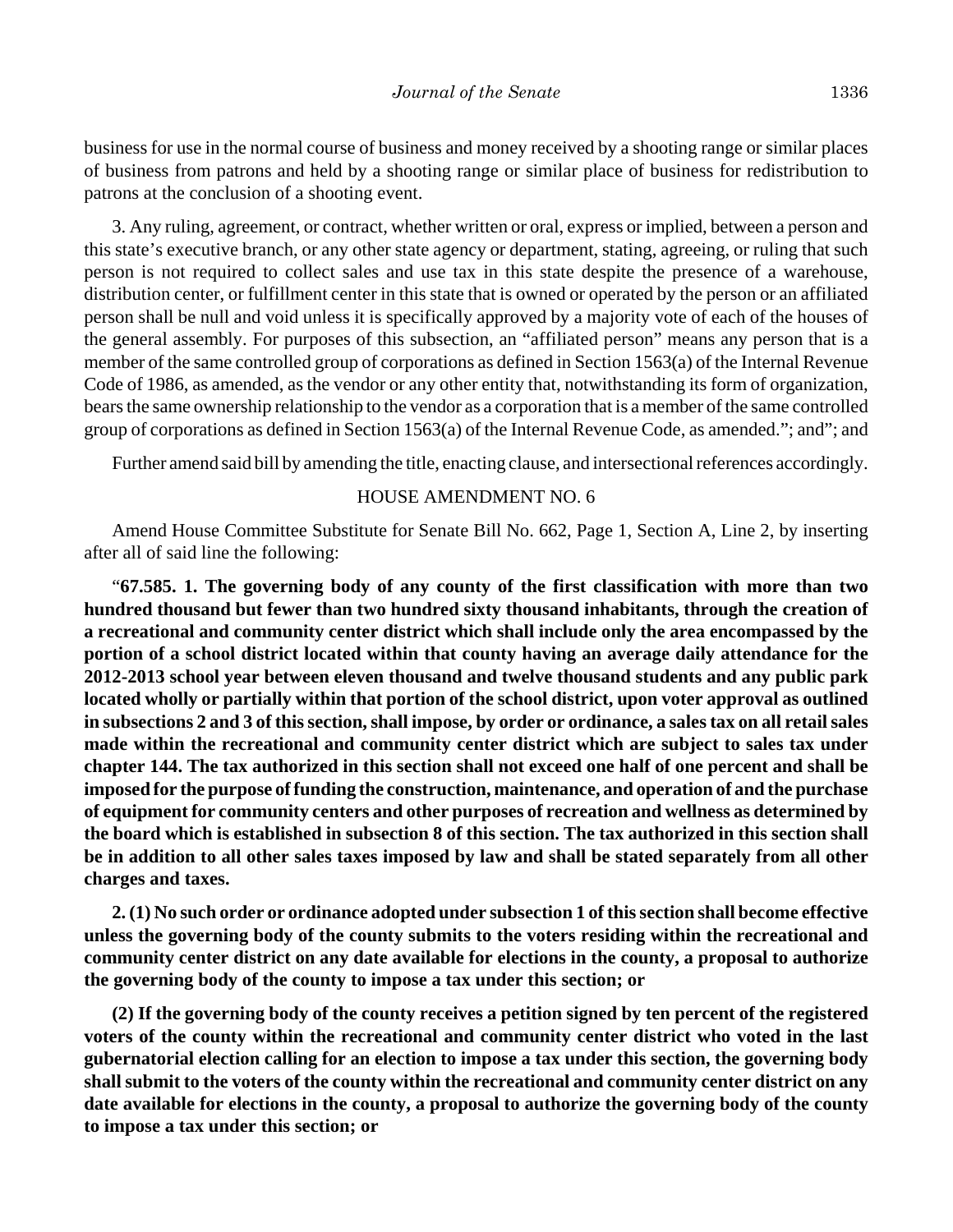**(3) If the governing body of a special charter city with more than twenty-nine thousand but fewer than thirty-two thousand inhabitants, and a governing body of a home rule city with more than four hundred thousand inhabitants and located in more than one county, jointly request, the governing body of the county shall submit to the voters of the county within the recreational and community center district on any date available for elections in the county a proposal to authorize the governing body of the county to impose a tax under this section.**

**All costs associated with placing such a question to the voters within the recreational and community center district shall be borne by the cities referenced in subdivision (3) of subsection 2 of this section. If such tax is authorized by the voters of the recreational and community center district, the cost may be reimbursed to such cities upon implementation of the tax.**

**3. The ballot of submission shall contain, but need not be limited to, the following language:**

**Shall the county of ...... (county's name) impose a sales tax of ...... (insert amount) within the boundaries of the ...... (insert name) school district for the purpose of funding the construction, repair, improvement, maintenance, and operation of and purchase of equipment for community centers and other recreational facilities and programs?**

**If a majority of the votes cast on the question by the qualified voters voting thereon are in favor of the question, then the tax shall become effective on the first day of the second calendar quarter. If a majority of the votes cast on the question by the qualified voters voting thereon are opposed to the question, then the tax shall not become effective unless and until the question is resubmitted under this section to the qualified voters and such question is approved by the requisite majority of the qualified voters voting on the question. In no event shall a proposal under this section be submitted to the voters sooner than twelve months from the date of the last proposal under this section.**

**4. Except as modified in this section, all provisions of sections 32.085 and 32.087 shall apply to the tax imposed under this section.**

**5. All revenue collected under this section by the director of the department of revenue on behalf of any county, except for one percent for the cost of collection which shall be deposited in the state's general revenue fund after payment of premiums for surety bonds as provided in section 32.087, shall be deposited in a special trust fund, which is hereby created and shall be known as the "Recreational and Community Center District Sales Tax Trust Fund", and shall be used solely for the designated purposes. Moneys in the fund shall not be deemed to be state funds and shall not be commingled with any funds of the state. The director may make refunds from the amounts in the fund and credited to the county for erroneous payments and overpayments made and may redeem dishonored checks and drafts deposited to the credit of such county.**

**6. A question of repeal of the sales tax authorized in this section shall be submitted to the voters on any date available for elections in the county, of the recreational and community center district by the governing body of any county that has adopted the sales tax authorized in this section if:**

**(1) The board authorized in subsection 8 of this section requests such; or**

**(2) A petition signed by a number of registered voters of the county within the recreational and community center district equal to at least ten percent of the number of registered voters of the county within the recreational and community center district voting in the last gubernatorial election is received requesting such.**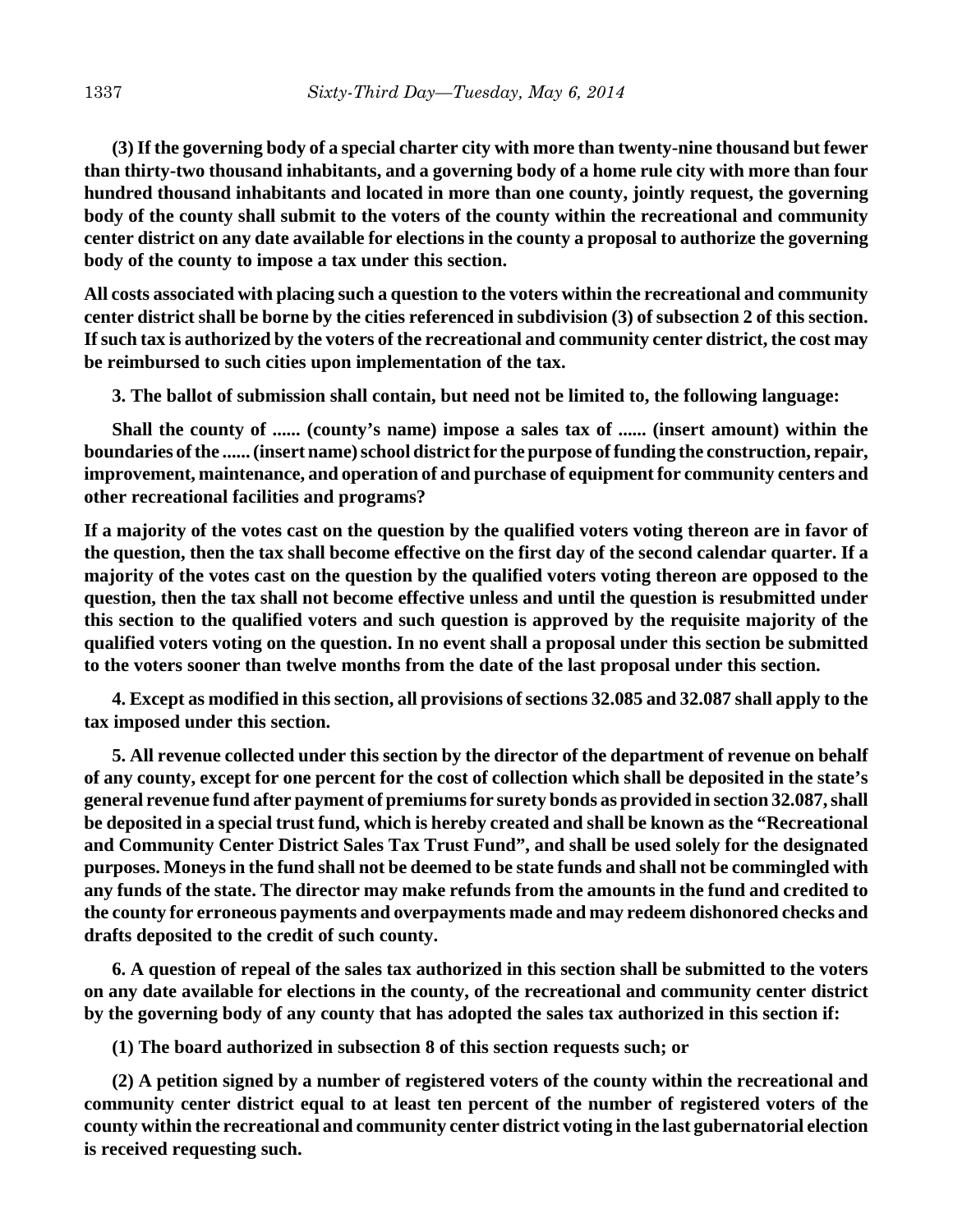**If a majority of the votes cast on the question by the qualified voters voting thereon are in favor of the repeal, that repeal shall become effective on December thirty-first of the calendar year in which such repeal was approved. If less than a majority of the votes cast on the question by the qualified voters voting thereon are in favor of the repeal, then the sales tax authorized in this section shall remain effective until the question is resubmitted under this section to the qualified voters. In no event shall a proposal under this section be submitted to the voters sooner than twelve months from the date of the last proposal under this section. No tax imposed pursuant to this section for the purpose of retiring bonds, as authorized in subsection 8 in this section, may be terminated until all such bonds have been retired.**

**7. If the tax is repealed or terminated by any means, all funds remaining in the special trust fund shall continue to be used solely for the designated purposes, and the county shall notify the director of the department of revenue of the action at least ninety days before the effective date of the repeal, and the director may order retention in the trust fund, for a period of one year, of two percent of the amount collected after receipt of such notice to cover possible refunds or overpayment of the tax and to redeem dishonored checks and drafts deposited to the credit of such accounts. After one year has elapsed after the effective date of abolition of the tax in such county, the director shall remit the balance in the account to the county and close the account of that county. The director shall notify each county of each instance of any amount refunded or any check redeemed from receipts due to the county.**

**8. A board shall be established to administer the powers and duties as provided in this section. The board may issue debt for the district as authorized under section 67.798. All board members shall be residents of the recreational and community center district. The board shall consist of eight members as follows:**

**(1) Four members appointed by the mayor of a home rule city with more than four hundred thousand inhabitants and located in more than one county, with two of the first members appointed for a two-year term and the other two members appointed for a four-year term. Thereafter, each appointment shall be for a four-year term;**

**(2) Four members appointed by the mayor of a special charter city with more than twenty-nine thousand but fewer than thirty-two thousand inhabitants, with two of the first members appointed for a two-year term and the other two members appointed for a four-year term. Thereafter, each appointment shall be for a four-year term;**

**A board member may be removed by the mayor who appointed him or her, at any time during his or her term, for reasons of excessive absence at regularly scheduled board meetings. The mayor shall appoint a replacement member to serve for the remainder of the current term. No member may serve more than two full terms. A partial term shall not be considered a term.**"; and

Further amend said bill by amending the title, enacting clause, and intersectional references accordingly.

HOUSE SUBSTITUTE AMENDMENT NO. 1 FOR HOUSE AMENDMENT NO. 7

Amend House Committee Substitute for Senate Bill No. 662, Page 2, Section 144.021, Line 29 by inserting after said line the following:

"**144.059. 1. As used in this section, the term "'Made in USA' product" means any new product**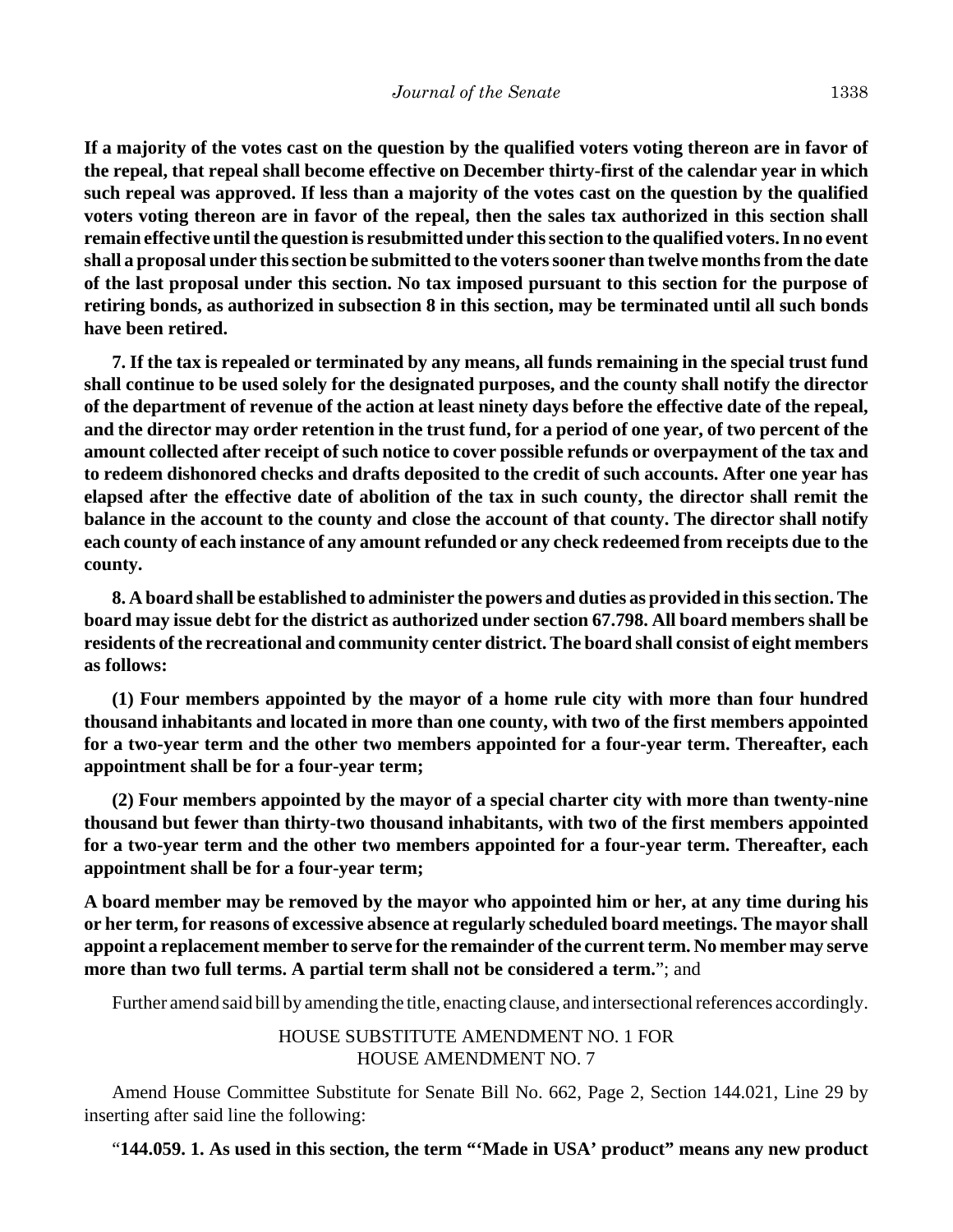**that supports a claim to be made in the United States under the policy on "Made in USA" claims enforced by the Federal Trade Commission and that is not already exempt from state sales taxes under any provision of state law.**

**2. In each year beginning on or after January 1, 2015, but ending on or before December 31, 2016, retailers may specifically exempt from the state sales tax law all retail sales of any "Made in USA" product during a seven-day period beginning at 12:01 a.m. on July first and ending at midnight on July seventh, unless July first is a Sunday. If July first is a Sunday, the seven-day period shall begin on July second and end on July eighth. The exemption provided in this section shall apply only to the first fifteen thousand dollars of each purchase of a "Made in USA" product.**

**3. Any political subdivision may, by order or ordinance, allow the sales tax holiday established in this section to apply to its local sales taxes. A political subdivision shall notify the department of revenue not less than forty-five calendar days before the beginning date of the sales tax holiday occurring in that year of any order or ordinance applying the sales tax holiday to its local sales taxes.**

**4. After adopting an order or ordinance to apply the sales tax holiday established in this section to the political subdivision's local sales taxes, a political subdivision may, by order or ordinance, rescind the order or ordinance applying the sales tax holiday to its local sales taxes. The political subdivision shall notify the department of revenue not less than forty-five calendar days before the beginning date of the sales tax holiday occurring in that year of any order or ordinance rescinding an order or ordinance to apply the sales tax holiday to its local sales taxes.**

**5. Retailers that do not participate in the sales tax holiday may offer department of revenue sales tax refund forms to consumers to file for refunds directly from the department of revenue or offer on-site sales tax refunds in lieu of participating in the sales tax holiday.**

**6. No sale of any motor vehicle, as defined in section 301.010, shall be exempt from any sales tax under this section.**

**7. No sale of dispensed fuel shall be exempt from any sales tax under this section.**"; and Further amend said bill by amending the title, enacting clause, and intersectional references accordingly.

#### HOUSE AMENDMENT NO. 8

Amend House Committee Substitute for Senate Bill No. 662, Page 1, in the Title, Lines 2-3, by deleting the words, "notice of sales tax modifications" and inserting in lieu thereof the word "taxation"; and

Further amend said bill, page, Section A, Line 2, by inserting after all of said line and section the following:

"**32.383. 1. Notwithstanding the provisions of any other law to the contrary, with respect to taxes administered by the department of revenue under this chapter and chapters 143, 144, and 147, an amnesty from the assessment or payment of all penalties, additions to tax, and interest shall apply with respect to unpaid taxes or taxes due and owing reported and paid in full from July 1, 2014, to September 30, 2014, regardless of whether previously assessed, except for penalties, additions to tax, and interest paid before July 1, 2014. The amnesty shall apply only to tax liabilities due or due but unpaid on or before December 31, 2013, and shall not extend to any taxpayer who at the time of payment is a party to any criminal investigations or to any civil or criminal litigation that is pending in any court of the United States or this state for nonpayment, delinquency, or fraud in relation to any**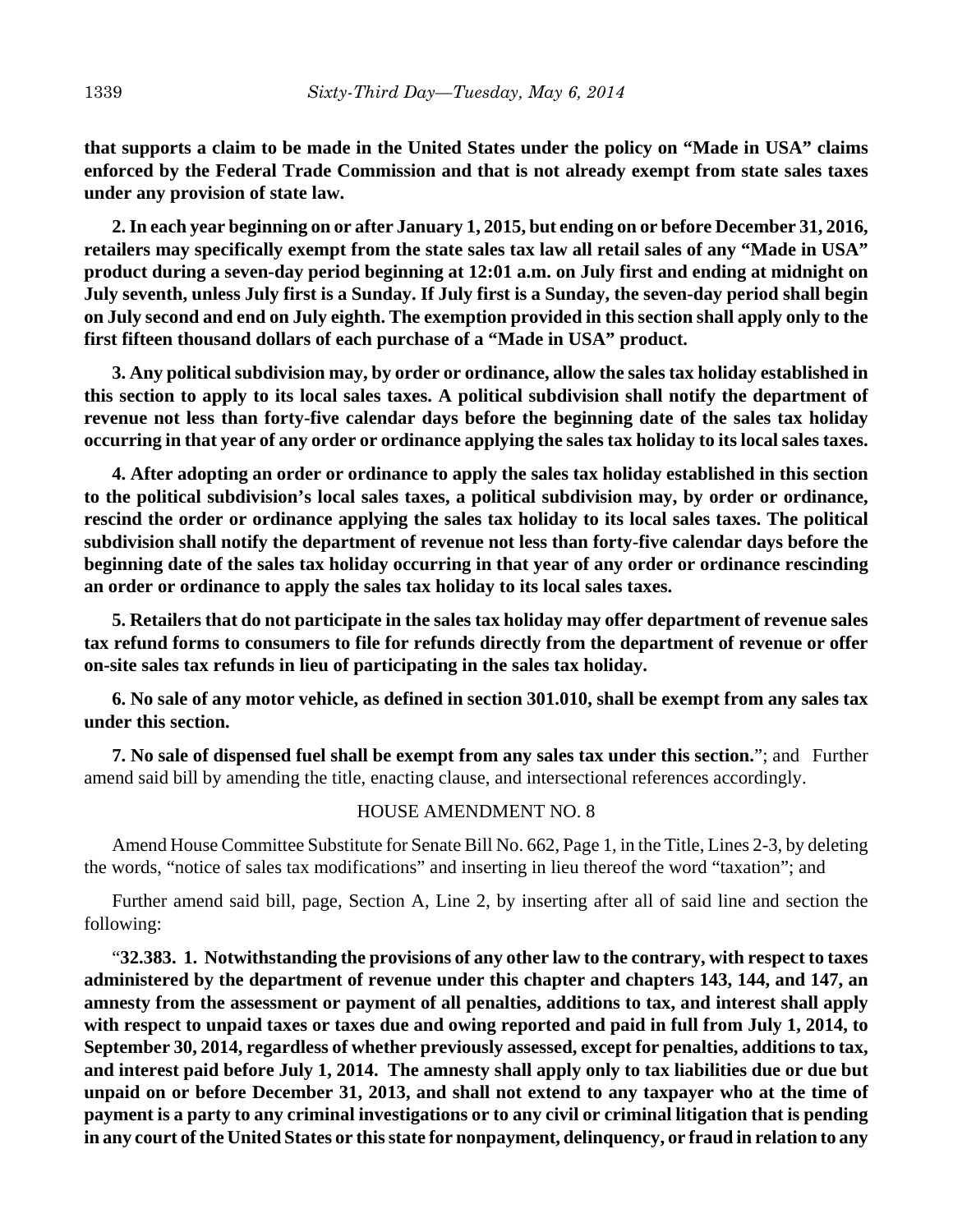**state tax imposed by this state.**

**2. Upon written application by the taxpayer, on forms prescribed by the director of revenue, and upon compliance with the provisions of this section, the department of revenue shall not seek to collect any penalty, addition to tax, or interest that may be applicable. The department of revenue shall not seek civil or criminal prosecution for any taxpayer for the taxable period for which the amnesty has been granted unless subsequent investigation or audit shows that the taxpayer engaged in fraudulent or criminal conduct in applying for amnesty.**

**3. Amnesty shall be granted only to those taxpayers who have applied for amnesty within the period stated in this section, who have filed a tax return for each taxable period for which amnesty is requested, who have paid the entire balance by September 30, 2014, and who agree to comply with state tax laws for the next eight years from the date of the agreement. No taxpayer shall be entitled to a waiver of any penalty, addition to tax, or interest under this section unless full payment of the tax due is made in accordance with rules established by the director of revenue.**

**4. All taxpayers granted amnesty under this section shall in good faith comply with this state's tax laws for the eight years following the date of the amnesty agreement. If any such taxpayer fails to comply with all of this state's tax laws at any time during the eight years following the date of the agreement, all penalties, additions to tax, and interest that were waived under the amnesty agreement shall become due and owing immediately.**

**5. If a taxpayer is granted amnesty under this section, such taxpayer shall not be eligible to participate in any future amnesty for the same tax.**

**6. If a taxpayer elects to participate in the amnesty program established in this section as evidenced by full payment of the tax due as established by the director of revenue, that election shall constitute an express and absolute relinquishment of all administrative and judicial rights of appeal. No tax payment received under this section shall be eligible for refund or credit.**

**7. Nothing in this section shall be interpreted to disallow the department of revenue to adjust a taxpayer's tax return as a result of any state or federal audit.**

**8. All tax payments received as a result of the amnesty program established in this section, other than revenues earmarked by the Constitution of Missouri or this state's statutes, shall be deposited in the state general revenue fund.**

**9. The department may promulgate rules or issue administrative guidelines as are necessary to implement the provisions of this section. Any rule or portion of a rule, as that term is defined in section 536.010, that is created under the authority delegated in this section shall become effective only if it complies with and is subject to all of the provisions of chapter 536 and, if applicable, section 536.028. This section and chapter 536 are nonseverable and if any of the powers vested with the general assembly under chapter 536 to review, to delay the effective date, or to disapprove and annul a rule are subsequently held unconstitutional, then the grant of rulemaking authority and any rule proposed or adopted after July 1, 2014, shall be invalid and void.**

**10. This section shall become effective on July 1, 2014, and shall expire on December 31, 2022.**

**11. If any provision of this section or its application to any person or circumstance is held invalid, the invalidity does not affect other provisions or applications of this section which can be given effect**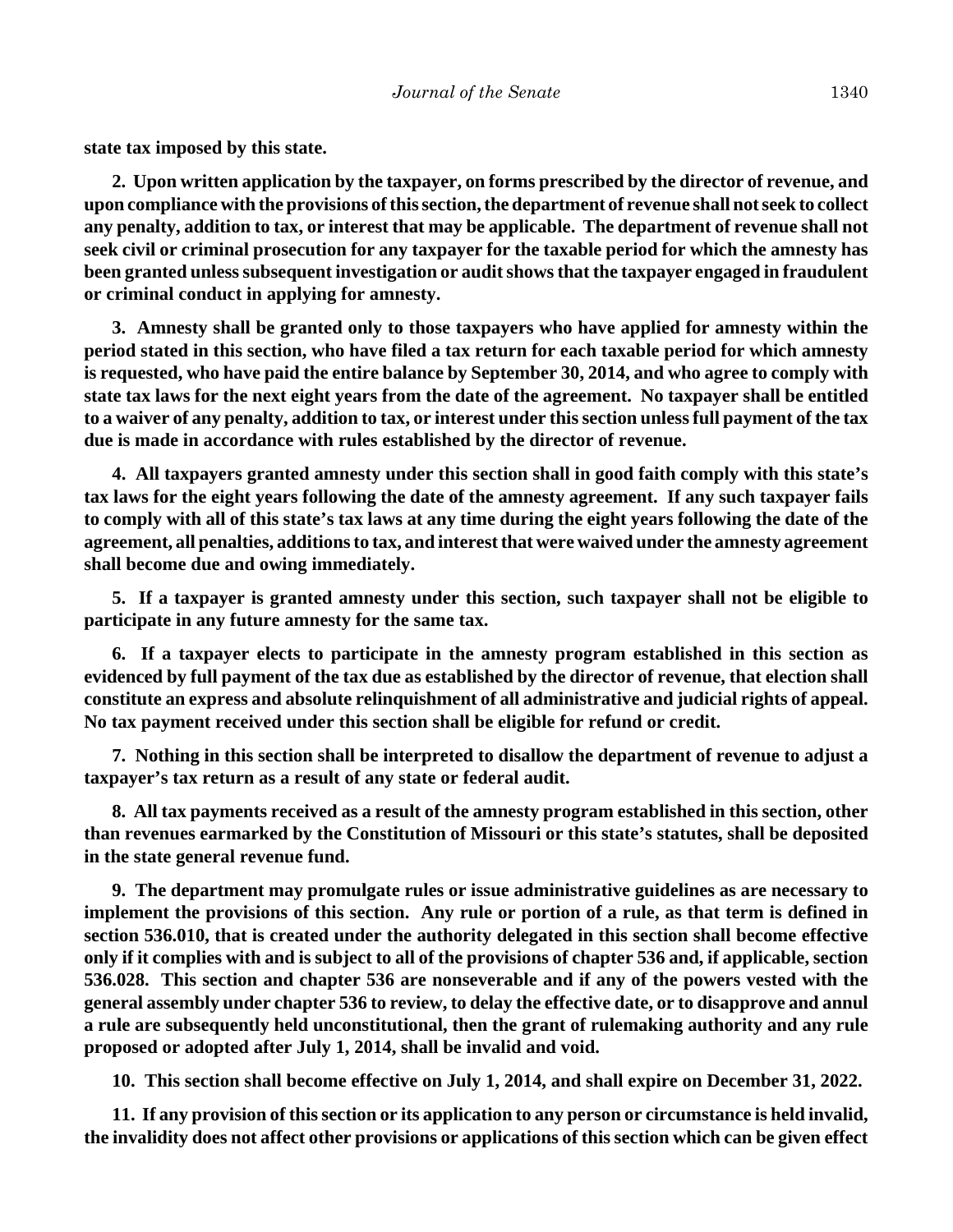## **without the invalid provision or application, and to this end the provisions of this section are severable.**"; and

Further amend said bill, Page 2, Section 144.021, Line 29, by inserting after all of said section and line the following:

"Section B. Because immediate action is necessary to secure adequate state revenue, the enactment of section 32.383 is deemed necessary for the immediate preservation of the public health, welfare, peace, and safety, and the enactment of section 32.383 is hereby declared to be an emergency act within the meaning of the constitution, and the enactment of section 32.383 shall be in full force and effect on July 1, 2014, or upon its passage and approval, whichever occurs later."; and

Further amend said bill by amending the title, enacting clause, and intersectional references accordingly.

Emergency clause adopted.

In which the concurrence of the Senate is respectfully requested.

Also,

Mr. President: I am instructed by the House of Representatives to inform the Senate that the House has taken up and passed **HCS** for **SB 614**, entitled:

 An Act to repeal sections 67.320, 476.445, 477.081, 477.082, 477.152, 477.160, 477.170, 477.180, 477.181, 477.190, 477.191, 478.430, and 478.433, RSMo, and to enact in lieu thereof four new sections relating to judicial personnel.

With House Amendment Nos. 1, 2 and 3.

#### HOUSE AMENDMENT NO. 1

Amend House Committee Substitute for Senate Bill No. 614, Page 2, Section 477.180, Line 2, by inserting after all of said section and line the following:

"478.320. 1. In counties having a population of thirty thousand or less, there shall be one associate circuit judge. In counties having a population of more than thirty thousand and less than one hundred thousand, there shall be two associate circuit judges. In counties having a population of one hundred thousand or more, there shall be three associate circuit judges and one additional associate circuit judge for each additional one hundred thousand inhabitants.

2. **[**When the office of state courts administrator indicates in an annual judicial weighted workload model for three consecutive years or more the need for four or more full-time judicial positions in any judicial circuit having a population of one hundred thousand or more, there shall be one additional associate circuit judge position in such circuit for every four full-time judicial positions needed as indicated in the weighted workload model. In a multicounty circuit, the additional associate circuit judge positions shall be apportioned among the counties in the circuit on the basis of population, starting with the most populous county, then the next most populous county, and so forth.

3.**]** For purposes of this section, notwithstanding the provisions of section 1.100, population of a county shall be determined on the basis of the last previous decennial census of the United States; and, beginning after certification of the year 2000 decennial census, on the basis of annual population estimates prepared by the United States Bureau of the Census, provided that the number of associate circuit judge positions in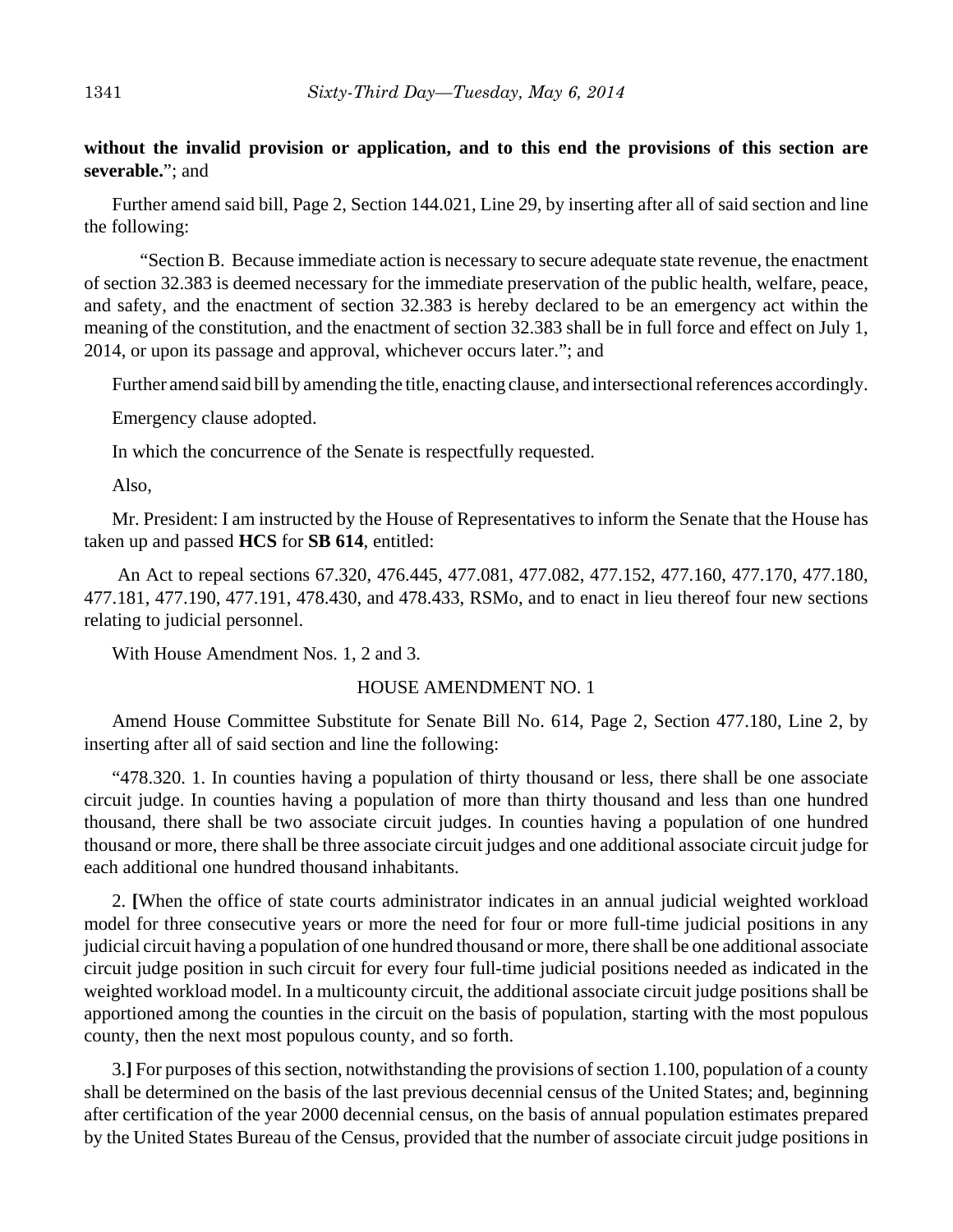a county shall be adjusted only after population estimates for three consecutive years indicate population change in the county to a level provided by subsection 1 of this section.

**[**4.**] 3.** Except in circuits where associate circuit judges are selected under the provisions of Sections  $25(a)$  to (g) of Article V of the constitution, the election of associate circuit judges shall in all respects be conducted as other elections and the returns made as for other officers.

**[**5.**] 4.** In counties not subject to Sections 25(a) to (g) of Article V of the constitution, associate circuit judges shall be elected by the county at large.

**[**6.**] 5.** No associate circuit judge shall practice law, or do a law business, nor shall he or she accept, during his or her term of office, any public appointment for which he or she receives compensation for his or her services.

**[**7.**] 6.** No person shall be elected as an associate circuit judge unless he or she has resided in the county for which he or she is to be elected at least one year prior to the date of his or her election; provided that, a person who is appointed by the governor to fill a vacancy may file for election and be elected notwithstanding the provisions of this subsection.

478.437. **1.** The circuit court of the county of St. Louis, comprising circuit number twenty-one, shall be composed of nineteen divisions and nineteen judges and each of the judges shall separately try causes, exercise the powers and perform all the duties imposed upon circuit judges.

**2. Notwithstanding the provisions of section 478.320 to the contrary, if the circuit court of St. Louis County is awarded additional associate circuit judge positions in 2014 in accordance with subsections 1 and 2 of section 478.320, there shall be one additional associate circuit judge position and one additional circuit judge position in lieu of the additional associate circuit judge positions awarded under subsections 1 and 2 of section 478.320.**

478.464. **[**1.**]** In the sixteenth judicial circuit, **[**associate circuit divisions shall hereafter be numbered beginning with the number 25:

- (1) Division 101 shall hereafter be division 25;
- (2) Division 102 shall hereafter be division 26;
- (3) Division 103 shall hereafter be division 27;
- (4) Division 104 shall hereafter be division 28;
- (5) Division 105 shall hereafter be division 29;
- (6) Division 106 shall hereafter be division 30;
- (7) Division 107 shall hereafter be division 31; and
- (8) Division 108 shall hereafter be division 32.

2. Twelve months after construction of two new courtrooms in Independence is completed, there shall be one additional associate circuit judge in the sixteenth judicial circuit, to be known as division 33. The presiding judge of such circuit shall certify to the state of administration office the actual date of completion of said construction.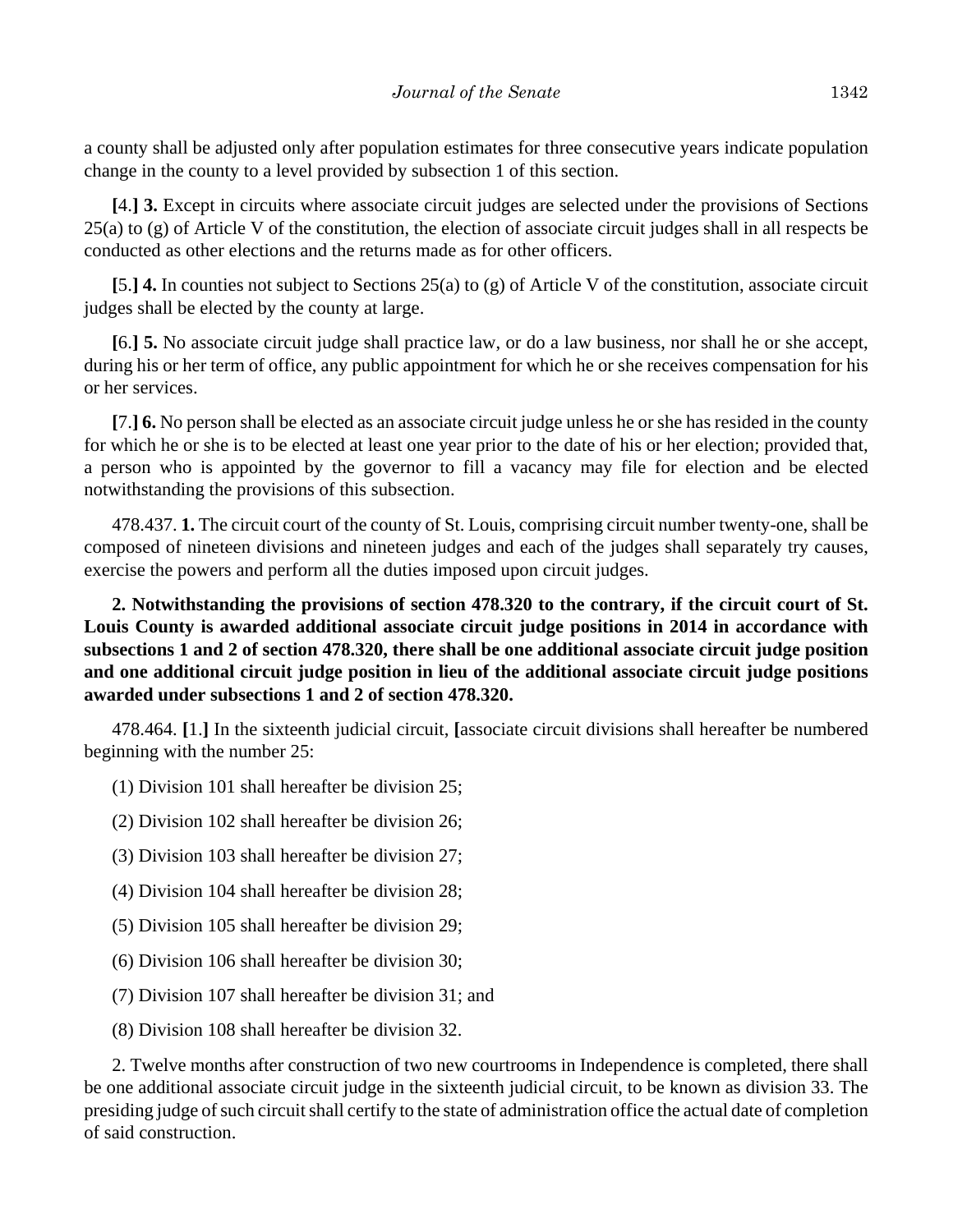3.**] there shall be ten associate circuit judges. These judges shall sit in ten divisions, which shall be numbered beginning with the number 25.** Divisions 25, 26, 27, 29, and 31 shall sit in Kansas City and divisions 28, 30, 32, and 33 shall sit in Independence. **Division 34 shall sit in the location determined by the court en banc. The tenth associate circuit judgeship shall not be included in the statutory formula for authorizing additional associate circuit judgeships per county under section 478.320.**

478.513. 1. There shall be five circuit judges in the thirty-first judicial circuit **[**consisting of the county of Greene**]**. These judges shall sit in divisions numbered one, two, three, four and five.

2. The circuit judge in division three shall be elected in 1980. The circuit judges in divisions one, four and five shall be elected in 1982. The circuit judge in division two shall be elected in 1984.

# **3. Beginning in fiscal year 2015, there shall be one additional associate circuit judge in the thirtyfirst judicial circuit, and there shall continue to be the associate judge position authorized in fiscal year 2014. Neither associate circuit judgeship shall be included in the statutory formula for authorizing additional associate circuit judgeships per county under section 478.320.**

478.600. 1. There shall be four circuit judges in the eleventh judicial circuit **[**consisting of the county of St. Charles**]**. These judges shall sit in divisions numbered one, two, three and four. Beginning on January 1, 2007, there shall be six circuit judges in the eleventh judicial circuit and these judges shall sit in divisions numbered one, two, three, four, five, and seven. The division five associate circuit judge position and the division seven associate circuit judge position shall become circuit judge positions beginning January 1, 2007, and shall be numbered as divisions five and seven.

2. The circuit judge in division two shall be elected in 1980. The circuit judge in division four shall be elected in 1982. The circuit judge in division one shall be elected in 1984. The circuit judge in division three shall be elected in 1992. The circuit judges in divisions five and seven shall be elected for a six-year term in 2006.

3. Beginning January 1, 2007, the family court commissioner positions in the eleventh judicial circuit appointed under section 487.020 shall become associate circuit judge positions in all respects and shall be designated as divisions nine and ten respectively. These positions may retain the duties and responsibilities with regard to the family court. The associate circuit judges in divisions nine and ten shall be elected in 2006 for full four-year terms.

4. Beginning on January 1, 2007, the drug court commissioner position in the eleventh judicial circuit appointed under section 478.003 shall become an associate circuit judge position in all respects and shall be designated as division eleven. This position retains the duties and responsibilities with regard to the drug court. Such associate circuit judge shall be elected in 2006 for a full four-year term. This associate circuit judgeship shall not be included in the statutory formula for authorizing additional associate circuit judgeships per county under section 478.320.

**5. Beginning in fiscal year 2015, there shall be one additional associate circuit judge position in the eleventh judicial circuit. The associate circuit judge shall be elected in 2016, and such judicial position shall not be considered vacant or filled until January 1, 2017. This associate circuit judgeship shall not be included in the statutory formula for authorizing additional circuit judgeships per county under section 478.320.**

**478.740. Notwithstanding the provisions of section 478.320 to the contrary, if the thirty-eighth judicial circuit is awarded an additional associate circuit judge position in 2014 in accordance with**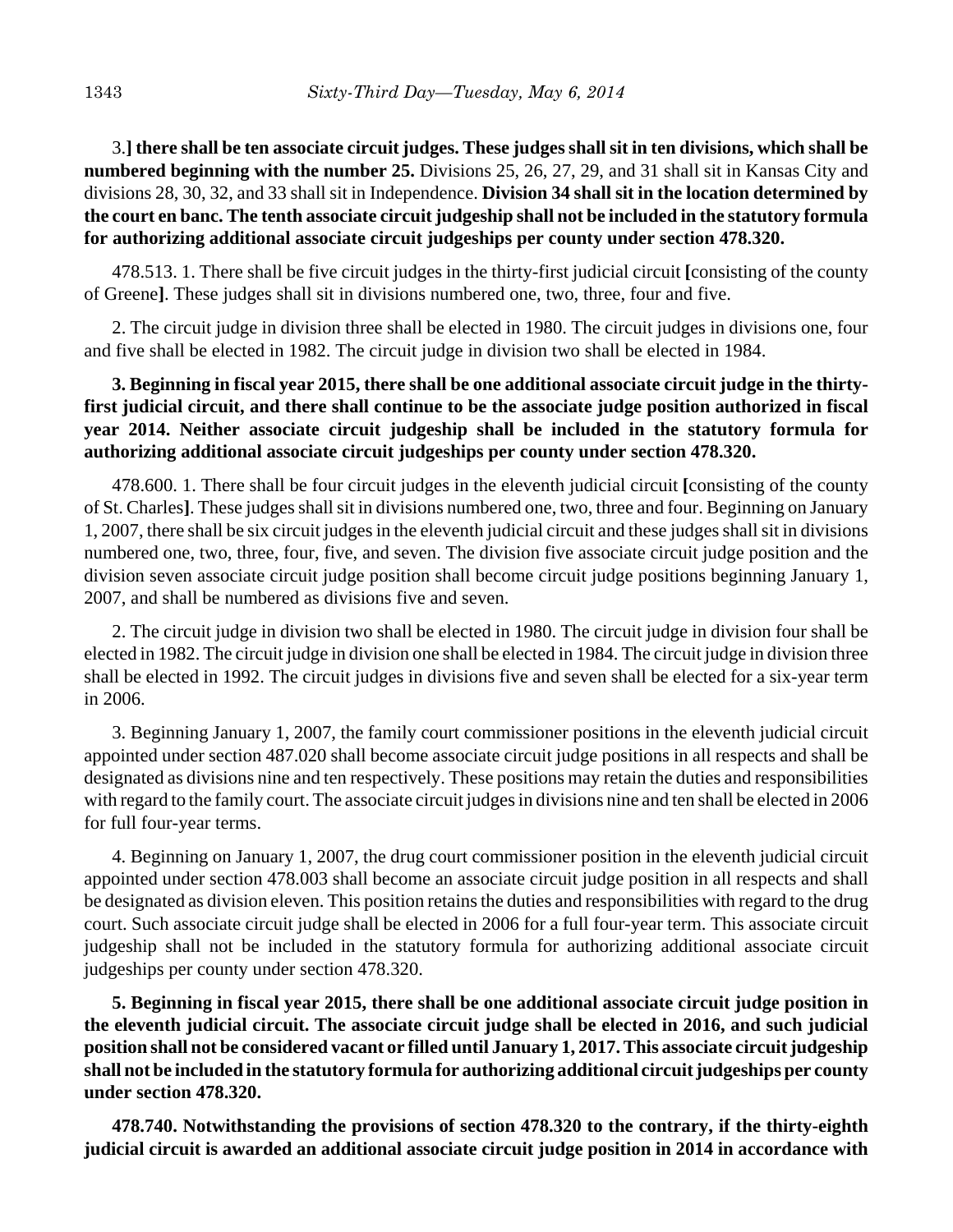**subsections 1 and 2 of section 478.320, there shall be one additional circuit judge position in lieu of the additional associate circuit judge position awarded under subsections 1 and 2 of section 478.320. Such additional circuit judge position shall be in addition to the number of circuit judge and associate judge positions in existence in the thirty-eight judicial circuit on the effective date of this section.**"; and

Further amend said bill by amending the title, enacting clause, and intersectional references accordingly.

#### HOUSE AMENDMENT NO. 2

Amend House Committee Substitute for Senate Bill No. 614, Page 1, In the Title, Line 4, by deleting the word "personnel" and inserting in lieu thereof the word "procedures"; and

Further amend said bill, Page 2, Section 477.180, Line 2, by inserting after all of said section and line the following:

# "**Section 1. All courts that require mandatory e-filing must accept, file, and docket a notice of entry of appearance filed by an attorney that was sent by fax or regular mail.**"; and

Further amend said bill by amending the title, enacting clause, and intersectional references accordingly.

## HOUSE AMENDMENT NO. 3

Amend House Committee Substitute for Senate Bill No. 614, Page 2, Section 477.180, Line 2, by inserting after all of said section and line the following:

"512.180. 1. Any person aggrieved by a judgment in a civil case tried without a jury before an associate circuit judge, other than an associate circuit judge sitting in the probate division or who has been assigned to hear the case on the record under procedures applicable before circuit judges, shall have the right of a trial de novo in all cases tried before municipal court or under the provisions of **[**chapters**] chapter** 482**[**, 534, and 535**]**.

2. In all other contested civil cases tried with or without a jury before an associate circuit judge or on assignment under such procedures applicable before circuit judges or in any misdemeanor case or county ordinance violation case a record shall be kept, and any person aggrieved by a judgment rendered in any such case may have an appeal upon that record to the appropriate appellate court. At the discretion of the judge, but in compliance with the rules of the supreme court, the record may be a stenographic record or one made by the utilization of electronic, magnetic, or mechanical sound or video recording devices.

534.060. Forcible entries and detainers, and unlawful detainers, may be heard and determined by any associate circuit judge of the county in which they are committed. Neither the provisions of this section or any other section in this chapter shall preclude adoption of a local circuit court rule providing for the centralized filing of such cases, nor the assignment of such cases to particular associate circuit or circuit judges pursuant to local circuit court rule or action by the presiding judge of the circuit. Such cases shall be heard and determined by associate circuit judges unless a circuit judge is transferred or assigned to hear such case or cases or unless the plaintiff pursuant to subsection 2 of section 478.250 has designated the case as one to be heard under the practice and procedure applicable before circuit judges **[**and the case is heard by a circuit judge. If the case is heard before an associate circuit judge who has not been specially assigned to hear the case on the record**]. All cases under this chapter shall be heard on the record. Unless the plaintiff under subsection 2 of section 478.250 has designated the case as one to be heard under the practice and procedure applicable before circuit judges**, to the extent practice and procedure are not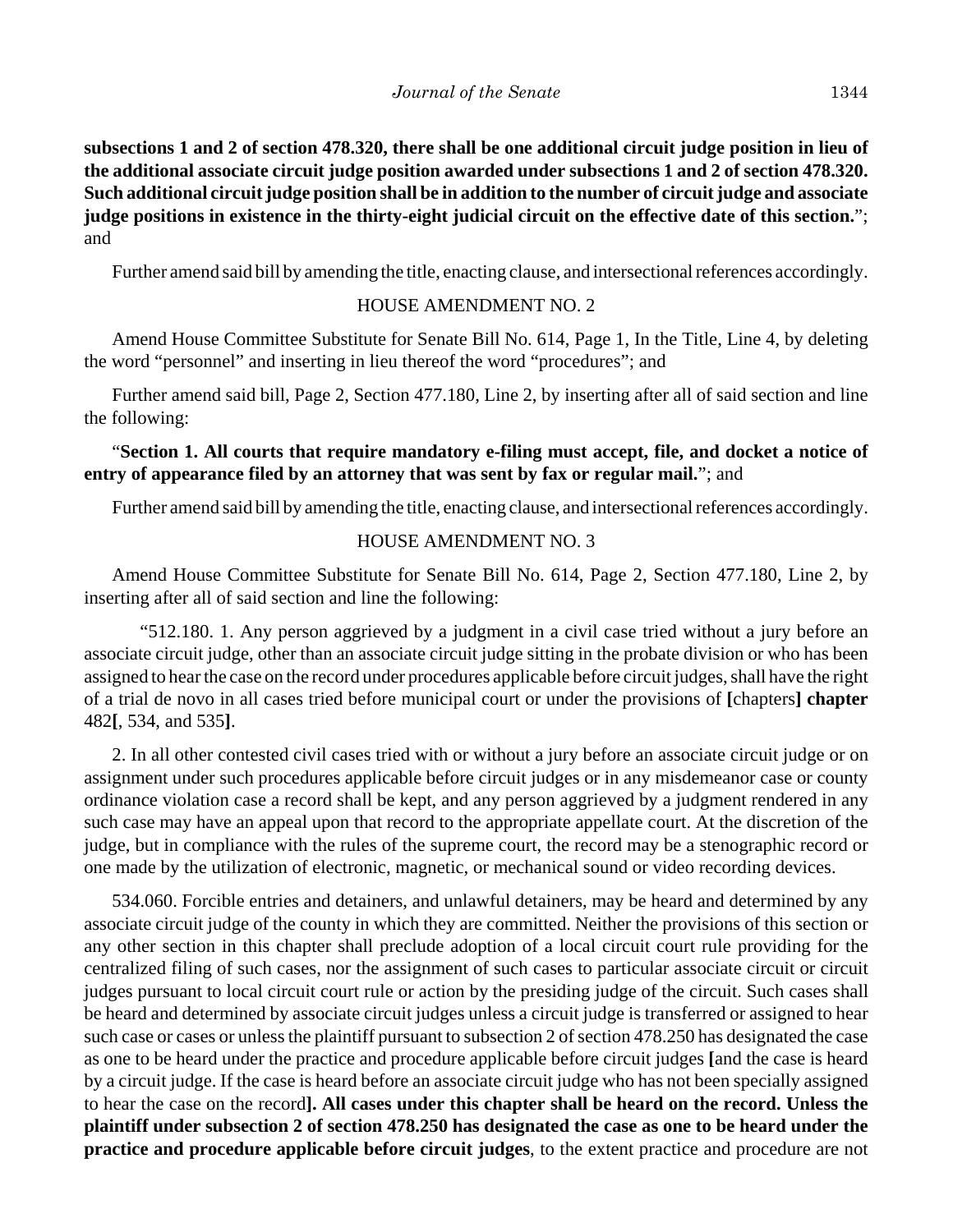provided in this chapter the practice and procedure provided in chapter 517 shall apply. If the **[**case is heard initially before an associate circuit judge who has been specially assigned to hear the case on a record or before a circuit judge, the case shall be heard and determined under the same practice and procedure as would apply if the case was being heard upon an application for trial de novo, and in such instances, notwithstanding the specific references to chapter 517 in this chapter,**] plaintiff under subsection 2 of section 478.250 has designated the case as one to be heard under the practice and procedure applicable before circuit judges, the case shall be heard and determined under** the **rules of** practice and procedure provided in the Missouri Rules of Civil Procedure **[**and the extant provisions of The Civil Code of Missouri shall apply**]** instead of those contained in chapter 517**, notwithstanding the specific references to chapter 517 in this chapter**.

534.350. The judge rendering judgment in any such cause may issue execution at any time after judgment, but such execution shall not be levied until after the expiration of the time allowed for **[**the filing of an application for trial de novo or**]** the taking of an appeal, except as in the next succeeding section is provided.

534.360. If it shall appear to the officer having charge of the execution that the defendant therein is about to remove, conceal or dispose of his property, so as to hinder or delay the levy, the rents and profits, damages and costs may be levied before the expiration of the time allowed for **[**the filing of an application for a trial de novo or**]** taking an appeal.

534.380. Applications for **[**trials de novo and**]** appeals shall be allowed and conducted in the manner provided **[**in chapter 512**] by the Missouri Rules of Civil Procedure**. Application for **[**a trial de novo or**]** appeal shall not stay execution for restitution of the premises unless the defendant gives bond within the time for appeal. The bond shall be for the amount of the judgment and with the condition to stay waste and to pay all subsequently accruing rent, if any, into court within ten days after it becomes due, pending determination of the **[**trial de novo or**]** appeal, subject to the judge's discretion. However, in any case in which the defendant receives a reduction in rent due to a local, state or federal subsidy program, the amount of the bond shall be reduced by the amount of said subsidy. Execution other than for restitution shall be stayed if the defendant files a bond in the proper amount at such time as otherwise provided by law.

535.030. 1. Such summons shall be served as in other civil cases at least four days before the court date in the summons. The summons shall include a court date which shall not be more than twenty-one business days from the date the summons is issued unless at the time of filing the affidavit the plaintiff or plaintiff's attorney consents in writing to a later date.

2. In addition to attempted personal service, the plaintiff may request, and thereupon the clerk of the court shall make an order directing that the officer, or other person empowered to execute the summons, shall also serve the same by securely affixing a copy of such summons and the complaint in a conspicuous place on the dwelling of the premises in question at least ten days before the court date in such summons, and by also mailing a copy of the summons and complaint to the defendant at the defendant's last known address by ordinary mail at least ten days before the court date. If the officer, or other person empowered to execute the summons, shall return that the defendant is not found, or that the defendant has absconded or vacated his or her usual place of abode in this state, and if proof be made by affidavit of the posting and of the mailing of a copy of the summons and complaint, the judge shall at the request of the plaintiff proceed to hear the case as if there had been personal service, and judgment shall be rendered and proceedings had as in other cases, except that no money judgment shall be granted the plaintiff where the defendant is in default and service is by the posting and mailing procedure set forth in this section.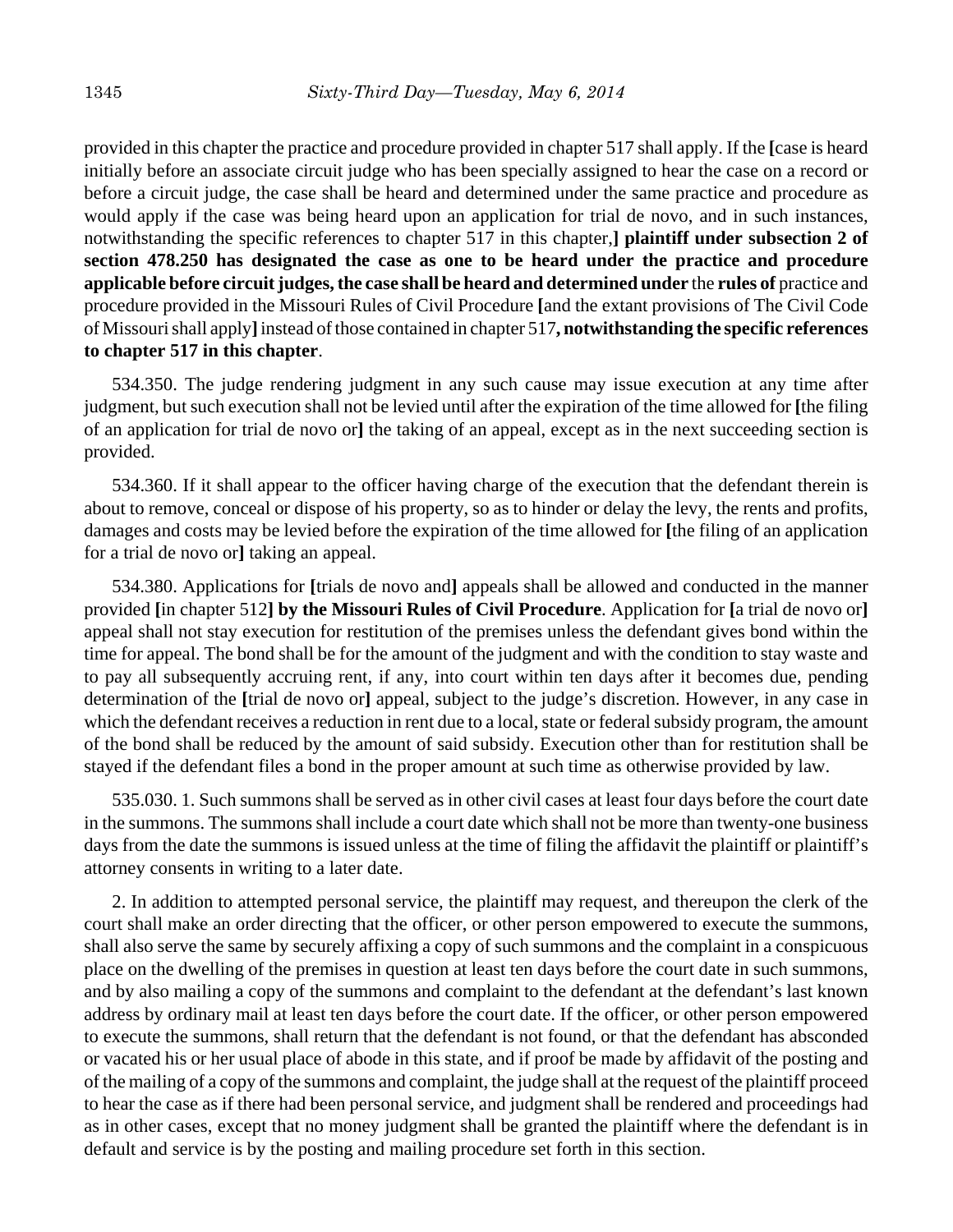3. If the plaintiff does not request service of the original summons by posting and mailing as provided in subsection 2 of this section, and if the officer, or other person empowered to execute the summons, makes return that the defendant is not found, or that the defendant has absconded or vacated the defendant's usual place of abode in this state, the plaintiff may request the issuance of an alias summons and service of the same by posting and mailing in the time and manner provided in subsection 2 of this section. In addition, the plaintiff or an agent of the plaintiff who is at least eighteen years of age may serve the summons by posting and mailing a copy of the summons in the time and manner provided in subsection 2 of this section. Upon proof by affidavit of the posting and of the mailing of a copy of the summons or alias summons and the complaint, the judge shall proceed to hear the case as if there had been personal service, and judgment shall be rendered and proceedings had as in other cases, except that no money judgment shall be granted the plaintiff where the defendant is in default and service is by the posting and mailing procedure provided in subsection 2 of this section.

4. On the date judgment is rendered as provided in this section where the defendant is in default, the clerk of the court shall mail to the defendant at the defendant's last known address by ordinary mail a notice informing the defendant of the judgment and the date it was entered, and stating that the defendant has ten days from the date of the judgment to file a motion to set aside the judgment **[**or to file an application for a trial de novo**]** in the circuit court, as the case may be, and that unless the judgment is set aside **[**or an application for a trial de novo is filed**]** within ten days, the judgment will become final and the defendant will be subject to eviction from the premises without further notice.

535.110. Applications for **[**trials de novo and**]** appeals shall be allowed and conducted in the manner provided **[**in chapter 512**] by the Missouri Rules of Civil Procedure**; but no application for **[**a trial de novo or**] an** appeal shall stay execution unless the defendant give bond, with security sufficient to secure the payment of all damages, costs and rent then due, and with condition to stay waste and to pay all subsequently accruing rent, if any, into court within ten days after it becomes due, pending determination of the **[**trial de novo or**]** appeal.

535.160. If the defendant, on the date any money judgment is given in any action pursuant to this chapter, either tenders to the landlord, or brings into the court where the suit is pending, all the rent then in arrears, and all the costs, further proceedings in the action shall cease and be stayed. If on any date after the date of any original trial **[**but before any trial de novo**]** the defendant shall satisfy such money judgment and pay all costs, any execution for possession of the subject premises shall cease and be stayed; except that the landlord shall not thereby be precluded from making application for appeal from such money judgment. If for any reason no money judgment is entered against the defendant and judgment for the plaintiff is limited only to possession of the subject premises, no stay of execution shall be had, except as provided by the provisions of section 535.110 or the rules of civil procedure or by agreement of the parties.

535.170. After the execution of any judgment for possession pursuant to this chapter, the lessee and the lessee's assignees, and all other persons deriving title under the lease from such lessee, shall be barred from reentry of such premises and from all relief, and except for error in the record or proceedings, the landlord shall from that day hold the demised premises discharged from the lease. Nothing in this section shall preclude an aggrieved party from perfecting an appeal **[**or securing a trial de novo**]** as to any judgment rendered, and may as a result of such appeal **[**or trial de novo**]** recover any damage incurred, including damages incurred from an unlawful dispossession.

535.200. 1. In the twenty-second judicial circuit, upon adoption of an ordinance by the city of St. Louis providing for expenditure of city funds for such purpose, a majority of the circuit judges, en banc, may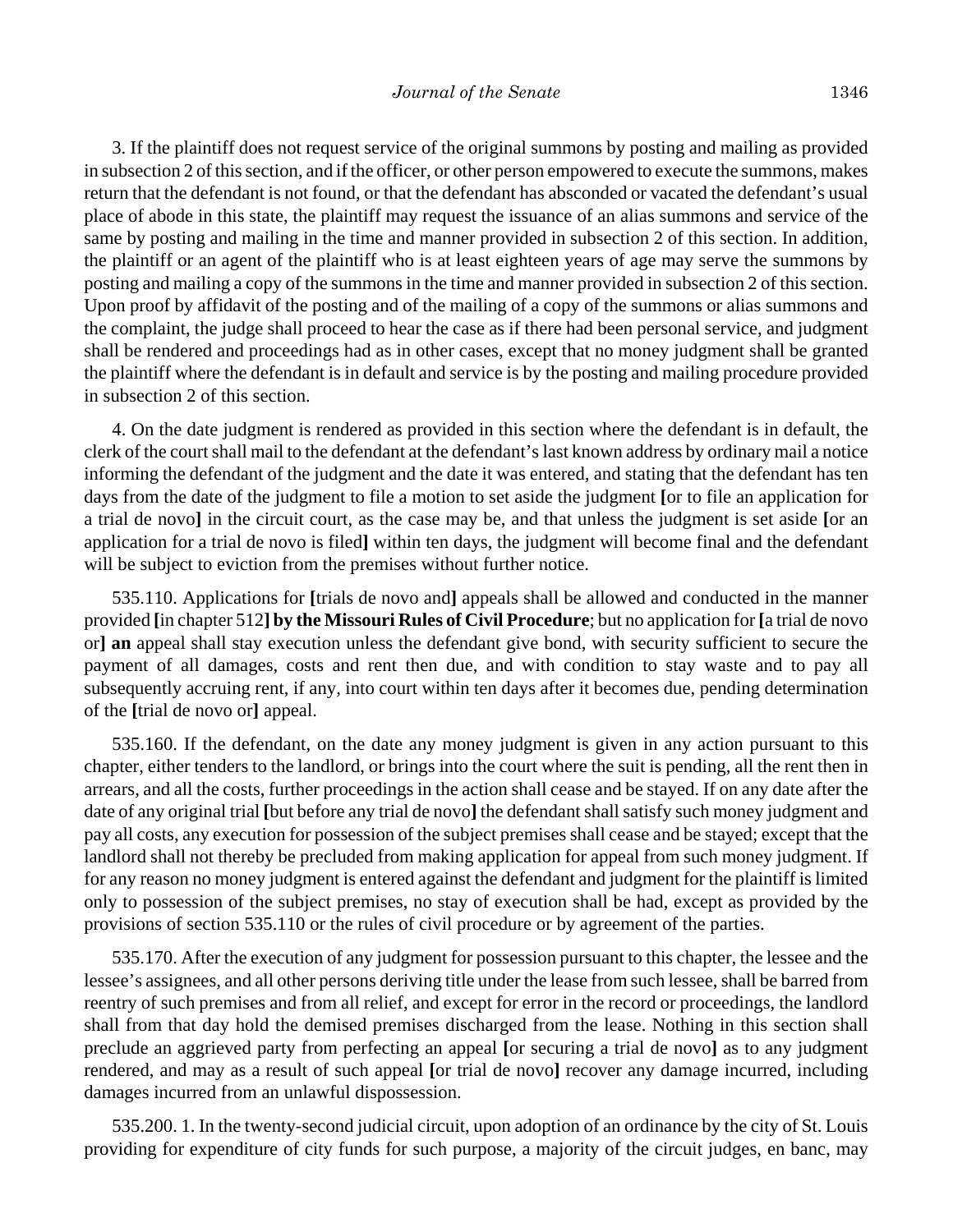establish a landlord-tenant court, which shall be a division of the circuit court, and may authorize the appointment of not more than two landlord-tenant court commissioners. The landlord-tenant court commissioners shall be appointed by a landlord-tenant court judicial commission consisting of the presiding judge of the circuit, who shall be the chair, one circuit judge elected by the circuit judges, one associate circuit judge elected by the associate circuit judges of the circuit, and two members appointed by the mayor of the city of St. Louis, each of whom shall represent one of the two political parties casting the highest number of votes at the next preceding gubernatorial election. The procedures and operations of the landlordtenant court judicial commission shall be established by circuit court rule.

2. Landlord-tenant commissioners may be authorized to hear in the first instance disputes involving landlords and their tenants. Landlord-tenant commissioners shall be authorized to make findings of fact and conclusions of law, and to issue orders for the payment of money, for the giving or taking of possession of residential property and any other equitable relief necessary to resolve disputes governed by the laws in chapters 441, 524, 534, and this chapter. Landlord-tenant commissioners may not, by ex parte means, hear cases and issue orders.

3. Landlord-tenant commissioners shall be licensed to practice law in this state and shall serve at the pleasure of a majority of the circuit and associate circuit judges, en banc, and shall be residents of the city of St. Louis, and shall receive as annual compensation an amount equal to one-third of the annual compensation of an associate circuit judge. Landlord-tenant commissioners shall not accept or handle cases in their practice of law which are inconsistent with their duties as a landlord-tenant commissioner and shall not be a judge or prosecutor for any other court. Landlord-tenant commissioners shall not be considered state employees and shall not be members of the state employees' or judicial retirement system or be eligible to receive any other employment benefit accorded state employees or judges.

4. A majority of the judges of the circuit, en banc, shall establish operating procedures for the landlordtenant court. Proceedings in the landlord-tenant court shall be conducted as in cases tried before an associate circuit judge. The hearing shall be before a landlord-tenant commissioner without jury, and the commissioner shall assume an affirmative duty to determine the merits of the evidence presented and the defenses of the defendant and may question parties and witnesses. Clerks and computer personnel shall be assigned as needed for the efficient operation of the court.

5. The parties to a cause of action before a commissioner of the landlord-tenant court are entitled to file with the court a motion for a hearing in associate circuit court within ten days after the mailing, or within ten days after service.

6. Operating procedures shall be provided for electronic recording of proceedings at city expense. Any person aggrieved by a judgment in a case decided under this section shall have a right to **[**a trial de novo in circuit court, or**]** an appeal to the appropriate appellate court, in the same manner as would a person aggrieved by a decision of an associate circuit judge under section 535.110. The procedures for perfecting the right of **[**a trial de novo or**] an** appeal shall be the same as that provided pursuant to sections 512.180 to 512.320.

7. Any summons issued for the proceedings in the landlord-tenant court shall have a return date of ten days. The sheriff must attempt to serve any summons within four days of the date of issuance.

8. All costs to establish and operate a landlord-tenant court under this section shall be borne by the city of St. Louis.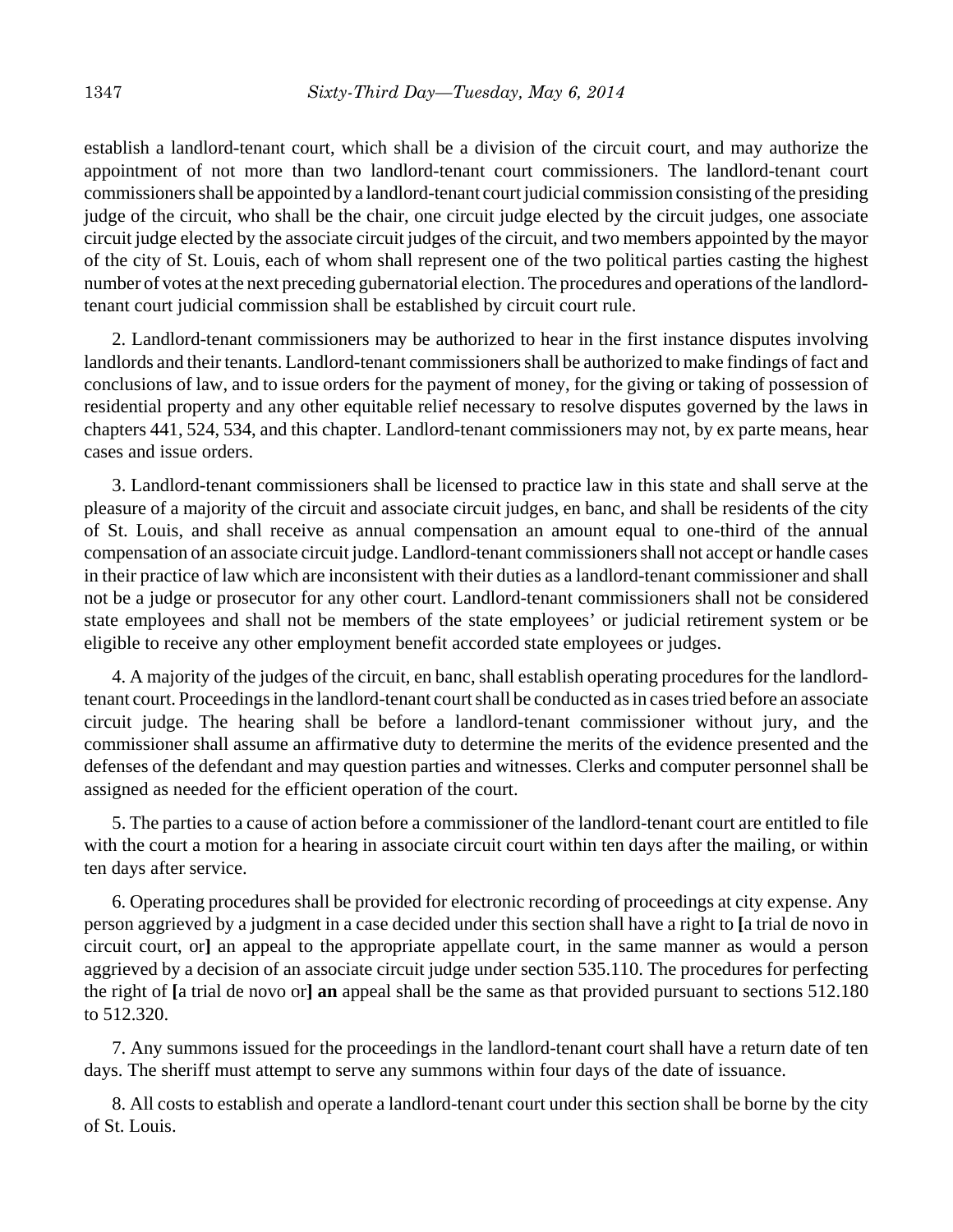535.210. 1. In the sixteenth judicial circuit, upon adoption of an ordinance by Jackson County providing for expenditure of county funds for such purpose, a majority of the circuit court judges, en banc, may establish a landlord-tenant court, which shall be a division of the circuit court, and may authorize the appointment of not more than two landlord-tenant court commissioners. The landlord-tenant court commissioners shall be appointed by a landlord-tenant court judicial commission consisting of the presiding judge of the circuit, who shall be the chair, one circuit judge elected by the circuit judges, one associate circuit judge elected by the associate circuit judges of the circuit, and two members appointed by the county executive of Jackson County, each of whom shall represent one of the two political parties casting the highest number of votes at the next preceding gubernatorial election. The procedures and operations of the landlord-tenant court judicial commission shall be established by circuit court rule.

2. Landlord-tenant commissioners may be authorized to hear in the first instance disputes involving landlords and their tenants. Landlord-tenant commissioners shall be authorized to make findings of fact and conclusions of law, and to issue orders for the payment of money, for the giving or taking of possession of residential property and any other equitable relief necessary to resolve disputes governed by the laws in chapters 441, 524, 534, and this chapter. Landlord-tenant commissioners may not, by ex parte means, hear cases and issue orders.

3. Landlord-tenant commissioners shall be licensed to practice law in this state and shall serve at the pleasure of a majority of the circuit and associate circuit judges, en banc, and shall be residents of Jackson County, and shall receive as annual compensation an amount equal to one-third of the annual compensation of an associate circuit judge. Landlord-tenant commissioners shall not accept or handle cases in their practice of law which are inconsistent with their duties as a landlord-tenant commissioner and shall not be a judge or prosecutor for any other court. Landlord-tenant commissioners shall not be considered state employees and shall not be members of the state employees' or judicial retirement system or be eligible to receive any other employment benefit accorded state employees or judges.

4. A majority of the judges of the circuit court, en banc, shall establish operating procedures for the landlord-tenant court. Proceedings in the landlord-tenant court, shall be conducted as in cases tried before an associate circuit judge. The hearing shall be before a landlord-tenant commissioner without jury, and the commissioner shall assume an affirmative duty to determine the merits of the evidence presented and the defenses of the defendant and may question parties and witnesses. Clerks and computer personnel shall be assigned as needed for the efficient operation of the court.

5. The parties to a cause of action before a commissioner of the landlord-tenant court are entitled to file with the court a motion for a hearing in associate circuit court within ten days after the mailing, or within ten days after service.

6. Operating procedures shall be provided for electronic recording of proceedings at county expense. Any person aggrieved by a judgment in a case decided under this section shall have a right to **[**a trial de novo in circuit court, or**]** an appeal to the appropriate appellate court, in the same manner as would a person aggrieved by a decision of an associate circuit judge under section 535.110. The procedures for perfecting the right of **[**a trial de novo or**] an** appeal shall be the same as that provided pursuant to sections 512.180 to 512.320.

7. Any summons issued for the proceedings in the landlord-tenant court shall have a return date of ten days from the date of service. **[**The sheriff**] Service** must **[**attempt to serve any summons**] be attempted** within four days of the date of issuance.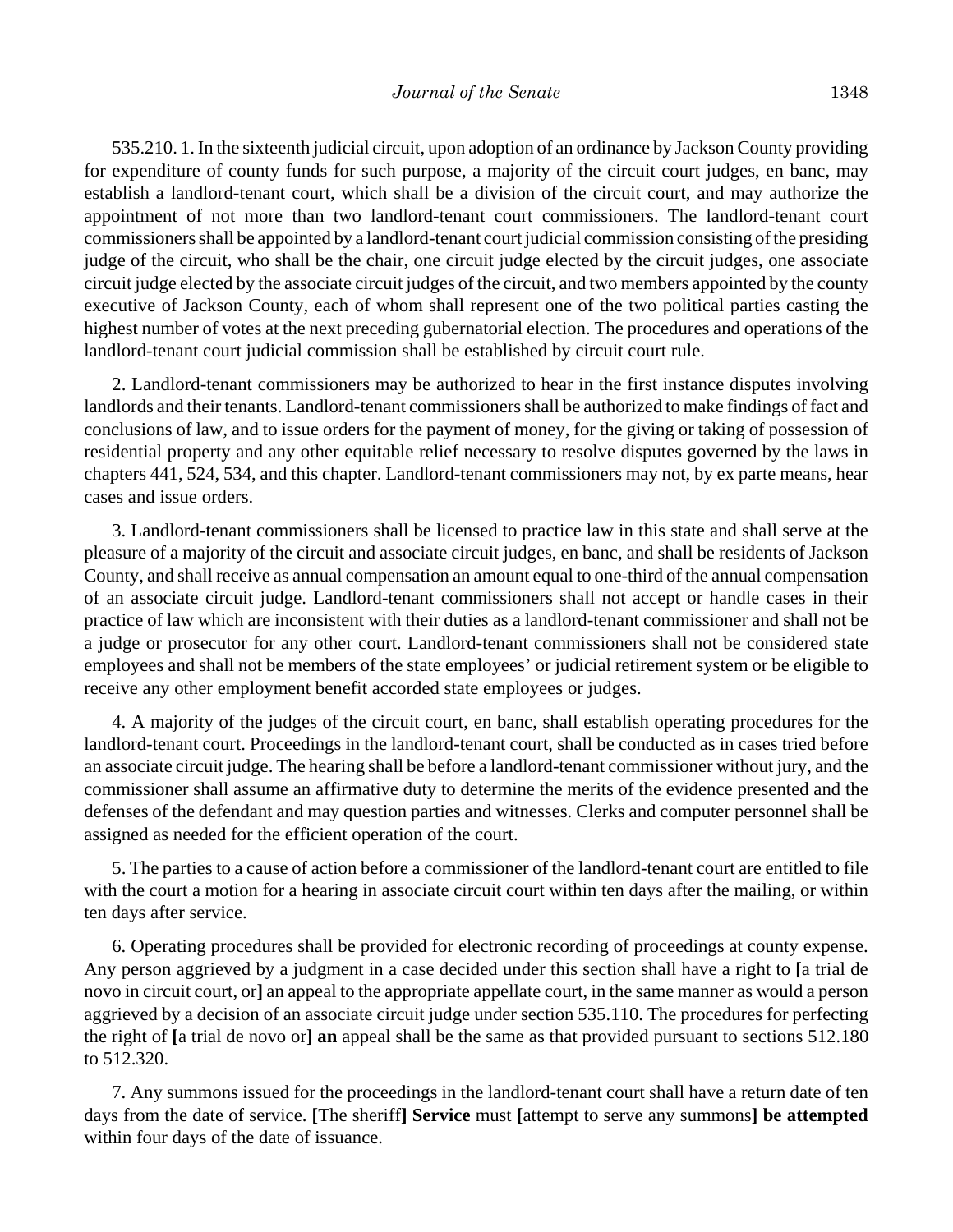8. All costs to establish and operate a landlord-tenant court under this section shall be borne by Jackson County."; and

Further amend said bill by amending the title, enacting clause, and intersectional references accordingly.

In which the concurrence of the Senate is respectfully requested.

Also,

Mr. President: I am instructed by the House of Representatives to inform the Senate that the House has taken up and passed **SCS** for **SJR 36**.

With House Amendment No. 1.

#### HOUSE AMENDMENT NO. 1

Amend Senate Committee Substitute for Senate Joint Resolution No. 36, Page 2, Section 23, Lines 11 and 12, by deleting all of said lines and inserting in lieu thereof the following:

## "**the rights of convicted violent felons or those adjudicated by a court to be a danger to self or others as result of a mental disorder or mental infirmity.**"; and

Further amend said bill by amending the title, enacting clause, and intersectional references accordingly.

In which the concurrence of the Senate is respectfully requested.

# **MESSAGES FROM THE GOVERNOR**

The following message was received from the Governor, reading of which was waived:

# GOVERNOR OF MISSOURI JEFFERSON CITY

## 65102

#### May 6, 2014

To the Senate of the 97<sup>th</sup> General Assembly of the State of Missouri:

I hereby withdraw from your consideration the following appointments to office made and submitted to you for your advice and consent:

James Buford, Republican, 1 Kingsbury Place, Saint Louis, Saint Louis County, Missouri 63112, as a member of the Harris-Stowe State University Board of Regents, for a term ending July 28, 2018, and until his successor is duly appointed and qualified; vice, Arteveld J. McCoy II, withdrawn.

Anna E. Crosslin, Democrat, 3651 Shenandoah, St. Louis City, Missouri 63110, as a member of the Missouri Commission on Human Rights, for a term ending April 1, 2019, and until her successor is duly appointed and qualified; vice, Anna E. Crosslin, withdrawn.

Bryan T. Scott, Democrat, 4349 Washington Boulevard, St. Louis City, Missouri 63108, as a member of the State Highways and Transportation Commission, for a term ending March 1, 2017, and until his successor is duly appointed and qualified; vice, Bryan T. Scott, withdrawn.

Gregory W. Weaver, Democrat, 2141 East Berkeley, Springfield, Greene County, Missouri 65804, as a member of the Missouri Ethics Commission, for a term ending March 15, 2018, and until his successor is duly appointed and qualified; vice, Dennis E. Rose, term expired.

> Respectfully submitted, Jeremiah W. (Jay) Nixon Governor

# **REPORTS OF STANDING COMMITTEES**

Senator Richard, Chairman of the Committee on Rules, Joint Rules, Resolutions and Ethics, submitted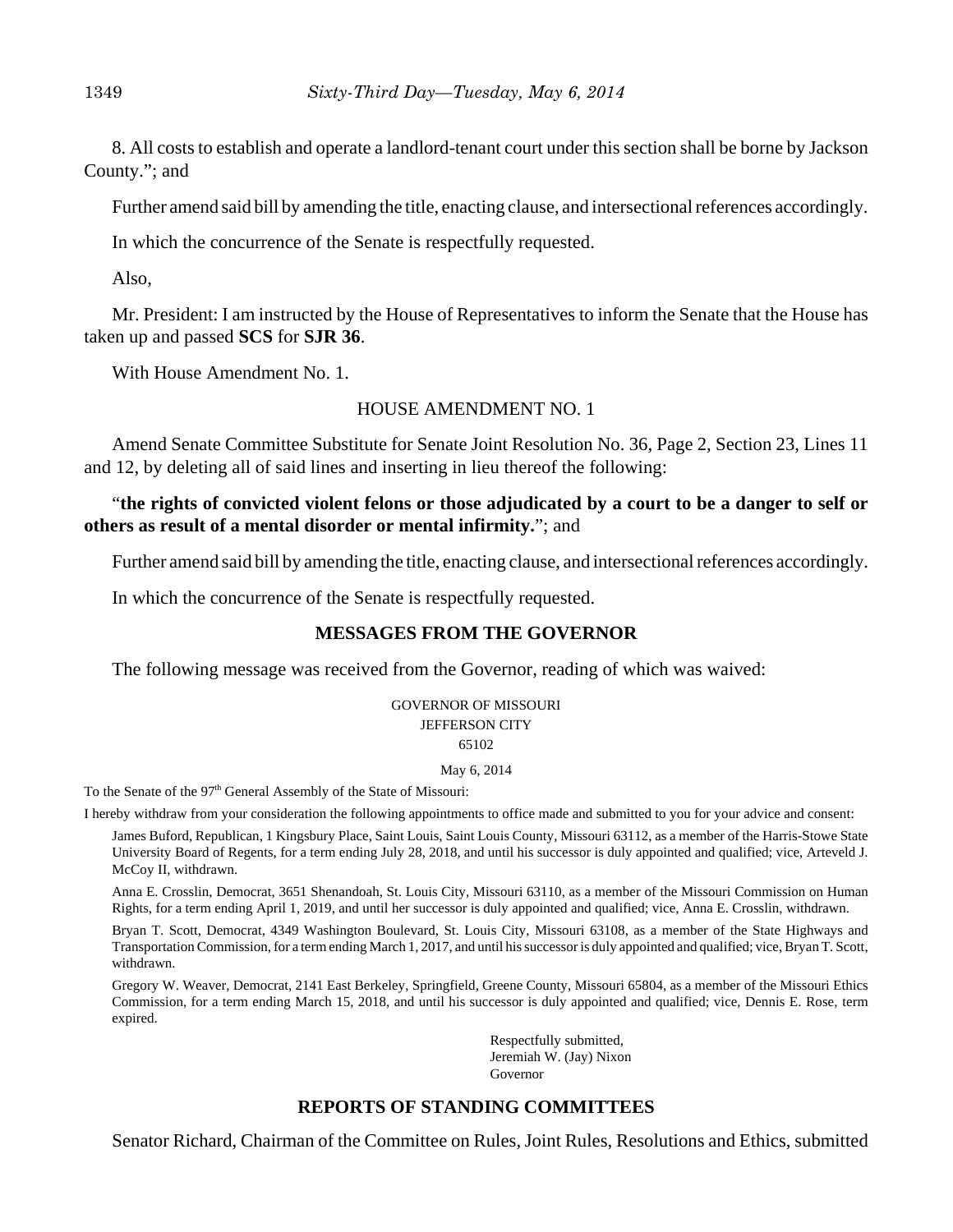the following reports:

Mr. President: Your Committee on Rules, Joint Rules, Resolutions and Ethics, to which was referred **SCR 41**, begs leave to report that it has considered the same and recommends that the concurrent resolution do pass.

Also,

Mr. President: Your Committee on Rules, Joint Rules, Resolutions and Ethics, to which was referred **SCR 43**, begs leave to report that it has considered the same and recommends that the concurrent resolution do pass.

President Pro Tem Dempsey assumed the Chair.

Senator Lager, Chairman of the Committee on Commerce, Consumer Protection, Energy and the Environment, submitted the following reports:

Mr. President: Your Committee on Commerce, Consumer Protection, Energy and the Environment, to which was referred **HCS** for **HB 1918**, begs leave to report that it has considered the same and recommends that the bill do pass.

Also,

Mr. President: Your Committee on Commerce, Consumer Protection, Energy and the Environment, to which was referred **HCS** for **HB 1302**, begs leave to report that it has considered the same and recommends that the Senate Committee Substitute, hereto attached, do pass.

Senator Schmitt, Chairman of the Committee on Jobs, Economic Development and Local Government, submitted the following report:

Mr. President: Your Committee on Jobs, Economic Development and Local Government, to which was referred **HCS** for **HB 1085**, begs leave to report that it has considered the same and recommends that the bill do pass.

Senator Nieves, Chairman of the Committee on General Laws, submitted the following report:

Mr. President: Your Committee on General Laws, to which was referred **HCS** for **HB 1204**, begs leave to report that it has considered the same and recommends that the Senate Committee Substitute, hereto attached, do pass.

Senator Munzlinger, Chairman of the Committee on Agriculture, Food Production and Outdoor Resources, submitted the following report:

Mr. President: Your Committee on Agriculture, Food Production and Outdoor Resources, to which was referred **HCS** for **HB 1937**, begs leave to report that it has considered the same and recommends that the Senate Committee Substitute, hereto attached, do pass.

Senator Wasson, Chairman of the Committee on Financial and Governmental Organizations and Elections, submitted the following report:

Mr. President: Your Committee on Financial and Governmental Organizations and Elections, to which was referred **HCS** for **HJR 90**, begs leave to report that it has considered the same and recommends that the Senate Committee Substitute, hereto attached, do pass.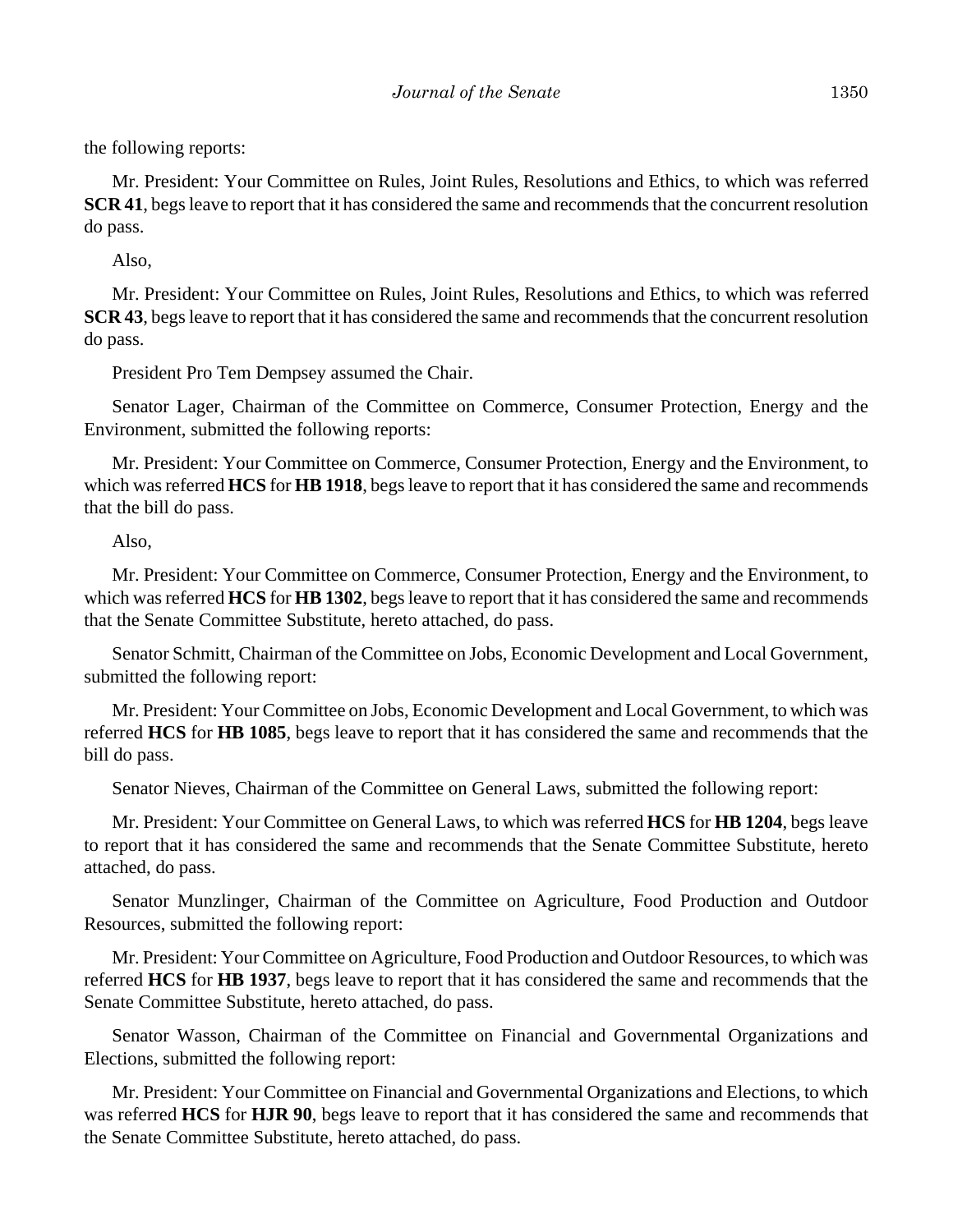Senator Dixon, Chairman of the Committee on the Judiciary and Civil and Criminal Jurisprudence, submitted the following reports:

Mr. President: Your Committee on the Judiciary and Civil and Criminal Jurisprudence, to which was referred **HCS** for **HB 1371**, begs leave to report that it has considered the same and recommends that the Senate Committee Substitute, hereto attached, do pass.

Also,

Mr. President: Your Committee on the Judiciary and Civil and Criminal Jurisprudence, to which was referred **HCS** for **HB 1192**, begs leave to report that it has considered the same and recommends that the Senate Committee Substitute, hereto attached, do pass.

Also,

Mr. President: Your Committee on the Judiciary and Civil and Criminal Jurisprudence, to which was referred **HCS** for **HB 1410**, begs leave to report that it has considered the same and recommends that the Senate Committee Substitute, hereto attached, do pass.

Senator Parson, Chairman of the Committee on Small Business, Insurance and Industry, submitted the following reports:

Mr. President: Your Committee on Small Business, Insurance and Industry, to which was referred **HB 1594**, begs leave to report that it has considered the same and recommends that the Senate Committee Substitute, hereto attached, do pass.

Also,

Mr. President: Your Committee on Small Business, Insurance and Industry, to which was referred **HB 1468**, begs leave to report that it has considered the same and recommends that the Senate Committee Substitute, hereto attached, do pass.

Senator Kraus, Chairman of the Committee on Ways and Means, submitted the following report:

Mr. President: Your Committee on Ways and Means, to which was referred **HB 1865**, begs leave to report that it has considered the same and recommends that the Senate Committee Substitute, hereto attached, do pass.

Senator Kehoe, Chairman of the Committee on Transportation and Infrastructure, submitted the following reports:

Mr. President: Your Committee on Transportation and Infrastructure, to which was referred **HCS** for **HB 1124**, begs leave to report that it has considered the same and recommends that the Senate Committee Substitute, hereto attached, do pass.

Also,

Mr. President: Your Committee on Transportation and Infrastructure, to which was referred **HCS** for **HB 1261**, begs leave to report that it has considered the same and recommends that the bill do pass.

Senator Cunningham, Chairman of the Committee on Governmental Accountability and Fiscal Oversight, submitted the following report:

Mr. President: Your Committee on Governmental Accountability and Fiscal Oversight, to which was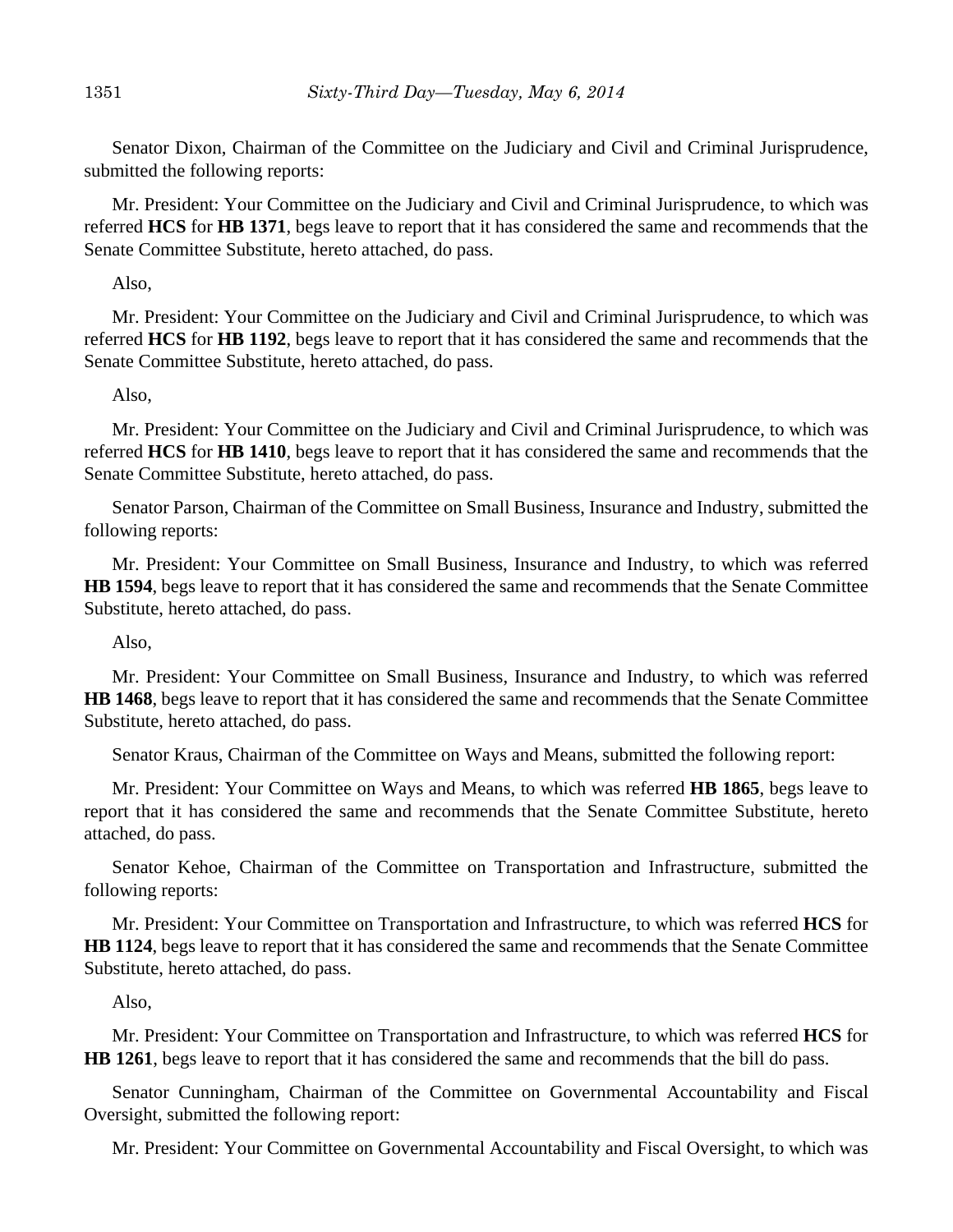referred **HCS** for **HB 1075**, begs leave to report that it has considered the same and recommends that the bill do pass.

Senator Romine assumed the Chair.

#### **PRIVILEGED MOTIONS**

Senator Nieves moved that the Senate refuse to recede from its position on **SCS** for **HCS** for **HB 1439**, as amended, and grant the House a conference thereon, which motion prevailed.

Senator Emery moved that the Senate refuse to recede from its position on **SS** for **SCS** for **HB 1490**, as amended, and grant the House a conference thereon, which motion prevailed.

Senator Kraus moved that the Senate refuse to concur in **HCS** for **SB 662**, as amended, and request the House to recede from its position or, failing to do so, grant the Senate a conference thereon, which motion prevailed.

## **HOUSE BILLS ON THIRD READING**

Senator Brown moved that **HB 1617**, with **SCS**, **SS** for **SCS**, **SA 1** and **SA 1** to **SA 1** (pending), be called from the Informal Calendar and again taken up for 3rd reading and final passage, which motion prevailed.

At the request of Senator Brown, **SS** for **SCS** for **HB 1617** was withdrawn, rendering **SA 1** and **SA 1** to **SA 1** moot.

Senator Brown offered **SS No. 2** for **SCS** for **HB 1617**, entitled:

## SENATE SUBSTITUTE NO. 2 FOR SENATE COMMITTEE SUBSTITUTE FOR HOUSE BILL NO. 1617

An Act to amend chapter 105, RSMo, by adding thereto one new section relating to labor organizations, with an effective date and a referendum clause.

Senator Brown moved that **SS No. 2** for **SCS** for **HB 1617** be adopted.

Senator Kraus assumed the Chair.

Senator Nasheed offered **SA 1**:

## SENATE AMENDMENT NO. 1

Amend Senate Substitute No. 2 for Senate Committee Substitute for House Bill No. 1617, Page 2, Section 105.504, Line 10 of said page, by inserting immediately after "responders" the following: "**or employees of the department of corrections**".

Senator Nasheed moved that the above amendment be adopted.

Senator Kehoe assumed the Chair.

Senator Nasheed offered **SA 1** to **SA 1**:

SENATE AMENDMENT NO. 1 TO SENATE AMENDMENT NO. 1

Amend Senate Amendment No. 1 to Senate Substitute No. 2 for Senate Committee Substitute for House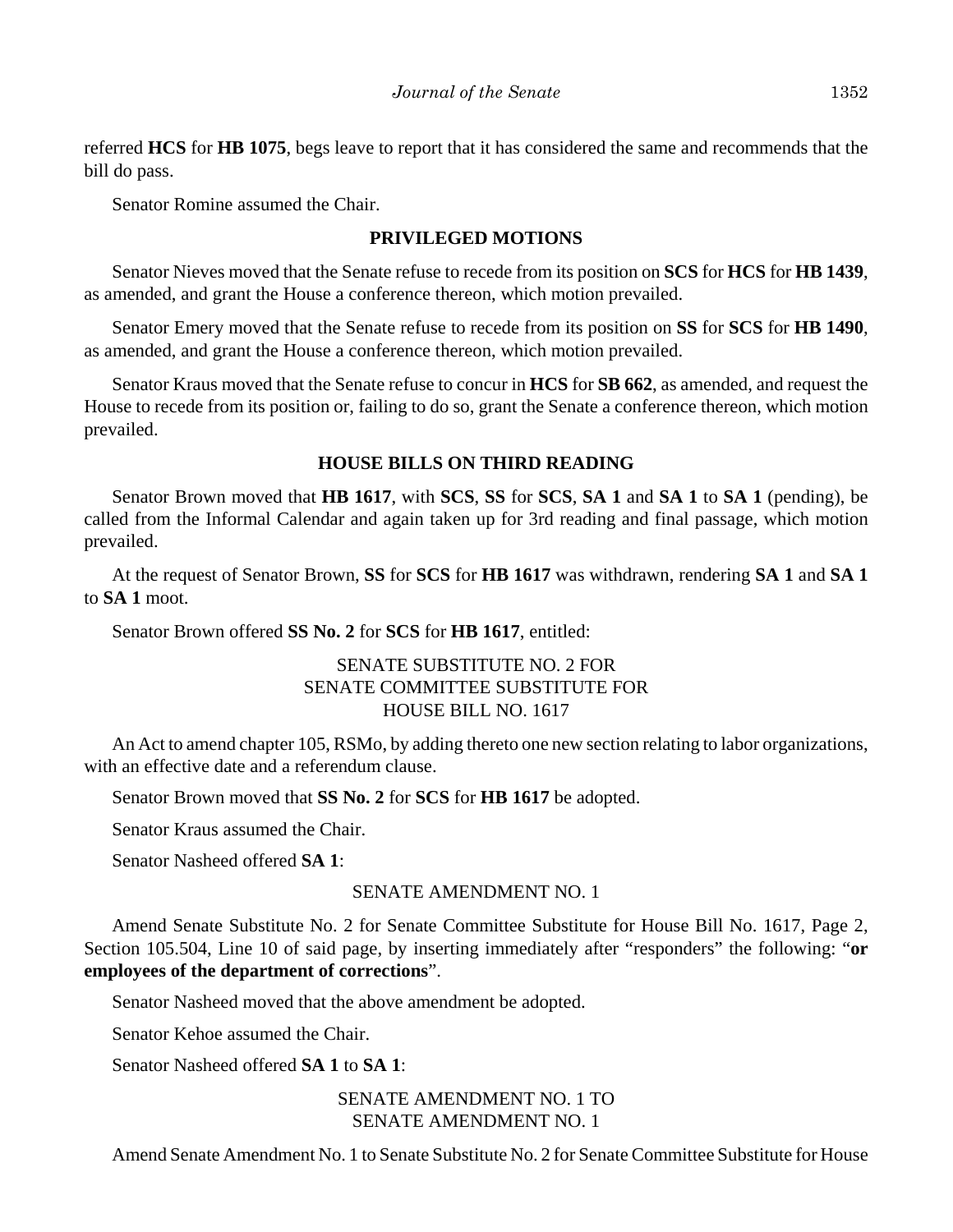Bill No. 1617, Page 1, Section 105.504, Line 3, by inserting immediately after "corrections" the following "**or department of mental health**".

Senator Nasheed moved that the above amendment be adopted and requested a roll call vote be taken. She was joined in her request by Senators Justus, Holsman, Keaveny and Walsh.

Senator Pearce assumed the Chair.

**SA 1** to **SA 1** failed of adoption by the following vote:

| YEAS—Senators |            |            |               |        |             |           |        |
|---------------|------------|------------|---------------|--------|-------------|-----------|--------|
| Holsman       | Justus     | LeVota     | Nasheed       | Sifton | Walsh—6     |           |        |
|               |            |            |               |        |             |           |        |
| NAYS-Senators |            |            |               |        |             |           |        |
| Brown         | Cunningham | Dempsey    | Dixon         | Emery  | Kehoe       | Kraus     | Lager  |
| Lamping       | Libla      | Munzlinger | <b>Nieves</b> | Parson | Pearce      | Richard   | Romine |
| Sater         | Schaaf     | Schaefer   | Schmitt       | Silvey | Wallingford | Wasson-23 |        |
|               |            |            |               |        |             |           |        |

Absent—Senators

Chappelle-Nadal Curls Keaveny—3

Absent with leave—Senators—None

Vacancies—2

Senator LeVota offered **SA 2** to **SA 1**:

## SENATE AMENDMENT NO. 2 TO SENATE AMENDMENT NO. 1

Amend Senate Amendment No. 1 to Senate Substitute No. 2 for Senate Committee Substitute for House Bill No. 1617, Page 1, Section 105.504, Line 3, by striking "employees of the department of corrections" and inserting in lieu thereof the following "**corrections employees working for the state or a political subdivision**.".

Senator LeVota moved that the above amendment be adopted.

At the request of Senator Brown, **HB 1617**, with **SCS**, **SS No. 2** for **SCS**, **SA 1** and **SA 2** to **SA 1** (pending), was placed on the Informal Calendar.

#### **REFERRALS**

President Pro Tem Dempsey referred **HCS** for **HJR 90**, with **SCS**; **HCS** for **HB 1371**, with **SCS**; **HB 1865**, with **SCS**; and **HCS** for **HB 1075** to the Committee on Governmental Accountability and Fiscal Oversight.

President Pro Tem Dempsey moved that the Gubernatorial Appointments appearing on page 1349 be returned to the Governor per his request, which motion prevailed.

#### **CONFERENCE COMMITTEE APPOINTMENTS**

President Pro Tem Dempsey appointed the following conference committee to act with a like committee from the House on **SCS** for **HCS** for **HB 1439**, as amended: Senators Nieves, Munzlinger, Dixon, Justus and Holsman.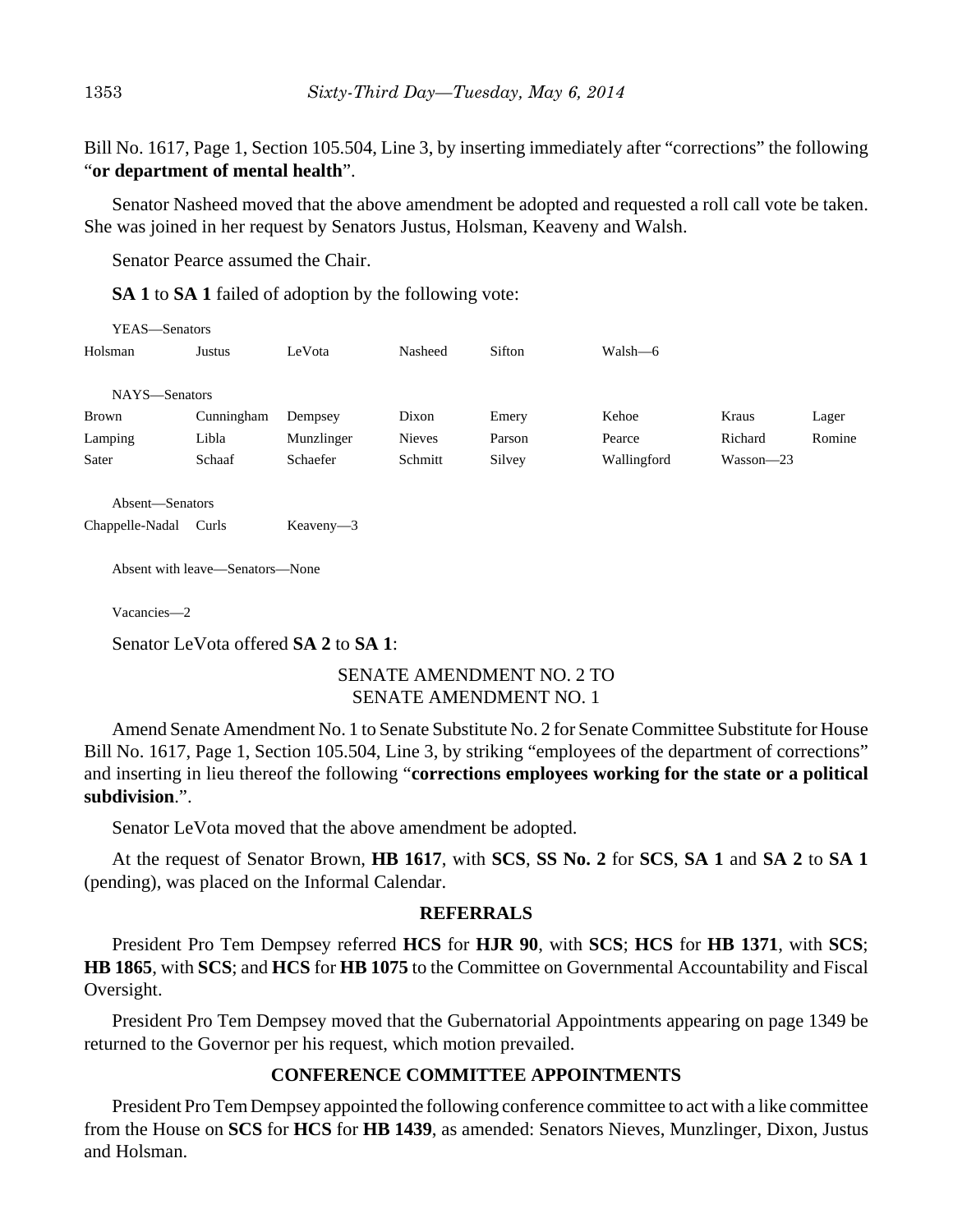President Pro Tem Dempsey appointed the following conference committee to act with a like committee from the House on **SS** for **SCS** for **HB 1490**, as amended: Senators Emery, Pearce, Lamping, Chappelle-Nadal and Keaveny.

#### **COMMUNICATIONS**

Senator Dempsey submitted the following:

May 6, 2014

Terry Spieler Secretary of the Senate State Capitol Building Jefferson City, MO 65101

Dear Ms. Spieler,

I am appointing Senator Wayne Wallingford to the Missouri State Employees Retirement System Board of Trustees. If you have any questions, please do not hesitate to contact my office.

Sincerely,

Dempr

Tom Dempsey President Pro Tem

## **INTRODUCTIONS OF GUESTS**

Senator LeVota introduced to the Senate, the Physician of the Day, Donald Potts, M.D., Independence.

Senator Kehoe introduced to the Senate, Art Hoelscher, Wardsville.

Senator Kehoe introduced to the Senate, Officer Ed Hayob, his brother and sister-in-law, John and Maraline, Jefferson City; and Dennis and Judy Skaggs.

Senator Brown introduced to the Senate, Christopher Brozyna, Ballwin.

Senator Sater introduced to the Senate, Megan Jobes and her children, Harrison and McKenna, Springfield.

Senator Kehoe introduced to the Senate, Jan and Aimee Smith, Jefferson City; Nadine Lane, Wheatland; Debra Sherrer, Richland; Linda Richert and Betty Gideon, Lebanon; Lisa Gideon, Montreal; Bev and David Troutman, Olivia Lane and Hailey Bartels, Olathe, Kansas.

Senator Libla introduced to the Senate, Rob and Donna Callahan, Poplar Bluff.

Senator Walsh introduced to the Senate, members of the Brotherhood of Locomotive Engineers and Trainmen.

Senator Pearce introduced to the Senate, teacher Libby Olenhouse; and fourth grade students: Shaylia Jarvis, Jessica Bryant, Heath Ferguson, Colton Stoner, Harrison Hall, Steele Russell, Shay Vasquez, Melody Simmons, Avery Matthews, Bobbi Helm, Maddie Newham, Haylee Deitch, Triniti Gibson, Kinley McClure, Gracie McKinney, Madison Smith and Keyton Laire, Norborne R-8 School.

On behalf of Senator Nieves, the President introduced to the Senate, Cindy Pool, Ellisville.

Senator Holsman introduced to the Senate, Pastor Chad Herrin, Kansas City.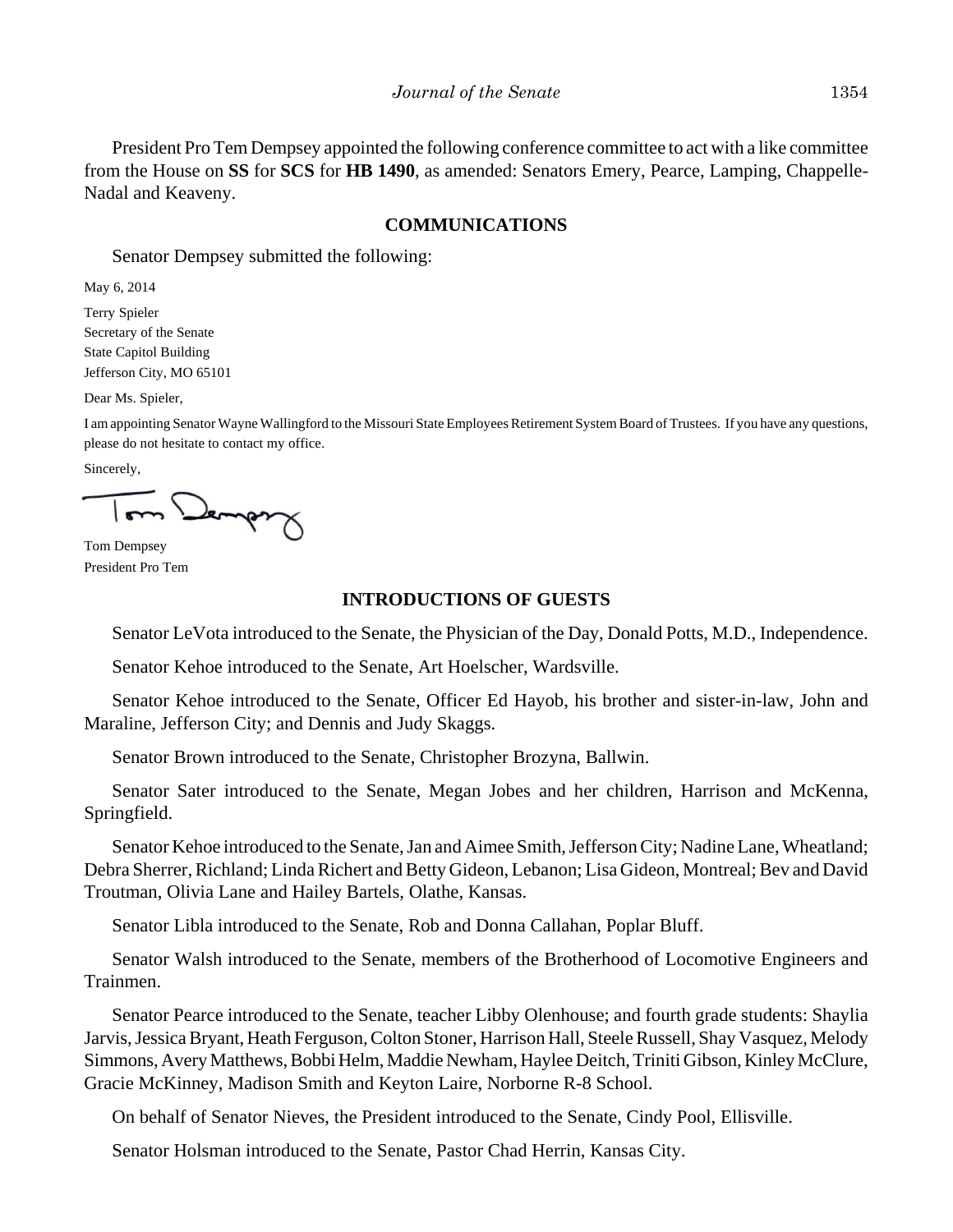Senator Walsh introduced to the Senate, teachers Corey Linehan, Alex Clark and high school students: Chellsy Carter, Arlonda Watson, Melvin Jones, Kyra Skinner, Taylor Howard, Travaghn Watson, LaNesha Clark, Tristen Gassoway, Christian Wells and Sierra Goldstein, Riverview Gardens High School, St. Louis.

Senator Emery introduced to the Senate, Jessi Hamilton, Villa Ridge.

Senator Keaveny introduced to the Senate, Alex Cornell du Houx.

On motion of Senator Richard, the Senate adjourned under the rules.

## SENATE CALENDAR  $\overline{\phantom{a}}$

## SIXTY-FOURTH DAY–WEDNESDAY, MAY 7, 2014  $\overline{\phantom{a}}$

# FORMAL CALENDAR

## HOUSE BILLS ON SECOND READING

HB 2077-Stream HB 2063-Wieland, et al

# THIRD READING OF SENATE BILLS

SS for SCS for SB 666-Schmitt (In Fiscal Oversight) SS for SCS for SB 850-Munzlinger (In Fiscal Oversight)

SS for SB 538-Keaveny (In Fiscal Oversight)

# SENATE BILLS FOR PERFECTION

1. SB 858-Kraus

- 2. SB 669-Schaaf
- 3. SB 821-Schaefer
- 4. SB 823-Dixon, et al, with SCS
- 5. SB 973-Brown
- 6. SB 815-Pearce, with SCS

 7. SBs 798 & 514-Emery, with SCS 8. SB 865-Nieves 9. SB 619-Nieves, with SCS 10. SB 531-Nasheed 11. SB 820-Schaefer

# HOUSE BILLS ON THIRD READING

 1. HB 1073-Dugger, et al (Kraus) (In Fiscal Oversight) 2. HCS for HB 1412 (Parson)

 3. HCS for HBs 1861 & 1864, with SCS (Munzlinger) (In Fiscal Oversight) 4. HCS for HB 1303 (Silvey)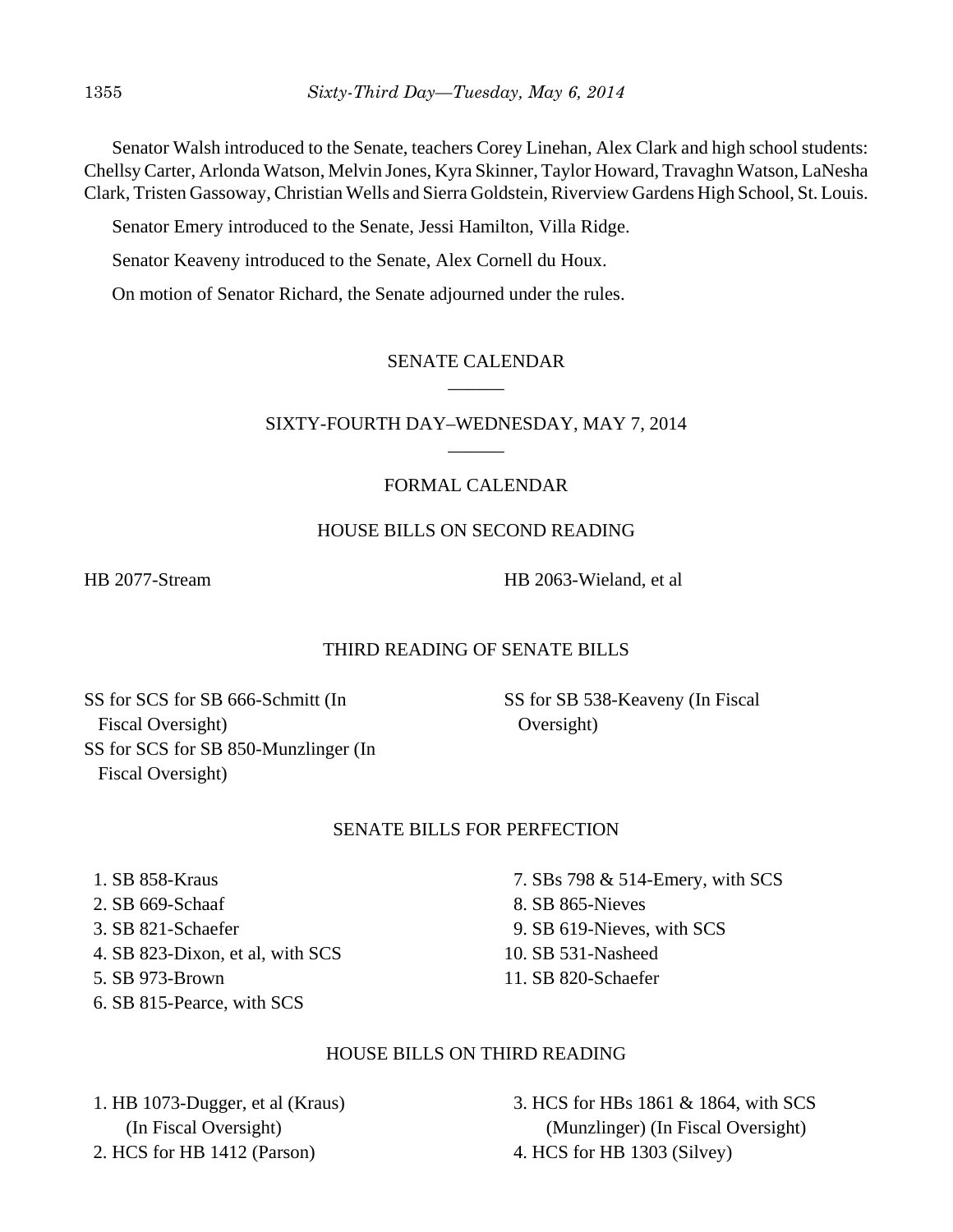- 5. HB 1504-Zerr, with SCS (Dempsey)
- 6. HB 2028-Peters, et al (Schmitt)
- 7. HCS for HB 1326, with SCS (In Fiscal Oversight) (Kehoe)
- 8. HB 1136-Dugger, et al, with SCS (Kraus)
- 9. HB 1411-Cross, et al, with SCS (Sifton)
- 10. HB 1372-Cox, et al (Kraus)
- 11. HB 1388-Cornejo, et al, with SCS (Schaefer)
- 12. HCS for HB 1336, with SCS (Wasson) (In Fiscal Oversight)
- 13. HJR 48-Solon, et al (Wallingford) (In Fiscal Oversight)
- 14. HCS for HB 1685 (Schaaf)
- 15. HCS for HB 1999 (Cunningham)
- 16. HB 1866-Schatz, et al, with SCS (Kehoe)
- 17. HCS for HB 1882 (Keaveny)
- 18. HCS for HB 1044, with SCS (Lamping)
- 19. HCS for HB 1156
- 20. HCS for HB 1918 (Lager)
- 21. HCS for HB 1302, with SCS
- 22. HCS for HB 1085
- 23. HCS for HB 1204, with SCS (Lager)
- 24. HCS for HB 1937, with SCS
- 25. HCS for HJR 90, with SCS (In Fiscal Oversight)
- 26. HCS for HB 1371, with SCS (In Fiscal Oversight)
- 27. HCS for HB 1192, with SCS
- 28. HCS for HB 1410, with SCS
- 29. HB 1594-Davis, et al, with SCS (Richard)
- 30. HB 1468-Dohrman, et al, with SCS
- 31. HB 1865-Redmon, et al, with SCS (Libla) (In Fiscal Oversight)
- 32. HCS for HB 1124, with SCS
- 33. HCS for HB 1261 (Kraus)
- 34. HCS for HB 1075 (In Fiscal Oversight)

# INFORMAL CALENDAR

## SENATE BILLS FOR PERFECTION

SB 490-Lager and Kehoe, with SCS SB 494-Pearce, with SS (pending) SB 501-Keaveny SB 518-Sater, with SCS, SA 2 & SA 1 to SA 2 (pending) SB 519-Sater, with SS & SA 1 (pending) SS for SB 543-Munzlinger SB 550-Sater, with SCS SB 553-Emery, with SCS, SS for SCS & SA 1 (pending) SB 555-Nasheed, with SS & SA 1 (pending) SB 566-Sifton SB 573-Munzlinger, with SCS SB 578-Kraus SB 589-Brown, with SCS, SA 2 & SA 1 to SA 2 (pending)

SB 617-Parson, with SCS, SS for SCS & SA 1 (pending) SB 634-Parson, with SCS SB 641-Emery SB 644-LeVota SB 659-Wallingford, with SCS SB 663-Munzlinger, with SCS SB 671-Sater SB 712-Walsh, with SCS & SS for SCS (pending) SB 724-Parson SB 739-Romine, with SCS, SS for SCS, SA 1 & SA 1 to SA 1 (pending) SB 755-Wallingford SB 762-Schaefer, with SCS SB 769-Pearce, with SCS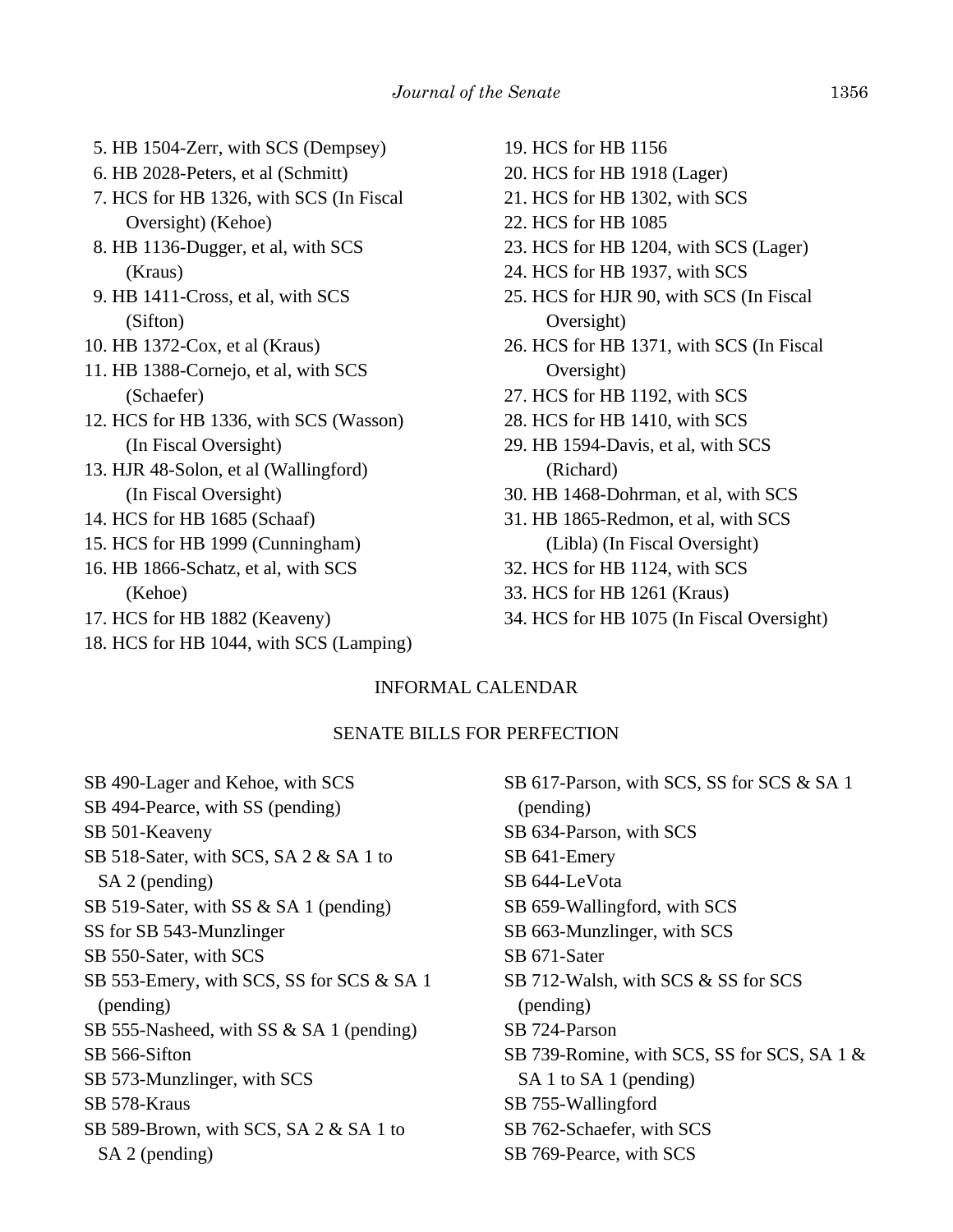SB 770-Wallingford, with SCS SBs 787 & 804-Justus, with SCS SB 790-Dixon SB 814-Brown SB 819-Wallingford, with SCS SB 830-Parson SBs 836 & 800-Munzlinger, with SCS SB 846-Richard SB 848-LeVota, with SCS SB 875-Sater, with SCS SB 887-Schaefer

SB 888-Parson, with SCS SB 912-Wasson and Justus, with SCS (pending) SB 919-Justus SB 966-Lager SJR 25-Lager, with SS, SA 2 & SA 1 to SA 2 (pending) SJR 26-Lager, with SS & SA 1 (pending) SJR 34-Emery SJR 42-Schmitt, with SS (pending)

## HOUSE BILLS ON THIRD READING

HB 1126-Dugger and Entlicher, with SCS & SA 6 (pending) (Kraus) HB 1173-Burlison, et al, with SA 1 & SA 1 to SA 1 (pending) (Brown) HB 1184-Grisamore (Justus) HCS for HB 1189, with SCA 1 (Kehoe) HCS for HB 1295, with SCS (Kraus) HCS for HB 1296, with SCS (Kraus) HCS for HBs 1307 & 1313, with SCS, SA 2 & point of order (pending) (Sater) HCS for HB 1389 (Pearce) HB 1390-Thomson, et al, with SCS (Pearce) HB 1430-Jones (110), et al (Schaaf) HB 1455-Hoskins and Fraker (Kraus)

HB 1495-Torpey and Hicks, with SCS & SS#2 for SCS (pending) (Dixon) HCS for HB 1501, with SS (pending) (Schmitt) HB 1506-Franklin, et al (Brown) HCS for HB 1514, with SCS (Parson) HCS for HB 1557 (Munzlinger) HB 1617-Rehder, et al, with SCS, SS#2 for SCS, SA 1 & SA 2 to SA 1 (pending) (Brown) HB 1651-Fraker (Cunningham) HCS for HBs 1735 & 1618, with SCS (Kraus) HCS for HJR 47 (Kraus) HJR 72-Richardson, et al (Silvey)

# CONSENT CALENDAR

House Bills

Reported 4/15

HCS for HB 1510 (Brown)

## SENATE BILLS WITH HOUSE AMENDMENTS

SCS for SB 526-Cunningham, with HA 1, HA 2, HA 3, as amended, HA 4, as amended, HA 5 & HA 6

SCS for SB 530-Libla, with HCS, as amended SB 614-Dixon, with HCS, as amended